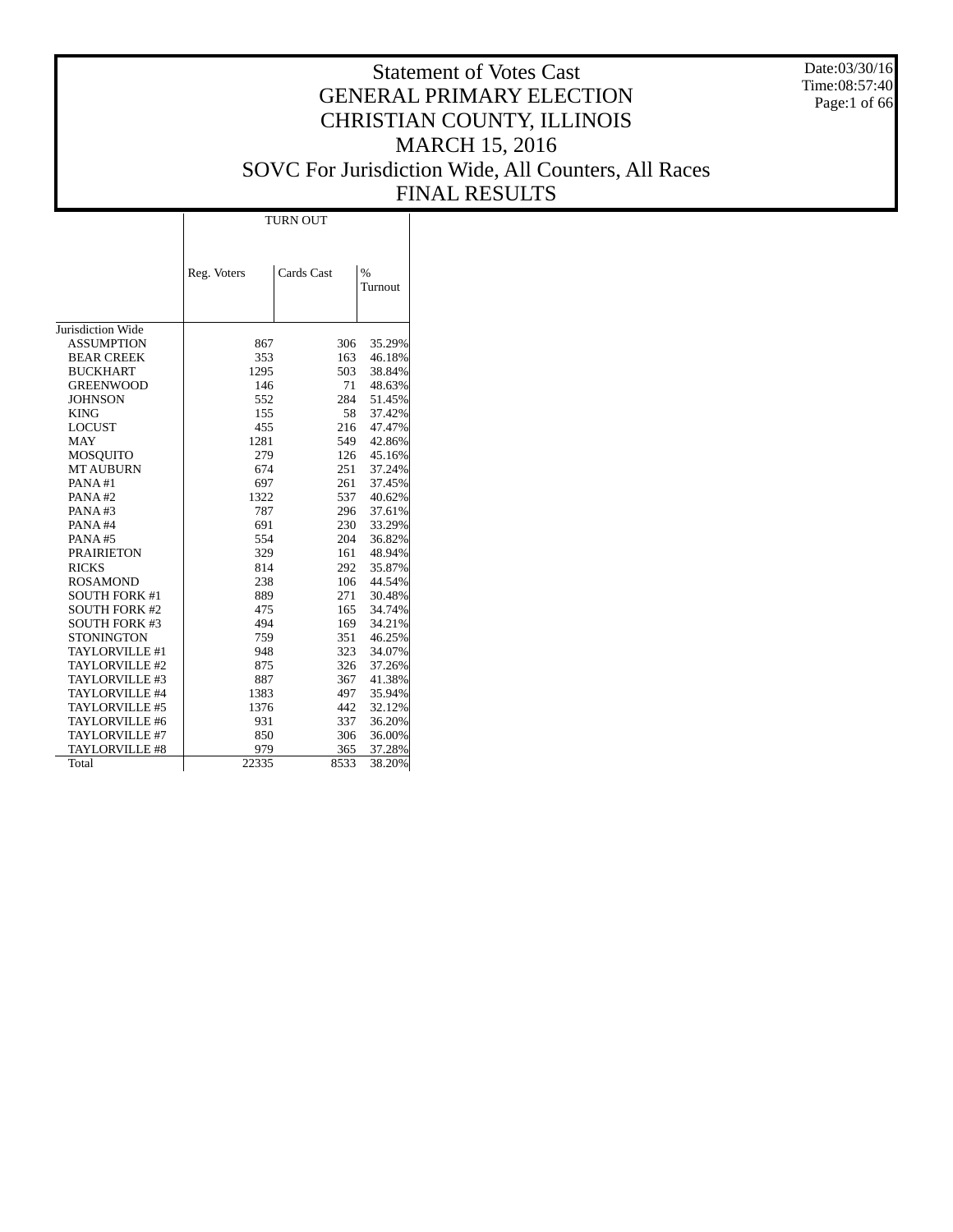Date:03/30/16 Time:08:57:40 Page:2 of 66

|                       | <b>D PRESIDENT</b> |                  |                    |                                 |        |                           |       |                                           |        |
|-----------------------|--------------------|------------------|--------------------|---------------------------------|--------|---------------------------|-------|-------------------------------------------|--------|
|                       | Reg. Voters        | Times<br>Counted | <b>Total Votes</b> | <b>HILLARY CLINTON</b><br>(DEM) |        | WILLIE L. WILSON<br>(DEM) |       | <b>MARTIN J.</b><br><b>O'MALLEY (DEM)</b> |        |
| Jurisdiction Wide     |                    |                  |                    |                                 |        |                           |       |                                           |        |
| <b>ASSUMPTION</b>     | 867                | 107              | 105                | 57                              | 54.29% | $\Omega$                  | 0.00% | 1                                         | 0.95%  |
| <b>BEAR CREEK</b>     | 353                | 55               | 55                 | 26                              | 47.27% | $\mathbf{0}$              | 0.00% | $\theta$                                  | 0.00%  |
| <b>BUCKHART</b>       | 1295               | 169              | 167                | 85                              | 50.90% | 1                         | 0.60% | $\overline{2}$                            | 1.20%  |
| <b>GREENWOOD</b>      | 146                | 10               | 10                 |                                 | 10.00% | $\Omega$                  | 0.00% | 1                                         | 10.00% |
| <b>JOHNSON</b>        | 552                | 63               | 55                 | 16                              | 29.09% | $\Omega$                  | 0.00% | $\overline{0}$                            | 0.00%  |
| <b>KING</b>           | 155                | 19               | 19                 | 7                               | 36.84% | $\mathbf{0}$              | 0.00% | $\overline{0}$                            | 0.00%  |
| <b>LOCUST</b>         | 455                | 76               | 71                 | 40                              | 56.34% | $\mathbf{0}$              | 0.00% | $\theta$                                  | 0.00%  |
| <b>MAY</b>            | 1281               | 175              | 167                | 86                              | 51.50% | 1                         | 0.60% | $\theta$                                  | 0.00%  |
| <b>MOSQUITO</b>       | 279                | 42               | 41                 | 16                              | 39.02% | $\theta$                  | 0.00% | $\theta$                                  | 0.00%  |
| <b>MT AUBURN</b>      | 674                | 83               | 79                 | 43                              | 54.43% | $\mathbf{0}$              | 0.00% | $\Omega$                                  | 0.00%  |
| PANA#1                | 697                | 92               | 91                 | 40                              | 43.96% | $\mathbf{0}$              | 0.00% | $\Omega$                                  | 0.00%  |
| PANA#2                | 1322               | 204              | 198                | 100                             | 50.51% | $\mathbf{0}$              | 0.00% | $\overline{2}$                            | 1.01%  |
| PANA#3                | 787                | 139              | 133                | 53                              | 39.85% | 1                         | 0.75% | 1                                         | 0.75%  |
| PANA#4                | 691                | 85               | 85                 | 38                              | 44.71% | $\mathbf{0}$              | 0.00% | $\overline{0}$                            | 0.00%  |
| PANA#5                | 554                | 76               | 76                 | 30                              | 39.47% | 1                         | 1.32% | 1                                         | 1.32%  |
| <b>PRAIRIETON</b>     | 329                | 36               | 36                 | 19                              | 52.78% | $\mathbf{0}$              | 0.00% | $\mathbf{0}$                              | 0.00%  |
| <b>RICKS</b>          | 814                | 95               | 94                 | 30                              | 31.91% | $\overline{2}$            | 2.13% | $\Omega$                                  | 0.00%  |
| <b>ROSAMOND</b>       | 238                | 21               | 21                 | 6                               | 28.57% | $\theta$                  | 0.00% | $\theta$                                  | 0.00%  |
| <b>SOUTH FORK #1</b>  | 889                | 124              | 122                | 71                              | 58.20% | $\Omega$                  | 0.00% | $\overline{0}$                            | 0.00%  |
| <b>SOUTH FORK #2</b>  | 475                | 65               | 63                 | 37                              | 58.73% | $\Omega$                  | 0.00% | $\overline{2}$                            | 3.17%  |
| <b>SOUTH FORK #3</b>  | 494                | 63               | 60                 | 35                              | 58.33% | $\mathbf{0}$              | 0.00% | $\overline{0}$                            | 0.00%  |
| <b>STONINGTON</b>     | 759                | 141              | 139                | 65                              | 46.76% | 4                         | 2.88% | $\overline{2}$                            | 1.44%  |
| TAYLORVILLE #1        | 948                | 130              | 126                | 39                              | 30.95% | $\Omega$                  | 0.00% | 1                                         | 0.79%  |
| TAYLORVILLE #2        | 875                | 121              | 120                | 65                              | 54.17% | $\mathbf{0}$              | 0.00% | $\overline{c}$                            | 1.67%  |
| TAYLORVILLE #3        | 887                | 146              | 140                | 53                              | 37.86% | 1                         | 0.71% | $\overline{2}$                            | 1.43%  |
| TAYLORVILLE #4        | 1383               | 197              | 191                | 86                              | 45.03% | $\mathbf{0}$              | 0.00% | 3                                         | 1.57%  |
| TAYLORVILLE #5        | 1376               | 172              | 167                | 80                              | 47.90% | $\overline{4}$            | 2.40% | 1                                         | 0.60%  |
| TAYLORVILLE #6        | 931                | 143              | 139                | 61                              | 43.88% | $\mathbf{0}$              | 0.00% | $\theta$                                  | 0.00%  |
| TAYLORVILLE #7        | 850                | 122              | 117                | 59                              | 50.43% | 1                         | 0.85% | $\theta$                                  | 0.00%  |
| <b>TAYLORVILLE #8</b> | 979                | 115              | 112                | 57                              | 50.89% | $\mathbf{0}$              | 0.00% | $\overline{2}$                            | 1.79%  |
| Total                 | 22335              | 3086             | 2999               | 1401                            | 46.72% | 16                        | 0.53% | 23                                        | 0.77%  |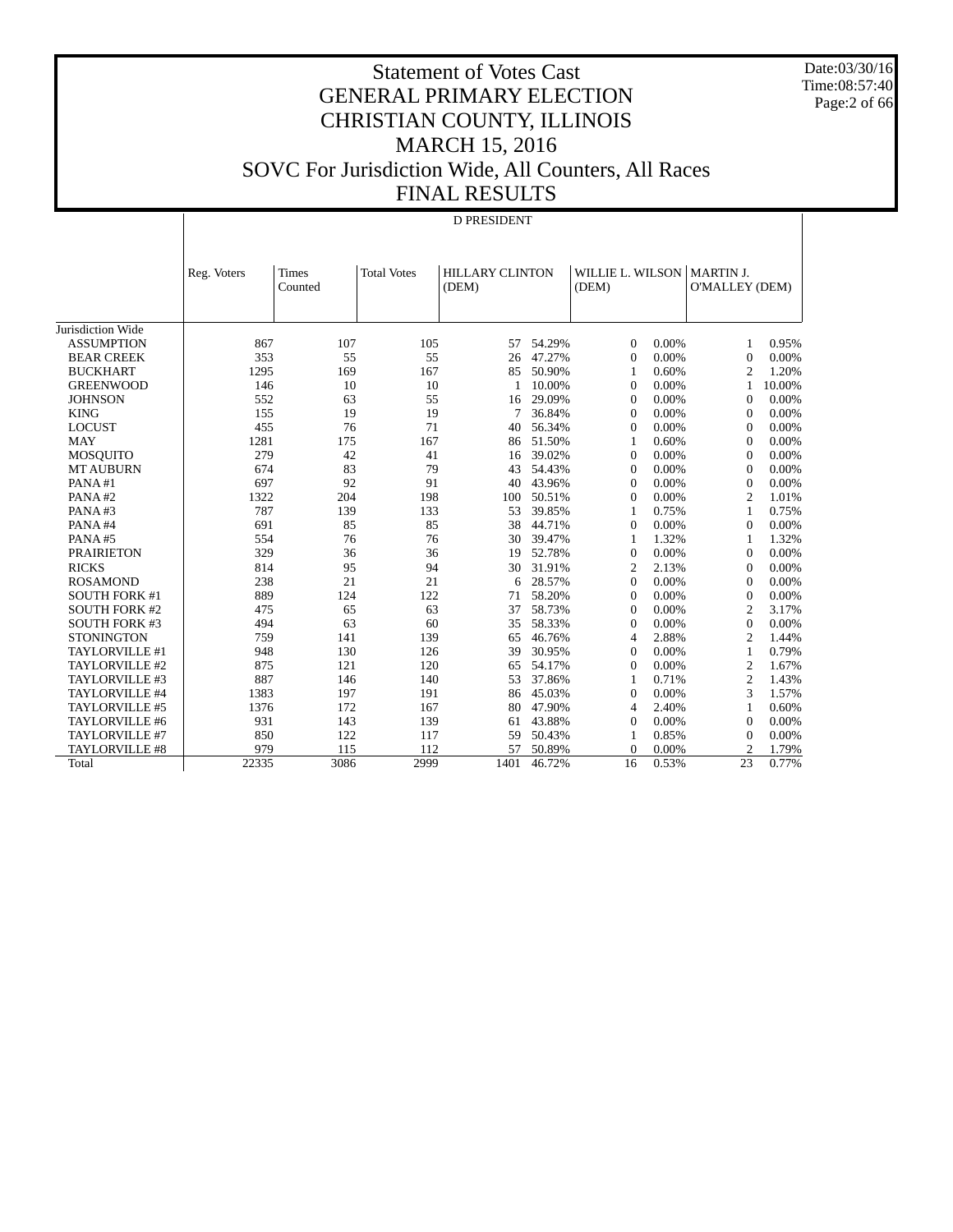Date:03/30/16 Time:08:57:40 Page:3 of 66

#### Statement of Votes Cast GENERAL PRIMARY ELECTION CHRISTIAN COUNTY, ILLINOIS MARCH 15, 2016 SOVC For Jurisdiction Wide, All Counters, All Races FINAL RESULTS

 Jurisdiction Wide ASSUMPTION BEAR CREEK BUCKHART GREENWOOD **JOHNSON**  KING LOCUST MAY MOSQUITO MT AUBURN PANA #1 PANA #2 PANA #3 PANA #4 PANA #5 PRAIRIETON RICKS ROSAMOND SOUTH FORK #1 SOUTH FORK #2 SOUTH FORK #3 **STONINGTON**  TAYLORVILLE #1 TAYLORVILLE #2 TAYLORVILLE #3 TAYLORVILLE #4 TAYLORVILLE #5 TAYLORVILLE #6 TAYLORVILLE #7 TAYLORVILLE #8 **Total**  ROQUE DE LA FUENTE (DEM) LARRY COHEN (DEM) BERNIE SANDERS (DEM) DAVID FORMHALS D PRESIDENT  $\begin{array}{ccccccccccc} 0 & 0.00\% & & & 0 & 0.00\% & & & 46 & 43.81\% & & & 0 & 0.00\% \\ 0 & 0.00\% & & & 0 & 0.00\% & & & 28 & 50.91\% & & & 0 & 0.00\% \end{array}$ 28 50.91% 0 0.00%<br>74 44.31% 0 0.00% 2 1.20% 2 1.20% 74 44.31% 0 0.00% 0 0.00% 0 0.00% 8 80.00% 0 0.00% 0 0.00% 0 0.00% 39 70.91% 0 0.00%  $\begin{array}{ccccccccccc} 0 & 0.00\% & & & 0 & 0.00\% & & & 12 & 63.16\% & & & 0 & 0.00\% \nonumber \\ 0 & 0.00\% & & & 0 & 0.00\% & & & 31 & 43.66\% & & & 0 & 0.00\% \end{array}$  0 0.00% 0 0.00% 31 43.66% 0 0.00% 0 0.00% 2 1.20% 76 45.51% 0 0.00% 1 2.44% 0 0.00% 24 58.54% 0 0.00% 36 45.57%  $\begin{array}{cccccccc} 0 & 0.00\% & & & 1 & 1.10\% & & & 50 & 54.95\% & & 0 & 0.00\% \\ 1 & 0.51\% & & 0 & 0.00\% & & 95 & 47.98\% & & 0 & 0.00\% \end{array}$  $\begin{array}{ccccccccccc} 1 & 0.51\% & & 0 & 0.00\% & & 95 & 47.98\% & & 0 & 0.00\% \\ 0 & 0.00\% & & 0 & 0.00\% & & 77 & 57.89\% & & 0 & 0.00\% \end{array}$  0 0.00% 0 0.00% 77 57.89% 0 0.00% 0 0.00% 0 0.00% 47 55.29% 0 0.00% 0 0.00% 1 1.32% 42 55.26% 0 0.00% 0 0.00% 0 0.00% 17 47.22% 0 0.00% 0 0.00% 0 0.00% 61 64.89% 0 0.00% 0 0.00% 0 0.00% 15 71.43% 0 0.00% 0 0.00% 0 0.00% 51 41.80% 0 0.00% 0 0.00% 0 0.00% 24 38.10% 0 0.00% 0 0.00% 0 0.00% 25 41.67% 0 0.00% 2 1.44% 2 1.44% 64 46.04% 0 0.00%  $\begin{array}{ccccccccccc} 0 & 0.00\% & & 2 & 1.59\% & & 84 & 66.67\% & & 0 & 0.00\% \\ 0 & 0.00\% & & 0 & 0.00\% & & 53 & 44.17\% & & 0 & 0.00\% \end{array}$  0 0.00% 0 0.00% 53 44.17% 0 0.00%  $\begin{array}{cccccccc} 0 & 0.00\% & & & 1 & 0.71\% & & & 83 & 59.29\% & & & 0 & 0.00\% \\ 1 & 0.52\% & & 0 & 0.00\% & & & 101 & 52.88\% & & & 0 & 0.00\% \end{array}$  $\begin{array}{ccccccccc}\n 1 & 0.52\% & 0 & 0.00\% & & 101 & 52.88\% & & 0 & 0.00\% \\
0 & 0.00\% & & 1 & 0.60\% & & 81 & 48.50\% & & 0 & 0.00\% \end{array}$  0 0.00% 1 0.60% 81 48.50% 0 0.00% 0 0.00% 0 0.00% 78 56.12% 0 0.00% 0 0.00% 1 0.85% 55 47.01% 0 0.00% 0 0.00% 1 0.89% 52 46.43% 0 0.00% 7 0.23% 14 0.47% 1529 50.98% 0 0.00%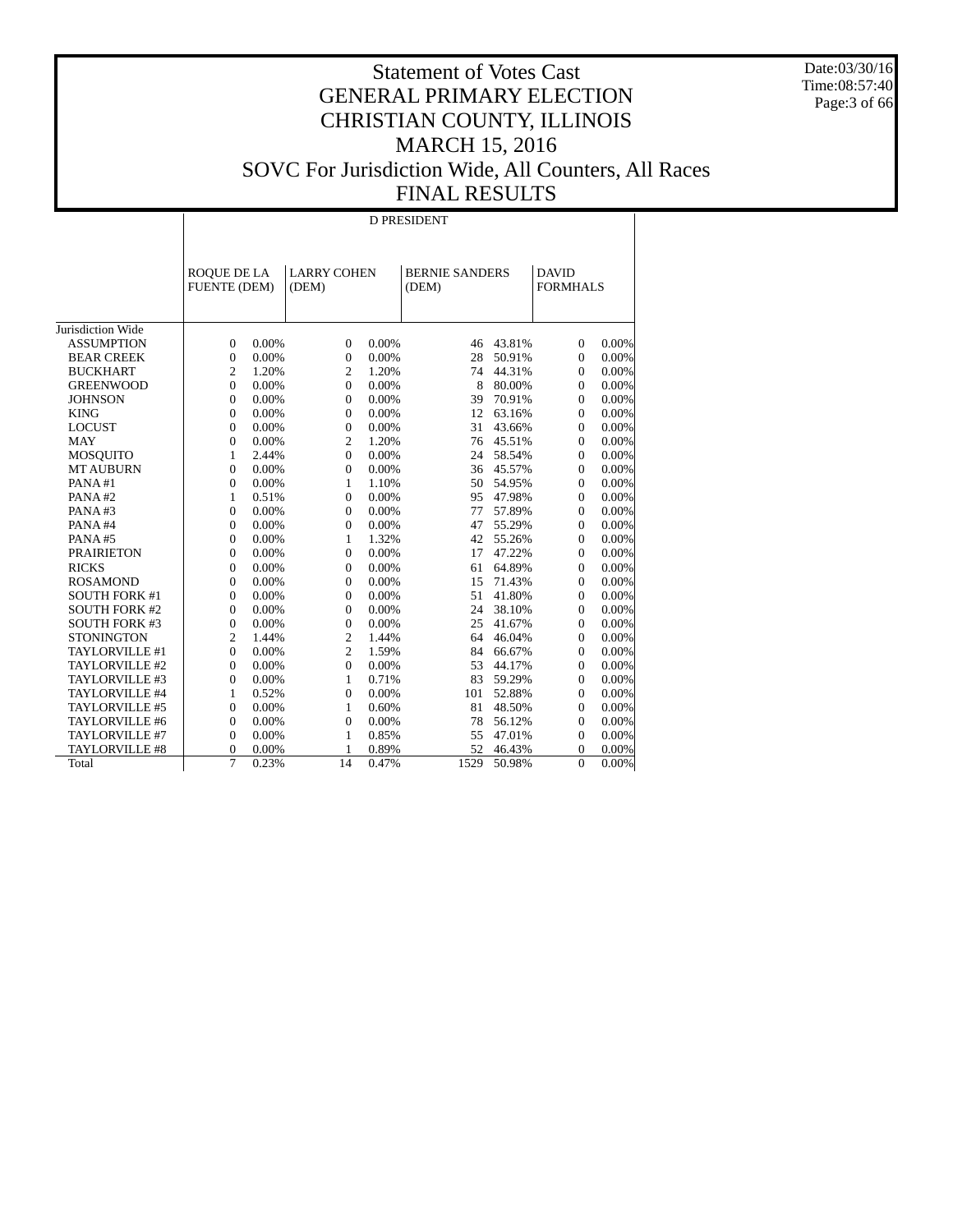Date:03/30/16 Time:08:57:40 Page:4 of 66

|                      | <b>DUS SENATOR</b> |                  |                    |                             |        |                                 |        |                                 |        |
|----------------------|--------------------|------------------|--------------------|-----------------------------|--------|---------------------------------|--------|---------------------------------|--------|
|                      | Reg. Voters        | Times<br>Counted | <b>Total Votes</b> | <b>ANDREA ZOPP</b><br>(DEM) |        | <b>TAMMY</b><br>DUCKWORTH (DEM) |        | <b>NAPOLEON</b><br>HARRIS (DEM) |        |
| Jurisdiction Wide    |                    |                  |                    |                             |        |                                 |        |                                 |        |
| <b>ASSUMPTION</b>    | 867                | 107              | 98                 | 27                          | 27.55% | 57                              | 58.16% | 14                              | 14.29% |
| <b>BEAR CREEK</b>    | 353                | 55               | 52                 | 10                          | 19.23% | 36                              | 69.23% | 6                               | 11.54% |
| <b>BUCKHART</b>      | 1295               | 169              | 154                | 45                          | 29.22% | 98                              | 63.64% | 11                              | 7.14%  |
| <b>GREENWOOD</b>     | 146                | 10               | 9                  | 3                           | 33.33% | 6                               | 66.67% | $\Omega$                        | 0.00%  |
| <b>JOHNSON</b>       | 552                | 63               | 57                 | 16                          | 28.07% | 32                              | 56.14% | 9                               | 15.79% |
| <b>KING</b>          | 155                | 19               | 17                 | 5                           | 29.41% | 11                              | 64.71% | 1                               | 5.88%  |
| <b>LOCUST</b>        | 455                | 76               | 66                 | 26                          | 39.39% | 38                              | 57.58% | 2                               | 3.03%  |
| <b>MAY</b>           | 1281               | 175              | 165                | 37                          | 22.42% | 116                             | 70.30% | 12                              | 7.27%  |
| <b>MOSQUITO</b>      | 279                | 42               | 41                 | 11                          | 26.83% | 25                              | 60.98% | 5                               | 12.20% |
| <b>MT AUBURN</b>     | 674                | 83               | 77                 | 21                          | 27.27% | 51                              | 66.23% | 5                               | 6.49%  |
| PANA#1               | 697                | 92               | 83                 | 21                          | 25.30% | 54                              | 65.06% | 8                               | 9.64%  |
| PANA#2               | 1322               | 204              | 183                | 43                          | 23.50% | 127                             | 69.40% | 13                              | 7.10%  |
| PANA#3               | 787                | 139              | 126                | 40                          | 31.75% | 72                              | 57.14% | 14                              | 11.11% |
| PANA#4               | 691                | 85               | 81                 | 24                          | 29.63% | 51                              | 62.96% | 6                               | 7.41%  |
| PANA#5               | 554                | 76               | 74                 | 24                          | 32.43% | 40                              | 54.05% | 10                              | 13.51% |
| <b>PRAIRIETON</b>    | 329                | 36               | 35                 | 7                           | 20.00% | 24                              | 68.57% | $\overline{4}$                  | 11.43% |
| <b>RICKS</b>         | 814                | 95               | 89                 | 24                          | 26.97% | 53                              | 59.55% | 12                              | 13.48% |
| <b>ROSAMOND</b>      | 238                | 21               | 17                 | 3                           | 17.65% | 13                              | 76.47% | -1                              | 5.88%  |
| <b>SOUTH FORK #1</b> | 889                | 124              | 120                | 25                          | 20.83% | 85                              | 70.83% | 10                              | 8.33%  |
| <b>SOUTH FORK #2</b> | 475                | 65               | 60                 | 15                          | 25.00% | 42                              | 70.00% | 3                               | 5.00%  |
| <b>SOUTH FORK #3</b> | 494                | 63               | 60                 | 8                           | 13.33% | 46                              | 76.67% | 6                               | 10.00% |
| <b>STONINGTON</b>    | 759                | 141              | 135                | 38                          | 28.15% | 89                              | 65.93% | 8                               | 5.93%  |
| TAYLORVILLE #1       | 948                | 130              | 104                | 30                          | 28.85% | 62                              | 59.62% | 12                              | 11.54% |
| TAYLORVILLE #2       | 875                | 121              | 109                | 22                          | 20.18% | 74                              | 67.89% | 13                              | 11.93% |
| TAYLORVILLE #3       | 887                | 146              | 135                | 34                          | 25.19% | 90                              | 66.67% | 11                              | 8.15%  |
| TAYLORVILLE #4       | 1383               | 197              | 185                | 37                          | 20.00% | 124                             | 67.03% | 24                              | 12.97% |
| TAYLORVILLE #5       | 1376               | 172              | 146                | 37                          | 25.34% | 100                             | 68.49% | 9                               | 6.16%  |
| TAYLORVILLE #6       | 931                | 143              | 133                | 39                          | 29.32% | 83                              | 62.41% | 11                              | 8.27%  |
| TAYLORVILLE #7       | 850                | 122              | 109                | 22                          | 20.18% | 79                              | 72.48% | 8                               | 7.34%  |
| TAYLORVILLE #8       | 979                | 115              | 104                | 29                          | 27.88% | 68                              | 65.38% |                                 | 6.73%  |
| Total                | 22335              | 3086             | 2824               | 723                         | 25.60% | 1846                            | 65.37% | 255                             | 9.03%  |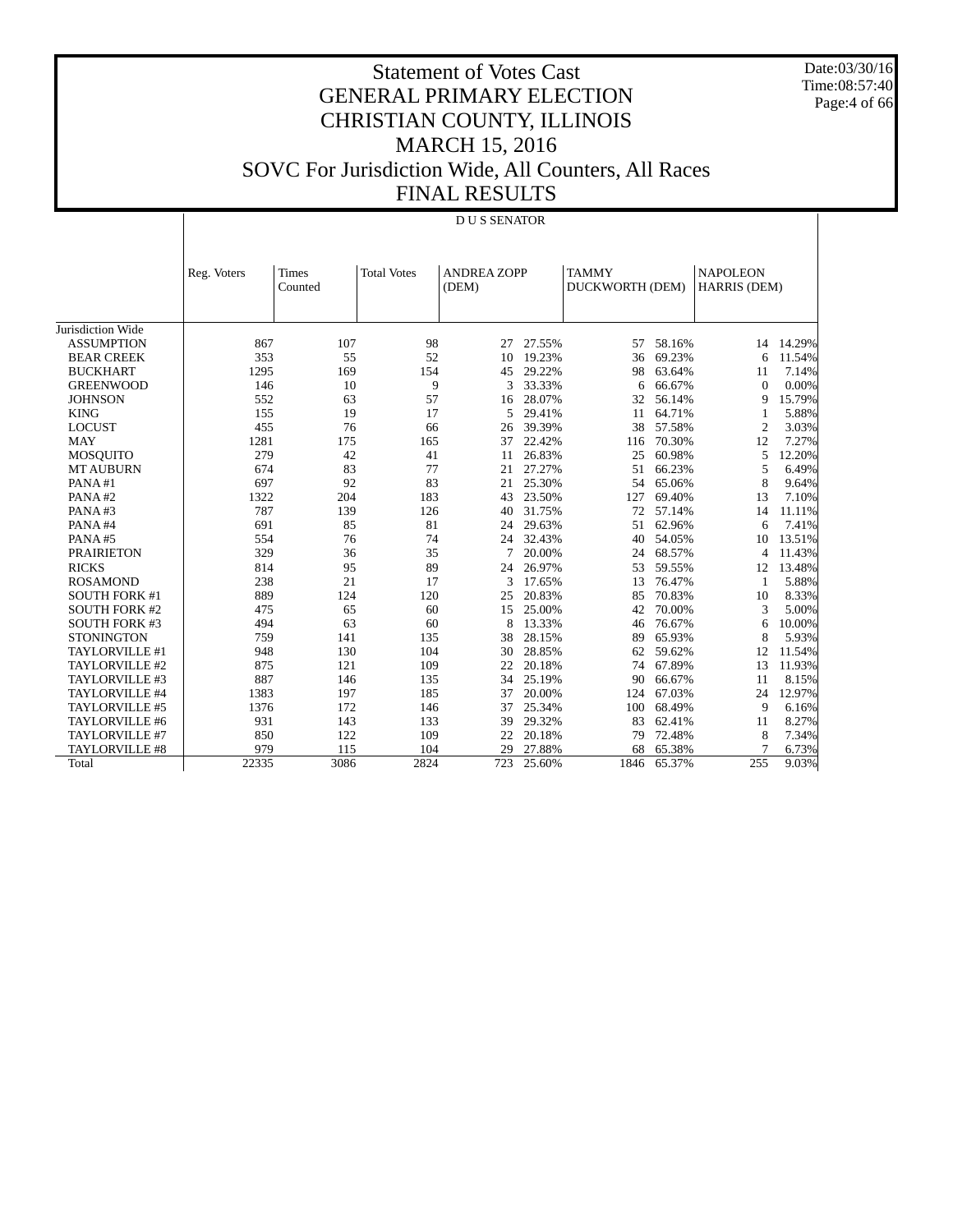Date:03/30/16 Time:08:57:40 Page:5 of 66

|                                        | D COMPTROLLER 2 YR |                         |                    |                                |  |  |  |  |  |
|----------------------------------------|--------------------|-------------------------|--------------------|--------------------------------|--|--|--|--|--|
|                                        | Reg. Voters        | <b>Times</b><br>Counted | <b>Total Votes</b> | <b>SUSANA MENDOZA</b><br>(DEM) |  |  |  |  |  |
|                                        |                    |                         |                    |                                |  |  |  |  |  |
| Jurisdiction Wide<br><b>ASSUMPTION</b> |                    | 107                     | 88                 |                                |  |  |  |  |  |
| <b>BEAR CREEK</b>                      | 867<br>353         | 55                      | 49                 | 88 100.00%                     |  |  |  |  |  |
| <b>BUCKHART</b>                        | 1295               | 169                     | 137                | 49 100.00%<br>137 100.00%      |  |  |  |  |  |
|                                        |                    |                         | 9                  |                                |  |  |  |  |  |
| <b>GREENWOOD</b>                       | 146<br>552         | 10                      |                    | 9 100.00%                      |  |  |  |  |  |
| <b>JOHNSON</b>                         |                    | 63                      | 49                 | 49 100.00%                     |  |  |  |  |  |
| <b>KING</b>                            | 155                | 19                      | 15                 | 15 100.00%                     |  |  |  |  |  |
| <b>LOCUST</b>                          | 455                | 76                      | 67                 | 67 100.00%                     |  |  |  |  |  |
| <b>MAY</b>                             | 1281               | 175<br>42               | 144<br>36          | 144 100.00%                    |  |  |  |  |  |
| <b>MOSQUITO</b>                        | 279<br>674         | 83                      | 65                 | 36 100.00%                     |  |  |  |  |  |
| <b>MT AUBURN</b>                       |                    |                         | 78                 | 65 100.00%                     |  |  |  |  |  |
| PANA#1                                 | 697<br>1322        | 92                      |                    | 78 100.00%                     |  |  |  |  |  |
| PANA#2                                 |                    | 204                     | 169                | 169 100.00%                    |  |  |  |  |  |
| PANA#3                                 | 787                | 139                     | 119                | 119 100.00%                    |  |  |  |  |  |
| PANA#4                                 | 691                | 85                      | 76                 | 76 100.00%                     |  |  |  |  |  |
| PANA#5                                 | 554                | 76                      | 71                 | 71 100.00%                     |  |  |  |  |  |
| <b>PRAIRIETON</b>                      | 329                | 36                      | 28                 | 28 100.00%                     |  |  |  |  |  |
| <b>RICKS</b>                           | 814                | 95                      | 83                 | 83 100.00%                     |  |  |  |  |  |
| <b>ROSAMOND</b>                        | 238                | 21                      | 17                 | 17 100.00%                     |  |  |  |  |  |
| <b>SOUTH FORK #1</b>                   | 889                | 124                     | 111                | 111 100.00%                    |  |  |  |  |  |
| <b>SOUTH FORK #2</b>                   | 475                | 65                      | 56                 | 56 100.00%                     |  |  |  |  |  |
| <b>SOUTH FORK #3</b>                   | 494                | 63                      | 55                 | 55 100.00%                     |  |  |  |  |  |
| <b>STONINGTON</b>                      | 759                | 141                     | 118                | 118 100.00%                    |  |  |  |  |  |
| TAYLORVILLE #1                         | 948                | 129                     | 100                | 100 100.00%                    |  |  |  |  |  |
| TAYLORVILLE #2                         | 875                | 121                     | 90                 | 90 100.00%                     |  |  |  |  |  |
| TAYLORVILLE #3                         | 887                | 146                     | 125                | 125 100.00%                    |  |  |  |  |  |
| TAYLORVILLE #4                         | 1383               | 197                     | 173                | 173 100.00%                    |  |  |  |  |  |
| TAYLORVILLE #5                         | 1376               | 172                     | 144                | 144 100.00%                    |  |  |  |  |  |
| TAYLORVILLE #6                         | 931                | 143                     | 118                | 118 100.00%                    |  |  |  |  |  |
| TAYLORVILLE #7                         | 850                | 122                     | 105                | 105 100.00%                    |  |  |  |  |  |
| <b>TAYLORVILLE #8</b>                  | 979                | 115                     | 99                 | 99 100.00%                     |  |  |  |  |  |
| Total                                  | 22335              | 3085                    | 2594               | 2594 100.00%                   |  |  |  |  |  |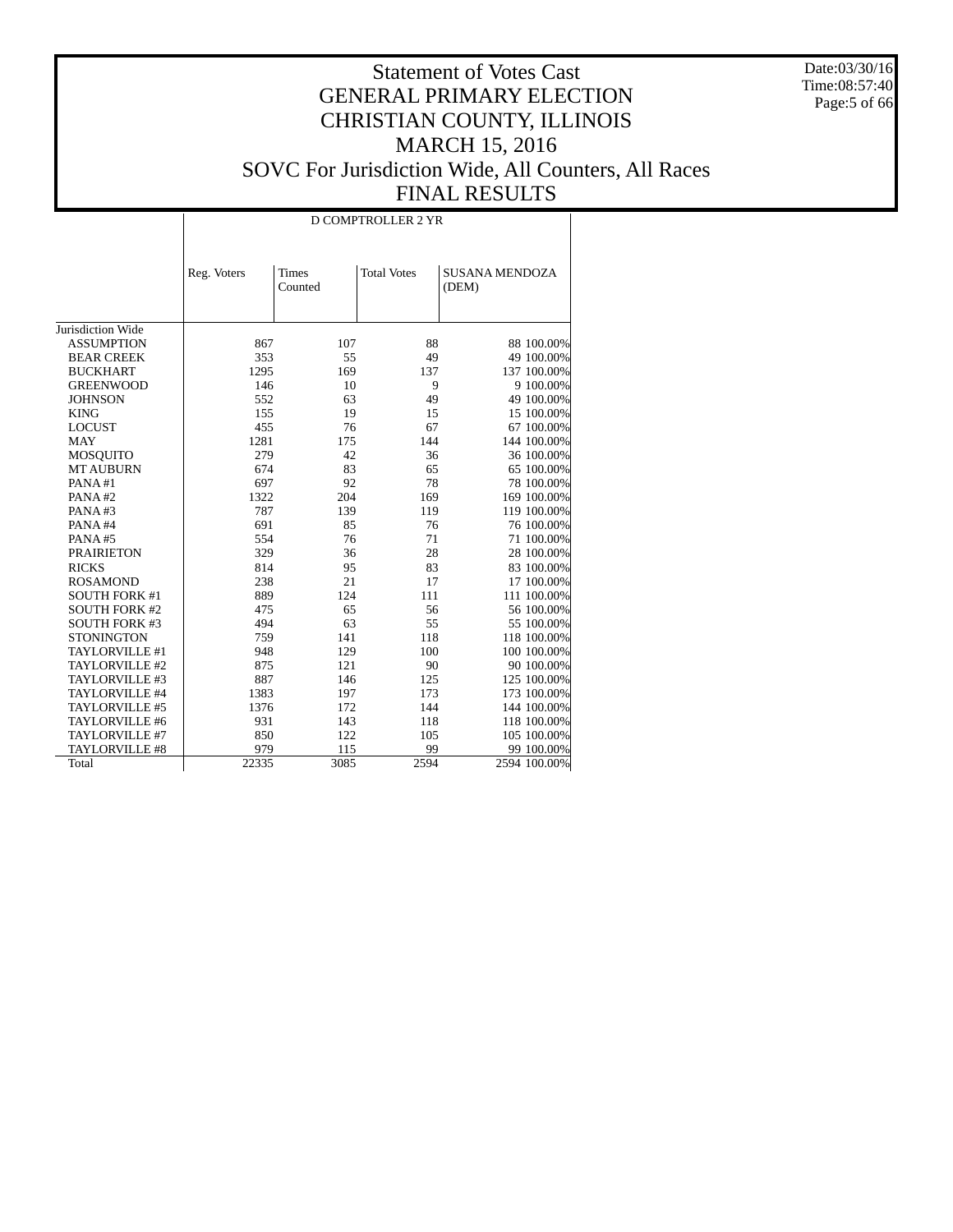Date:03/30/16 Time:08:57:40 Page:6 of 66

|                       | D CONGRESS REP 13TH DIST |                         |                    |                           |  |  |  |  |  |
|-----------------------|--------------------------|-------------------------|--------------------|---------------------------|--|--|--|--|--|
|                       | Reg. Voters              | <b>Times</b><br>Counted | <b>Total Votes</b> | MARK D. WICKLUND<br>(DEM) |  |  |  |  |  |
|                       |                          |                         |                    |                           |  |  |  |  |  |
| Jurisdiction Wide     |                          |                         |                    |                           |  |  |  |  |  |
| <b>ASSUMPTION</b>     | 867                      | 107                     | 85                 | 85 100.00%                |  |  |  |  |  |
| <b>BEAR CREEK</b>     | 353                      | 55                      | 47                 | 47 100.00%                |  |  |  |  |  |
| <b>BUCKHART</b>       | 1295                     | 169                     | 130                | 130 100.00%               |  |  |  |  |  |
| <b>GREENWOOD</b>      | 146                      | 10                      | 9                  | 9 100.00%                 |  |  |  |  |  |
| <b>JOHNSON</b>        | 552                      | 63                      | 48                 | 48 100.00%                |  |  |  |  |  |
| <b>KING</b>           | 155                      | 19                      | 14                 | 14 100.00%                |  |  |  |  |  |
| <b>LOCUST</b>         | 455                      | 76                      | 64                 | 64 100.00%                |  |  |  |  |  |
| <b>MAY</b>            | 1281                     | 175                     | 147                | 147 100.00%               |  |  |  |  |  |
| <b>MOSQUITO</b>       | 279                      | 42                      | 37                 | 37 100.00%                |  |  |  |  |  |
| <b>MT AUBURN</b>      | 674                      | 83                      | 62                 | 62 100.00%                |  |  |  |  |  |
| PANA#1                | 697                      | 92                      | 77                 | 77 100.00%                |  |  |  |  |  |
| PANA#2                | 1322                     | 204                     | 163                | 163 100.00%               |  |  |  |  |  |
| PANA#3                | 787                      | 139                     | 116                | 116 100.00%               |  |  |  |  |  |
| PANA#4                | 691                      | 85                      | 77                 | 77 100.00%                |  |  |  |  |  |
| PANA#5                | 554                      | 76                      | 70                 | 70 100,00%                |  |  |  |  |  |
| <b>PRAIRIETON</b>     | 329                      | 36                      | 29                 | 29 100.00%                |  |  |  |  |  |
| <b>RICKS</b>          | 814                      | 95                      | 79                 | 79 100.00%                |  |  |  |  |  |
| <b>ROSAMOND</b>       | 238                      | 21                      | 18                 | 18 100.00%                |  |  |  |  |  |
| <b>SOUTH FORK #1</b>  | 889                      | 124                     | 108                | 108 100.00%               |  |  |  |  |  |
| <b>SOUTH FORK #2</b>  | 475                      | 65                      | 55                 | 55 100.00%                |  |  |  |  |  |
| <b>SOUTH FORK #3</b>  | 494                      | 63                      | 51                 | 51 100.00%                |  |  |  |  |  |
| <b>STONINGTON</b>     | 759                      | 141                     | 115                | 115 100.00%               |  |  |  |  |  |
| TAYLORVILLE #1        | 948                      | 130                     | 93                 | 93 100.00%                |  |  |  |  |  |
| TAYLORVILLE #2        | 875                      | 121                     | 89                 | 89 100.00%                |  |  |  |  |  |
| TAYLORVILLE #3        | 887                      | 146                     | 125                | 125 100.00%               |  |  |  |  |  |
| TAYLORVILLE #4        | 1383                     | 197                     | 164                | 164 100.00%               |  |  |  |  |  |
| TAYLORVILLE #5        | 1376                     | 172                     | 143                | 143 100.00%               |  |  |  |  |  |
| TAYLORVILLE #6        | 931                      | 143                     | 121                | 121 100.00%               |  |  |  |  |  |
| TAYLORVILLE #7        | 850                      | 122                     | 102                | 102 100.00%               |  |  |  |  |  |
| <b>TAYLORVILLE #8</b> | 979                      | 115                     | 99                 | 99 100.00%                |  |  |  |  |  |
| Total                 | 22335                    | 3086                    | 2537               | 2537 100.00%              |  |  |  |  |  |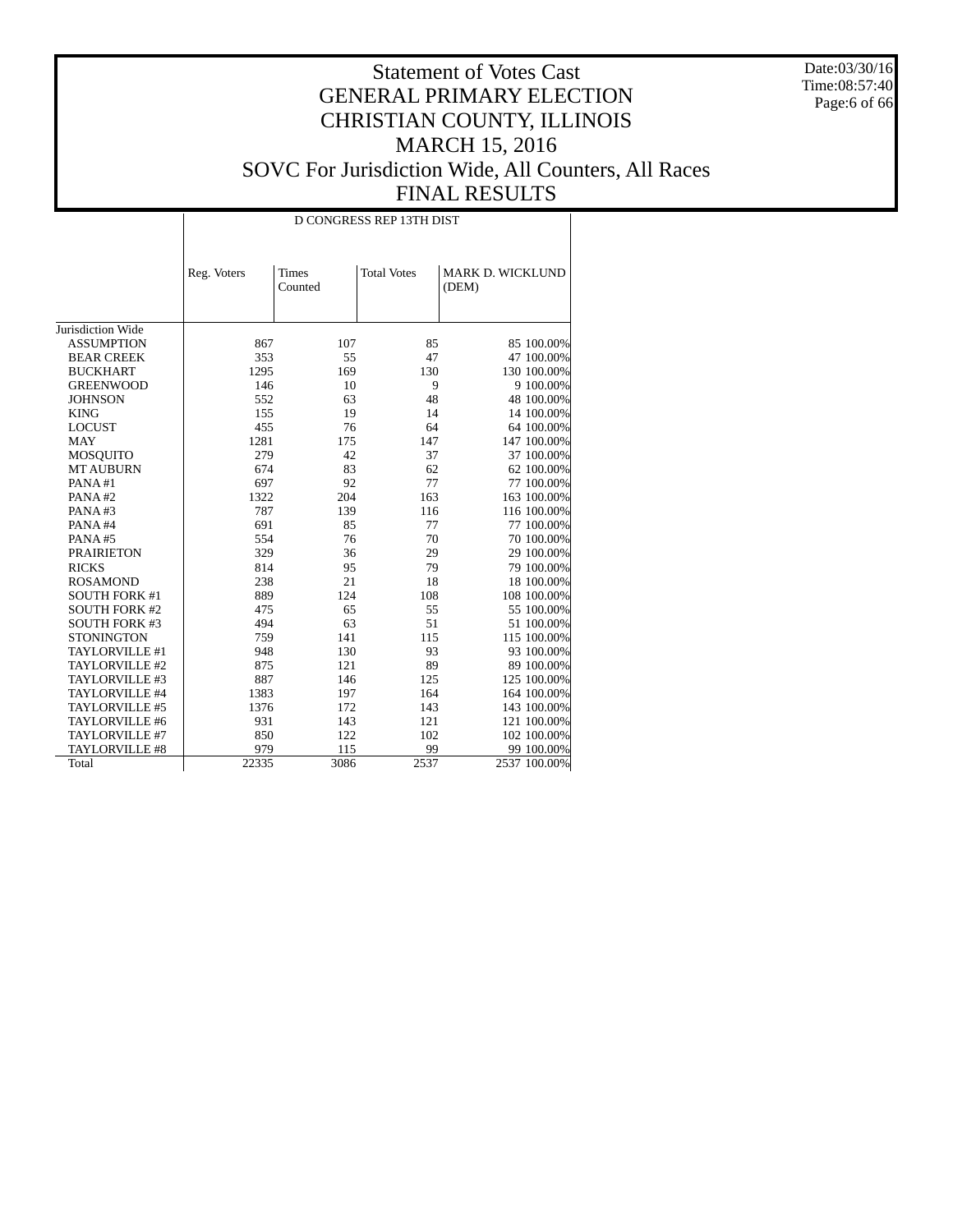Date:03/30/16 Time:08:57:40 Page:7 of 66

|                      | D DEL 13TH CONGRESS |                         |                    |                            |           |                               |        |                             |        |
|----------------------|---------------------|-------------------------|--------------------|----------------------------|-----------|-------------------------------|--------|-----------------------------|--------|
|                      | Reg. Voters         | <b>Times</b><br>Counted | <b>Total Votes</b> | <b>ANDY MANAR</b><br>(DEM) |           | <b>CINDA KLICKNA</b><br>(DEM) |        | MICHAEL G.<br>MATEJKA (DEM) |        |
| Jurisdiction Wide    |                     |                         |                    |                            |           |                               |        |                             |        |
| <b>ASSUMPTION</b>    | 867                 | 107                     | 380                | 60                         | 15.79%    | 44                            | 11.58% | 37                          | 9.74%  |
| <b>BEAR CREEK</b>    | 353                 | 55                      | 218                | 28                         | 12.84%    | 21                            | 9.63%  | 19                          | 8.72%  |
| <b>BUCKHART</b>      | 1295                | 169                     | 673                | 103                        | 15.30%    | 81                            | 12.04% | 62                          | 9.21%  |
| <b>GREENWOOD</b>     | 146                 | 10                      | 33                 | 6                          | 18.18%    | $\overline{2}$                | 6.06%  | -1                          | 3.03%  |
| <b>JOHNSON</b>       | 552                 | 63                      | 229                | 26                         | 11.35%    | 14                            | 6.11%  | 15                          | 6.55%  |
| <b>KING</b>          | 155                 | 19                      | 80                 | 9                          | 11.25%    | $\overline{4}$                | 5.00%  | 5                           | 6.25%  |
| <b>LOCUST</b>        | 455                 | 76                      | 285                | 50                         | 17.54%    | 35                            | 12.28% | 35                          | 12.28% |
| <b>MAY</b>           | 1281                | 175                     | 677                | 116                        | 17.13%    | 68                            | 10.04% | 66                          | 9.75%  |
| <b>MOSQUITO</b>      | 279                 | 42                      | 156                | 19                         | 12.18%    | 9                             | 5.77%  | 9                           | 5.77%  |
| <b>MT AUBURN</b>     | 674                 | 83                      | 299                | 46                         | 15.38%    | 28                            | 9.36%  | 29                          | 9.70%  |
| PANA#1               | 697                 | 92                      | 373                |                            | 54 14.48% | 35                            | 9.38%  | 34                          | 9.12%  |
| PANA#2               | 1322                | 204                     | 723                | 116                        | 16.04%    | 77                            | 10.65% | 69                          | 9.54%  |
| PANA#3               | 787                 | 139                     | 503                | 75                         | 14.91%    | 39                            | 7.75%  | 42                          | 8.35%  |
| PANA#4               | 691                 | 85                      | 339                | 47                         | 13.86%    | 28                            | 8.26%  | 29                          | 8.55%  |
| PANA#5               | 554                 | 76                      | 292                | 32                         | 10.96%    | 25                            | 8.56%  | 20                          | 6.85%  |
| <b>PRAIRIETON</b>    | 329                 | 36                      | 148                | 22                         | 14.86%    | 18                            | 12.16% | 15                          | 10.14% |
| <b>RICKS</b>         | 814                 | 95                      | 380                | 39                         | 10.26%    | 21                            | 5.53%  | 22                          | 5.79%  |
| <b>ROSAMOND</b>      | 238                 | 21                      | 71                 | 12                         | 16.90%    | 6                             | 8.45%  | 6                           | 8.45%  |
| <b>SOUTH FORK #1</b> | 889                 | 124                     | 459                | 72                         | 15.69%    | 52                            | 11.33% | 47                          | 10.24% |
| <b>SOUTH FORK #2</b> | 475                 | 65                      | 241                | 41                         | 17.01%    | 27                            | 11.20% | 23                          | 9.54%  |
| <b>SOUTH FORK #3</b> | 494                 | 63                      | 231                | 40                         | 17.32%    | 22                            | 9.52%  | 20                          | 8.66%  |
| <b>STONINGTON</b>    | 759                 | 141                     | 532                | 89                         | 16.73%    | 50                            | 9.40%  | 50                          | 9.40%  |
| TAYLORVILLE #1       | 948                 | 130                     | 448                | 62                         | 13.84%    | 28                            | 6.25%  | 32                          | 7.14%  |
| TAYLORVILLE #2       | 875                 | 121                     | 450                | 70                         | 15.56%    | 47                            | 10.44% | 41                          | 9.11%  |
| TAYLORVILLE #3       | 887                 | 146                     | 560                | 81                         | 14.46%    | 43                            | 7.68%  | 36                          | 6.43%  |
| TAYLORVILLE #4       | 1383                | 197                     | 769                | 120                        | 15.60%    | 68                            | 8.84%  | 64                          | 8.32%  |
| TAYLORVILLE #5       | 1376                | 172                     | 601                | 106                        | 17.64%    | 53                            | 8.82%  | 58                          | 9.65%  |
| TAYLORVILLE #6       | 931                 | 143                     | 545                | 82                         | 15.05%    | 49                            | 8.99%  | 51                          | 9.36%  |
| TAYLORVILLE #7       | 850                 | 122                     | 439                | 68                         | 15.49%    | 51                            | 11.62% | 49                          | 11.16% |
| TAYLORVILLE #8       | 979                 | 115                     | 440                | 67                         | 15.23%    | 48                            | 10.91% | 49                          | 11.14% |
| Total                | 22335               | 3086                    | 11574              | 1758                       | 15.19%    | 1093                          | 9.44%  | 1035                        | 8.94%  |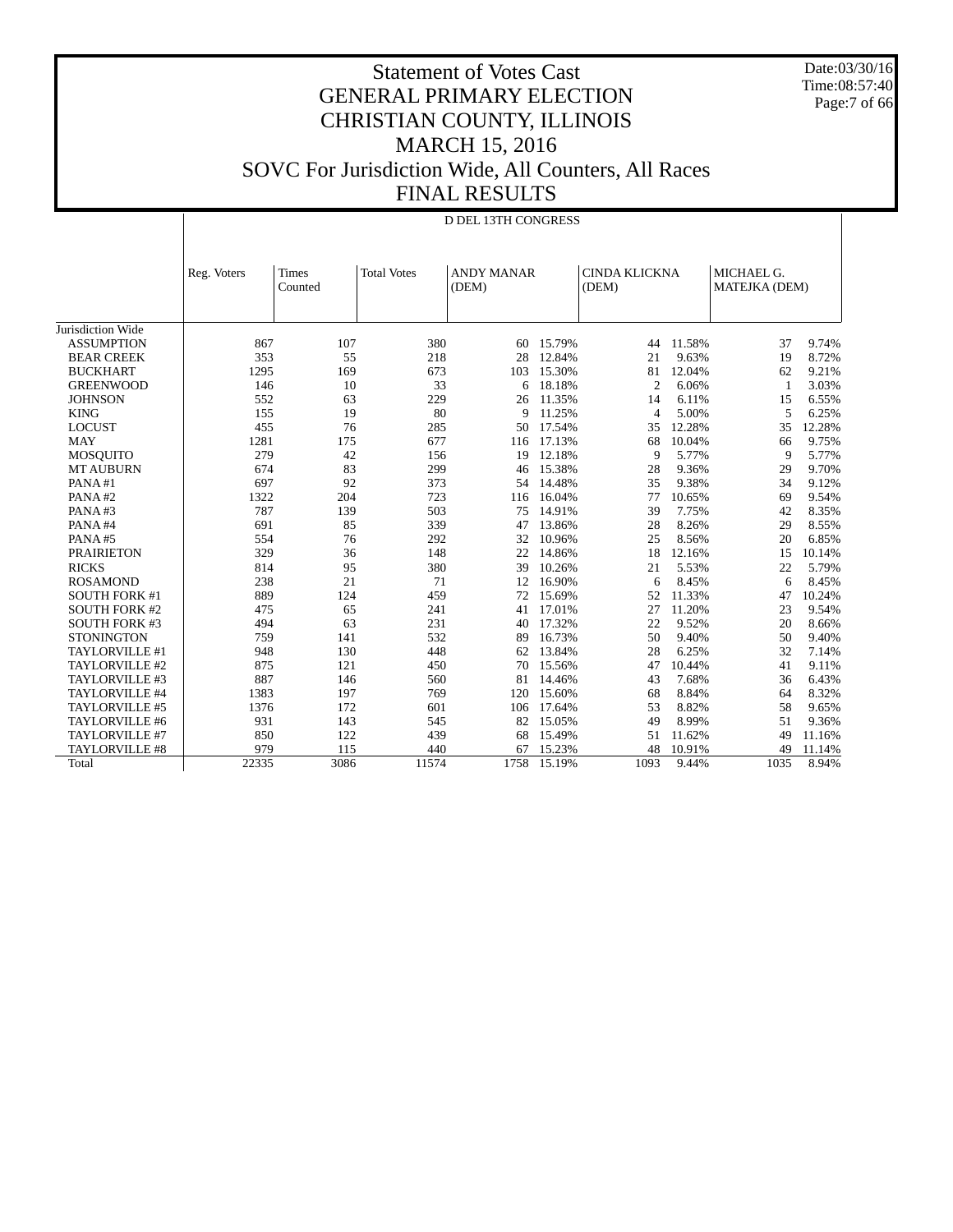Date:03/30/16 Time:08:57:40 Page:8 of 66

|                      | D DEL 13TH CONGRESS               |        |                             |        |                                 |       |                                    |        |                              |        |
|----------------------|-----------------------------------|--------|-----------------------------|--------|---------------------------------|-------|------------------------------------|--------|------------------------------|--------|
|                      | <b>DORIS JEAN</b><br>TURNER (DEM) |        | <b>RICK TERVEN</b><br>(DEM) |        | <b>JAROD HITCHINGS</b><br>(DEM) |       | NAOMI D.<br><b>JAKOBSSON</b> (DEM) |        | <b>AARON AMMONS</b><br>(DEM) |        |
| Jurisdiction Wide    |                                   |        |                             |        |                                 |       |                                    |        |                              |        |
| <b>ASSUMPTION</b>    | 38                                | 10.00% | 38                          | 10.00% | 4                               | 1.05% | 29                                 | 7.63%  | 26                           | 6.84%  |
| <b>BEAR CREEK</b>    | 20                                | 9.17%  | 18                          | 8.26%  | 3                               | 1.38% | 16                                 | 7.34%  | 14                           | 6.42%  |
| <b>BUCKHART</b>      | 71                                | 10.55% | 62                          | 9.21%  | 6                               | 0.89% | 48                                 | 7.13%  | 49                           | 7.28%  |
| <b>GREENWOOD</b>     | 1                                 | 3.03%  | 1                           | 3.03%  | 1                               | 3.03% | 3                                  | 9.09%  | $\overline{4}$               | 12.12% |
| <b>JOHNSON</b>       | 14                                | 6.11%  | 14                          | 6.11%  | $\overline{4}$                  | 1.75% | 19                                 | 8.30%  | 26                           | 11.35% |
| <b>KING</b>          | $\overline{4}$                    | 5.00%  | 5                           | 6.25%  | $\overline{4}$                  | 5.00% | 10                                 | 12.50% | 8                            | 10.00% |
| <b>LOCUST</b>        | 33                                | 11.58% | 31                          | 10.88% | $\overline{c}$                  | 0.70% | 14                                 | 4.91%  | 19                           | 6.67%  |
| <b>MAY</b>           | 67                                | 9.90%  | 64                          | 9.45%  | 8                               | 1.18% | 51                                 | 7.53%  | 51                           | 7.53%  |
| MOSQUITO             | 8                                 | 5.13%  | 8                           | 5.13%  | 4                               | 2.56% | 17                                 | 10.90% | 17                           | 10.90% |
| <b>MT AUBURN</b>     | 33                                | 11.04% | 28                          | 9.36%  | 5                               | 1.67% | 24                                 | 8.03%  | 21                           | 7.02%  |
| PANA#1               | 36                                | 9.65%  | 32                          | 8.58%  | 3                               | 0.80% | 26                                 | 6.97%  | 32                           | 8.58%  |
| PANA#2               | 77                                | 10.65% | 66                          | 9.13%  | 6                               | 0.83% | 57                                 | 7.88%  | 52                           | 7.19%  |
| PANA#3               | 43                                | 8.55%  | 39                          | 7.75%  | $\overline{c}$                  | 0.40% | 44                                 | 8.75%  | 47                           | 9.34%  |
| PANA#4               | 34                                | 10.03% | 28                          | 8.26%  | 7                               | 2.06% | 31                                 | 9.14%  | 27                           | 7.96%  |
| PANA#5               | 25                                | 8.56%  | 21                          | 7.19%  | 6                               | 2.05% | 31                                 | 10.62% | 26                           | 8.90%  |
| <b>PRAIRIETON</b>    | 20                                | 13.51% | 16                          | 10.81% | $\mathbf{1}$                    | 0.68% | 7                                  | 4.73%  | 10                           | 6.76%  |
| <b>RICKS</b>         | 22                                | 5.79%  | 20                          | 5.26%  | 10                              | 2.63% | 45                                 | 11.84% | 36                           | 9.47%  |
| <b>ROSAMOND</b>      | 6                                 | 8.45%  | 5                           | 7.04%  | $\theta$                        | 0.00% | 5                                  | 7.04%  | 5                            | 7.04%  |
| <b>SOUTH FORK #1</b> | 53                                | 11.55% | 44                          | 9.59%  | 7                               | 1.53% | 33                                 | 7.19%  | 28                           | 6.10%  |
| <b>SOUTH FORK #2</b> | 29                                | 12.03% | 24                          | 9.96%  | $\overline{4}$                  | 1.66% | 15                                 | 6.22%  | 17                           | 7.05%  |
| <b>SOUTH FORK #3</b> | 21                                | 9.09%  | 22                          | 9.52%  | 3                               | 1.30% | 18                                 | 7.79%  | 10                           | 4.33%  |
| <b>STONINGTON</b>    | 50                                | 9.40%  | 47                          | 8.83%  | 12                              | 2.26% | 38                                 | 7.14%  | 40                           | 7.52%  |
| TAYLORVILLE #1       | 28                                | 6.25%  | 29                          | 6.47%  | 3                               | 0.67% | 42                                 | 9.38%  | 48                           | 10.71% |
| TAYLORVILLE #2       | 49                                | 10.89% | 39                          | 8.67%  | 3                               | 0.67% | 31                                 | 6.89%  | 37                           | 8.22%  |
| TAYLORVILLE #3       | 42                                | 7.50%  | 38                          | 6.79%  | 5                               | 0.89% | 58                                 | 10.36% | 55                           | 9.82%  |
| TAYLORVILLE #4       | 74                                | 9.62%  | 61                          | 7.93%  | 9                               | 1.17% | 67                                 | 8.71%  | 61                           | 7.93%  |
| TAYLORVILLE #5       | 63                                | 10.48% | 58                          | 9.65%  | 12                              | 2.00% | 39                                 | 6.49%  | 42                           | 6.99%  |
| TAYLORVILLE #6       | 54                                | 9.91%  | 51                          | 9.36%  | 3                               | 0.55% | 40                                 | 7.34%  | 41                           | 7.52%  |
| TAYLORVILLE #7       | 48                                | 10.93% | 42                          | 9.57%  | 6                               | 1.37% | 29                                 | 6.61%  | 32                           | 7.29%  |
| TAYLORVILLE #8       | 48                                | 10.91% | 48                          | 10.91% | 5                               | 1.14% | 30                                 | 6.82%  | 30                           | 6.82%  |
| Total                | 1111                              | 9.60%  | 999                         | 8.63%  | 148                             | 1.28% | 917                                | 7.92%  | 911                          | 7.87%  |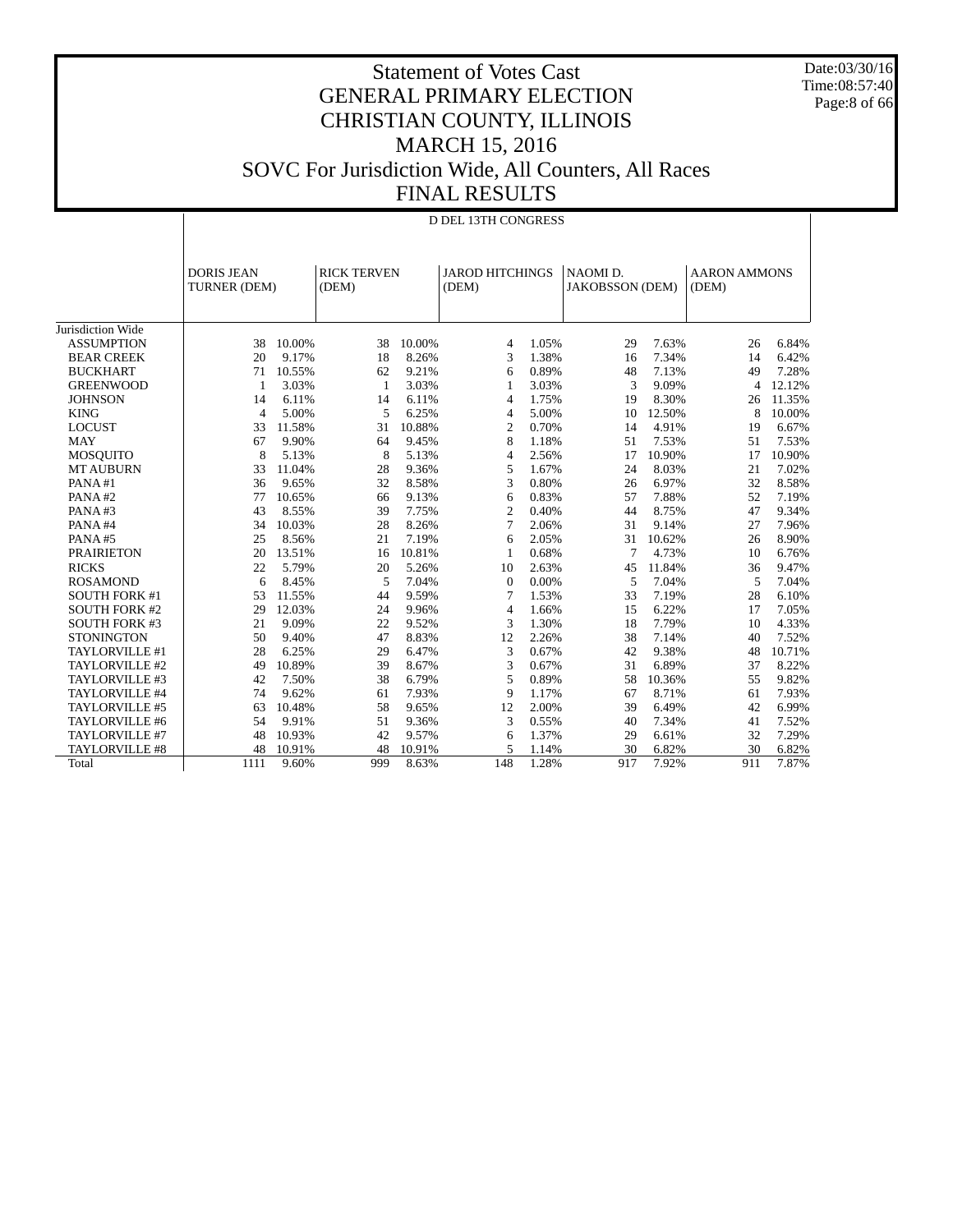Date:03/30/16 Time:08:57:40 Page:9 of 66

|                      | <b>D DEL 13TH CONGRESS</b>       |        |                                              |        |                               |        |                                         |        |  |  |
|----------------------|----------------------------------|--------|----------------------------------------------|--------|-------------------------------|--------|-----------------------------------------|--------|--|--|
|                      | <b>MATTHEW</b><br>PASQUINI (DEM) |        | <b>PAMELLA</b><br><b>GRONEMEYER</b><br>(DEM) |        | <b>ZACHARY BRAUN</b><br>(DEM) |        | <b>MARCEY</b><br><b>GOLDSTEIN (DEM)</b> |        |  |  |
| Jurisdiction Wide    |                                  |        |                                              |        |                               |        |                                         |        |  |  |
| <b>ASSUMPTION</b>    | 26                               | 6.84%  | 25                                           | 6.58%  | 26                            | 6.84%  | 27                                      | 7.11%  |  |  |
| <b>BEAR CREEK</b>    | 18                               | 8.26%  | 21                                           | 9.63%  | 21                            | 9.63%  | 19                                      | 8.72%  |  |  |
| <b>BUCKHART</b>      | 46                               | 6.84%  | 50                                           | 7.43%  | 53                            | 7.88%  | 42                                      | 6.24%  |  |  |
| <b>GREENWOOD</b>     | 3                                | 9.09%  | 3                                            | 9.09%  | 5                             | 15.15% | 3                                       | 9.09%  |  |  |
| <b>JOHNSON</b>       | 23                               | 10.04% | 25                                           | 10.92% | 24                            | 10.48% | 25                                      | 10.92% |  |  |
| <b>KING</b>          | 8                                | 10.00% | 8                                            | 10.00% | 8                             | 10.00% | $7\phantom{.0}$                         | 8.75%  |  |  |
| <b>LOCUST</b>        | 19                               | 6.67%  | 18                                           | 6.32%  | 14                            | 4.91%  | 15                                      | 5.26%  |  |  |
| <b>MAY</b>           | 50                               | 7.39%  | 46                                           | 6.79%  | 44                            | 6.50%  | 46                                      | 6.79%  |  |  |
| <b>MOSQUITO</b>      | 14                               | 8.97%  | 18                                           | 11.54% | 15                            | 9.62%  | 18                                      | 11.54% |  |  |
| <b>MT AUBURN</b>     | 22                               | 7.36%  | 23                                           | 7.69%  | 21                            | 7.02%  | 19                                      | 6.35%  |  |  |
| PANA#1               | 32                               | 8.58%  | 35                                           | 9.38%  | 29                            | 7.77%  | 25                                      | 6.70%  |  |  |
| PANA#2               | 55                               | 7.61%  | 54                                           | 7.47%  | 54                            | 7.47%  | 40                                      | 5.53%  |  |  |
| PANA#3               | 42                               | 8.35%  | 40                                           | 7.95%  | 52                            | 10.34% | 38                                      | 7.55%  |  |  |
| PANA#4               | 30                               | 8.85%  | 25                                           | 7.37%  | 28                            | 8.26%  | 25                                      | 7.37%  |  |  |
| PANA#5               | 31                               | 10.62% | 27                                           | 9.25%  | 26                            | 8.90%  | 22                                      | 7.53%  |  |  |
| <b>PRAIRIETON</b>    | 11                               | 7.43%  | 10                                           | 6.76%  | 9                             | 6.08%  | 9                                       | 6.08%  |  |  |
| <b>RICKS</b>         | 42                               | 11.05% | 46                                           | 12.11% | 42                            | 11.05% | 35                                      | 9.21%  |  |  |
| <b>ROSAMOND</b>      | 6                                | 8.45%  | 6                                            | 8.45%  | 6                             | 8.45%  | 8                                       | 11.27% |  |  |
| <b>SOUTH FORK #1</b> | 37                               | 8.06%  | 31                                           | 6.75%  | 28                            | 6.10%  | 27                                      | 5.88%  |  |  |
| <b>SOUTH FORK #2</b> | 19                               | 7.88%  | 14                                           | 5.81%  | 13                            | 5.39%  | 15                                      | 6.22%  |  |  |
| <b>SOUTH FORK #3</b> | 19                               | 8.23%  | 21                                           | 9.09%  | 18                            | 7.79%  | 17                                      | 7.36%  |  |  |
| <b>STONINGTON</b>    | 38                               | 7.14%  | 43                                           | 8.08%  | 42                            | 7.89%  | 33                                      | 6.20%  |  |  |
| TAYLORVILLE #1       | 52                               | 11.61% | 43                                           | 9.60%  | 44                            | 9.82%  | 37                                      | 8.26%  |  |  |
| TAYLORVILLE #2       | 39                               | 8.67%  | 40                                           | 8.89%  | 29                            | 6.44%  | 25                                      | 5.56%  |  |  |
| TAYLORVILLE #3       | 57                               | 10.18% | 54                                           | 9.64%  | 48                            | 8.57%  | 43                                      | 7.68%  |  |  |
| TAYLORVILLE #4       | 65                               | 8.45%  | 68                                           | 8.84%  | 61                            | 7.93%  | 51                                      | 6.63%  |  |  |
| TAYLORVILLE #5       | 53                               | 8.82%  | 37                                           | 6.16%  | 50                            | 8.32%  | 30                                      | 4.99%  |  |  |
| TAYLORVILLE #6       | 43                               | 7.89%  | 53                                           | 9.72%  | 40                            | 7.34%  | 38                                      | 6.97%  |  |  |
| TAYLORVILLE #7       | 33                               | 7.52%  | 31                                           | 7.06%  | 28                            | 6.38%  | 22                                      | 5.01%  |  |  |
| TAYLORVILLE #8       | 28                               | 6.36%  | 32                                           | 7.27%  | 28                            | 6.36%  | 27                                      | 6.14%  |  |  |
| Total                | 961                              | 8.30%  | 947                                          | 8.18%  | 906                           | 7.83%  | 788                                     | 6.81%  |  |  |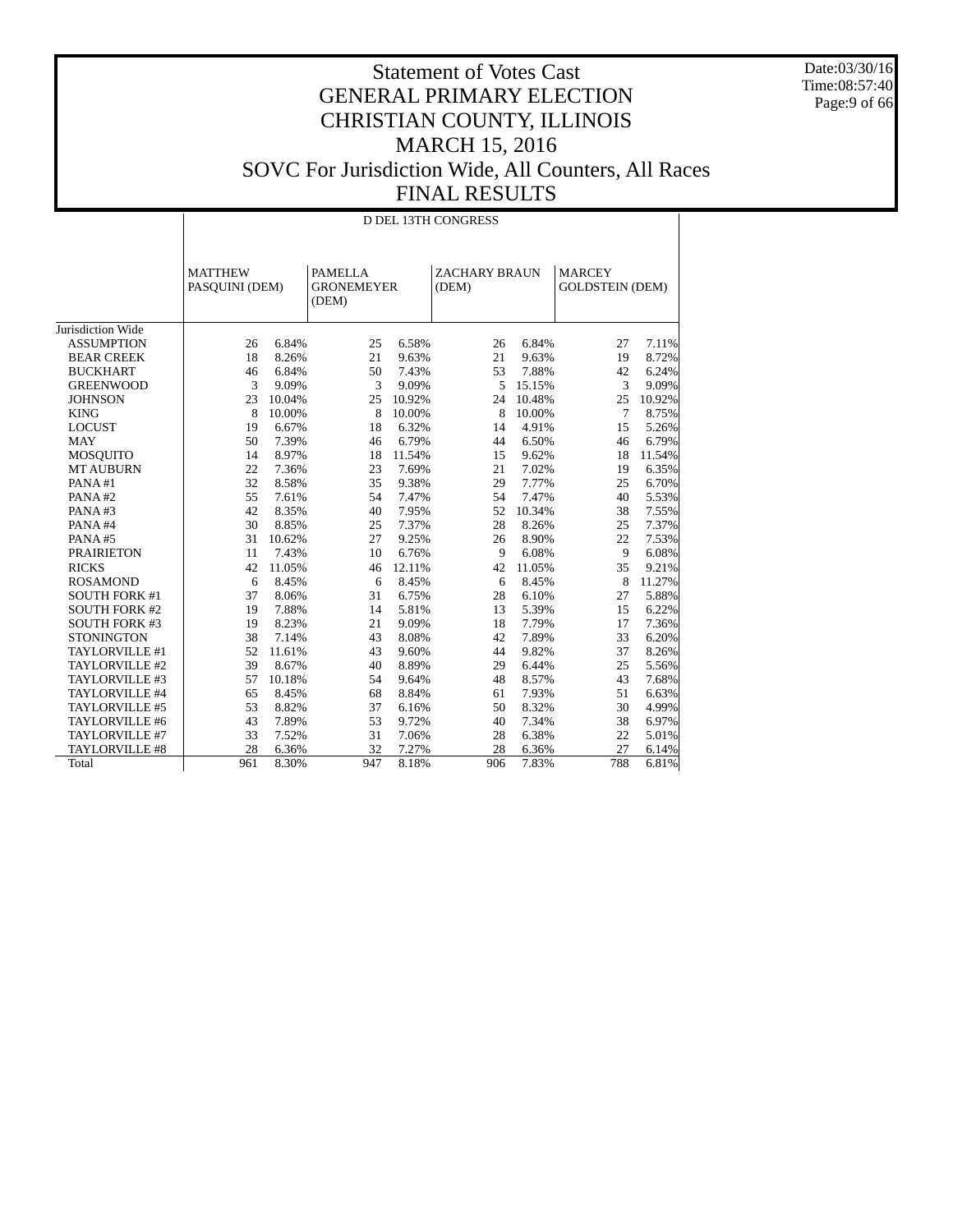Date:03/30/16 Time:08:57:40 Page:10 of 66

|                      | <b>D STATE REPRES DIST 95</b> |                         |                    |                   |            |  |  |  |  |
|----------------------|-------------------------------|-------------------------|--------------------|-------------------|------------|--|--|--|--|
|                      | Reg. Voters                   | <b>Times</b><br>Counted | <b>Total Votes</b> | MIKE MATHIS (DEM) |            |  |  |  |  |
| Jurisdiction Wide    |                               |                         |                    |                   |            |  |  |  |  |
| <b>ASSUMPTION</b>    | 867                           | 107                     | 85                 |                   | 85 100.00% |  |  |  |  |
| <b>BEAR CREEK</b>    | 353                           | 55                      | 48                 |                   | 48 100.00% |  |  |  |  |
| <b>BUCKHART</b>      |                               |                         |                    |                   |            |  |  |  |  |
| <b>GREENWOOD</b>     | 146                           | 10                      | 10                 |                   | 10 100.00% |  |  |  |  |
| <b>JOHNSON</b>       | 552                           | 63                      | 46                 |                   | 46 100.00% |  |  |  |  |
| <b>KING</b>          | 155                           | 19                      | 14                 |                   | 14 100.00% |  |  |  |  |
| <b>LOCUST</b>        | 455                           | 76                      | 65                 |                   | 65 100.00% |  |  |  |  |
| <b>MAY</b>           | 1277                          | 175                     | 151                | 151 100.00%       |            |  |  |  |  |
| <b>MOSQUITO</b>      |                               |                         |                    |                   |            |  |  |  |  |
| <b>MT AUBURN</b>     |                               |                         |                    |                   |            |  |  |  |  |
| PANA#1               | 697                           | 92                      | 77                 |                   | 77 100.00% |  |  |  |  |
| PANA#2               | 1322                          | 204                     | 169                | 169 100.00%       |            |  |  |  |  |
| PANA#3               | 787                           | 139                     | 115                | 115 100.00%       |            |  |  |  |  |
| PANA#4               | 691                           | 85                      | 75                 |                   | 75 100.00% |  |  |  |  |
| PANA#5               | 554                           | 76                      | 70                 |                   | 70 100.00% |  |  |  |  |
| <b>PRAIRIETON</b>    | 329                           | 36                      | 27                 |                   | 27 100.00% |  |  |  |  |
| <b>RICKS</b>         | 814                           | 95                      | 83                 |                   | 83 100.00% |  |  |  |  |
| <b>ROSAMOND</b>      | 238                           | 21                      | 16                 |                   | 16 100.00% |  |  |  |  |
| <b>SOUTH FORK #1</b> |                               |                         |                    |                   |            |  |  |  |  |
| <b>SOUTH FORK #2</b> | 9                             | $\overline{0}$          | $\mathbf{0}$       | $\mathbf{0}$      |            |  |  |  |  |
| <b>SOUTH FORK #3</b> | 74                            | $\overline{0}$          | $\mathbf{0}$       | $\Omega$          |            |  |  |  |  |
| <b>STONINGTON</b>    | 433                           | 84                      | 70                 |                   | 70 100.00% |  |  |  |  |
| TAYLORVILLE #1       | 948                           | 129                     | 99                 |                   | 99 100.00% |  |  |  |  |
| TAYLORVILLE #2       | 850                           | 119                     | 90                 |                   | 90 100.00% |  |  |  |  |
| TAYLORVILLE #3       | 880                           | 145                     | 123                | 123 100.00%       |            |  |  |  |  |
| TAYLORVILLE #4       | 1195                          | 173                     | 151                | 151 100.00%       |            |  |  |  |  |
| TAYLORVILLE #5       | 1376                          | 172                     | 139                | 139 100.00%       |            |  |  |  |  |
| TAYLORVILLE #6       | 931                           | 143                     | 119                | 119 100.00%       |            |  |  |  |  |
| TAYLORVILLE #7       | 850                           | 122                     | 101                | 101 100.00%       |            |  |  |  |  |
| TAYLORVILLE #8       | 979                           | 115                     | 103                | 103 100.00%       |            |  |  |  |  |
| Total                | 17762                         | 2455                    | 2046               | 2046 100.00%      |            |  |  |  |  |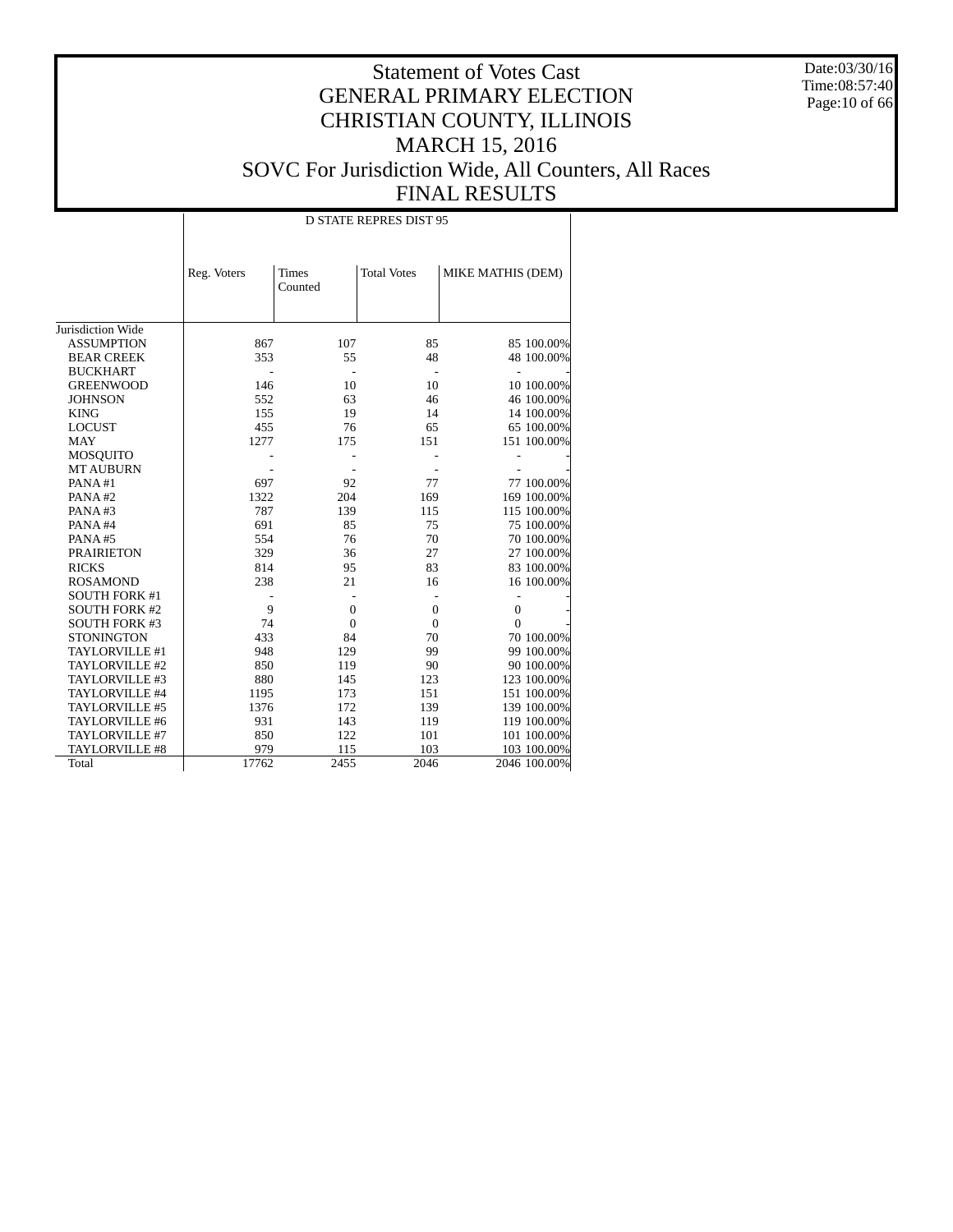Date:03/30/16 Time:08:57:40 Page:11 of 66

|                      |             | <b>D STATE REPRES DIST 96</b> |                    |                             |             |  |  |  |  |  |
|----------------------|-------------|-------------------------------|--------------------|-----------------------------|-------------|--|--|--|--|--|
|                      | Reg. Voters | <b>Times</b><br>Counted       | <b>Total Votes</b> | <b>SUE SCHERER</b><br>(DEM) |             |  |  |  |  |  |
| Jurisdiction Wide    |             |                               |                    |                             |             |  |  |  |  |  |
| <b>ASSUMPTION</b>    |             |                               |                    |                             |             |  |  |  |  |  |
| <b>BEAR CREEK</b>    |             |                               |                    |                             |             |  |  |  |  |  |
| <b>BUCKHART</b>      | 1295        | 169                           | 133                |                             | 133 100.00% |  |  |  |  |  |
| <b>GREENWOOD</b>     |             |                               |                    |                             |             |  |  |  |  |  |
| <b>JOHNSON</b>       |             |                               |                    |                             |             |  |  |  |  |  |
| <b>KING</b>          |             |                               |                    |                             |             |  |  |  |  |  |
| <b>LOCUST</b>        |             |                               |                    |                             |             |  |  |  |  |  |
| <b>MAY</b>           | 4           | $\Omega$                      | $\Omega$           | 0                           |             |  |  |  |  |  |
| <b>MOSQUITO</b>      | 279         | 42                            | 34                 |                             | 34 100.00%  |  |  |  |  |  |
| <b>MT AUBURN</b>     | 674         | 83                            | 76                 |                             | 76 100.00%  |  |  |  |  |  |
| PANA#1               |             |                               |                    |                             |             |  |  |  |  |  |
| PANA#2               |             |                               |                    |                             |             |  |  |  |  |  |
| PANA#3               |             |                               |                    |                             |             |  |  |  |  |  |
| PANA#4               |             |                               |                    |                             |             |  |  |  |  |  |
| PANA#5               |             |                               |                    |                             |             |  |  |  |  |  |
| <b>PRAIRIETON</b>    |             |                               |                    |                             |             |  |  |  |  |  |
| <b>RICKS</b>         |             |                               |                    |                             |             |  |  |  |  |  |
| <b>ROSAMOND</b>      |             |                               |                    |                             |             |  |  |  |  |  |
| <b>SOUTH FORK #1</b> | 889         | 124                           | 118                |                             | 118 100.00% |  |  |  |  |  |
| <b>SOUTH FORK #2</b> | 466         | 65                            | 59                 |                             | 59 100.00%  |  |  |  |  |  |
| <b>SOUTH FORK #3</b> | 420         | 63                            | 55                 |                             | 55 100.00%  |  |  |  |  |  |
| <b>STONINGTON</b>    | 326         | 57                            | 51                 |                             | 51 100.00%  |  |  |  |  |  |
| TAYLORVILLE #1       |             |                               |                    |                             |             |  |  |  |  |  |
| TAYLORVILLE #2       | 25          | $\overline{c}$                | $\overline{c}$     |                             | 2 100.00%   |  |  |  |  |  |
| TAYLORVILLE #3       | 7           | 1                             | 1                  |                             | 1 100.00%   |  |  |  |  |  |
| TAYLORVILLE #4       | 188         | 24                            | 22                 |                             | 22 100.00%  |  |  |  |  |  |
| TAYLORVILLE #5       |             |                               |                    |                             |             |  |  |  |  |  |
| TAYLORVILLE #6       |             |                               |                    |                             |             |  |  |  |  |  |
| TAYLORVILLE #7       |             |                               |                    |                             |             |  |  |  |  |  |
| TAYLORVILLE #8       |             |                               |                    |                             |             |  |  |  |  |  |
| Total                | 4573        | 630                           | 551                |                             | 551 100.00% |  |  |  |  |  |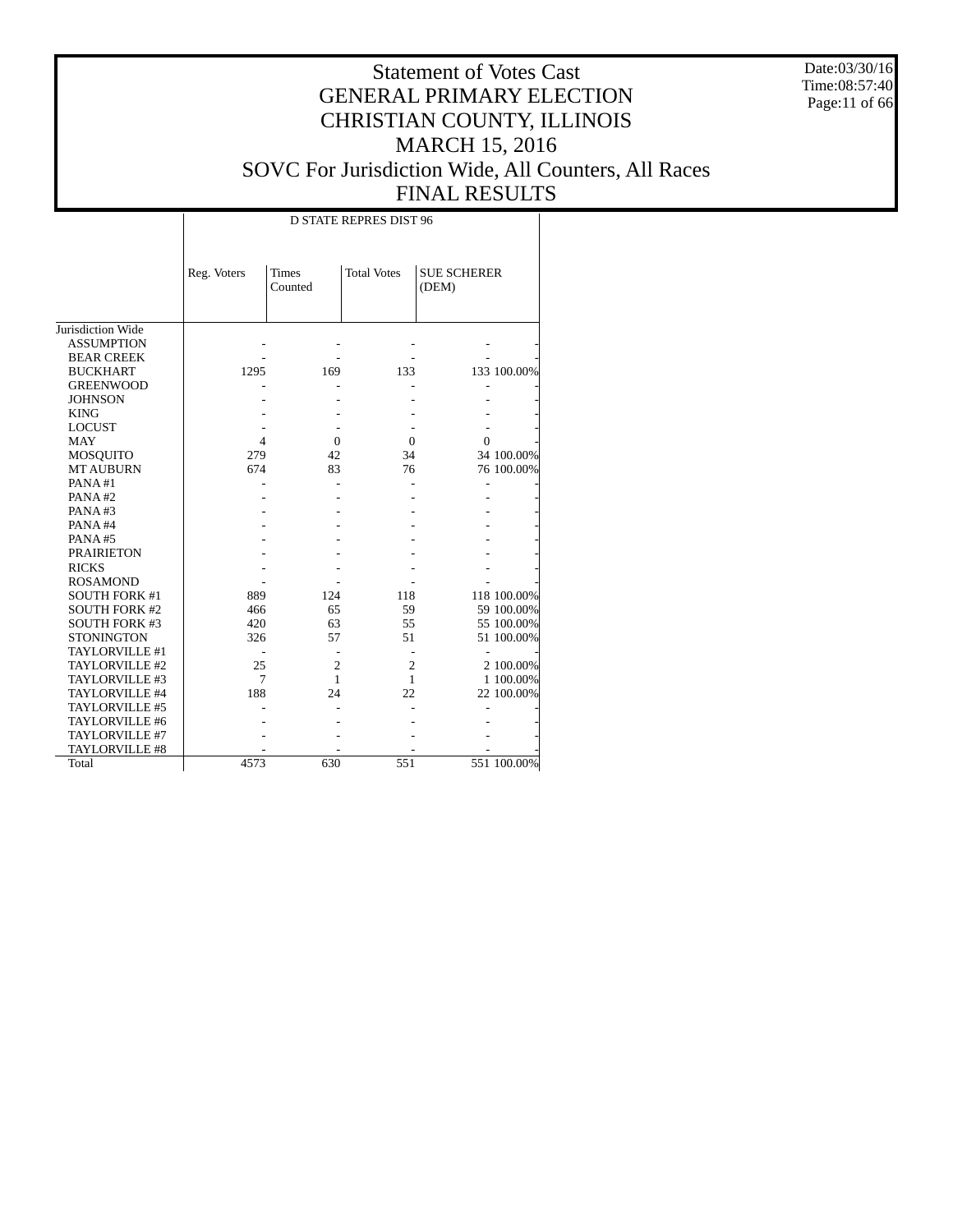Date:03/30/16 Time:08:57:40 Page:12 of 66

|                      | <b>D STATE'S ATTORNEY</b> |                         |                    |                   |  |  |  |  |  |
|----------------------|---------------------------|-------------------------|--------------------|-------------------|--|--|--|--|--|
|                      | Reg. Voters               | <b>Times</b><br>Counted | <b>Total Votes</b> | MIKE HAVERA (DEM) |  |  |  |  |  |
| Jurisdiction Wide    |                           |                         |                    |                   |  |  |  |  |  |
| <b>ASSUMPTION</b>    | 867                       | 107                     | 93                 | 93 100.00%        |  |  |  |  |  |
| <b>BEAR CREEK</b>    | 353                       | 55                      | 49                 | 49 100.00%        |  |  |  |  |  |
| <b>BUCKHART</b>      | 1295                      | 169                     | 138                | 138 100.00%       |  |  |  |  |  |
| <b>GREENWOOD</b>     | 146                       | 10                      | 10                 | 10 100.00%        |  |  |  |  |  |
| <b>JOHNSON</b>       | 552                       | 63                      | 55                 | 55 100.00%        |  |  |  |  |  |
| <b>KING</b>          | 155                       | 19                      | 16                 | 16 100.00%        |  |  |  |  |  |
| <b>LOCUST</b>        | 455                       | 76                      | 73                 | 73 100.00%        |  |  |  |  |  |
| <b>MAY</b>           | 1281                      | 175                     | 162                | 162 100.00%       |  |  |  |  |  |
| MOSQUITO             | 279                       | 42                      | 36                 | 36 100.00%        |  |  |  |  |  |
| <b>MT AUBURN</b>     | 674                       | 83                      | 68                 | 68 100.00%        |  |  |  |  |  |
| PANA#1               | 697                       | 92                      | 83                 | 83 100.00%        |  |  |  |  |  |
| PANA#2               | 1322                      | 204                     | 186                | 186 100.00%       |  |  |  |  |  |
| PANA#3               | 787                       | 139                     | 127                | 127 100.00%       |  |  |  |  |  |
| PANA#4               | 691                       | 85                      | 79                 | 79 100.00%        |  |  |  |  |  |
| PANA#5               | 554                       | 76                      | 71                 | 71 100.00%        |  |  |  |  |  |
| <b>PRAIRIETON</b>    | 329                       | 36                      | 27                 | 27 100.00%        |  |  |  |  |  |
| <b>RICKS</b>         | 814                       | 95                      | 88                 | 88 100.00%        |  |  |  |  |  |
| <b>ROSAMOND</b>      | 238                       | 21                      | 17                 | 17 100.00%        |  |  |  |  |  |
| <b>SOUTH FORK #1</b> | 889                       | 124                     | 111                | 111 100.00%       |  |  |  |  |  |
| <b>SOUTH FORK #2</b> | 475                       | 65                      | 59                 | 59 100.00%        |  |  |  |  |  |
| <b>SOUTH FORK #3</b> | 494                       | 63                      | 58                 | 58 100.00%        |  |  |  |  |  |
| <b>STONINGTON</b>    | 759                       | 141                     | 129                | 129 100.00%       |  |  |  |  |  |
| TAYLORVILLE #1       | 948                       | 129                     | 106                | 106 100.00%       |  |  |  |  |  |
| TAYLORVILLE #2       | 875                       | 121                     | 103                | 103 100.00%       |  |  |  |  |  |
| TAYLORVILLE #3       | 887                       | 146                     | 135                | 135 100.00%       |  |  |  |  |  |
| TAYLORVILLE #4       | 1383                      | 197                     | 182                | 182 100.00%       |  |  |  |  |  |
| TAYLORVILLE #5       | 1376                      | 172                     | 156                | 156 100.00%       |  |  |  |  |  |
| TAYLORVILLE #6       | 931                       | 143                     | 129                | 129 100.00%       |  |  |  |  |  |
| TAYLORVILLE #7       | 850                       | 122                     | 110                | 110 100.00%       |  |  |  |  |  |
| TAYLORVILLE #8       | 979                       | 115                     | 104                | 104 100.00%       |  |  |  |  |  |
| Total                | 22335                     | 3085                    | 2760               | 2760 100.00%      |  |  |  |  |  |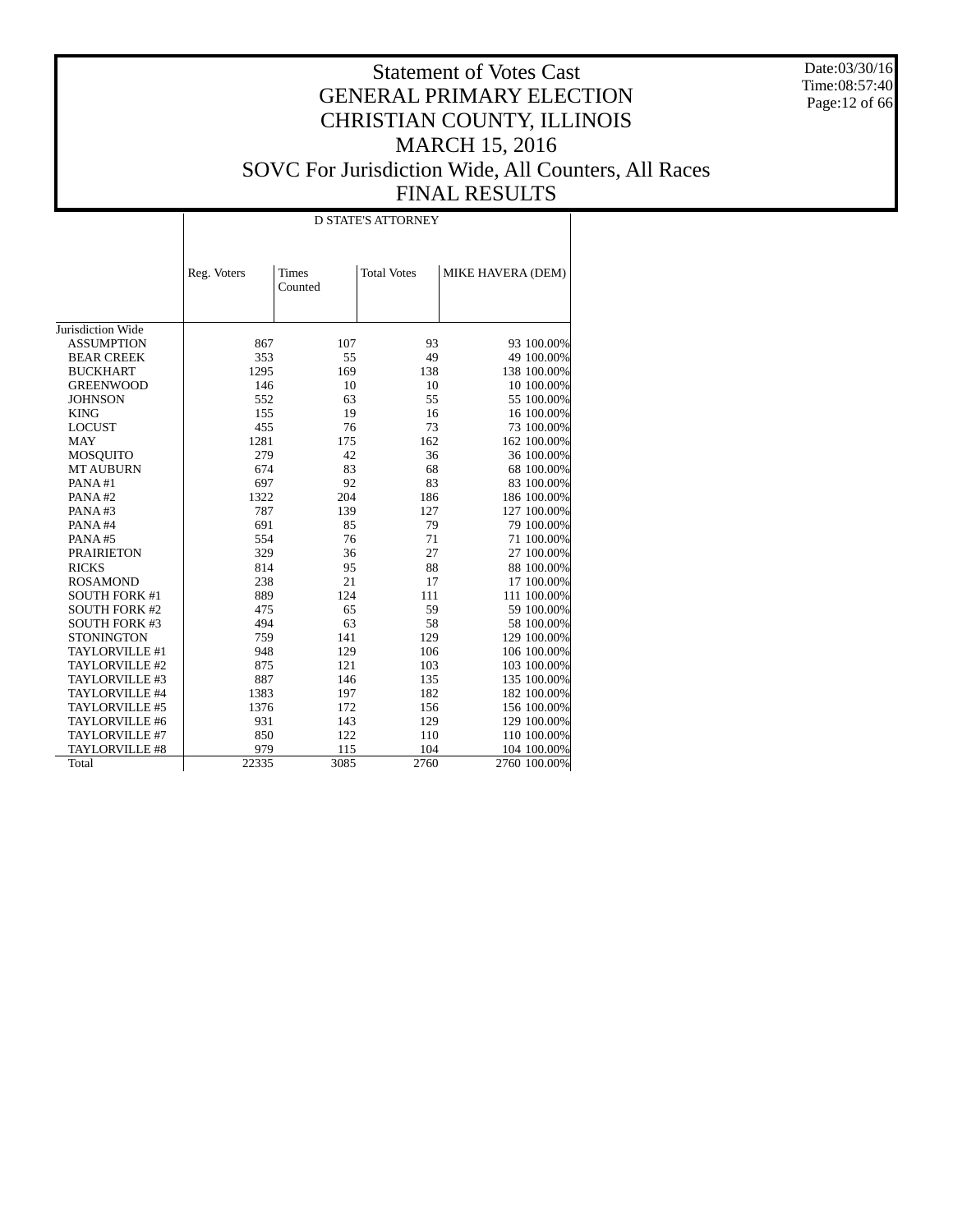Date:03/30/16 Time:08:57:40 Page:13 of 66

|                      | <b>D CIRCUIT CLERK</b> |                         |                    |                          |  |  |  |  |  |
|----------------------|------------------------|-------------------------|--------------------|--------------------------|--|--|--|--|--|
|                      | Reg. Voters            | <b>Times</b><br>Counted | <b>Total Votes</b> | <b>JULIE MAYER (DEM)</b> |  |  |  |  |  |
| Jurisdiction Wide    |                        |                         |                    |                          |  |  |  |  |  |
| <b>ASSUMPTION</b>    | 867                    | 107                     | 92                 | 92 100.00%               |  |  |  |  |  |
| <b>BEAR CREEK</b>    | 353                    | 55                      | 48                 | 48 100.00%               |  |  |  |  |  |
| <b>BUCKHART</b>      | 1295                   | 169                     | 140                | 140 100.00%              |  |  |  |  |  |
| <b>GREENWOOD</b>     | 146                    | 10                      | 10                 | 10 100.00%               |  |  |  |  |  |
| <b>JOHNSON</b>       | 552                    | 63                      | 60                 | 60 100.00%               |  |  |  |  |  |
| <b>KING</b>          | 155                    | 19                      | 17                 | 17 100.00%               |  |  |  |  |  |
| <b>LOCUST</b>        | 455                    | 76                      | 73                 | 73 100.00%               |  |  |  |  |  |
| <b>MAY</b>           | 1281                   | 175                     | 158                | 158 100.00%              |  |  |  |  |  |
| MOSQUITO             | 279                    | 42                      | 36                 | 36 100.00%               |  |  |  |  |  |
| <b>MT AUBURN</b>     | 674                    | 83                      | 73                 | 73 100.00%               |  |  |  |  |  |
| PANA#1               | 697                    | 92                      | 80                 | 80 100.00%               |  |  |  |  |  |
| PANA#2               | 1322                   | 204                     | 175                | 175 100.00%              |  |  |  |  |  |
| PANA#3               | 787                    | 139                     | 125                | 125 100.00%              |  |  |  |  |  |
| PANA#4               | 691                    | 85                      | 80                 | 80 100.00%               |  |  |  |  |  |
| PANA#5               | 554                    | 76                      | 71                 | 71 100.00%               |  |  |  |  |  |
| <b>PRAIRIETON</b>    | 329                    | 36                      | 29                 | 29 100.00%               |  |  |  |  |  |
| <b>RICKS</b>         | 814                    | 95                      | 87                 | 87 100.00%               |  |  |  |  |  |
| <b>ROSAMOND</b>      | 238                    | 21                      | 18                 | 18 100.00%               |  |  |  |  |  |
| <b>SOUTH FORK #1</b> | 889                    | 124                     | 114                | 114 100.00%              |  |  |  |  |  |
| <b>SOUTH FORK #2</b> | 475                    | 65                      | 56                 | 56 100.00%               |  |  |  |  |  |
| <b>SOUTH FORK #3</b> | 494                    | 63                      | 55                 | 55 100.00%               |  |  |  |  |  |
| <b>STONINGTON</b>    | 759                    | 141                     | 126                | 126 100.00%              |  |  |  |  |  |
| TAYLORVILLE #1       | 948                    | 129                     | 110                | 110 100.00%              |  |  |  |  |  |
| TAYLORVILLE #2       | 875                    | 121                     | 95                 | 95 100.00%               |  |  |  |  |  |
| TAYLORVILLE #3       | 887                    | 146                     | 131                | 131 100.00%              |  |  |  |  |  |
| TAYLORVILLE #4       | 1383                   | 197                     | 179                | 179 100.00%              |  |  |  |  |  |
| TAYLORVILLE #5       | 1376                   | 172                     | 154                | 154 100.00%              |  |  |  |  |  |
| TAYLORVILLE #6       | 931                    | 143                     | 130                | 130 100.00%              |  |  |  |  |  |
| TAYLORVILLE #7       | 850                    | 122                     | 103                | 103 100.00%              |  |  |  |  |  |
| TAYLORVILLE #8       | 979                    | 115                     | 101                | 101 100.00%              |  |  |  |  |  |
| Total                | 22335                  | 3085                    | 2726               | 2726 100.00%             |  |  |  |  |  |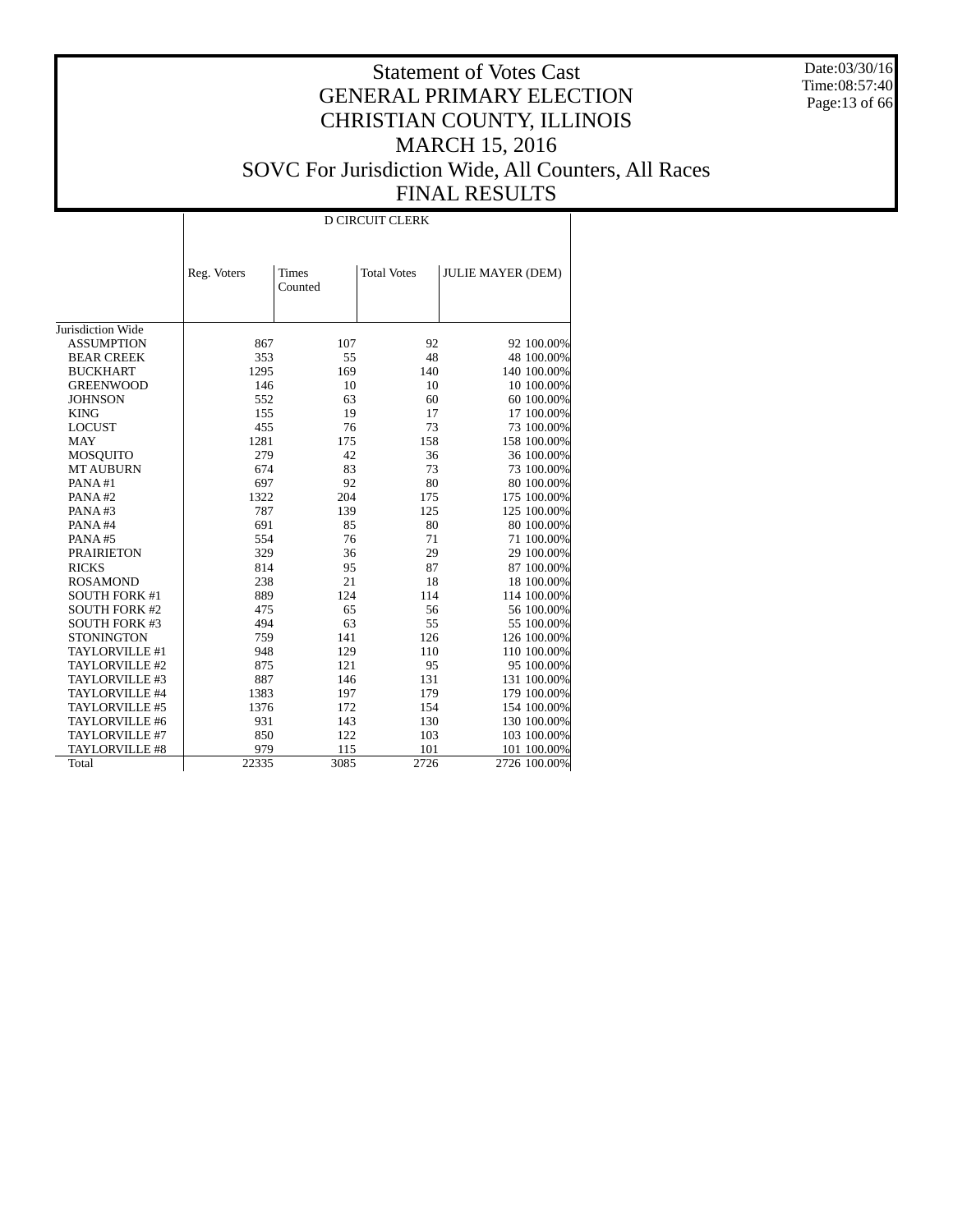Date:03/30/16 Time:08:57:40 Page:14 of 66

|                      |             |              | <b>D CORONER</b>   |                    |
|----------------------|-------------|--------------|--------------------|--------------------|
|                      |             |              |                    |                    |
|                      |             |              |                    |                    |
|                      | Reg. Voters | <b>Times</b> | <b>Total Votes</b> | <b>AMY CALVERT</b> |
|                      |             | Counted      |                    | WINANS (DEM)       |
|                      |             |              |                    |                    |
|                      |             |              |                    |                    |
| Jurisdiction Wide    |             |              |                    |                    |
| <b>ASSUMPTION</b>    | 867         | 107          | 98                 | 98 100.00%         |
| <b>BEAR CREEK</b>    | 353         | 55           | 48                 | 48 100.00%         |
| <b>BUCKHART</b>      | 1295        | 169          | 142                | 142 100.00%        |
| <b>GREENWOOD</b>     | 146         | 10           | 10                 | 10 100.00%         |
| <b>JOHNSON</b>       | 552         | 63           | 56                 | 56 100.00%         |
| <b>KING</b>          | 155         | 19           | 18                 | 18 100.00%         |
| <b>LOCUST</b>        | 455         | 76           | 72                 | 72 100.00%         |
| <b>MAY</b>           | 1281        | 175          | 161                | 161 100.00%        |
| <b>MOSQUITO</b>      | 279         | 42           | 37                 | 37 100.00%         |
| <b>MT AUBURN</b>     | 674         | 83           | 75                 | 75 100.00%         |
| PANA#1               | 697         | 92           | 81                 | 81 100.00%         |
| PANA#2               | 1322        | 204          | 182                | 182 100.00%        |
| PANA#3               | 787         | 139          | 125                | 125 100.00%        |
| PANA#4               | 691         | 85           | 80                 | 80 100.00%         |
| PANA#5               | 554         | 76           | 72                 | 72 100.00%         |
| <b>PRAIRIETON</b>    | 329         | 36           | 28                 | 28 100.00%         |
| <b>RICKS</b>         | 814         | 95           | 88                 | 88 100.00%         |
| <b>ROSAMOND</b>      | 238         | 21           | 19                 | 19 100.00%         |
| <b>SOUTH FORK #1</b> | 889         | 124          | 118                | 118 100.00%        |
| <b>SOUTH FORK #2</b> | 475         | 65           | 56                 | 56 100.00%         |
| <b>SOUTH FORK #3</b> | 494         | 63           | 55                 | 55 100.00%         |
| <b>STONINGTON</b>    | 759         | 141          | 131                | 131 100.00%        |
| TAYLORVILLE #1       | 948         | 129          | 112                | 112 100.00%        |
| TAYLORVILLE #2       | 875         | 121          | 101                | 101 100.00%        |
| TAYLORVILLE #3       | 887         | 146          | 139                | 139 100.00%        |
| TAYLORVILLE #4       | 1383        | 197          | 185                | 185 100.00%        |
| TAYLORVILLE #5       | 1376        | 172          | 157                | 157 100.00%        |
| TAYLORVILLE #6       | 931         | 143          | 131                | 131 100.00%        |
| TAYLORVILLE #7       | 850         | 122          | 107                | 107 100.00%        |
| TAYLORVILLE #8       | 979         | 115          | 103                | 103 100.00%        |
| Total                | 22335       | 3085         | 2787               | 2787 100.00%       |
|                      |             |              |                    |                    |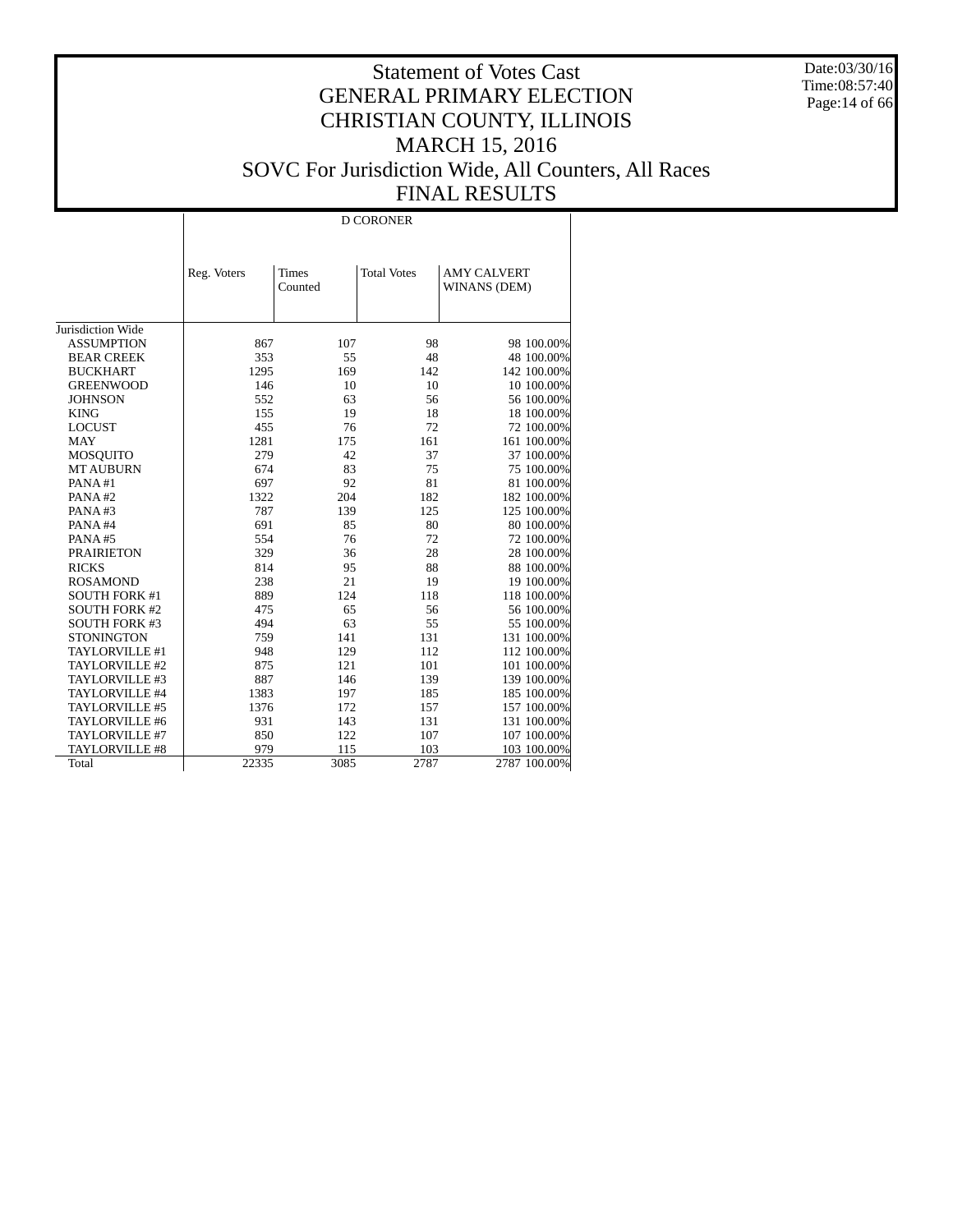Date:03/30/16 Time:08:57:41 Page:15 of 66

|                               | <b>D SUPER ASSESSMENTS 2 YR</b> |                         |                    |                        |  |  |  |  |
|-------------------------------|---------------------------------|-------------------------|--------------------|------------------------|--|--|--|--|
|                               | Reg. Voters                     | <b>Times</b><br>Counted | <b>Total Votes</b> | CHAD M. COADY<br>(DEM) |  |  |  |  |
| Jurisdiction Wide             |                                 |                         |                    |                        |  |  |  |  |
| <b>ASSUMPTION</b>             | 867                             | 107                     | 89                 | 89 100.00%             |  |  |  |  |
| <b>BEAR CREEK</b>             | 353                             | 55                      | 45                 | 45 100.00%             |  |  |  |  |
| <b>BUCKHART</b>               | 1295                            | 169                     | 137                | 137 100.00%            |  |  |  |  |
| <b>GREENWOOD</b>              | 146                             | 10                      | 10                 | 10 100.00%             |  |  |  |  |
|                               | 552                             |                         | 52                 |                        |  |  |  |  |
| <b>JOHNSON</b><br><b>KING</b> | 155                             | 63<br>19                | 15                 | 52 100.00%             |  |  |  |  |
|                               |                                 |                         |                    | 15 100.00%             |  |  |  |  |
| <b>LOCUST</b>                 | 455<br>1281                     | 76<br>175               | 67<br>158          | 67 100.00%             |  |  |  |  |
| <b>MAY</b>                    |                                 |                         |                    | 158 100.00%            |  |  |  |  |
| MOSQUITO                      | 279                             | 42                      | 34                 | 34 100.00%             |  |  |  |  |
| <b>MT AUBURN</b>              | 674                             | 83                      | 67                 | 67 100.00%             |  |  |  |  |
| PANA#1                        | 697                             | 92                      | 80                 | 80 100.00%             |  |  |  |  |
| PANA#2                        | 1322                            | 204                     | 174                | 174 100.00%            |  |  |  |  |
| PANA#3                        | 787                             | 139                     | 122                | 122 100.00%            |  |  |  |  |
| PANA#4                        | 691                             | 85                      | 77                 | 77 100.00%             |  |  |  |  |
| PANA#5                        | 554                             | 76                      | 69                 | 69 100.00%             |  |  |  |  |
| <b>PRAIRIETON</b>             | 329                             | 36                      | 28                 | 28 100.00%             |  |  |  |  |
| <b>RICKS</b>                  | 814                             | 95                      | 87                 | 87 100.00%             |  |  |  |  |
| <b>ROSAMOND</b>               | 238                             | 21                      | 17                 | 17 100.00%             |  |  |  |  |
| <b>SOUTH FORK #1</b>          | 889                             | 124                     | 111                | 111 100.00%            |  |  |  |  |
| <b>SOUTH FORK #2</b>          | 475                             | 65                      | 59                 | 59 100.00%             |  |  |  |  |
| <b>SOUTH FORK #3</b>          | 494                             | 63                      | 55                 | 55 100.00%             |  |  |  |  |
| <b>STONINGTON</b>             | 759                             | 141                     | 120                | 120 100.00%            |  |  |  |  |
| TAYLORVILLE #1                | 948                             | 129                     | 103                | 103 100.00%            |  |  |  |  |
| TAYLORVILLE #2                | 875                             | 121                     | 96                 | 96 100.00%             |  |  |  |  |
| TAYLORVILLE #3                | 887                             | 146                     | 131                | 131 100.00%            |  |  |  |  |
| TAYLORVILLE #4                | 1383                            | 197                     | 175                | 175 100.00%            |  |  |  |  |
| TAYLORVILLE #5                | 1376                            | 172                     | 148                | 148 100.00%            |  |  |  |  |
| TAYLORVILLE #6                | 931                             | 143                     | 126                | 126 100.00%            |  |  |  |  |
| TAYLORVILLE #7                | 850                             | 122                     | 106                | 106 100.00%            |  |  |  |  |
| TAYLORVILLE #8                | 979                             | 115                     | 103                | 103 100.00%            |  |  |  |  |
| Total                         | 22335                           | 3085                    | 2661               | 2661 100.00%           |  |  |  |  |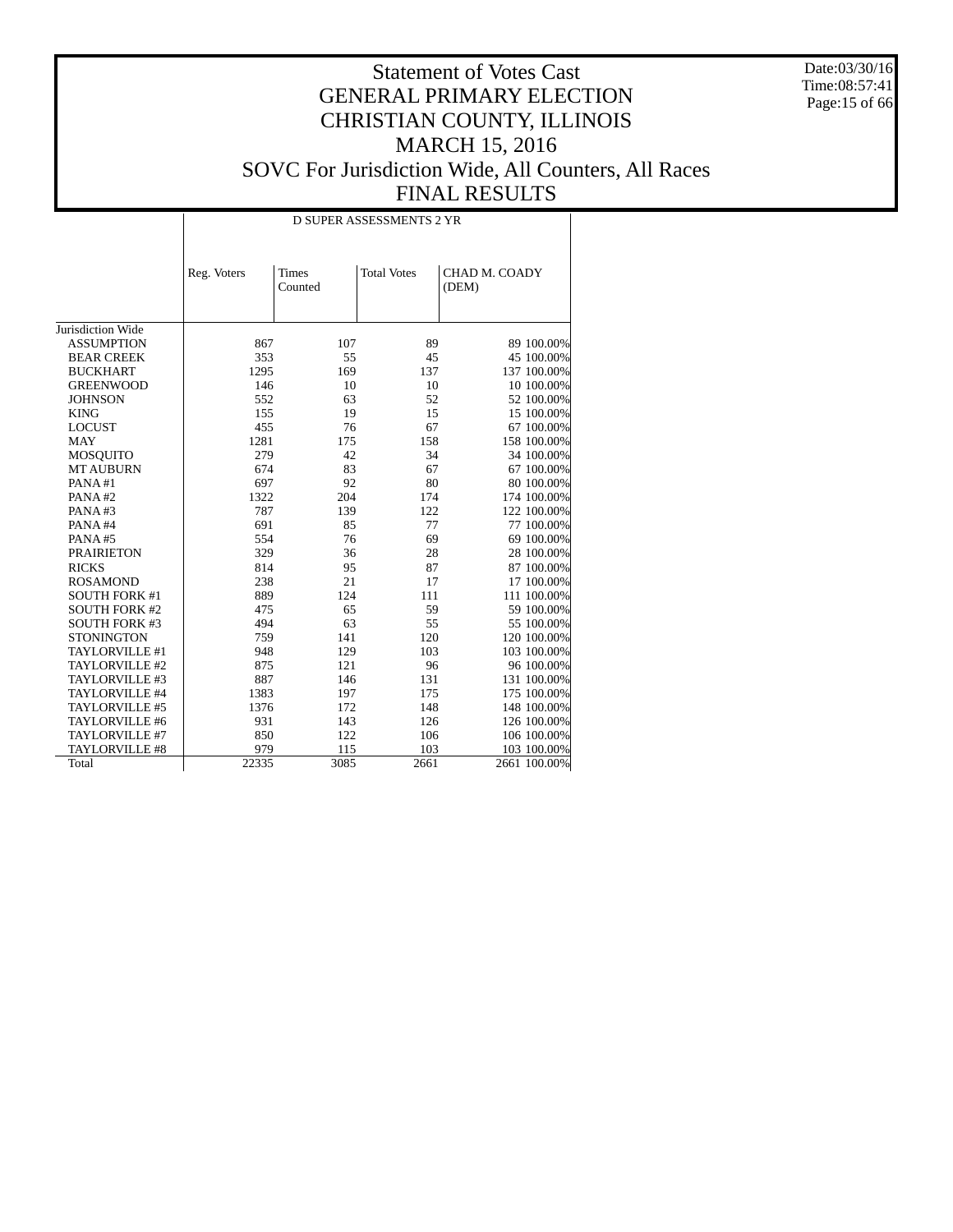Date:03/30/16 Time:08:57:41 Page:16 of 66

#### Statement of Votes Cast GENERAL PRIMARY ELECTION CHRISTIAN COUNTY, ILLINOIS MARCH 15, 2016 SOVC For Jurisdiction Wide, All Counters, All Races FINAL RESULTS

 Jurisdiction Wide ASSUMPTION BEAR CREEK BUCKHART GREENWOOD **JOHNSON**  KING LOCUST MAY MOSQUITO MT AUBURN PANA #1 PANA #2 PANA #3 PANA #4 PANA #5 PRAIRIETON RICKS ROSAMOND SOUTH FORK #1 SOUTH FORK #2 SOUTH FORK #3 **STONINGTON**  TAYLORVILLE #1 TAYLORVILLE #2 TAYLORVILLE #3 TAYLORVILLE #4 TAYLORVILLE #5 TAYLORVILLE #6 TAYLORVILLE #7 TAYLORVILLE #8 **Total** Reg. Voters Times Counted Total Votes | JOE NOLAN (DEM) | J. FRED CURTIN (DEM) D COUNTY BOARD DIST 1 867 107 140 78 55.71% 62 44.29% - - - - - - - - - - - - - - - - - - - - - - - - - - - - - - - - - - - - - - - - - - 1281 175 233 137 58.80% 96 41.20% 279 42 49 27 55.10% 22 44.90%<br>674 83 96 55 57.29% 41 42.71% 55 57.29% - - - - - - - - - - - - - - - - - - - - - 691 85 112 56 50.00% 56 50.00% 554 76 95 55 57.89% 40 42.11% 27 56.25% - - - - - - - - - - - - - - - - - - - - - - - - - - - - - - - - - - - 759 141 183 99 54.10% 84 45.90% - - - - - - - - - - - - - - - - - - - - - - - - - - - - - - - - - - - - - - - - - - - - - - - - - - - - - - - - 5434 745 956 534 55.86% 422 44.14%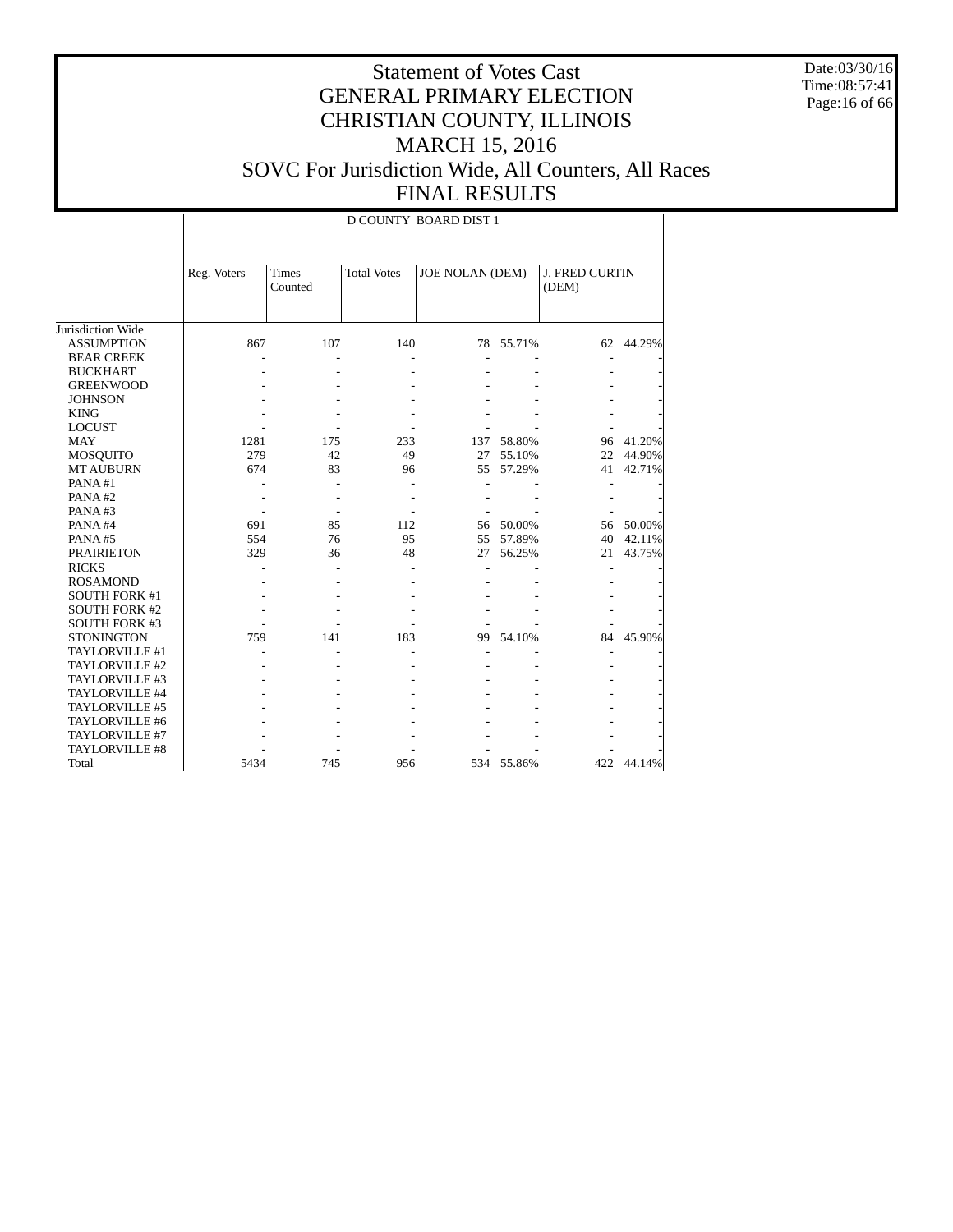Date:03/30/16 Time:08:57:41 Page:17 of 66

|                      |             |                         |                    | D COUNTY BOARD DIST 2              |            |                               |        |  |
|----------------------|-------------|-------------------------|--------------------|------------------------------------|------------|-------------------------------|--------|--|
|                      | Reg. Voters | <b>Times</b><br>Counted | <b>Total Votes</b> | <b>CHARLES E</b><br>DeCLERCK (DEM) |            | <b>TERESA SWINEY</b><br>(DEM) |        |  |
| Jurisdiction Wide    |             |                         |                    |                                    |            |                               |        |  |
| <b>ASSUMPTION</b>    |             |                         |                    |                                    |            |                               |        |  |
| <b>BEAR CREEK</b>    |             |                         |                    |                                    |            |                               |        |  |
| <b>BUCKHART</b>      | 1295        | 169                     | 229                |                                    | 119 51.97% | 110                           | 48.03% |  |
| <b>GREENWOOD</b>     |             |                         |                    |                                    |            |                               |        |  |
| <b>JOHNSON</b>       |             |                         |                    |                                    |            |                               |        |  |
| <b>KING</b>          |             |                         |                    |                                    |            |                               |        |  |
| <b>LOCUST</b>        |             |                         |                    |                                    |            |                               |        |  |
| <b>MAY</b>           |             |                         |                    |                                    |            |                               |        |  |
| MOSQUITO             |             |                         |                    |                                    |            |                               |        |  |
| <b>MT AUBURN</b>     |             |                         |                    |                                    |            |                               |        |  |
| PANA#1               |             |                         |                    |                                    |            |                               |        |  |
| PANA#2               |             |                         |                    |                                    |            |                               |        |  |
| PANA#3               |             |                         |                    |                                    |            |                               |        |  |
| PANA#4               |             |                         |                    |                                    |            |                               |        |  |
| PANA#5               |             |                         |                    |                                    |            |                               |        |  |
| <b>PRAIRIETON</b>    |             |                         |                    |                                    |            |                               |        |  |
| <b>RICKS</b>         |             |                         |                    |                                    |            |                               |        |  |
| <b>ROSAMOND</b>      |             |                         |                    |                                    |            |                               |        |  |
| <b>SOUTH FORK #1</b> | 889         | 124                     | 175                | 92                                 | 52.57%     | 83                            | 47.43% |  |
| <b>SOUTH FORK #2</b> | 475         | 65                      | 88                 | 44                                 | 50.00%     | 44                            | 50.00% |  |
| SOUTH FORK #3        | 494         | 63                      | 84                 | 43                                 | 51.19%     | 41                            | 48.81% |  |
| <b>STONINGTON</b>    |             |                         |                    |                                    |            |                               |        |  |
| TAYLORVILLE #1       |             |                         |                    |                                    |            |                               |        |  |
| TAYLORVILLE #2       |             |                         |                    |                                    |            |                               |        |  |
| TAYLORVILLE #3       |             |                         |                    |                                    |            |                               |        |  |
| TAYLORVILLE #4       | 1383        | 197                     | 284                | 136                                | 47.89%     | 148                           | 52.11% |  |
| TAYLORVILLE #5       | 1376        | 172                     | 233                | 115                                | 49.36%     | 118                           | 50.64% |  |
| TAYLORVILLE #6       |             |                         |                    |                                    |            |                               |        |  |
| TAYLORVILLE #7       |             |                         |                    |                                    |            |                               |        |  |
| TAYLORVILLE #8       |             |                         |                    |                                    |            |                               |        |  |
| Total                | 5912        | 790                     | 1093               | 549                                | 50.23%     | 544                           | 49.77% |  |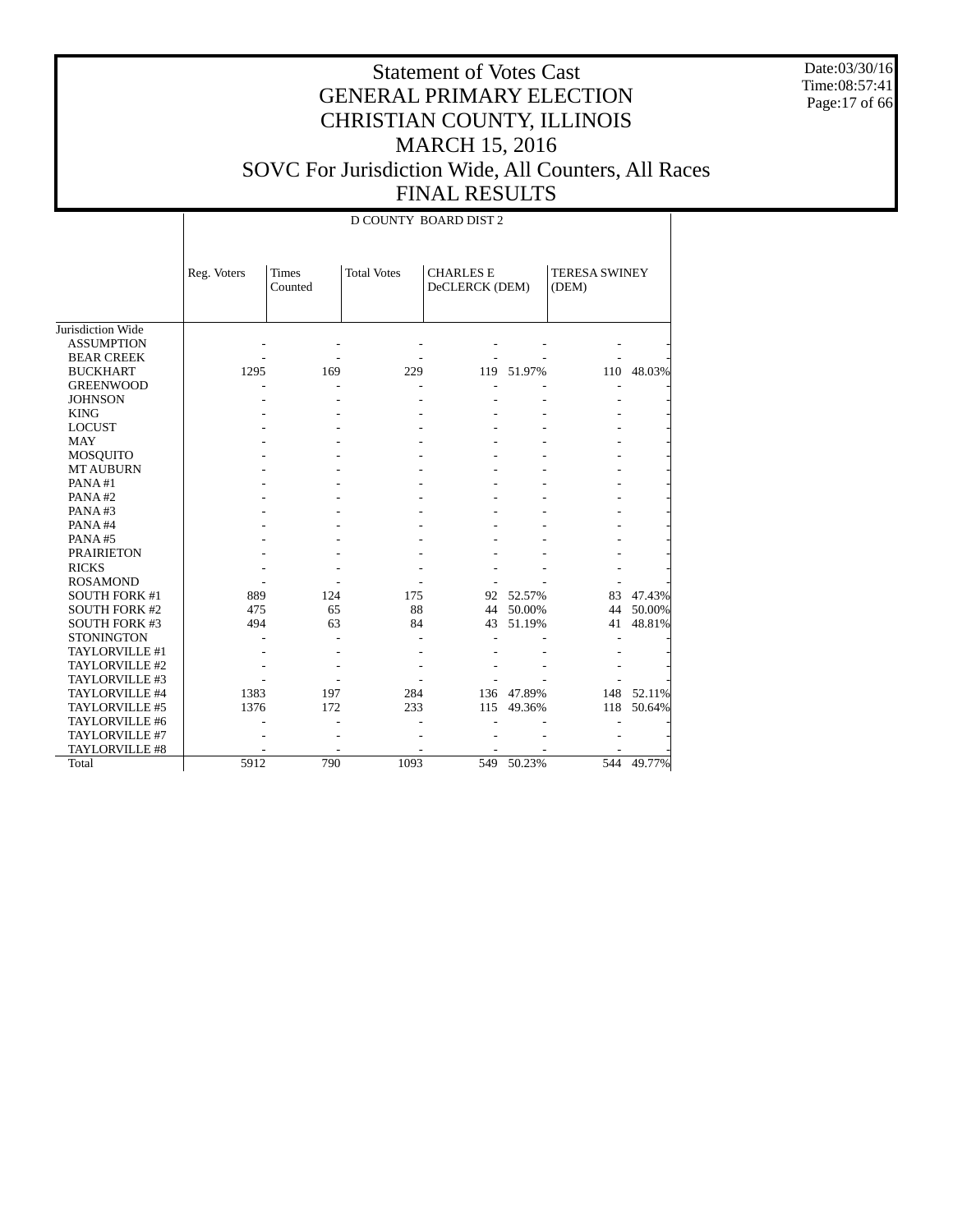Date:03/30/16 Time:08:57:41 Page:18 of 66

#### Statement of Votes Cast GENERAL PRIMARY ELECTION CHRISTIAN COUNTY, ILLINOIS MARCH 15, 2016 SOVC For Jurisdiction Wide, All Counters, All Races FINAL RESULTS

|                      |             |                         | D COUNTY BOARD DIST 3 |                              |             |
|----------------------|-------------|-------------------------|-----------------------|------------------------------|-------------|
|                      | Reg. Voters | <b>Times</b><br>Counted | <b>Total Votes</b>    | <b>MIKE McCLURE</b><br>(DEM) |             |
| Jurisdiction Wide    |             |                         |                       |                              |             |
| <b>ASSUMPTION</b>    |             |                         |                       |                              |             |
| <b>BEAR CREEK</b>    |             |                         |                       |                              |             |
| <b>BUCKHART</b>      |             |                         |                       |                              |             |
| <b>GREENWOOD</b>     |             |                         |                       |                              |             |
| <b>JOHNSON</b>       |             |                         |                       |                              |             |
| <b>KING</b>          |             |                         |                       |                              |             |
| <b>LOCUST</b>        |             |                         |                       |                              |             |
| <b>MAY</b>           |             |                         |                       |                              |             |
| MOSQUITO             |             |                         |                       |                              |             |
| <b>MT AUBURN</b>     |             |                         |                       |                              |             |
| PANA#1               |             |                         |                       |                              |             |
| PANA#2               |             |                         |                       |                              |             |
| PANA#3               |             |                         |                       |                              |             |
| PANA#4               |             |                         |                       |                              |             |
| PANA#5               |             |                         |                       |                              |             |
| <b>PRAIRIETON</b>    |             |                         |                       |                              |             |
| <b>RICKS</b>         |             |                         |                       |                              |             |
| <b>ROSAMOND</b>      |             |                         |                       |                              |             |
| <b>SOUTH FORK #1</b> |             |                         |                       |                              |             |
| <b>SOUTH FORK #2</b> |             |                         |                       |                              |             |
| <b>SOUTH FORK #3</b> |             |                         |                       |                              |             |
| <b>STONINGTON</b>    |             |                         |                       |                              |             |
| TAYLORVILLE #1       | 948         | 129                     | 102                   |                              | 102 100.00% |
| TAYLORVILLE #2       | 875         | 121                     | 88                    |                              | 88 100.00%  |
| TAYLORVILLE #3       | 887         | 146                     | 126                   |                              | 126 100.00% |
| TAYLORVILLE #4       |             |                         |                       |                              |             |
| TAYLORVILLE #5       |             |                         |                       |                              |             |
| TAYLORVILLE #6       | 931         | 143                     | 119                   |                              | 119 100.00% |
| TAYLORVILLE #7       | 850         | 122                     | 99                    |                              | 99 100.00%  |
| TAYLORVILLE #8       | 979         | 115                     | 95                    |                              | 95 100.00%  |
| Total                | 5470        | 776                     | 629                   |                              | 629 100.00% |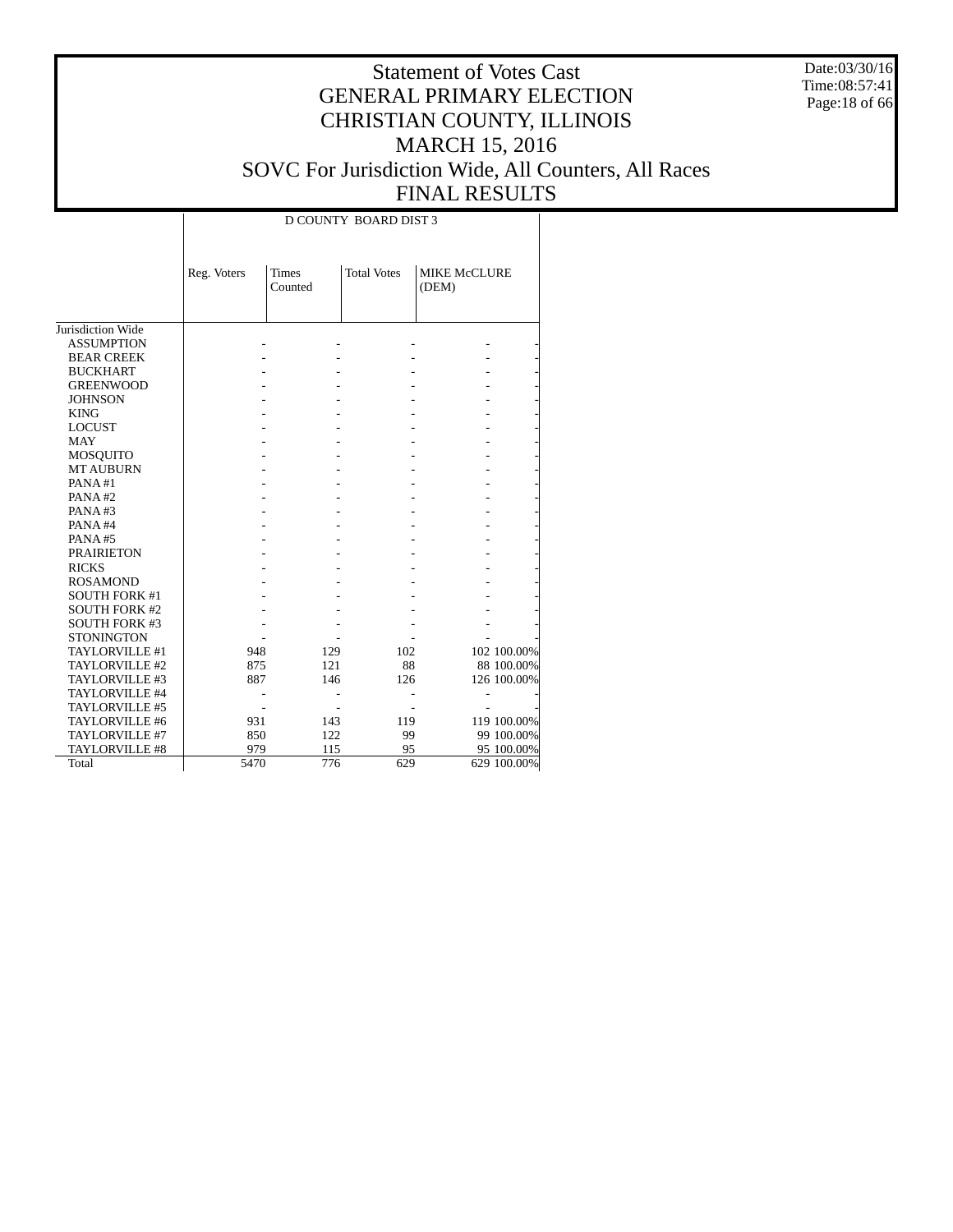Date:03/30/16 Time:08:57:41 Page:19 of 66

|                      |             |                         |                    | D COUNTY BOARD DIST 4      |        |                                 |        |
|----------------------|-------------|-------------------------|--------------------|----------------------------|--------|---------------------------------|--------|
|                      | Reg. Voters | <b>Times</b><br>Counted | <b>Total Votes</b> | JOSHUA J.<br>ISHMAEL (DEM) |        | <b>GEOFF D. BURRIS</b><br>(DEM) |        |
| Jurisdiction Wide    |             |                         |                    |                            |        |                                 |        |
| <b>ASSUMPTION</b>    |             |                         |                    |                            |        |                                 |        |
| <b>BEAR CREEK</b>    | 353         | 55                      | 79                 | 35                         | 44.30% | 44                              | 55.70% |
| <b>BUCKHART</b>      |             |                         |                    |                            |        |                                 |        |
| <b>GREENWOOD</b>     | 146         | 10                      | 14                 | 5                          | 35.71% | 9                               | 64.29% |
| <b>JOHNSON</b>       | 552         | 63                      | 70                 | 36                         | 51.43% | 34                              | 48.57% |
| <b>KING</b>          | 155         | 19                      | 22                 | 11                         | 50.00% | 11                              | 50.00% |
| <b>LOCUST</b>        | 455         | 76                      | 102                | 47                         | 46.08% | 55                              | 53.92% |
| <b>MAY</b>           |             |                         |                    |                            |        |                                 |        |
| <b>MOSQUITO</b>      |             |                         |                    |                            |        |                                 |        |
| <b>MT AUBURN</b>     |             |                         |                    |                            |        |                                 |        |
| PANA#1               | 697         | 92                      | 120                | 64                         | 53.33% | 56                              | 46.67% |
| PANA#2               | 1322        | 204                     | 266                | 133                        | 50.00% | 133                             | 50.00% |
| PANA#3               | 787         | 139                     | 181                | 94                         | 51.93% | 87                              | 48.07% |
| PANA#4               |             |                         |                    |                            |        |                                 |        |
| PANA#5               |             |                         |                    |                            |        |                                 |        |
| <b>PRAIRIETON</b>    |             |                         |                    |                            |        |                                 |        |
| <b>RICKS</b>         | 814         | 95                      | 123                | 53                         | 43.09% | 70                              | 56.91% |
| <b>ROSAMOND</b>      | 238         | 21                      | 29                 | 15                         | 51.72% | 14                              | 48.28% |
| <b>SOUTH FORK #1</b> |             |                         |                    |                            |        |                                 |        |
| <b>SOUTH FORK #2</b> |             |                         |                    |                            |        |                                 |        |
| <b>SOUTH FORK #3</b> |             |                         |                    |                            |        |                                 |        |
| <b>STONINGTON</b>    |             |                         |                    |                            |        |                                 |        |
| TAYLORVILLE #1       |             |                         |                    |                            |        |                                 |        |
| TAYLORVILLE #2       |             |                         |                    |                            |        |                                 |        |
| TAYLORVILLE #3       |             |                         |                    |                            |        |                                 |        |
| TAYLORVILLE #4       |             |                         |                    |                            |        |                                 |        |
| TAYLORVILLE #5       |             |                         |                    |                            |        |                                 |        |
| TAYLORVILLE #6       |             |                         |                    |                            |        |                                 |        |
| TAYLORVILLE #7       |             |                         |                    |                            |        |                                 |        |
| TAYLORVILLE #8       |             |                         |                    |                            |        |                                 |        |
| Total                | 5519        | 774                     | 1006               | 493                        | 49.01% | 513                             | 50.99% |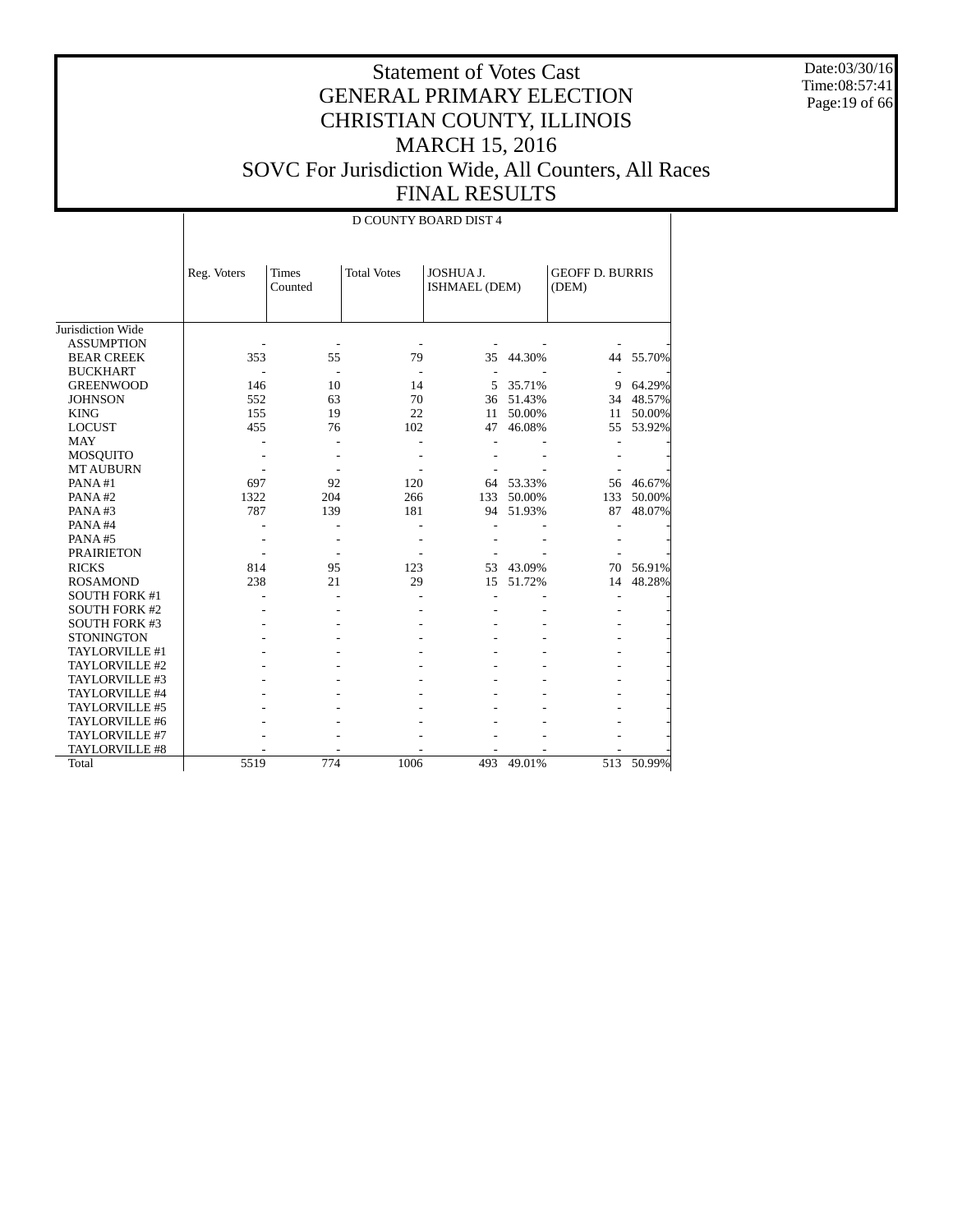Date:03/30/16 Time:08:57:41 Page:20 of 66

|                      |             |                         | D JUDGE APPEL DIST 5 (Stewart) |                                |
|----------------------|-------------|-------------------------|--------------------------------|--------------------------------|
|                      | Reg. Voters | <b>Times</b><br>Counted | <b>Total Votes</b>             | <b>BRAD K. BLEYER</b><br>(DEM) |
| Jurisdiction Wide    |             |                         |                                |                                |
| <b>ASSUMPTION</b>    | 867         | 107                     | 87                             | 87 100.00%                     |
| <b>BEAR CREEK</b>    | 353         | 55                      | 44                             | 44 100.00%                     |
| <b>BUCKHART</b>      | 1295        | 169                     | 123                            | 123 100.00%                    |
| <b>GREENWOOD</b>     | 146         | 10                      | 9                              | 9 100.00%                      |
| <b>JOHNSON</b>       | 552         | 63                      | 45                             | 45 100.00%                     |
| <b>KING</b>          | 155         | 19                      | 15                             | 15 100.00%                     |
| <b>LOCUST</b>        | 455         | 76                      | 58                             | 58 100.00%                     |
| <b>MAY</b>           | 1281        | 175                     | 144                            | 144 100.00%                    |
| MOSQUITO             | 279         | 42                      | 33                             | 33 100.00%                     |
| <b>MT AUBURN</b>     | 674         | 83                      | 57                             | 57 100.00%                     |
| PANA#1               | 697         | 92                      | 73                             | 73 100.00%                     |
| PANA#2               | 1322        | 204                     | 161                            | 161 100.00%                    |
| PANA#3               | 787         | 139                     | 104                            | 104 100.00%                    |
| PANA#4               | 691         | 85                      | 69                             | 69 100.00%                     |
| PANA#5               | 554         | 76                      | 67                             | 67 100.00%                     |
| <b>PRAIRIETON</b>    | 329         | 36                      | 25                             | 25 100.00%                     |
| <b>RICKS</b>         | 814         | 95                      | 76                             | 76 100.00%                     |
| <b>ROSAMOND</b>      | 238         | 21                      | 16                             | 16 100.00%                     |
| <b>SOUTH FORK #1</b> | 889         | 124                     | 103                            | 103 100.00%                    |
| <b>SOUTH FORK #2</b> | 475         | 65                      | 50                             | 50 100.00%                     |
| <b>SOUTH FORK #3</b> | 494         | 63                      | 50                             | 50 100.00%                     |
| <b>STONINGTON</b>    | 759         | 141                     | 112                            | 112 100.00%                    |
| TAYLORVILLE #1       | 948         | 129                     | 92                             | 92 100.00%                     |
| TAYLORVILLE #2       | 875         | 121                     | 81                             | 81 100.00%                     |
| TAYLORVILLE #3       | 887         | 146                     | 116                            | 116 100.00%                    |
| TAYLORVILLE #4       | 1383        | 197                     | 171                            | 171 100.00%                    |
| TAYLORVILLE #5       | 1376        | 172                     | 138                            | 138 100.00%                    |
| TAYLORVILLE #6       | 931         | 143                     | 112                            | 112 100.00%                    |
| TAYLORVILLE #7       | 850         | 122                     | 94                             | 94 100.00%                     |
| TAYLORVILLE #8       |             | 115                     | 95                             |                                |
|                      | 979         |                         |                                | 95 100.00%                     |
| Total                | 22335       | 3085                    | 2420                           | 2420 100.00%                   |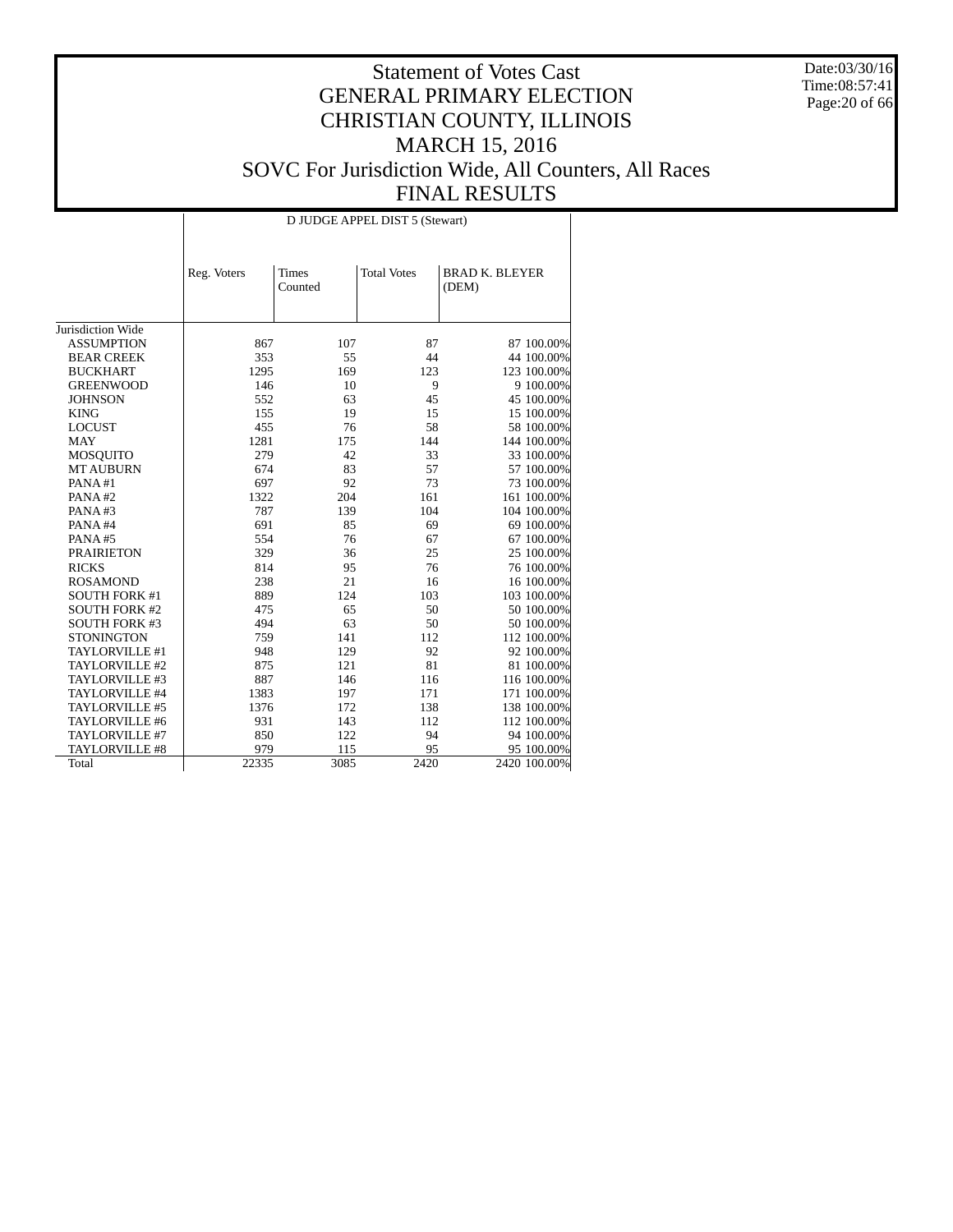Date:03/30/16 Time:08:57:41 Page:21 of 66

|                      |             |                         | D JUDGE APPEL DIST 5(Wexstten) |                               |
|----------------------|-------------|-------------------------|--------------------------------|-------------------------------|
|                      | Reg. Voters | <b>Times</b><br>Counted | <b>Total Votes</b>             | <b>JO BETH WEBER</b><br>(DEM) |
| Jurisdiction Wide    |             |                         |                                |                               |
| <b>ASSUMPTION</b>    | 867         | 107                     | 87                             | 87 100.00%                    |
| <b>BEAR CREEK</b>    | 353         | 55                      | 44                             | 44 100.00%                    |
|                      |             |                         | 123                            |                               |
| <b>BUCKHART</b>      | 1295        | 169                     |                                | 123 100.00%                   |
| <b>GREENWOOD</b>     | 146         | 10                      | 9                              | 9 100.00%                     |
| <b>JOHNSON</b>       | 552         | 63                      | 45                             | 45 100.00%                    |
| <b>KING</b>          | 155         | 19                      | 15                             | 15 100.00%                    |
| <b>LOCUST</b>        | 455         | 76                      | 58                             | 58 100.00%                    |
| <b>MAY</b>           | 1281        | 175                     | 146                            | 146 100.00%                   |
| MOSQUITO             | 279         | 42                      | 35                             | 35 100.00%                    |
| <b>MT AUBURN</b>     | 674         | 83                      | 64                             | 64 100.00%                    |
| PANA#1               | 697         | 92                      | 74                             | 74 100.00%                    |
| PANA#2               | 1322        | 204                     | 160                            | 160 100.00%                   |
| PANA#3               | 787         | 139                     | 107                            | 107 100.00%                   |
| PANA#4               | 691         | 85                      | 71                             | 71 100.00%                    |
| PANA#5               | 554         | 76                      | 68                             | 68 100.00%                    |
| <b>PRAIRIETON</b>    | 329         | 36                      | 27                             | 27 100.00%                    |
| <b>RICKS</b>         | 814         | 95                      | 77                             | 77 100.00%                    |
| <b>ROSAMOND</b>      | 238         | 21                      | 16                             | 16 100.00%                    |
| <b>SOUTH FORK #1</b> | 889         | 124                     | 104                            | 104 100.00%                   |
| <b>SOUTH FORK #2</b> | 475         | 65                      | 50                             | 50 100.00%                    |
| <b>SOUTH FORK #3</b> | 494         | 63                      | 50                             | 50 100.00%                    |
| <b>STONINGTON</b>    | 759         | 141                     | 114                            | 114 100.00%                   |
| TAYLORVILLE #1       | 948         | 129                     | 93                             | 93 100.00%                    |
| TAYLORVILLE #2       | 875         | 121                     | 86                             | 86 100.00%                    |
| TAYLORVILLE #3       | 887         | 146                     | 118                            | 118 100.00%                   |
| TAYLORVILLE #4       | 1383        | 197                     | 168                            | 168 100.00%                   |
| TAYLORVILLE #5       | 1376        | 172                     | 143                            | 143 100.00%                   |
| TAYLORVILLE #6       | 931         | 143                     | 116                            | 116 100.00%                   |
| TAYLORVILLE #7       | 850         | 122                     | 93                             | 93 100.00%                    |
| TAYLORVILLE #8       | 979         | 115                     | 96                             | 96 100.00%                    |
| Total                | 22335       | 3085                    | 2457                           | 2457 100.00%                  |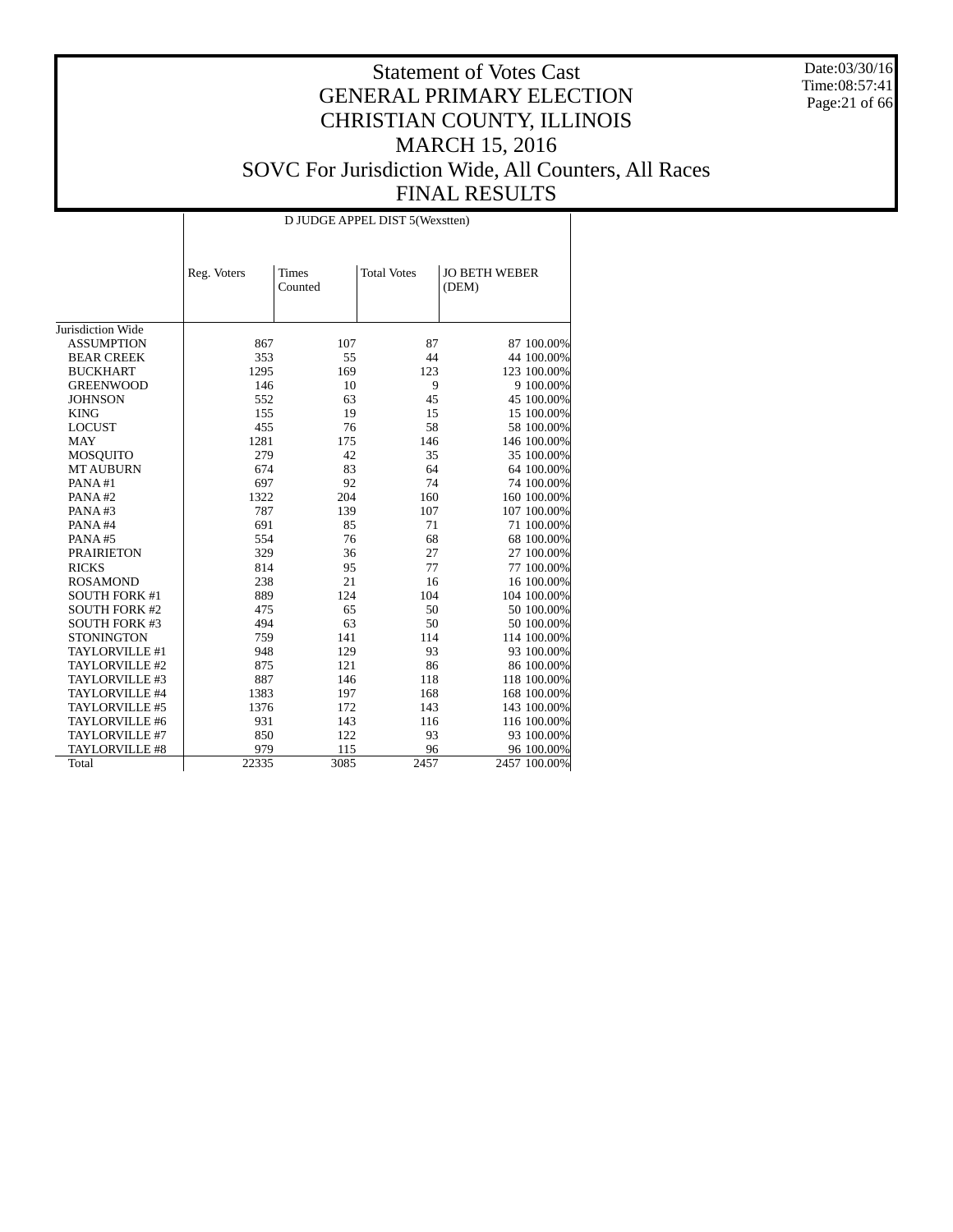Date:03/30/16 Time:08:57:41 Page:22 of 66

|                                     |             |                         | D JUDGE 4TH CIR (Spears) |                              |
|-------------------------------------|-------------|-------------------------|--------------------------|------------------------------|
|                                     | Reg. Voters | <b>Times</b><br>Counted | <b>Total Votes</b>       | <b>BRAD PAISLEY</b><br>(DEM) |
| Jurisdiction Wide                   |             |                         |                          |                              |
| <b>ASSUMPTION</b>                   | 867         | 107                     | 91                       | 91 100.00%                   |
| <b>BEAR CREEK</b>                   | 353         | 55                      | 48                       | 48 100.00%                   |
| <b>BUCKHART</b>                     | 1295        | 169                     | 141                      | 141 100.00%                  |
| <b>GREENWOOD</b>                    | 146         | 10                      | 10                       |                              |
| <b>JOHNSON</b>                      | 552         | 63                      | 58                       | 10 100.00%<br>58 100.00%     |
| <b>KING</b>                         | 155         | 19                      | 17                       | 17 100.00%                   |
| <b>LOCUST</b>                       | 455         |                         | 72                       | 72 100.00%                   |
| <b>MAY</b>                          | 1281        | 76<br>175               | 161                      | 161 100.00%                  |
|                                     | 279         | 42                      | 35                       | 35 100.00%                   |
| <b>MOSQUITO</b><br><b>MT AUBURN</b> | 674         | 83                      | 70                       | 70 100.00%                   |
| PANA#1                              | 697         | 92                      | 77                       | 77 100.00%                   |
| PANA#2                              | 1322        | 204                     | 168                      | 168 100.00%                  |
| PANA#3                              | 787         | 139                     |                          |                              |
|                                     | 691         | 85                      | 119<br>76                | 119 100.00%                  |
| PANA#4                              |             | 76                      | 72                       | 76 100.00%                   |
| PANA#5                              | 554         |                         |                          | 72 100.00%                   |
| <b>PRAIRIETON</b>                   | 329         | 36                      | 30                       | 30 100.00%                   |
| <b>RICKS</b>                        | 814         | 95                      | 84                       | 84 100.00%                   |
| <b>ROSAMOND</b>                     | 238         | 21                      | 19                       | 19 100.00%                   |
| <b>SOUTH FORK #1</b>                | 889         | 124                     | 112                      | 112 100.00%                  |
| <b>SOUTH FORK #2</b>                | 475         | 65                      | 54                       | 54 100.00%                   |
| <b>SOUTH FORK #3</b>                | 494         | 63                      | 54                       | 54 100.00%                   |
| <b>STONINGTON</b>                   | 759         | 141                     | 132                      | 132 100.00%                  |
| TAYLORVILLE #1                      | 948         | 129                     | 110                      | 110 100.00%                  |
| TAYLORVILLE #2                      | 875         | 121                     | 95                       | 95 100.00%                   |
| TAYLORVILLE #3                      | 887         | 146                     | 137                      | 137 100.00%                  |
| TAYLORVILLE #4                      | 1383        | 197                     | 178                      | 178 100.00%                  |
| TAYLORVILLE #5                      | 1376        | 172                     | 160                      | 160 100.00%                  |
| TAYLORVILLE #6                      | 931         | 143                     | 132                      | 132 100.00%                  |
| TAYLORVILLE #7                      | 850         | 122                     | 104                      | 104 100.00%                  |
| TAYLORVILLE #8                      | 979         | 115                     | 106                      | 106 100.00%                  |
| Total                               | 22335       | 3085                    | 2722                     | 2722 100.00%                 |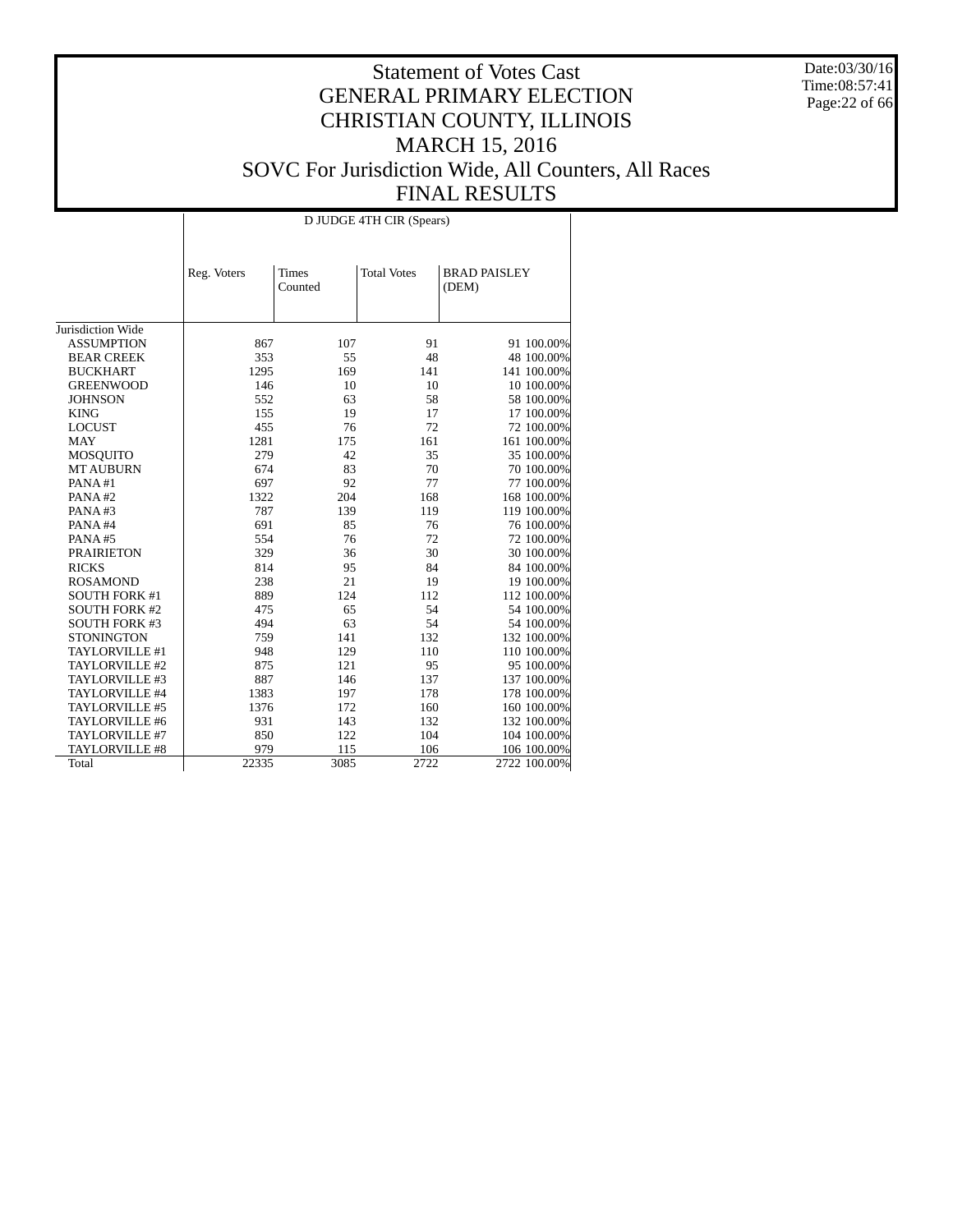Date:03/30/16 Time:08:57:41 Page:23 of 66

|                      |             | D ASSUMPTION COMMITTEEMAN |                    |                            |             | D BEAR CREEK COMMITTEEMAN |                    |                                      |            |
|----------------------|-------------|---------------------------|--------------------|----------------------------|-------------|---------------------------|--------------------|--------------------------------------|------------|
|                      | Reg. Voters | <b>Times</b><br>Counted   | <b>Total Votes</b> | <b>DEREK PAGE</b><br>(DEM) | Reg. Voters | <b>Times</b><br>Counted   | <b>Total Votes</b> | LAURAA.<br><b>WILKINSON</b><br>(DEM) |            |
| Jurisdiction Wide    |             |                           |                    |                            |             |                           |                    |                                      |            |
| <b>ASSUMPTION</b>    | 867         | 107                       | 92                 | 92 100.00%                 |             |                           |                    |                                      |            |
| <b>BEAR CREEK</b>    |             |                           | ÷,                 | ٠                          | 353         | 55                        | 47                 |                                      | 47 100.00% |
| <b>BUCKHART</b>      |             |                           |                    |                            |             |                           |                    |                                      |            |
| <b>GREENWOOD</b>     |             |                           |                    |                            |             |                           |                    |                                      |            |
| <b>JOHNSON</b>       |             |                           |                    |                            |             |                           |                    |                                      |            |
| <b>KING</b>          |             |                           |                    |                            |             |                           |                    |                                      |            |
| <b>LOCUST</b>        |             |                           |                    |                            |             |                           |                    |                                      |            |
| <b>MAY</b>           |             |                           |                    |                            |             |                           |                    |                                      |            |
| MOSQUITO             |             |                           |                    |                            |             |                           |                    |                                      |            |
| <b>MT AUBURN</b>     |             |                           |                    |                            |             |                           |                    |                                      |            |
| PANA#1               |             |                           |                    |                            |             |                           |                    |                                      |            |
| PANA#2               |             |                           |                    |                            |             |                           |                    |                                      |            |
| PANA#3               |             |                           |                    |                            |             |                           |                    |                                      |            |
| PANA#4               |             |                           |                    |                            |             |                           |                    |                                      |            |
| PANA#5               |             |                           |                    |                            |             |                           |                    |                                      |            |
| <b>PRAIRIETON</b>    |             |                           |                    |                            |             |                           |                    |                                      |            |
| <b>RICKS</b>         |             |                           |                    |                            |             |                           |                    |                                      |            |
| <b>ROSAMOND</b>      |             |                           |                    |                            |             |                           |                    |                                      |            |
| SOUTH FORK #1        |             |                           |                    |                            |             |                           |                    |                                      |            |
| <b>SOUTH FORK #2</b> |             |                           |                    |                            |             |                           |                    |                                      |            |
| SOUTH FORK #3        |             |                           |                    |                            |             |                           |                    |                                      |            |
| <b>STONINGTON</b>    |             |                           |                    |                            |             |                           |                    |                                      |            |
| TAYLORVILLE #1       |             |                           |                    |                            |             |                           |                    |                                      |            |
| TAYLORVILLE #2       |             |                           |                    |                            |             |                           |                    |                                      |            |
| TAYLORVILLE #3       |             |                           |                    |                            |             |                           |                    |                                      |            |
| TAYLORVILLE #4       |             |                           |                    |                            |             |                           |                    |                                      |            |
| TAYLORVILLE #5       |             |                           |                    |                            |             |                           |                    |                                      |            |
| TAYLORVILLE #6       |             |                           |                    |                            |             |                           |                    |                                      |            |
| TAYLORVILLE #7       |             |                           |                    |                            |             |                           |                    |                                      |            |
| TAYLORVILLE #8       |             |                           |                    |                            |             |                           |                    |                                      |            |
| Total                | 867         | 107                       | 92                 | 92 100.00%                 | 353         | $\overline{55}$           | 47                 |                                      | 47 100,00% |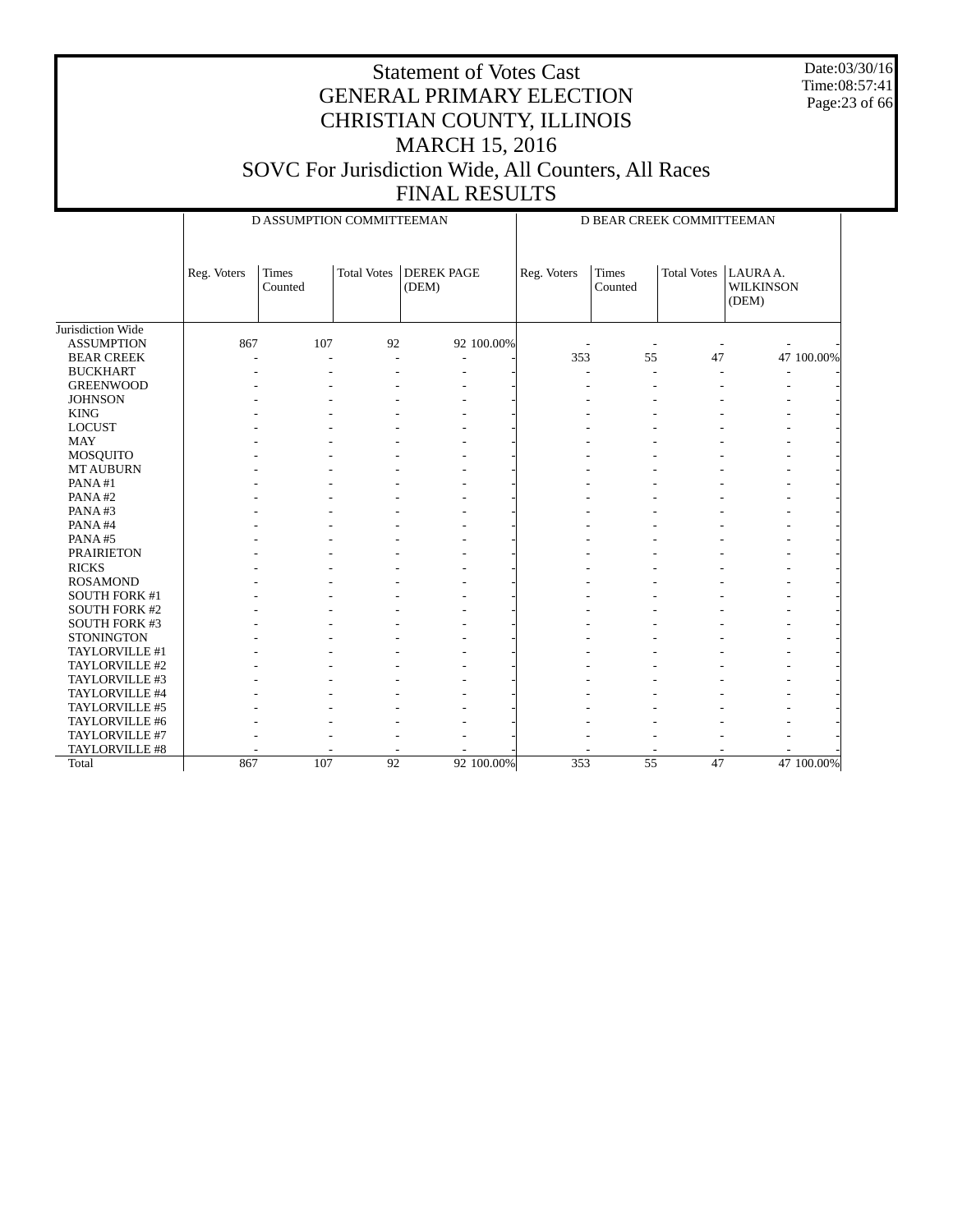Date:03/30/16 Time:08:57:41 Page:24 of 66

|                      |             |                         | D LOCUST COMMITTEEMAN |                                |             |                         | D MAY COMMITTEEMAN |                               |
|----------------------|-------------|-------------------------|-----------------------|--------------------------------|-------------|-------------------------|--------------------|-------------------------------|
|                      | Reg. Voters | <b>Times</b><br>Counted | <b>Total Votes</b>    | <b>BRUCE J. BARRY</b><br>(DEM) | Reg. Voters | <b>Times</b><br>Counted | <b>Total Votes</b> | <b>ROBERT SWINEY</b><br>(DEM) |
| Jurisdiction Wide    |             |                         |                       |                                |             |                         |                    |                               |
| <b>ASSUMPTION</b>    |             |                         |                       |                                |             |                         |                    |                               |
| <b>BEAR CREEK</b>    |             |                         |                       |                                |             |                         |                    |                               |
| <b>BUCKHART</b>      |             |                         |                       |                                |             |                         |                    |                               |
| <b>GREENWOOD</b>     |             |                         |                       |                                |             |                         |                    |                               |
| <b>JOHNSON</b>       |             |                         |                       |                                |             |                         |                    |                               |
| <b>KING</b>          |             |                         |                       |                                |             |                         |                    |                               |
| <b>LOCUST</b>        | 455         | 76                      | 73                    | 73 100.00%                     |             |                         |                    |                               |
| <b>MAY</b>           |             |                         |                       |                                | 1281        | 175                     | 152                | 152 100.00%                   |
| <b>MOSQUITO</b>      |             |                         |                       |                                |             | $\overline{a}$          | L.                 | $\overline{\phantom{a}}$      |
| <b>MT AUBURN</b>     |             |                         |                       |                                |             |                         |                    |                               |
| PANA#1               |             |                         |                       |                                |             |                         |                    |                               |
| PANA#2               |             |                         |                       |                                |             |                         |                    |                               |
| PANA#3               |             |                         |                       |                                |             |                         |                    |                               |
| PANA#4               |             |                         |                       |                                |             |                         |                    |                               |
| PANA#5               |             |                         |                       |                                |             |                         |                    |                               |
| <b>PRAIRIETON</b>    |             |                         |                       |                                |             |                         |                    |                               |
| <b>RICKS</b>         |             |                         |                       |                                |             |                         |                    |                               |
| <b>ROSAMOND</b>      |             |                         |                       |                                |             |                         |                    |                               |
| <b>SOUTH FORK #1</b> |             |                         |                       |                                |             |                         |                    |                               |
| <b>SOUTH FORK #2</b> |             |                         |                       |                                |             |                         |                    |                               |
| <b>SOUTH FORK #3</b> |             |                         |                       |                                |             |                         |                    |                               |
| <b>STONINGTON</b>    |             |                         |                       |                                |             |                         |                    |                               |
| TAYLORVILLE #1       |             |                         |                       |                                |             |                         |                    |                               |
| TAYLORVILLE #2       |             |                         |                       |                                |             |                         |                    |                               |
| TAYLORVILLE #3       |             |                         |                       |                                |             |                         |                    |                               |
| TAYLORVILLE #4       |             |                         |                       |                                |             |                         |                    |                               |
| TAYLORVILLE #5       |             |                         |                       |                                |             |                         |                    |                               |
| TAYLORVILLE #6       |             |                         |                       |                                |             |                         |                    |                               |
| TAYLORVILLE #7       |             |                         |                       |                                |             |                         |                    |                               |
| TAYLORVILLE #8       |             |                         |                       |                                |             |                         |                    |                               |
| Total                | 455         | $\overline{76}$         | 73                    | 73 100.00%                     | 1281        | 175                     | 152                | 152 100.00%                   |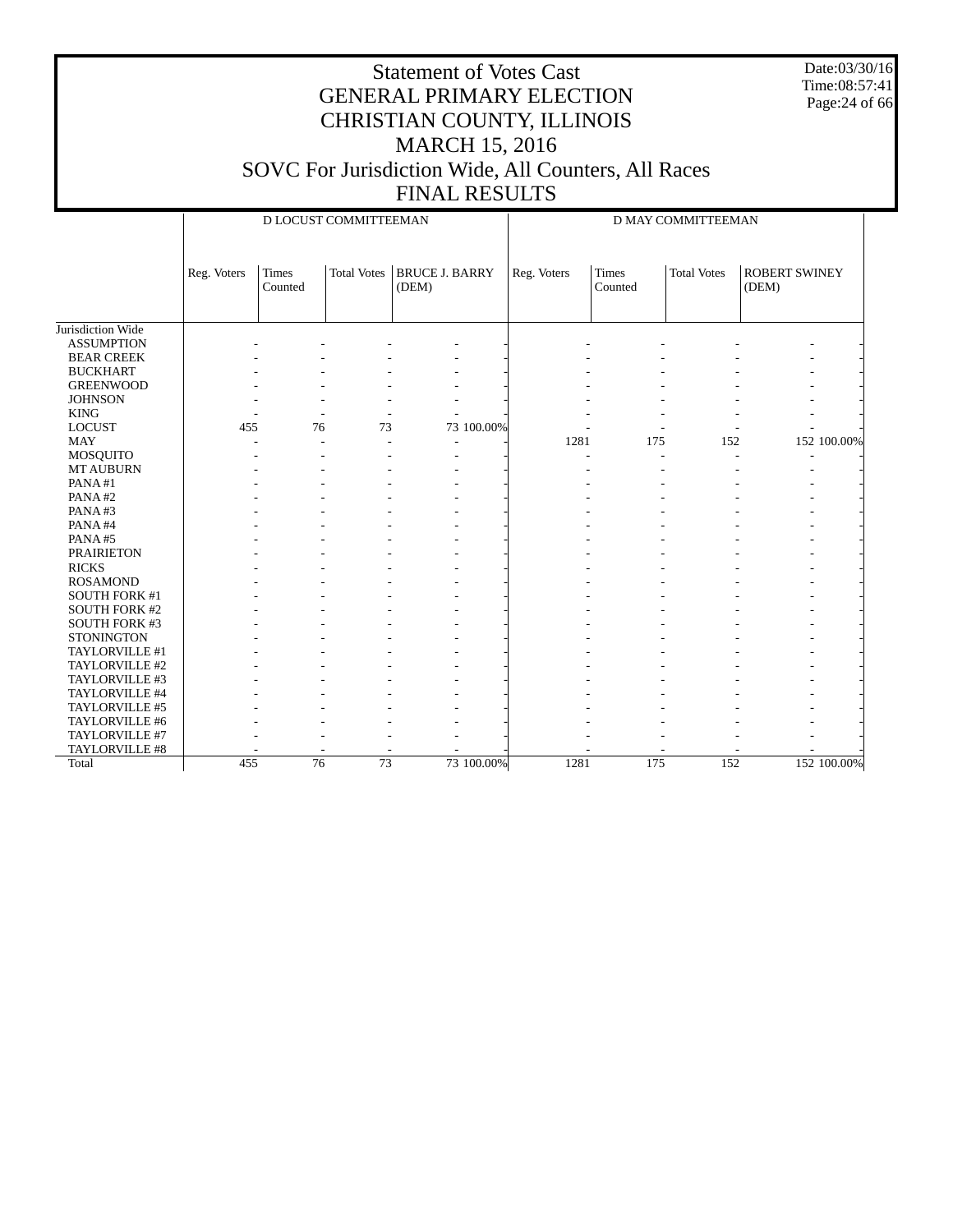Date:03/30/16 Time:08:57:41 Page:25 of 66

|                              |             | D MOSQUITO COMMITTEEMAN |                    |                                    |             | D PANA #1 COMMITTEEMAN  |                    |                              |            |
|------------------------------|-------------|-------------------------|--------------------|------------------------------------|-------------|-------------------------|--------------------|------------------------------|------------|
|                              | Reg. Voters | <b>Times</b><br>Counted | <b>Total Votes</b> | <b>MICHAEL D</b><br>HUTCHINS (DEM) | Reg. Voters | <b>Times</b><br>Counted | <b>Total Votes</b> | <b>STEVEN SIPES</b><br>(DEM) |            |
| Jurisdiction Wide            |             |                         |                    |                                    |             |                         |                    |                              |            |
| <b>ASSUMPTION</b>            |             |                         |                    |                                    |             |                         |                    |                              |            |
| <b>BEAR CREEK</b>            |             |                         |                    |                                    |             |                         |                    |                              |            |
| <b>BUCKHART</b>              |             |                         |                    |                                    |             |                         |                    |                              |            |
| <b>GREENWOOD</b>             |             |                         |                    |                                    |             |                         |                    |                              |            |
| <b>JOHNSON</b>               |             |                         |                    |                                    |             |                         |                    |                              |            |
| <b>KING</b>                  |             |                         |                    |                                    |             |                         |                    |                              |            |
| <b>LOCUST</b>                |             |                         |                    |                                    |             |                         |                    |                              |            |
| <b>MAY</b>                   |             |                         |                    |                                    |             |                         |                    |                              |            |
|                              | 279         | 42                      | 32                 | 32 100.00%                         |             |                         |                    |                              |            |
| MOSQUITO<br><b>MT AUBURN</b> |             |                         |                    |                                    |             |                         |                    |                              |            |
| PANA#1                       |             | ÷,                      | ä,                 |                                    | 697         | 92                      | 72                 |                              | 72 100.00% |
| PANA#2                       |             |                         |                    |                                    |             |                         |                    |                              |            |
| PANA#3                       |             |                         |                    |                                    |             |                         |                    |                              |            |
| PANA#4                       |             |                         |                    |                                    |             |                         |                    |                              |            |
|                              |             |                         |                    |                                    |             |                         |                    |                              |            |
| PANA#5                       |             |                         |                    |                                    |             |                         |                    |                              |            |
| <b>PRAIRIETON</b>            |             |                         |                    |                                    |             |                         |                    |                              |            |
| <b>RICKS</b>                 |             |                         |                    |                                    |             |                         |                    |                              |            |
| <b>ROSAMOND</b>              |             |                         |                    |                                    |             |                         |                    |                              |            |
| SOUTH FORK #1                |             |                         |                    |                                    |             |                         |                    |                              |            |
| <b>SOUTH FORK #2</b>         |             |                         |                    |                                    |             |                         |                    |                              |            |
| <b>SOUTH FORK #3</b>         |             |                         |                    |                                    |             |                         |                    |                              |            |
| <b>STONINGTON</b>            |             |                         |                    |                                    |             |                         |                    |                              |            |
| TAYLORVILLE #1               |             |                         |                    |                                    |             |                         |                    |                              |            |
| TAYLORVILLE #2               |             |                         |                    |                                    |             |                         |                    |                              |            |
| TAYLORVILLE #3               |             |                         |                    |                                    |             |                         |                    |                              |            |
| TAYLORVILLE #4               |             |                         |                    |                                    |             |                         |                    |                              |            |
| TAYLORVILLE #5               |             |                         |                    |                                    |             |                         |                    |                              |            |
| TAYLORVILLE #6               |             |                         |                    |                                    |             |                         |                    |                              |            |
| TAYLORVILLE #7               |             |                         |                    |                                    |             |                         |                    |                              |            |
| TAYLORVILLE #8               |             |                         |                    |                                    |             |                         |                    |                              |            |
| Total                        | 279         | $\overline{42}$         | 32                 | 32 100.00%                         | 697         | $\overline{92}$         | 72                 |                              | 72 100.00% |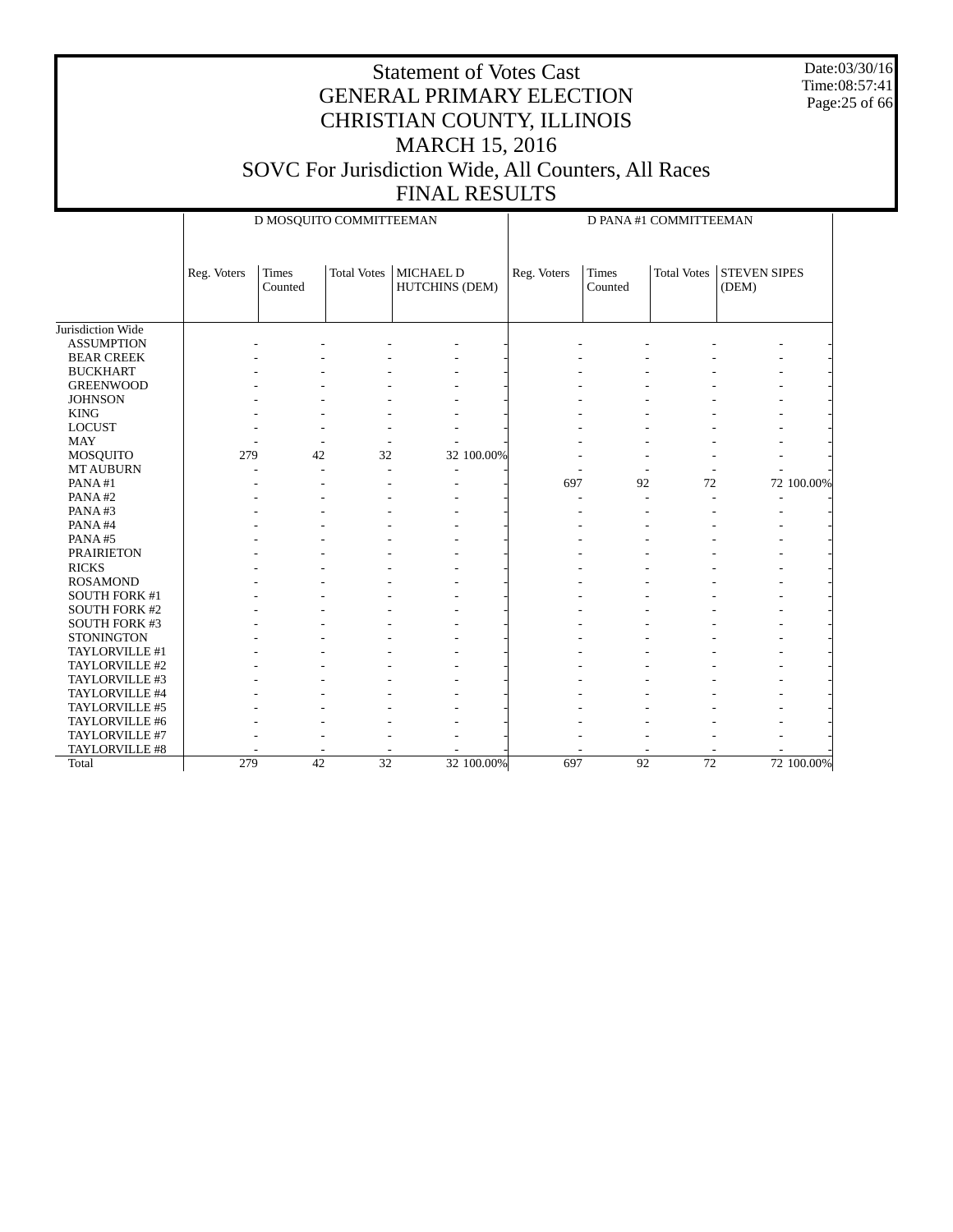Date:03/30/16 Time:08:57:41 Page:26 of 66

#### Statement of Votes Cast GENERAL PRIMARY ELECTION CHRISTIAN COUNTY, ILLINOIS MARCH 15, 2016 SOVC For Jurisdiction Wide, All Counters, All Races FINAL RESULTS

 Jurisdiction Wide ASSUMPTION BEAR CREEK BUCKHART GREENWOOD **JOHNSON**  KING LOCUST MAY MOSQUITO MT AUBURN PANA #1 PANA #2 PANA #3 PANA #4 PANA #5 PRAIRIETON RICKS ROSAMOND SOUTH FORK #1 SOUTH FORK #2 SOUTH FORK #3 **STONINGTON**  TAYLORVILLE #1 TAYLORVILLE #2 TAYLORVILLE #3 TAYLORVILLE #4 TAYLORVILLE #5 TAYLORVILLE #6 TAYLORVILLE #7 TAYLORVILLE #8 Total Reg. Voters Times Counted Total Votes | PAUL C. SCHMITZ (DEM) D PANA #2 COMMITTEEMAN Reg. Voters Times Counted Total Votes | VINCENT ANTON POP (DEM) D SOUTH FORK #1 COMMITTEEMAN - - - - - - - - - - - - - - - - - - - - - - - - - - - - - - - - - - - - - - - - - - - - - - - - - - - - - - - - - - - - - - - - - - - - - - - - - - - - - - - - - - - - - - - - - - - - - - - - - - - - - - - - - - - - - - 1322 204 177 177 100.00% - - - - - - - - - - - - - - - - - - - - - - - - - - - - - - - - - - - - - - - - - - - - - - - - - - - - - - - - - - - - - - - - - - - - - - - - - - - - - - - - 889 124 111 111 100.00% - - - - - - - - - - - - - - - - - - - - - - - - - - - - - - - - - - - - - - - - - - - - - - - - - - - - - - - - - - - - - - - - - - - - - - - - - - - - - - - - - - - - - - - - - - - - - - - - - - - - - - - - - - - - - - 1322 204 177 177 100.00% 889 124 111 111 100.00%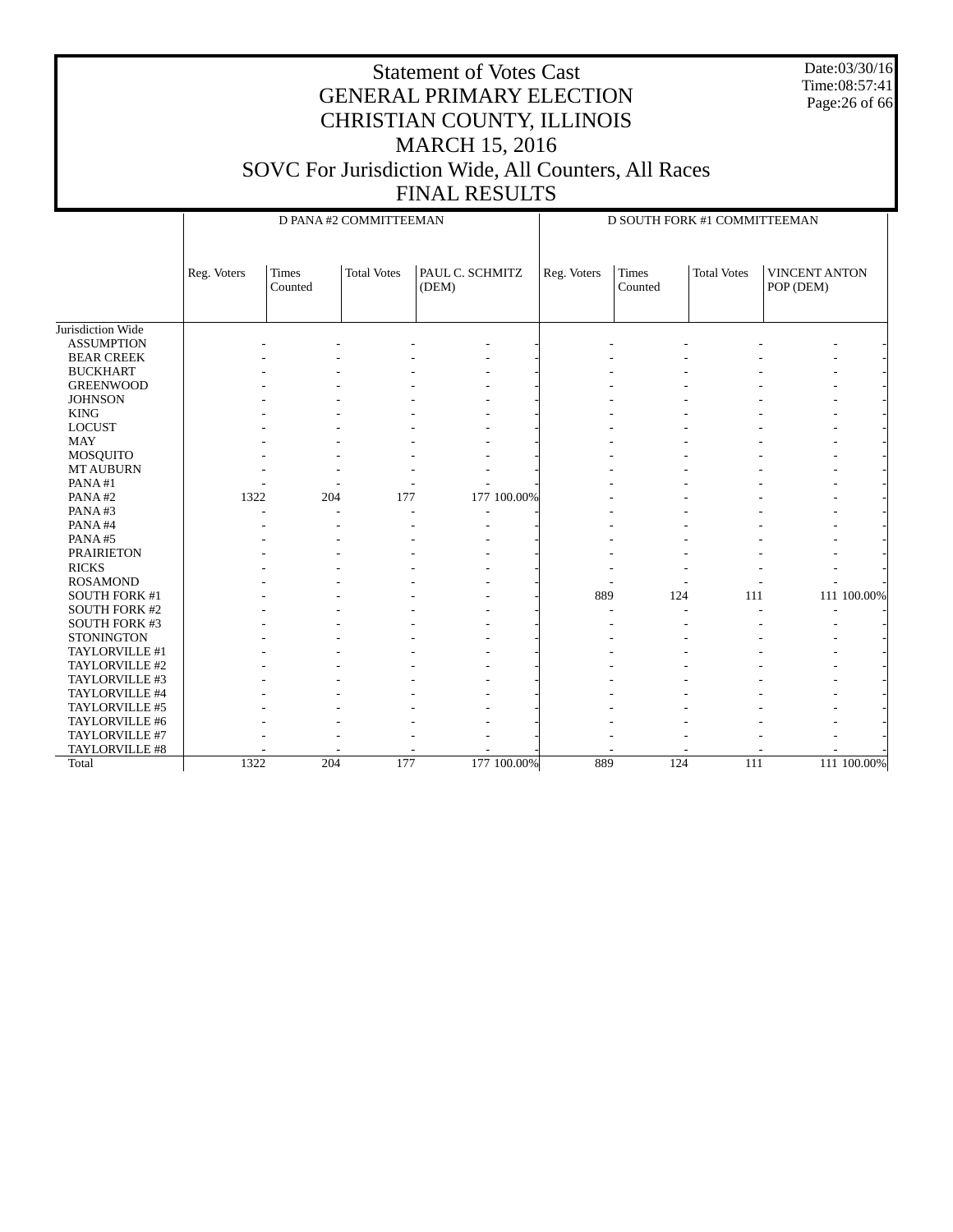Date:03/30/16 Time:08:57:42 Page:27 of 66

|                      |             | D SOUTH FORK #2 COMMITTEEMAN |             |                                |            | D SOUTH FORK #3 COMMITTEEMAN |                         |                    |                                                |            |
|----------------------|-------------|------------------------------|-------------|--------------------------------|------------|------------------------------|-------------------------|--------------------|------------------------------------------------|------------|
|                      | Reg. Voters | <b>Times</b><br>Counted      | Total Votes | <b>BRIAN L WILBUR</b><br>(DEM) |            | Reg. Voters                  | <b>Times</b><br>Counted | <b>Total Votes</b> | <b>TERRY LEE</b><br><b>WORKMAN SR</b><br>(DEM) |            |
| Jurisdiction Wide    |             |                              |             |                                |            |                              |                         |                    |                                                |            |
| <b>ASSUMPTION</b>    |             |                              |             |                                |            |                              |                         |                    |                                                |            |
| <b>BEAR CREEK</b>    |             |                              |             |                                |            |                              |                         |                    |                                                |            |
| <b>BUCKHART</b>      |             |                              |             |                                |            |                              |                         |                    |                                                |            |
| <b>GREENWOOD</b>     |             |                              |             |                                |            |                              |                         |                    |                                                |            |
| <b>JOHNSON</b>       |             |                              |             |                                |            |                              |                         |                    |                                                |            |
| <b>KING</b>          |             |                              |             |                                |            |                              |                         |                    |                                                |            |
| <b>LOCUST</b>        |             |                              |             |                                |            |                              |                         |                    |                                                |            |
| <b>MAY</b>           |             |                              |             |                                |            |                              |                         |                    |                                                |            |
| MOSQUITO             |             |                              |             |                                |            |                              |                         |                    |                                                |            |
| <b>MT AUBURN</b>     |             |                              |             |                                |            |                              |                         |                    |                                                |            |
| PANA#1               |             |                              |             |                                |            |                              |                         |                    |                                                |            |
| PANA#2               |             |                              |             |                                |            |                              |                         |                    |                                                |            |
| PANA#3               |             |                              |             |                                |            |                              |                         |                    |                                                |            |
| PANA#4               |             |                              |             |                                |            |                              |                         |                    |                                                |            |
| PANA#5               |             |                              |             |                                |            |                              |                         |                    |                                                |            |
| <b>PRAIRIETON</b>    |             |                              |             |                                |            |                              |                         |                    |                                                |            |
| <b>RICKS</b>         |             |                              |             |                                |            |                              |                         |                    |                                                |            |
| <b>ROSAMOND</b>      |             |                              |             |                                |            |                              |                         |                    |                                                |            |
| <b>SOUTH FORK #1</b> |             |                              | L,          |                                |            |                              |                         |                    |                                                |            |
| <b>SOUTH FORK #2</b> | 475         | 65                           | 53          |                                | 53 100.00% |                              |                         |                    |                                                |            |
| <b>SOUTH FORK #3</b> |             |                              | L,          |                                |            | 494                          | 63                      | 57                 |                                                | 57 100.00% |
| <b>STONINGTON</b>    |             |                              |             |                                |            |                              |                         |                    |                                                |            |
| TAYLORVILLE #1       |             |                              |             |                                |            |                              |                         |                    |                                                |            |
| TAYLORVILLE #2       |             |                              |             |                                |            |                              |                         |                    |                                                |            |
| TAYLORVILLE #3       |             |                              |             |                                |            |                              |                         |                    |                                                |            |
| TAYLORVILLE #4       |             |                              |             |                                |            |                              |                         |                    |                                                |            |
| TAYLORVILLE #5       |             |                              |             |                                |            |                              |                         |                    |                                                |            |
| TAYLORVILLE #6       |             |                              |             |                                |            |                              |                         |                    |                                                |            |
| TAYLORVILLE #7       |             |                              |             |                                |            |                              |                         |                    |                                                |            |
| TAYLORVILLE #8       |             |                              |             |                                |            |                              |                         |                    |                                                |            |
| Total                | 475         | 65                           | 53          |                                | 53 100.00% | 494                          | $\overline{63}$         | 57                 |                                                | 57 100,00% |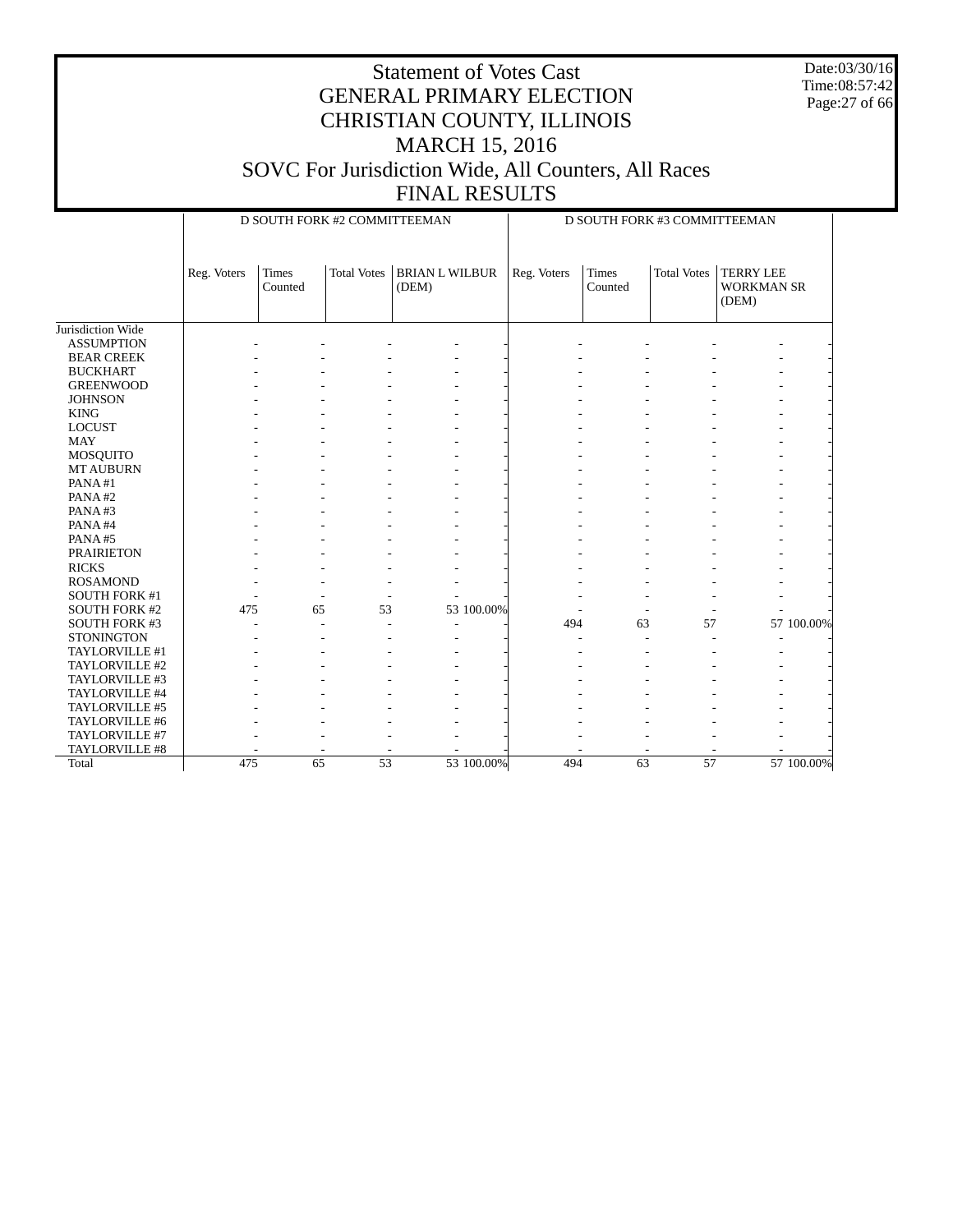Date:03/30/16 Time:08:57:42 Page:28 of 66

|                      |             | D STONINGTON COMMITTEEMAN |                    |                              | D TAYLORVILLE #1 COMMITTEEMAN |                  |                    |                               |             |
|----------------------|-------------|---------------------------|--------------------|------------------------------|-------------------------------|------------------|--------------------|-------------------------------|-------------|
|                      | Reg. Voters | <b>Times</b><br>Counted   | <b>Total Votes</b> | <b>RYAN MARUCCO</b><br>(DEM) | Reg. Voters                   | Times<br>Counted | <b>Total Votes</b> | <b>KENNY SHIVERS</b><br>(DEM) |             |
| Jurisdiction Wide    |             |                           |                    |                              |                               |                  |                    |                               |             |
| <b>ASSUMPTION</b>    |             |                           |                    |                              |                               |                  |                    |                               |             |
| <b>BEAR CREEK</b>    |             |                           |                    |                              |                               |                  |                    |                               |             |
| <b>BUCKHART</b>      |             |                           |                    |                              |                               |                  |                    |                               |             |
| <b>GREENWOOD</b>     |             |                           |                    |                              |                               |                  |                    |                               |             |
| <b>JOHNSON</b>       |             |                           |                    |                              |                               |                  |                    |                               |             |
| <b>KING</b>          |             |                           |                    |                              |                               |                  |                    |                               |             |
| <b>LOCUST</b>        |             |                           |                    |                              |                               |                  |                    |                               |             |
| <b>MAY</b>           |             |                           |                    |                              |                               |                  |                    |                               |             |
| MOSQUITO             |             |                           |                    |                              |                               |                  |                    |                               |             |
| <b>MT AUBURN</b>     |             |                           |                    |                              |                               |                  |                    |                               |             |
| PANA#1               |             |                           |                    |                              |                               |                  |                    |                               |             |
| PANA#2               |             |                           |                    |                              |                               |                  |                    |                               |             |
| PANA#3               |             |                           |                    |                              |                               |                  |                    |                               |             |
| PANA#4               |             |                           |                    |                              |                               |                  |                    |                               |             |
| PANA#5               |             |                           |                    |                              |                               |                  |                    |                               |             |
| <b>PRAIRIETON</b>    |             |                           |                    |                              |                               |                  |                    |                               |             |
| <b>RICKS</b>         |             |                           |                    |                              |                               |                  |                    |                               |             |
| <b>ROSAMOND</b>      |             |                           |                    |                              |                               |                  |                    |                               |             |
| <b>SOUTH FORK #1</b> |             |                           |                    |                              |                               |                  |                    |                               |             |
| <b>SOUTH FORK #2</b> |             |                           |                    |                              |                               |                  |                    |                               |             |
| <b>SOUTH FORK #3</b> |             |                           |                    |                              |                               |                  |                    |                               |             |
| <b>STONINGTON</b>    | 759         | 141                       | 126                | 126 100.00%                  |                               |                  |                    |                               |             |
| TAYLORVILLE #1       |             |                           |                    |                              | 948                           | 129              | 107                |                               | 107 100.00% |
| TAYLORVILLE #2       |             |                           |                    |                              |                               |                  |                    |                               |             |
| TAYLORVILLE #3       |             |                           |                    |                              |                               |                  |                    |                               |             |
| TAYLORVILLE #4       |             |                           |                    |                              |                               |                  |                    |                               |             |
| TAYLORVILLE #5       |             |                           |                    |                              |                               |                  |                    |                               |             |
| TAYLORVILLE #6       |             |                           |                    |                              |                               |                  |                    |                               |             |
| TAYLORVILLE #7       |             |                           |                    |                              |                               |                  |                    |                               |             |
| TAYLORVILLE #8       |             |                           |                    |                              |                               |                  |                    |                               |             |
| Total                | 759         | 141                       | 126                | 126 100.00%                  | 948                           | 129              | 107                |                               | 107 100.00% |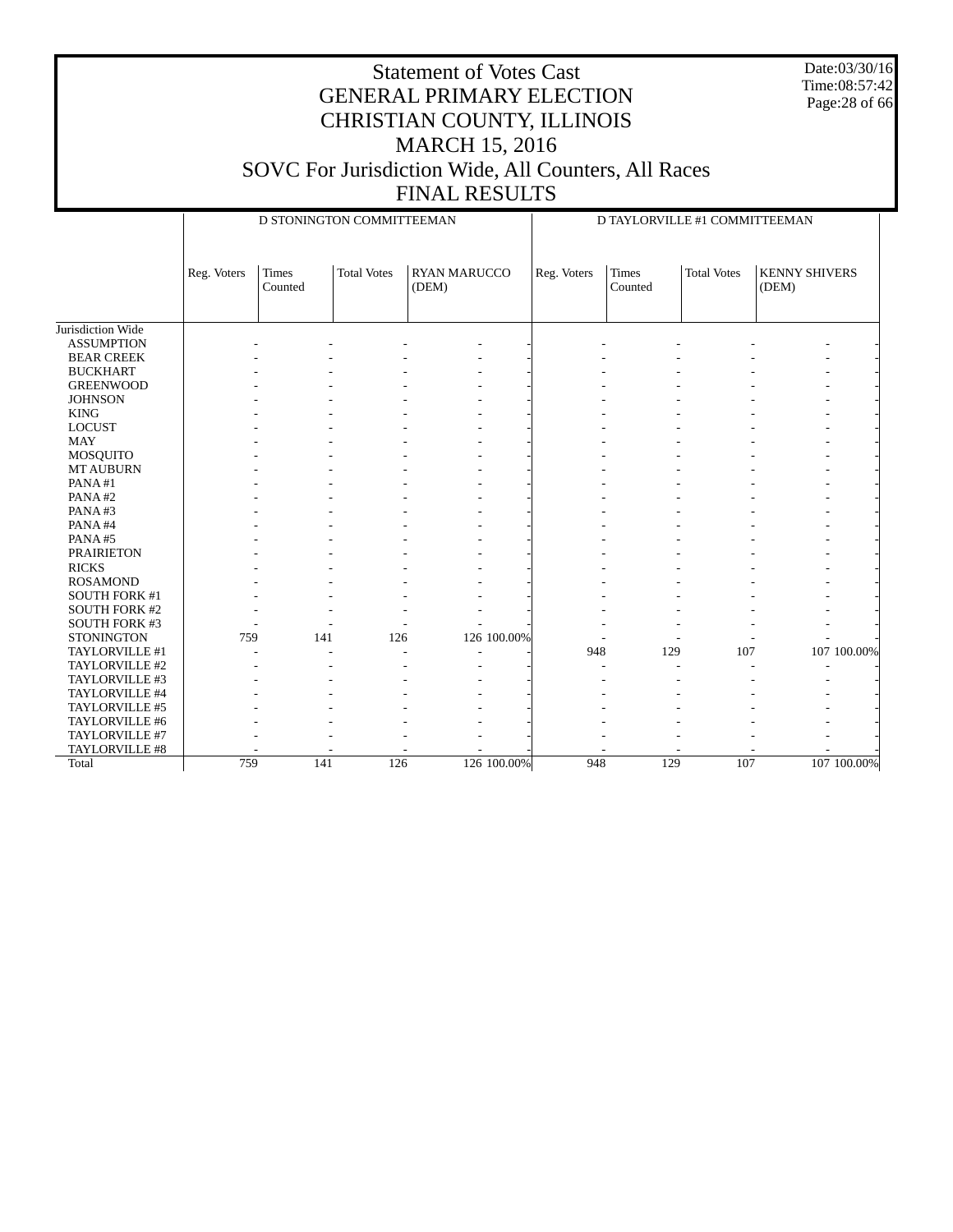Date:03/30/16 Time:08:57:42 Page:29 of 66

|                      |             | D TAYLORVILLE #2 COMMITTEEMAN |                    |                                    |             | D TAYLORVILLE #3 COMMITTEEMAN |                         |                    |                           |             |  |
|----------------------|-------------|-------------------------------|--------------------|------------------------------------|-------------|-------------------------------|-------------------------|--------------------|---------------------------|-------------|--|
|                      | Reg. Voters | <b>Times</b><br>Counted       | <b>Total Votes</b> | <b>KENNETH R</b><br>PODESCHI (DEM) |             | Reg. Voters                   | <b>Times</b><br>Counted | <b>Total Votes</b> | MICHAEL J. MAYER<br>(DEM) |             |  |
| Jurisdiction Wide    |             |                               |                    |                                    |             |                               |                         |                    |                           |             |  |
| <b>ASSUMPTION</b>    |             |                               |                    |                                    |             |                               |                         |                    |                           |             |  |
| <b>BEAR CREEK</b>    |             |                               |                    |                                    |             |                               |                         |                    |                           |             |  |
| <b>BUCKHART</b>      |             |                               |                    |                                    |             |                               |                         |                    |                           |             |  |
| <b>GREENWOOD</b>     |             |                               |                    |                                    |             |                               |                         |                    |                           |             |  |
| <b>JOHNSON</b>       |             |                               |                    |                                    |             |                               |                         |                    |                           |             |  |
| <b>KING</b>          |             |                               |                    |                                    |             |                               |                         |                    |                           |             |  |
| <b>LOCUST</b>        |             |                               |                    |                                    |             |                               |                         |                    |                           |             |  |
| <b>MAY</b>           |             |                               |                    |                                    |             |                               |                         |                    |                           |             |  |
| MOSQUITO             |             |                               |                    |                                    |             |                               |                         |                    |                           |             |  |
| <b>MT AUBURN</b>     |             |                               |                    |                                    |             |                               |                         |                    |                           |             |  |
| PANA#1               |             |                               |                    |                                    |             |                               |                         |                    |                           |             |  |
| PANA#2               |             |                               |                    |                                    |             |                               |                         |                    |                           |             |  |
| PANA#3               |             |                               |                    |                                    |             |                               |                         |                    |                           |             |  |
| PANA#4               |             |                               |                    |                                    |             |                               |                         |                    |                           |             |  |
| PANA#5               |             |                               |                    |                                    |             |                               |                         |                    |                           |             |  |
| <b>PRAIRIETON</b>    |             |                               |                    |                                    |             |                               |                         |                    |                           |             |  |
| <b>RICKS</b>         |             |                               |                    |                                    |             |                               |                         |                    |                           |             |  |
| <b>ROSAMOND</b>      |             |                               |                    |                                    |             |                               |                         |                    |                           |             |  |
| <b>SOUTH FORK #1</b> |             |                               |                    |                                    |             |                               |                         |                    |                           |             |  |
| <b>SOUTH FORK #2</b> |             |                               |                    |                                    |             |                               |                         |                    |                           |             |  |
| <b>SOUTH FORK #3</b> |             |                               |                    |                                    |             |                               |                         |                    |                           |             |  |
| <b>STONINGTON</b>    |             |                               |                    |                                    |             |                               |                         |                    |                           |             |  |
| TAYLORVILLE #1       |             |                               |                    |                                    |             |                               |                         |                    |                           |             |  |
| TAYLORVILLE #2       | 875         | 121                           | 101                |                                    | 101 100.00% |                               |                         |                    |                           |             |  |
| TAYLORVILLE #3       |             |                               |                    |                                    |             | 887                           | 146                     | 131                |                           | 131 100.00% |  |
| TAYLORVILLE #4       |             |                               |                    |                                    |             |                               |                         |                    |                           |             |  |
| TAYLORVILLE #5       |             |                               |                    |                                    |             |                               |                         |                    |                           |             |  |
| TAYLORVILLE #6       |             |                               |                    |                                    |             |                               |                         |                    |                           |             |  |
| TAYLORVILLE #7       |             |                               |                    |                                    |             |                               |                         |                    |                           |             |  |
| TAYLORVILLE #8       |             |                               |                    |                                    |             |                               |                         |                    |                           |             |  |
| Total                | 875         | 121                           | 101                |                                    | 101 100.00% | 887                           | 146                     | 131                |                           | 131 100.00% |  |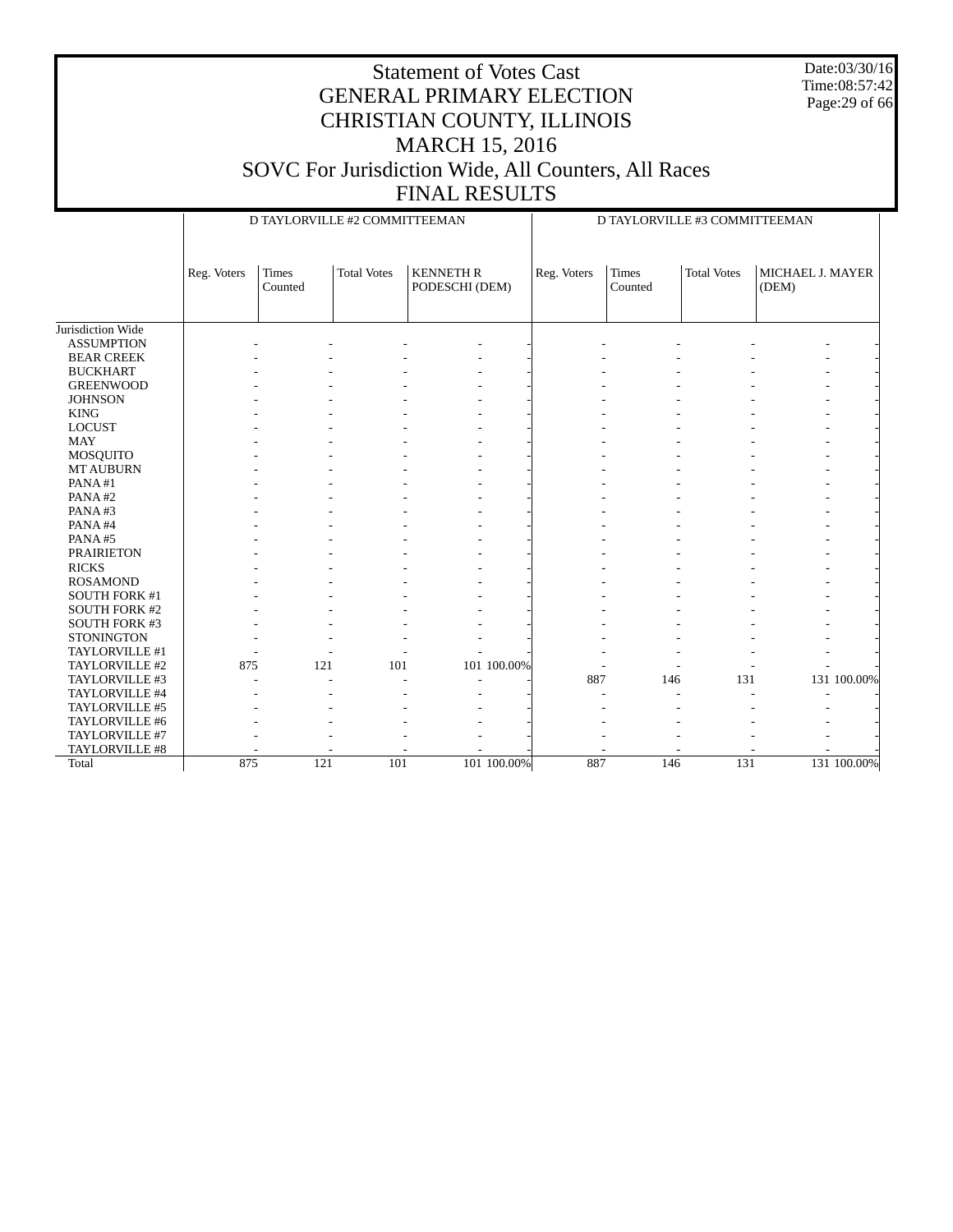Date:03/30/16 Time:08:57:42 Page:30 of 66

|                      |             |                  | D TAYLORVILLE #5 COMMITTEEMAN |                          | D TAYLORVILLE #6 COMMITTEEMAN |                  |                    |                                          |  |
|----------------------|-------------|------------------|-------------------------------|--------------------------|-------------------------------|------------------|--------------------|------------------------------------------|--|
|                      | Reg. Voters | Times<br>Counted | <b>Total Votes</b>            | MICHAEL P. DREA<br>(DEM) | Reg. Voters                   | Times<br>Counted | <b>Total Votes</b> | <b>BEVERLY A.</b><br><b>GRAHAM (DEM)</b> |  |
| Jurisdiction Wide    |             |                  |                               |                          |                               |                  |                    |                                          |  |
| <b>ASSUMPTION</b>    |             |                  |                               |                          |                               |                  |                    |                                          |  |
| <b>BEAR CREEK</b>    |             |                  |                               |                          |                               |                  |                    |                                          |  |
| <b>BUCKHART</b>      |             |                  |                               |                          |                               |                  |                    |                                          |  |
| <b>GREENWOOD</b>     |             |                  |                               |                          |                               |                  |                    |                                          |  |
| <b>JOHNSON</b>       |             |                  |                               |                          |                               |                  |                    |                                          |  |
| <b>KING</b>          |             |                  |                               |                          |                               |                  |                    |                                          |  |
| <b>LOCUST</b>        |             |                  |                               |                          |                               |                  |                    |                                          |  |
| MAY                  |             |                  |                               |                          |                               |                  |                    |                                          |  |
| MOSQUITO             |             |                  |                               |                          |                               |                  |                    |                                          |  |
| <b>MT AUBURN</b>     |             |                  |                               |                          |                               |                  |                    |                                          |  |
| PANA#1               |             |                  |                               |                          |                               |                  |                    |                                          |  |
| PANA#2               |             |                  |                               |                          |                               |                  |                    | з.                                       |  |
| PANA#3               |             |                  |                               |                          |                               |                  |                    |                                          |  |
| PANA#4               |             |                  |                               |                          |                               |                  |                    |                                          |  |
| PANA#5               |             |                  |                               |                          |                               |                  |                    |                                          |  |
| <b>PRAIRIETON</b>    |             |                  |                               |                          |                               |                  |                    |                                          |  |
| <b>RICKS</b>         |             |                  |                               |                          |                               |                  |                    |                                          |  |
| <b>ROSAMOND</b>      |             |                  |                               |                          |                               |                  |                    |                                          |  |
| SOUTH FORK #1        |             |                  |                               |                          |                               |                  |                    |                                          |  |
| <b>SOUTH FORK #2</b> |             |                  |                               |                          |                               |                  |                    |                                          |  |
| <b>SOUTH FORK #3</b> |             |                  |                               |                          |                               |                  |                    |                                          |  |
| <b>STONINGTON</b>    |             |                  |                               |                          |                               |                  |                    |                                          |  |
| TAYLORVILLE #1       |             |                  |                               |                          |                               |                  |                    |                                          |  |
| TAYLORVILLE #2       |             |                  |                               |                          |                               |                  |                    |                                          |  |
| TAYLORVILLE #3       |             |                  |                               |                          |                               |                  |                    |                                          |  |
| TAYLORVILLE #4       |             |                  | ÷.                            |                          |                               |                  |                    |                                          |  |
| TAYLORVILLE #5       | 1376        |                  | 172<br>147                    | 147 100.00%              |                               |                  |                    |                                          |  |
| TAYLORVILLE #6       |             |                  | ٠                             |                          | 931                           | 143              | 125                | 125 100.00%                              |  |
| TAYLORVILLE #7       |             |                  |                               |                          |                               |                  |                    |                                          |  |
| TAYLORVILLE #8       |             |                  |                               |                          |                               |                  |                    |                                          |  |
| Total                | 1376        |                  | 172<br>147                    | 147 100.00%              | 931                           | 143              | 125                | 125 100.00%                              |  |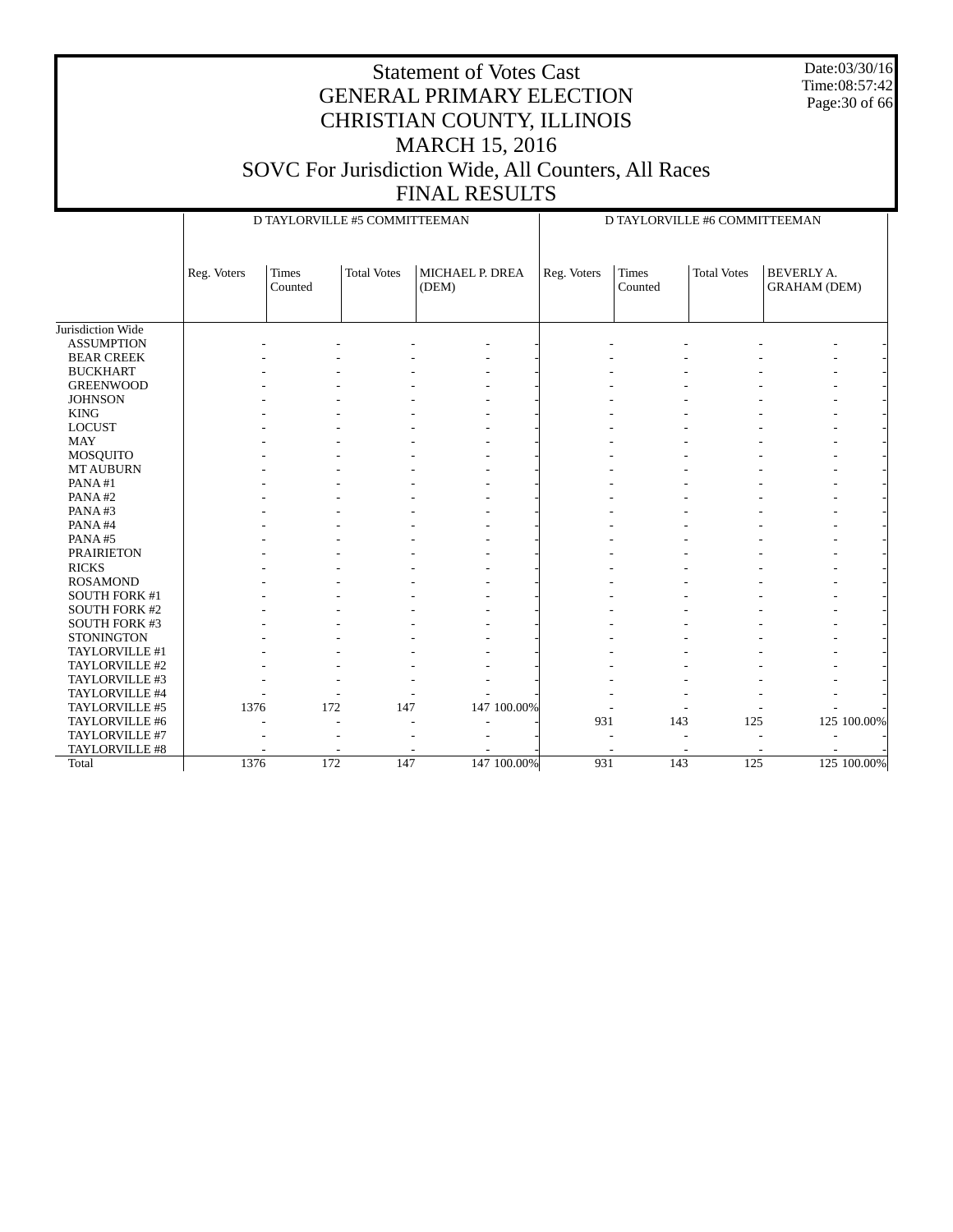Date:03/30/16 Time:08:57:42 Page:31 of 66

|                      |             | D TAYLORVILLE #7 COMMITTEEMAN |                    |                                  |             | D TAYLORVILLE #8 COMMITTEEMAN |                         |                    |                                      |             |
|----------------------|-------------|-------------------------------|--------------------|----------------------------------|-------------|-------------------------------|-------------------------|--------------------|--------------------------------------|-------------|
|                      | Reg. Voters | <b>Times</b><br>Counted       | <b>Total Votes</b> | <b>COLLEEN M</b><br>HADLEY (DEM) |             | Reg. Voters                   | <b>Times</b><br>Counted | <b>Total Votes</b> | <b>GORDON JOHN</b><br>MAZZOTTI (DEM) |             |
| Jurisdiction Wide    |             |                               |                    |                                  |             |                               |                         |                    |                                      |             |
| <b>ASSUMPTION</b>    |             |                               |                    |                                  |             |                               |                         |                    |                                      |             |
| <b>BEAR CREEK</b>    |             |                               |                    |                                  |             |                               |                         |                    |                                      |             |
| <b>BUCKHART</b>      |             |                               |                    |                                  |             |                               |                         |                    |                                      |             |
| <b>GREENWOOD</b>     |             |                               |                    |                                  |             |                               |                         |                    |                                      |             |
| <b>JOHNSON</b>       |             |                               |                    |                                  |             |                               |                         |                    |                                      |             |
| <b>KING</b>          |             |                               |                    |                                  |             |                               |                         |                    |                                      |             |
| <b>LOCUST</b>        |             |                               |                    |                                  |             |                               |                         |                    |                                      |             |
| <b>MAY</b>           |             |                               |                    |                                  |             |                               |                         |                    |                                      |             |
| MOSQUITO             |             |                               |                    |                                  |             |                               |                         |                    |                                      |             |
| <b>MT AUBURN</b>     |             |                               |                    |                                  |             |                               |                         |                    |                                      |             |
| PANA#1               |             |                               |                    |                                  |             |                               |                         |                    |                                      |             |
| PANA#2               |             |                               |                    |                                  |             |                               |                         |                    |                                      |             |
| PANA#3               |             |                               |                    |                                  |             |                               |                         |                    |                                      |             |
| PANA#4               |             |                               |                    |                                  |             |                               |                         |                    |                                      |             |
| PANA#5               |             |                               |                    |                                  |             |                               |                         |                    |                                      |             |
| <b>PRAIRIETON</b>    |             |                               |                    |                                  |             |                               |                         |                    |                                      |             |
| <b>RICKS</b>         |             |                               |                    |                                  |             |                               |                         |                    |                                      |             |
| <b>ROSAMOND</b>      |             |                               |                    |                                  |             |                               |                         |                    |                                      |             |
| <b>SOUTH FORK #1</b> |             |                               |                    |                                  |             |                               |                         |                    |                                      |             |
| <b>SOUTH FORK #2</b> |             |                               |                    |                                  |             |                               |                         |                    |                                      |             |
| <b>SOUTH FORK #3</b> |             |                               |                    |                                  |             |                               |                         |                    |                                      |             |
| <b>STONINGTON</b>    |             |                               |                    |                                  |             |                               |                         |                    |                                      |             |
| TAYLORVILLE #1       |             |                               |                    |                                  |             |                               |                         |                    |                                      |             |
| TAYLORVILLE #2       |             |                               |                    |                                  |             |                               |                         |                    |                                      |             |
| TAYLORVILLE #3       |             |                               |                    |                                  |             |                               |                         |                    |                                      |             |
| TAYLORVILLE #4       |             |                               |                    |                                  |             |                               |                         |                    |                                      |             |
| TAYLORVILLE #5       |             |                               |                    |                                  |             |                               |                         |                    |                                      |             |
| TAYLORVILLE #6       |             |                               |                    |                                  |             |                               |                         |                    |                                      |             |
| TAYLORVILLE #7       | 850         | 122                           | 100                |                                  | 100 100.00% |                               |                         |                    |                                      |             |
| TAYLORVILLE #8       |             |                               |                    |                                  |             | 979                           | 115                     | 101                |                                      | 101 100.00% |
| Total                | 850         | 122                           | 100                |                                  | 100 100.00% | 979                           | 115                     | 101                |                                      | 101 100.00% |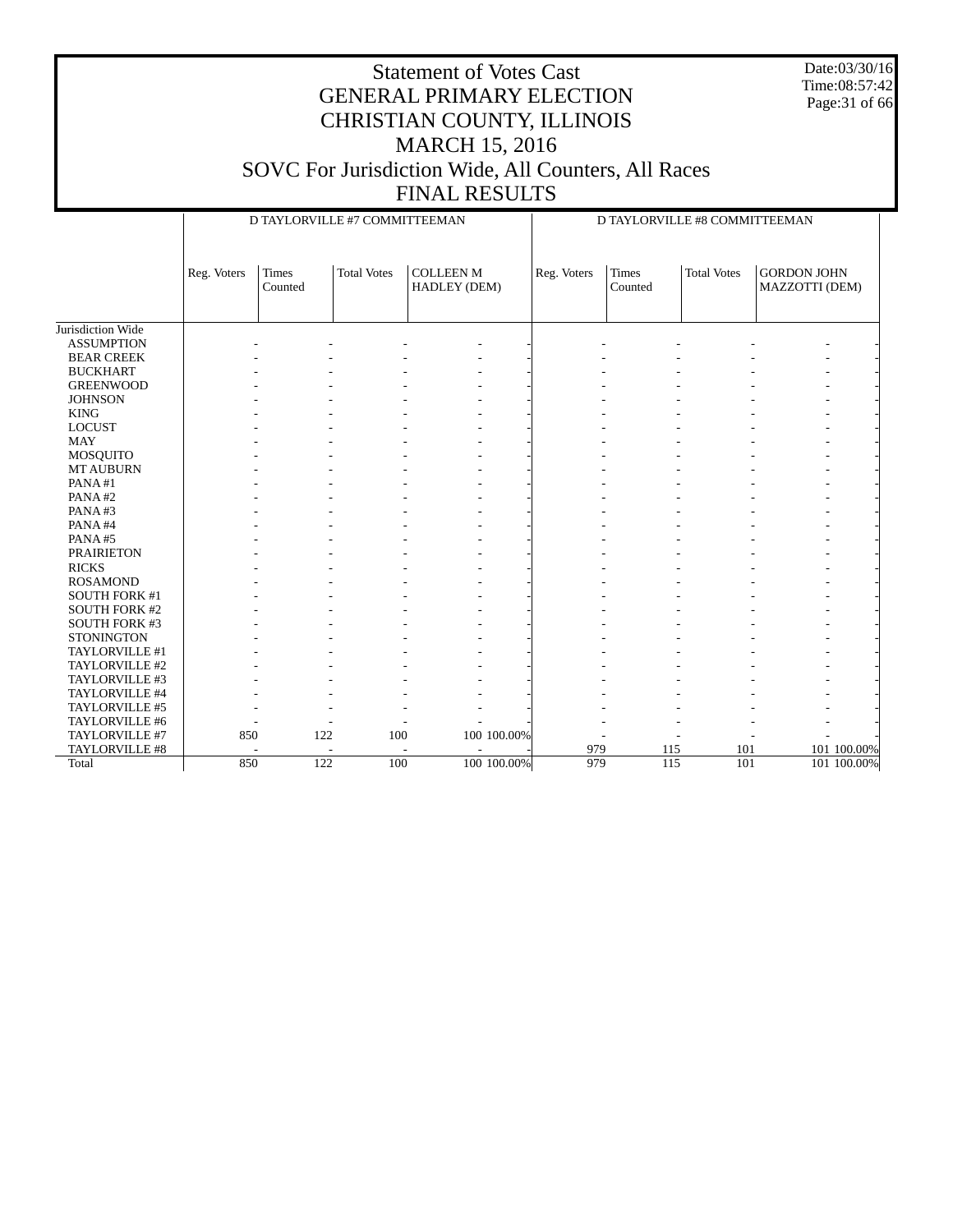Date:03/30/16 Time:08:57:42 Page:32 of 66

#### Statement of Votes Cast GENERAL PRIMARY ELECTION CHRISTIAN COUNTY, ILLINOIS MARCH 15, 2016 SOVC For Jurisdiction Wide, All Counters, All Races FINAL RESULTS

|                      | <b>R PRESIDENT</b> |              |                    |                |       |                       |       |                        |        |  |  |
|----------------------|--------------------|--------------|--------------------|----------------|-------|-----------------------|-------|------------------------|--------|--|--|
|                      |                    |              |                    |                |       |                       |       |                        |        |  |  |
|                      | Reg. Voters        | <b>Times</b> | <b>Total Votes</b> | JEB BUSH (REP) |       | <b>CHRIS CHRISTIE</b> |       | <b>DONALD J. TRUMP</b> |        |  |  |
|                      |                    | Counted      |                    |                |       | (REP)                 |       | (REP)                  |        |  |  |
|                      |                    |              |                    |                |       |                       |       |                        |        |  |  |
|                      |                    |              |                    |                |       |                       |       |                        |        |  |  |
| Jurisdiction Wide    |                    |              |                    |                |       |                       |       |                        |        |  |  |
| <b>ASSUMPTION</b>    | 867                | 199          | 198                | 1              | 0.51% | $\mathbf{0}$          | 0.00% | 76                     | 38.38% |  |  |
| <b>BEAR CREEK</b>    | 353                | 108          | 106                | $\overline{0}$ | 0.00% | $\mathbf{0}$          | 0.00% | 48                     | 45.28% |  |  |
| <b>BUCKHART</b>      | 1295               | 334          | 332                | $\overline{2}$ | 0.60% | 1                     | 0.30% | 156                    | 46.99% |  |  |
| <b>GREENWOOD</b>     | 146                | 61           | 60                 | $\mathbf{1}$   | 1.67% | $\Omega$              | 0.00% | 24                     | 40.00% |  |  |
| <b>JOHNSON</b>       | 552                | 221          | 221                | $\overline{c}$ | 0.90% | $\Omega$              | 0.00% | 95                     | 42.99% |  |  |
| <b>KING</b>          | 155                | 39           | 39                 | $\Omega$       | 0.00% | $\Omega$              | 0.00% | 13                     | 33.33% |  |  |
| <b>LOCUST</b>        | 455                | 140          | 139                | $\overline{2}$ | 1.44% | 1                     | 0.72% | 56                     | 40.29% |  |  |
| <b>MAY</b>           | 1281               | 374          | 372                | $\mathbf{1}$   | 0.27% | 1                     | 0.27% | 159                    | 42.74% |  |  |
| <b>MOSQUITO</b>      | 279                | 84           | 83                 | $\overline{2}$ | 2.41% | $\mathbf{0}$          | 0.00% | 29                     | 34.94% |  |  |
| <b>MT AUBURN</b>     | 674                | 168          | 168                | $\Omega$       | 0.00% | $\Omega$              | 0.00% | 62                     | 36.90% |  |  |
| PANA#1               | 697                | 169          | 169                | $\Omega$       | 0.00% | $\Omega$              | 0.00% | 79                     | 46.75% |  |  |
| PANA#2               | 1322               | 333          | 333                | $\Omega$       | 0.00% | $\Omega$              | 0.00% | 147                    | 44.14% |  |  |
| PANA#3               | 787                | 157          | 157                | $\overline{2}$ | 1.27% | $\overline{0}$        | 0.00% | 77                     | 49.04% |  |  |
| PANA#4               | 691                | 145          | 145                | $\overline{0}$ | 0.00% | 1                     | 0.69% | 61                     | 42.07% |  |  |
| PANA#5               | 554                | 128          | 128                | 1              | 0.78% | 1                     | 0.78% | 60                     | 46.88% |  |  |
| <b>PRAIRIETON</b>    | 329                | 125          | 125                | $\overline{0}$ | 0.00% | $\overline{0}$        | 0.00% | 49                     | 39.20% |  |  |
| <b>RICKS</b>         | 814                | 197          | 196                | $\overline{4}$ | 2.04% | $\Omega$              | 0.00% | 77                     | 39.29% |  |  |
| <b>ROSAMOND</b>      | 238                | 85           | 85                 | $\overline{0}$ | 0.00% | $\overline{0}$        | 0.00% | 33                     | 38.82% |  |  |
| <b>SOUTH FORK #1</b> | 889                | 147          | 147                | 1              | 0.68% | $\overline{c}$        | 1.36% | 83                     | 56.46% |  |  |
| <b>SOUTH FORK #2</b> | 475                | 100          | 99                 | 1              | 1.01% | $\Omega$              | 0.00% | 65                     | 65.66% |  |  |
| <b>SOUTH FORK #3</b> | 494                | 106          | 106                | $\Omega$       | 0.00% | $\Omega$              | 0.00% | 59                     | 55.66% |  |  |
| <b>STONINGTON</b>    | 759                | 210          | 209                | $\overline{2}$ | 0.96% | $\Omega$              | 0.00% | 73                     | 34.93% |  |  |
| TAYLORVILLE #1       | 948                | 193          | 192                | $\overline{2}$ | 1.04% | $\overline{4}$        | 2.08% | 91                     | 47.40% |  |  |
| TAYLORVILLE #2       | 875                | 205          | 204                | $\mathbf{1}$   | 0.49% | $\mathbf{0}$          | 0.00% | 94                     | 46.08% |  |  |
| TAYLORVILLE #3       | 887                | 221          | 221                | $\mathbf{1}$   | 0.45% | $\Omega$              | 0.00% | 92                     | 41.63% |  |  |
| TAYLORVILLE #4       | 1383               | 300          | 298                | 3              | 1.01% | $\Omega$              | 0.00% | 144                    | 48.32% |  |  |
| TAYLORVILLE #5       | 1376               | 270          | 266                | $\mathbf{1}$   | 0.38% | $\Omega$              | 0.00% | 114                    | 42.86% |  |  |
| TAYLORVILLE #6       | 931                | 194          | 193                | $\Omega$       | 0.00% | 1                     | 0.52% | 95                     | 49.22% |  |  |
| TAYLORVILLE #7       | 850                | 184          | 184                | 1              | 0.54% | 1                     | 0.54% | 75                     | 40.76% |  |  |
| TAYLORVILLE #8       | 979                | 250          | 250                |                | 0.40% |                       | 0.40% | 106                    | 42.40% |  |  |
| Total                | 22335              | 5447         | 5425               | 32             | 0.59% | 14                    | 0.26% | 2392                   | 44.09% |  |  |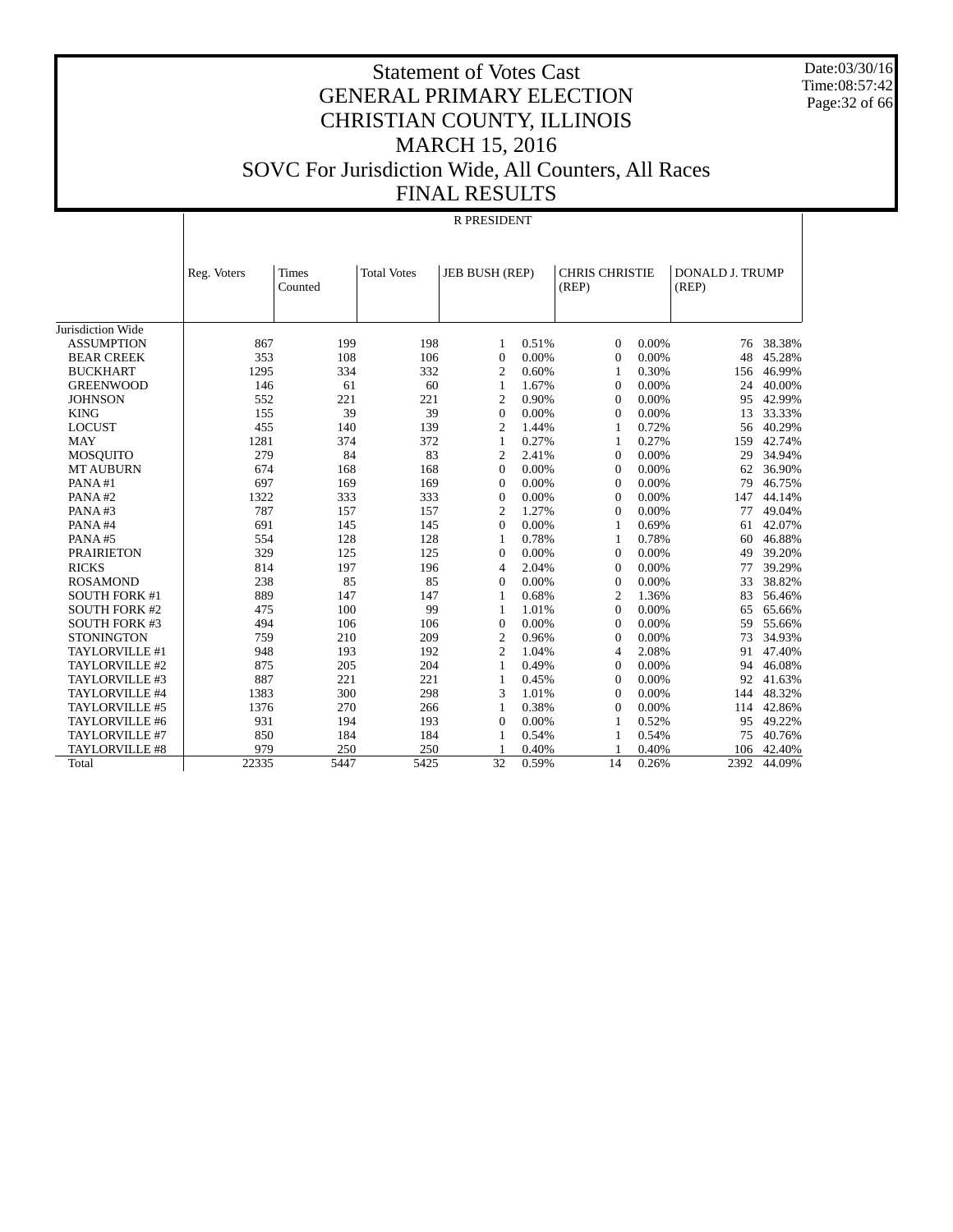Date:03/30/16 Time:08:57:42 Page:33 of 66

#### Statement of Votes Cast GENERAL PRIMARY ELECTION CHRISTIAN COUNTY, ILLINOIS MARCH 15, 2016 SOVC For Jurisdiction Wide, All Counters, All Races FINAL RESULTS

#### R PRESIDENT

|                       |      | TED CRUZ (REP) |                | <b>MARCO RUBIO</b><br>(REP) |                | <b>RAND PAUL (REP)</b><br><b>CARLY</b> |                | FIORINA (REP) | MIKE HUCKABEE<br>(REP) |       | <b>RICK</b><br><b>SANTORUM</b><br>(REP) |       |
|-----------------------|------|----------------|----------------|-----------------------------|----------------|----------------------------------------|----------------|---------------|------------------------|-------|-----------------------------------------|-------|
|                       |      |                |                |                             |                |                                        |                |               |                        |       |                                         |       |
| Jurisdiction Wide     |      |                |                |                             |                |                                        |                |               |                        |       |                                         |       |
| <b>ASSUMPTION</b>     | 88   | 44.44%         | 10             | 5.05%                       | 2              | 1.01%                                  | $\Omega$       | 0.00%         | $\theta$               | 0.00% | $\theta$                                | 0.00% |
| <b>BEAR CREEK</b>     | 40   | 37.74%         | 3              | 2.83%                       | $\Omega$       | 0.00%                                  | $\Omega$       | 0.00%         | $\overline{2}$         | 1.89% | $\Omega$                                | 0.00% |
| <b>BUCKHART</b>       | 115  | 34.64%         | 19             | 5.72%                       | $\theta$       | 0.00%                                  | $\mathbf{0}$   | 0.00%         | $\mathbf{1}$           | 0.30% | $\Omega$                                | 0.00% |
| <b>GREENWOOD</b>      | 23   | 38.33%         | $\overline{2}$ | 3.33%                       | $\Omega$       | 0.00%                                  | $\Omega$       | 0.00%         | $\Omega$               | 0.00% | $\Omega$                                | 0.00% |
| <b>JOHNSON</b>        | 80   | 36.20%         | 13             | 5.88%                       |                | 0.45%                                  | $\Omega$       | 0.00%         | $\mathbf{1}$           | 0.45% | $\Omega$                                | 0.00% |
| <b>KING</b>           | 19   | 48.72%         | $\overline{2}$ | 5.13%                       | $\theta$       | 0.00%                                  | $\Omega$       | 0.00%         | $\mathbf{0}$           | 0.00% | $\Omega$                                | 0.00% |
| <b>LOCUST</b>         | 47   | 33.81%         | 6              | 4.32%                       | $\Omega$       | 0.00%                                  | $\Omega$       | 0.00%         | $\Omega$               | 0.00% | $\Omega$                                | 0.00% |
| <b>MAY</b>            | 122  | 32.80%         | 25             | 6.72%                       | $\overline{2}$ | 0.54%                                  | 1              | 0.27%         | $\Omega$               | 0.00% | $\Omega$                                | 0.00% |
| <b>MOSOUITO</b>       | 38   | 45.78%         | 1              | 1.20%                       | $\Omega$       | 0.00%                                  | $\overline{0}$ | 0.00%         | $\mathbf{0}$           | 0.00% | $\Omega$                                | 0.00% |
| <b>MT AUBURN</b>      | 74   | 44.05%         | $\overline{7}$ | 4.17%                       | 1              | 0.60%                                  | $\Omega$       | 0.00%         | $\Omega$               | 0.00% | $\mathbf{1}$                            | 0.60% |
| PANA#1                | 67   | 39.64%         | $\overline{7}$ | 4.14%                       | $\Omega$       | 0.00%                                  | $\Omega$       | 0.00%         | $\Omega$               | 0.00% | $\Omega$                                | 0.00% |
| PANA#2                | 132  | 39.64%         | 13             | 3.90%                       | 2              | 0.60%                                  | 1              | 0.30%         | $\mathbf{1}$           | 0.30% | -1                                      | 0.30% |
| PANA#3                | 58   | 36.94%         | $\overline{7}$ | 4.46%                       | $\Omega$       | 0.00%                                  | $\Omega$       | 0.00%         | $\Omega$               | 0.00% | $\Omega$                                | 0.00% |
| PANA#4                | 61   | 42.07%         | 9              | 6.21%                       | 1              | 0.69%                                  | $\Omega$       | 0.00%         | $\Omega$               | 0.00% | $\Omega$                                | 0.00% |
| PANA#5                | 48   | 37.50%         | 4              | 3.13%                       | $\overline{2}$ | 1.56%                                  | $\mathbf{0}$   | 0.00%         | $\mathbf{1}$           | 0.78% | $\Omega$                                | 0.00% |
| <b>PRAIRIETON</b>     | 52   | 41.60%         | 7              | 5.60%                       | $\Omega$       | 0.00%                                  | $\Omega$       | 0.00%         | $\theta$               | 0.00% | $\Omega$                                | 0.00% |
| <b>RICKS</b>          | 80   | 40.82%         | 11             | 5.61%                       |                | 0.51%                                  | $\Omega$       | 0.00%         | $\Omega$               | 0.00% | $\Omega$                                | 0.00% |
| <b>ROSAMOND</b>       | 35   | 41.18%         | 5              | 5.88%                       | $\theta$       | 0.00%                                  | $\mathbf{0}$   | 0.00%         | $\theta$               | 0.00% | $\Omega$                                | 0.00% |
| <b>SOUTH FORK #1</b>  | 43   | 29.25%         | 4              | 2.72%                       | $\overline{2}$ | 1.36%                                  | $\mathbf{0}$   | 0.00%         | $\mathbf{0}$           | 0.00% | $\Omega$                                | 0.00% |
| <b>SOUTH FORK #2</b>  | 21   | 21.21%         | 5              | 5.05%                       |                | 1.01%                                  | $\overline{0}$ | 0.00%         | $\mathbf{0}$           | 0.00% | $\theta$                                | 0.00% |
| <b>SOUTH FORK #3</b>  | 29   | 27.36%         | 3              | 2.83%                       |                | 0.94%                                  | $\mathbf{0}$   | 0.00%         | $\theta$               | 0.00% | $\theta$                                | 0.00% |
| <b>STONINGTON</b>     | 99   | 47.37%         | 14             | 6.70%                       |                | 0.48%                                  | $\mathbf{0}$   | 0.00%         | $\mathbf{0}$           | 0.00% | $\overline{0}$                          | 0.00% |
| TAYLORVILLE #1        | 63   | 32.81%         | 13             | 6.77%                       | $\theta$       | 0.00%                                  | $\overline{0}$ | 0.00%         | $\mathbf{0}$           | 0.00% | $\overline{0}$                          | 0.00% |
| TAYLORVILLE #2        | 76   | 37.25%         | 11             | 5.39%                       | $\theta$       | 0.00%                                  | $\mathbf{0}$   | 0.00%         | $\mathbf{0}$           | 0.00% | $\overline{0}$                          | 0.00% |
| TAYLORVILLE #3        | 73   | 33.03%         | 10             | 4.52%                       | $\overline{c}$ | 0.90%                                  | $\Omega$       | 0.00%         | $\overline{2}$         | 0.90% | $\Omega$                                | 0.00% |
| TAYLORVILLE #4        | 86   | 28.86%         | 14             | 4.70%                       |                | 0.34%                                  | $\overline{0}$ | 0.00%         | $\mathbf{0}$           | 0.00% | $\mathbf{1}$                            | 0.34% |
| TAYLORVILLE #5        | 91   | 34.21%         | 18             | 6.77%                       |                | 0.38%                                  | $\mathbf{0}$   | 0.00%         | $\mathbf{1}$           | 0.38% | $\Omega$                                | 0.00% |
| TAYLORVILLE #6        | 50   | 25.91%         | 18             | 9.33%                       |                | 0.52%                                  | $\Omega$       | 0.00%         | 1                      | 0.52% | $\mathbf{1}$                            | 0.52% |
| TAYLORVILLE #7        | 64   | 34.78%         | 19             | 10.33%                      |                | 0.54%                                  | $\overline{0}$ | 0.00%         | $\mathbf{0}$           | 0.00% | $\Omega$                                | 0.00% |
| <b>TAYLORVILLE #8</b> | 90   | 36.00%         | 16             | 6.40%                       | $\Omega$       | 0.00%                                  | $\Omega$       | 0.00%         |                        | 0.40% | $\Omega$                                | 0.00% |
| Total                 | 1964 | 36.20%         | 296            | 5.46%                       | 23             | 0.42%                                  | $\overline{c}$ | 0.04%         | 11                     | 0.20% | $\overline{4}$                          | 0.07% |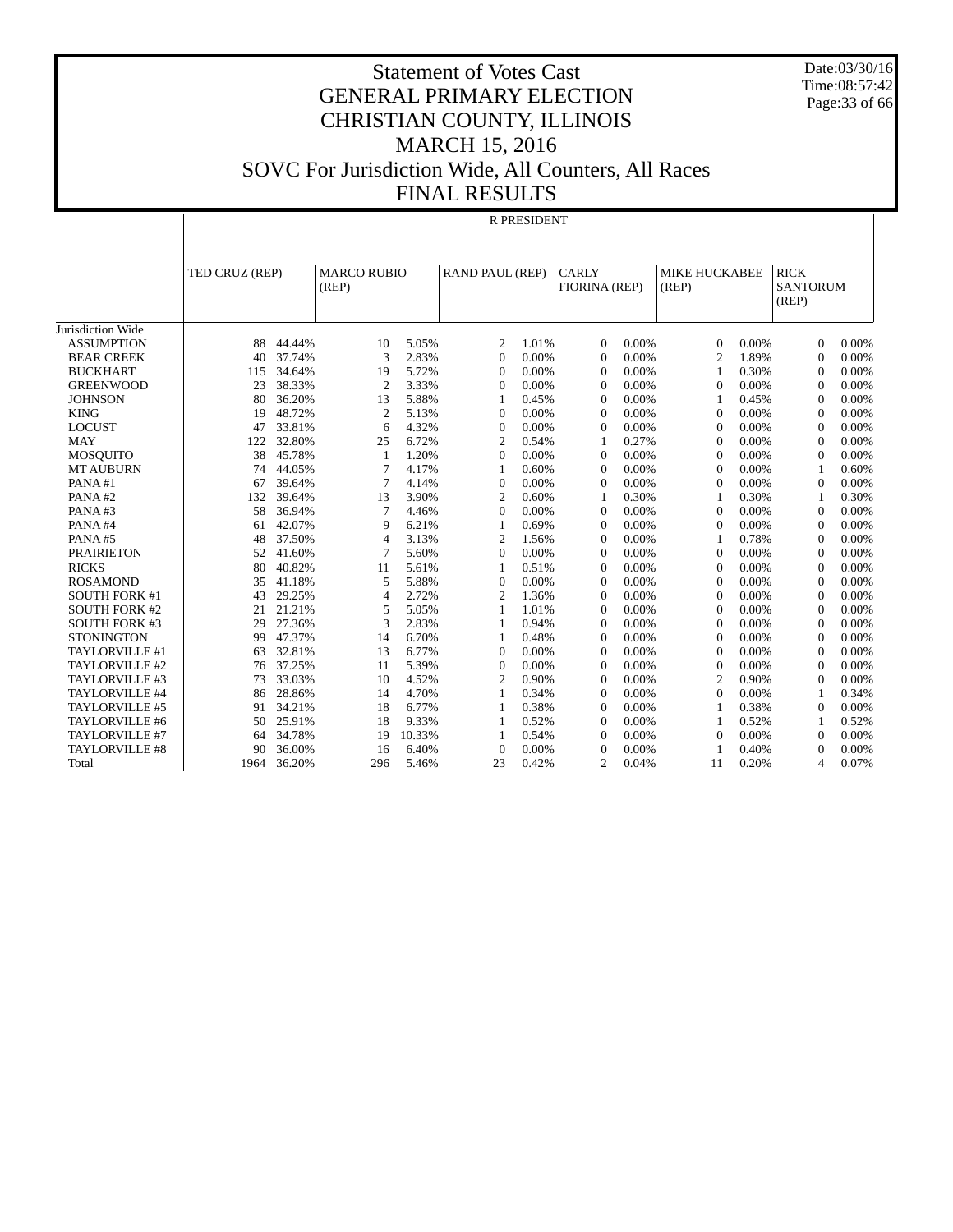Date:03/30/16 Time:08:57:42 Page: 34 of 66

#### Statement of Votes Cast GENERAL PRIMARY ELECTION CHRISTIAN COUNTY, ILLINOIS MARCH 15, 2016 SOVC For Jurisdiction Wide, All Counters, All Races FINAL RESULTS

T

|                      | <b>R PRESIDENT</b>    |        |                   |       |                  |          |  |  |  |  |  |
|----------------------|-----------------------|--------|-------------------|-------|------------------|----------|--|--|--|--|--|
|                      |                       |        |                   |       |                  |          |  |  |  |  |  |
|                      |                       |        |                   |       |                  |          |  |  |  |  |  |
|                      | <b>JOHN R. KASICH</b> |        | <b>BEN CARSON</b> |       | <b>JOANN</b>     |          |  |  |  |  |  |
|                      | (REP)                 |        | (REP)             |       | <b>BREIVOGEL</b> |          |  |  |  |  |  |
|                      |                       |        |                   |       |                  |          |  |  |  |  |  |
|                      |                       |        |                   |       |                  |          |  |  |  |  |  |
| Jurisdiction Wide    |                       |        |                   |       |                  |          |  |  |  |  |  |
| <b>ASSUMPTION</b>    | 16                    | 8.08%  | 5                 | 2.53% | $\Omega$         | 0.00%    |  |  |  |  |  |
| <b>BEAR CREEK</b>    | 10                    | 9.43%  | 3                 | 2.83% | $\mathbf{0}$     | 0.00%    |  |  |  |  |  |
| <b>BUCKHART</b>      | 27                    | 8.13%  | 10                | 3.01% | $\mathbf{0}$     | 0.00%    |  |  |  |  |  |
| <b>GREENWOOD</b>     | 9                     | 15.00% | 1                 | 1.67% | $\Omega$         | 0.00%    |  |  |  |  |  |
| <b>JOHNSON</b>       | 28                    | 12.67% | 1                 | 0.45% | $\Omega$         | 0.00%    |  |  |  |  |  |
| <b>KING</b>          | 5                     | 12.82% | $\overline{0}$    | 0.00% | $\theta$         | $0.00\%$ |  |  |  |  |  |
| <b>LOCUST</b>        | 24                    | 17.27% | 3                 | 2.16% | $\theta$         | 0.00%    |  |  |  |  |  |
| <b>MAY</b>           | 58                    | 15.59% | 3                 | 0.81% | $\mathbf{0}$     | 0.00%    |  |  |  |  |  |
| <b>MOSQUITO</b>      | 12                    | 14.46% | 1                 | 1.20% | $\mathbf{0}$     | 0.00%    |  |  |  |  |  |
| <b>MT AUBURN</b>     | 20                    | 11.90% | 3                 | 1.79% | $\mathbf{0}$     | 0.00%    |  |  |  |  |  |
| PANA#1               | 12                    | 7.10%  | $\overline{4}$    | 2.37% | $\Omega$         | 0.00%    |  |  |  |  |  |
| PANA#2               | 32                    | 9.61%  | $\overline{4}$    | 1.20% | $\Omega$         | 0.00%    |  |  |  |  |  |
| PANA#3               | 11                    | 7.01%  | 1                 | 0.64% | $\overline{0}$   | 0.00%    |  |  |  |  |  |
| PANA#4               | 7                     | 4.83%  | 5                 | 3.45% | $\mathbf{0}$     | 0.00%    |  |  |  |  |  |
| PANA#5               | 11                    | 8.59%  | $\overline{0}$    | 0.00% | $\Omega$         | 0.00%    |  |  |  |  |  |
| <b>PRAIRIETON</b>    | 14                    | 11.20% | $\overline{c}$    | 1.60% | $\Omega$         | 0.00%    |  |  |  |  |  |
| <b>RICKS</b>         | 19                    | 9.69%  | 3                 | 1.53% | $\Omega$         | 0.00%    |  |  |  |  |  |
| <b>ROSAMOND</b>      | 11                    | 12.94% | $\mathbf{1}$      | 1.18% | $\mathbf{0}$     | 0.00%    |  |  |  |  |  |
| <b>SOUTH FORK #1</b> | 10                    | 6.80%  | 1                 | 0.68% | $\mathbf{0}$     | 0.00%    |  |  |  |  |  |
| <b>SOUTH FORK #2</b> | 6                     | 6.06%  | $\mathbf{0}$      | 0.00% | $\Omega$         | 0.00%    |  |  |  |  |  |
| <b>SOUTH FORK #3</b> | 12                    | 11.32% | 1                 | 0.94% | $\mathbf{0}$     | 0.00%    |  |  |  |  |  |
| <b>STONINGTON</b>    | 18                    | 8.61%  | $\overline{c}$    | 0.96% | $\Omega$         | 0.00%    |  |  |  |  |  |
| TAYLORVILLE #1       | 18                    | 9.38%  | 1                 | 0.52% | $\theta$         | 0.00%    |  |  |  |  |  |
| TAYLORVILLE #2       | 20                    | 9.80%  | $\overline{2}$    | 0.98% | $\mathbf{0}$     | 0.00%    |  |  |  |  |  |
| TAYLORVILLE #3       | 40                    | 18.10% | $\mathbf{1}$      | 0.45% | $\mathbf{0}$     | 0.00%    |  |  |  |  |  |
| TAYLORVILLE #4       | 43                    | 14.43% | 6                 | 2.01% | $\Omega$         | 0.00%    |  |  |  |  |  |
| TAYLORVILLE #5       | 35                    | 13.16% | $\overline{4}$    | 1.50% | $\mathbf{0}$     | 0.00%    |  |  |  |  |  |
| TAYLORVILLE #6       | 23                    | 11.92% | $\overline{c}$    | 1.04% | $\mathbf{0}$     | 0.00%    |  |  |  |  |  |
| TAYLORVILLE #7       | 22                    | 11.96% | 1                 | 0.54% | $\mathbf{0}$     | 0.00%    |  |  |  |  |  |
| TAYLORVILLE #8       | 34                    | 13.60% | 1                 | 0.40% | $\overline{0}$   | $0.00\%$ |  |  |  |  |  |
| Total                | 607                   | 11.19% | 72                | 1.33% | $\theta$         | $0.00\%$ |  |  |  |  |  |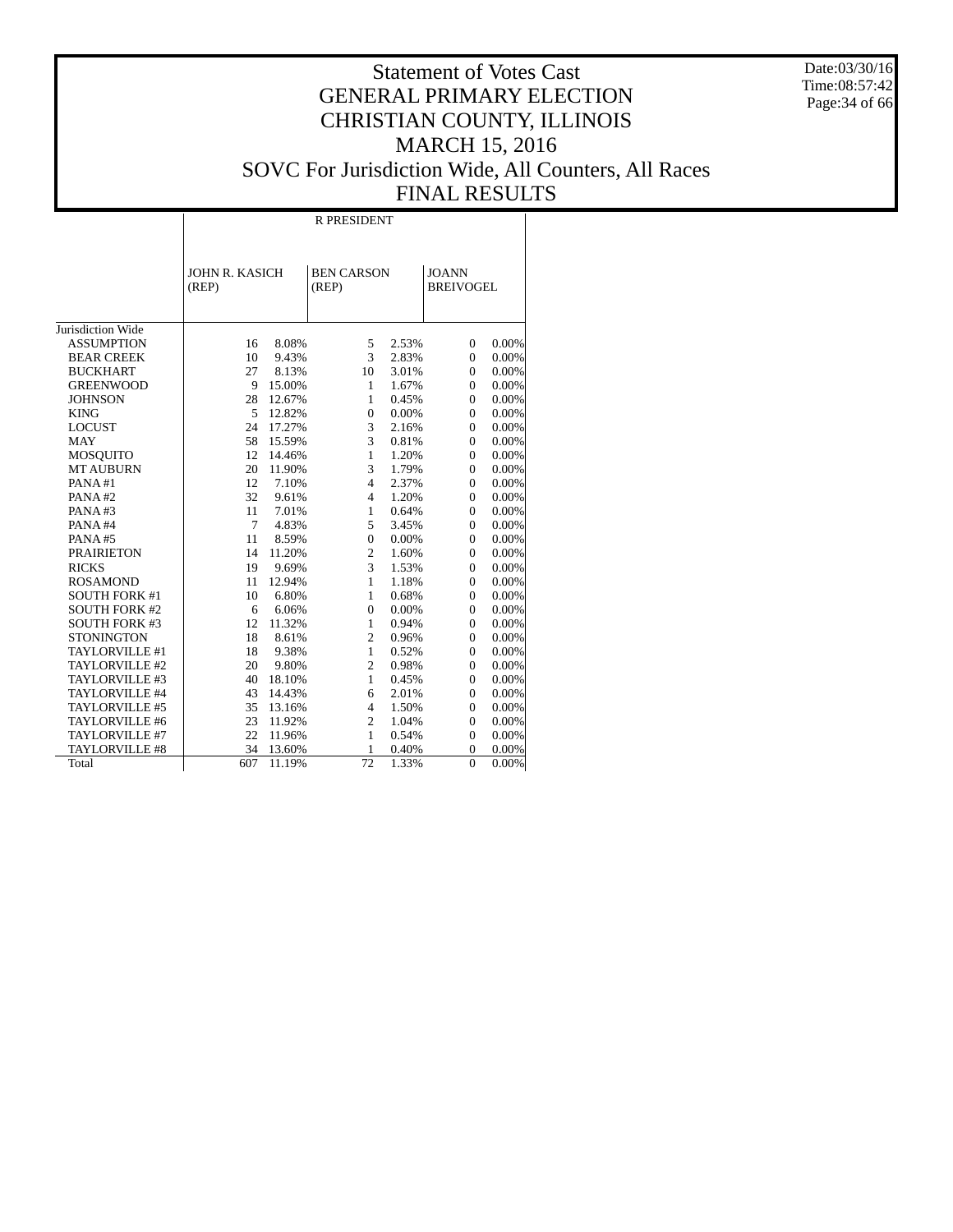Date:03/30/16 Time:08:57:42 Page:35 of 66

|                      |             |                         |                    | R U S SENATOR                   |        |                                  |        |
|----------------------|-------------|-------------------------|--------------------|---------------------------------|--------|----------------------------------|--------|
|                      | Reg. Voters | <b>Times</b><br>Counted | <b>Total Votes</b> | <b>JAMES T. MARTER</b><br>(REP) |        | <b>MARK STEVEN KIRK</b><br>(REP) |        |
| Jurisdiction Wide    |             |                         |                    |                                 |        |                                  |        |
| <b>ASSUMPTION</b>    | 867         | 199                     | 177                | 49                              | 27.68% | 128                              | 72.32% |
| <b>BEAR CREEK</b>    | 353         | 108                     | 96                 | 23                              | 23.96% | 73                               | 76.04% |
| <b>BUCKHART</b>      | 1295        | 334                     | 310                | 94                              | 30.32% | 216                              | 69.68% |
| <b>GREENWOOD</b>     | 146         | 61                      | 51                 | 13                              | 25.49% | 38                               | 74.51% |
| <b>JOHNSON</b>       | 552         | 221                     | 196                | 51                              | 26.02% | 145                              | 73.98% |
| <b>KING</b>          | 155         | 39                      | 33                 | 9                               | 27.27% | 24                               | 72.73% |
| <b>LOCUST</b>        | 455         | 140                     | 123                | 28                              | 22.76% | 95                               | 77.24% |
| <b>MAY</b>           | 1281        | 374                     | 334                | 91                              | 27.25% | 243                              | 72.75% |
| <b>MOSQUITO</b>      | 279         | 84                      | 83                 | 18                              | 21.69% | 65                               | 78.31% |
| <b>MT AUBURN</b>     | 674         | 168                     | 143                | 44                              | 30.77% | 99                               | 69.23% |
| PANA#1               | 697         | 169                     | 156                | 47                              | 30.13% | 109                              | 69.87% |
| PANA#2               | 1322        | 333                     | 299                | 87                              | 29.10% | 212                              | 70.90% |
| PANA#3               | 787         | 157                     | 142                | 44                              | 30.99% | 98                               | 69.01% |
| PANA#4               | 691         | 145                     | 127                | 39                              | 30.71% | 88                               | 69.29% |
| PANA#5               | 554         | 128                     | 117                | 36                              | 30.77% | 81                               | 69.23% |
| <b>PRAIRIETON</b>    | 329         | 125                     | 115                | 34                              | 29.57% | 81                               | 70.43% |
| <b>RICKS</b>         | 814         | 197                     | 180                | 38                              | 21.11% | 142                              | 78.89% |
| <b>ROSAMOND</b>      | 238         | 85                      | 79                 | 17                              | 21.52% | 62                               | 78.48% |
| <b>SOUTH FORK #1</b> | 889         | 147                     | 134                | 41                              | 30.60% | 93                               | 69.40% |
| <b>SOUTH FORK #2</b> | 475         | 100                     | 90                 | 30                              | 33.33% | 60                               | 66.67% |
| <b>SOUTH FORK #3</b> | 494         | 106                     | 94                 | 32                              | 34.04% | 62                               | 65.96% |
| <b>STONINGTON</b>    | 759         | 210                     | 194                | 59                              | 30.41% | 135                              | 69.59% |
| TAYLORVILLE #1       | 948         | 193                     | 180                | 46                              | 25.56% | 134                              | 74.44% |
| TAYLORVILLE #2       | 875         | 205                     | 184                | 49                              | 26.63% | 135                              | 73.37% |
| TAYLORVILLE #3       | 887         | 221                     | 211                | 52                              | 24.64% | 159                              | 75.36% |
| TAYLORVILLE #4       | 1383        | 300                     | 278                | 71                              | 25.54% | 207                              | 74.46% |
| TAYLORVILLE #5       | 1376        | 270                     | 237                | 56                              | 23.63% | 181                              | 76.37% |
| TAYLORVILLE #6       | 931         | 194                     | 172                | 43                              | 25.00% | 129                              | 75.00% |
| TAYLORVILLE #7       | 850         | 184                     | 170                | 45                              | 26.47% | 125                              | 73.53% |
| TAYLORVILLE #8       | 979         | 250                     | 225                | 58                              | 25.78% | 167                              | 74.22% |
| Total                | 22335       | 5447                    | 4930               | 1344                            | 27.26% | 3586                             | 72.74% |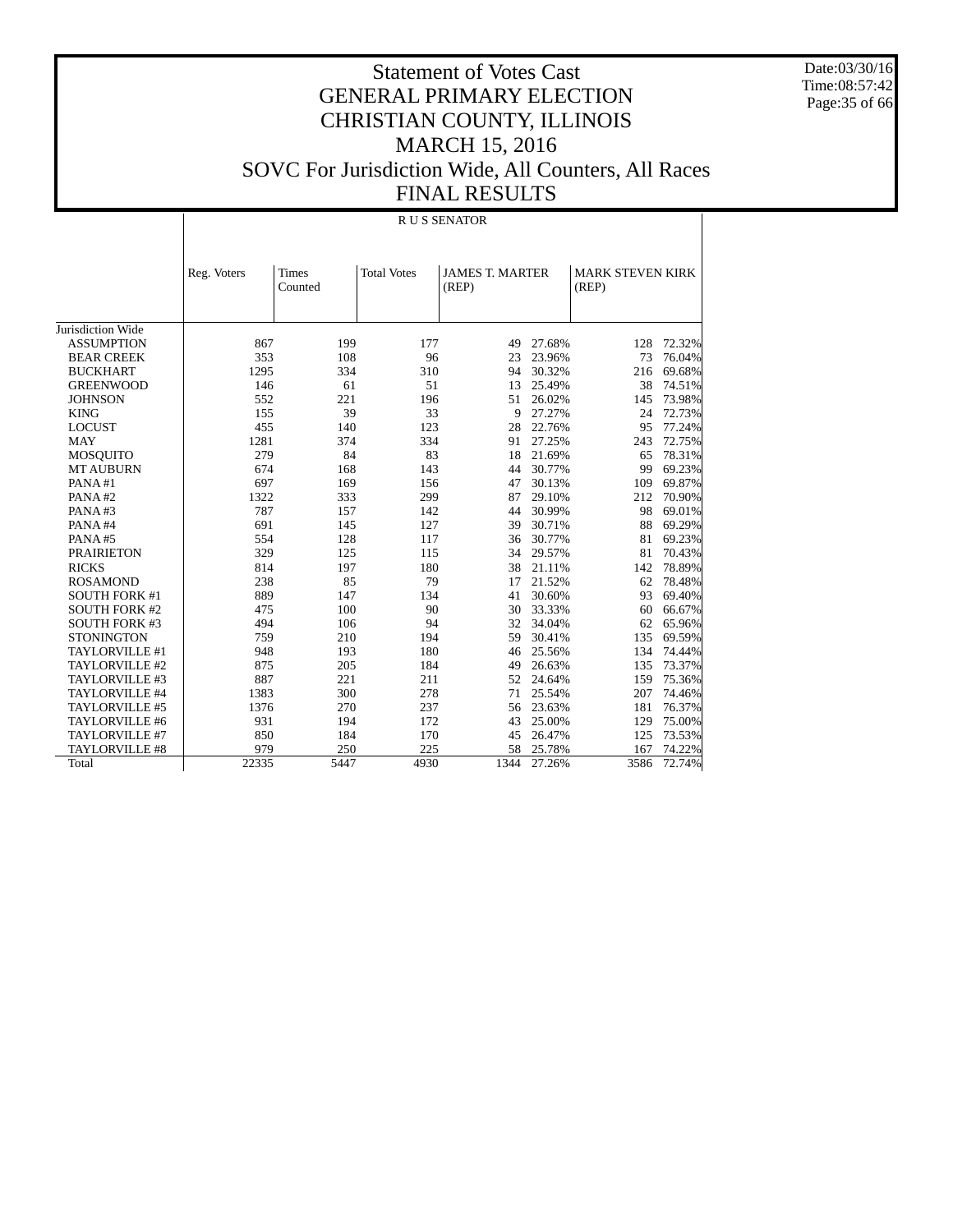Date:03/30/16 Time:08:57:42 Page:36 of 66

|                      | <b>R COMPTROLLER 2 YR</b> |                         |                    |                               |  |  |  |  |  |  |  |
|----------------------|---------------------------|-------------------------|--------------------|-------------------------------|--|--|--|--|--|--|--|
|                      | Reg. Voters               | <b>Times</b><br>Counted | <b>Total Votes</b> | <b>LESLIE MUNGER</b><br>(REP) |  |  |  |  |  |  |  |
| Jurisdiction Wide    |                           |                         |                    |                               |  |  |  |  |  |  |  |
| <b>ASSUMPTION</b>    |                           |                         | 150                |                               |  |  |  |  |  |  |  |
|                      | 867                       | 199                     |                    | 150 100.00%                   |  |  |  |  |  |  |  |
| <b>BEAR CREEK</b>    | 353                       | 108                     | 83                 | 83 100.00%                    |  |  |  |  |  |  |  |
| <b>BUCKHART</b>      | 1295                      | 334                     | 258                | 258 100.00%                   |  |  |  |  |  |  |  |
| <b>GREENWOOD</b>     | 146                       | 61                      | 45                 | 45 100.00%                    |  |  |  |  |  |  |  |
| <b>JOHNSON</b>       | 552                       | 221                     | 166                | 166 100.00%                   |  |  |  |  |  |  |  |
| <b>KING</b>          | 155                       | 39                      | 29                 | 29 100.00%                    |  |  |  |  |  |  |  |
| <b>LOCUST</b>        | 455                       | 139                     | 105                | 105 100.00%                   |  |  |  |  |  |  |  |
| <b>MAY</b>           | 1281                      | 374                     | 298                | 298 100.00%                   |  |  |  |  |  |  |  |
| <b>MOSQUITO</b>      | 279                       | 84                      | 75                 | 75 100.00%                    |  |  |  |  |  |  |  |
| <b>MT AUBURN</b>     | 674                       | 168                     | 123                | 123 100.00%                   |  |  |  |  |  |  |  |
| PANA#1               | 697                       | 169                     | 130                | 130 100.00%                   |  |  |  |  |  |  |  |
| PANA#2               | 1322                      | 333                     | 266                | 266 100.00%                   |  |  |  |  |  |  |  |
| PANA#3               | 787                       | 157                     | 110                | 110 100.00%                   |  |  |  |  |  |  |  |
| PANA#4               | 691                       | 145                     | 118                | 118 100.00%                   |  |  |  |  |  |  |  |
| PANA#5               | 554                       | 128                     | 99                 | 99 100.00%                    |  |  |  |  |  |  |  |
| <b>PRAIRIETON</b>    | 329                       | 125                     | 97                 | 97 100.00%                    |  |  |  |  |  |  |  |
| <b>RICKS</b>         | 814                       | 197                     | 161                | 161 100.00%                   |  |  |  |  |  |  |  |
| <b>ROSAMOND</b>      | 238                       | 84                      | 64                 | 64 100.00%                    |  |  |  |  |  |  |  |
| <b>SOUTH FORK #1</b> | 889                       | 147                     | 115                | 115 100.00%                   |  |  |  |  |  |  |  |
| <b>SOUTH FORK #2</b> | 475                       | 100                     | 77                 | 77 100.00%                    |  |  |  |  |  |  |  |
| <b>SOUTH FORK #3</b> | 494                       | 105                     | 84                 | 84 100.00%                    |  |  |  |  |  |  |  |
| <b>STONINGTON</b>    | 759                       | 210                     | 171                | 171 100.00%                   |  |  |  |  |  |  |  |
| TAYLORVILLE #1       | 948                       | 192                     | 164                | 164 100.00%                   |  |  |  |  |  |  |  |
| TAYLORVILLE #2       | 875                       | 205                     | 164                | 164 100.00%                   |  |  |  |  |  |  |  |
| TAYLORVILLE #3       | 887                       | 221                     | 178                | 178 100.00%                   |  |  |  |  |  |  |  |
| TAYLORVILLE #4       | 1383                      | 300                     | 243                | 243 100.00%                   |  |  |  |  |  |  |  |
| TAYLORVILLE #5       | 1376                      | 270                     | 219                | 219 100.00%                   |  |  |  |  |  |  |  |
| TAYLORVILLE #6       | 931                       | 194                     | 144                | 144 100.00%                   |  |  |  |  |  |  |  |
| TAYLORVILLE #7       | 850                       | 184                     | 148                | 148 100.00%                   |  |  |  |  |  |  |  |
| TAYLORVILLE #8       | 979                       | 250                     | 200                | 200 100.00%                   |  |  |  |  |  |  |  |
| Total                | 22335                     | 5443                    | 4284               | 4284 100.00%                  |  |  |  |  |  |  |  |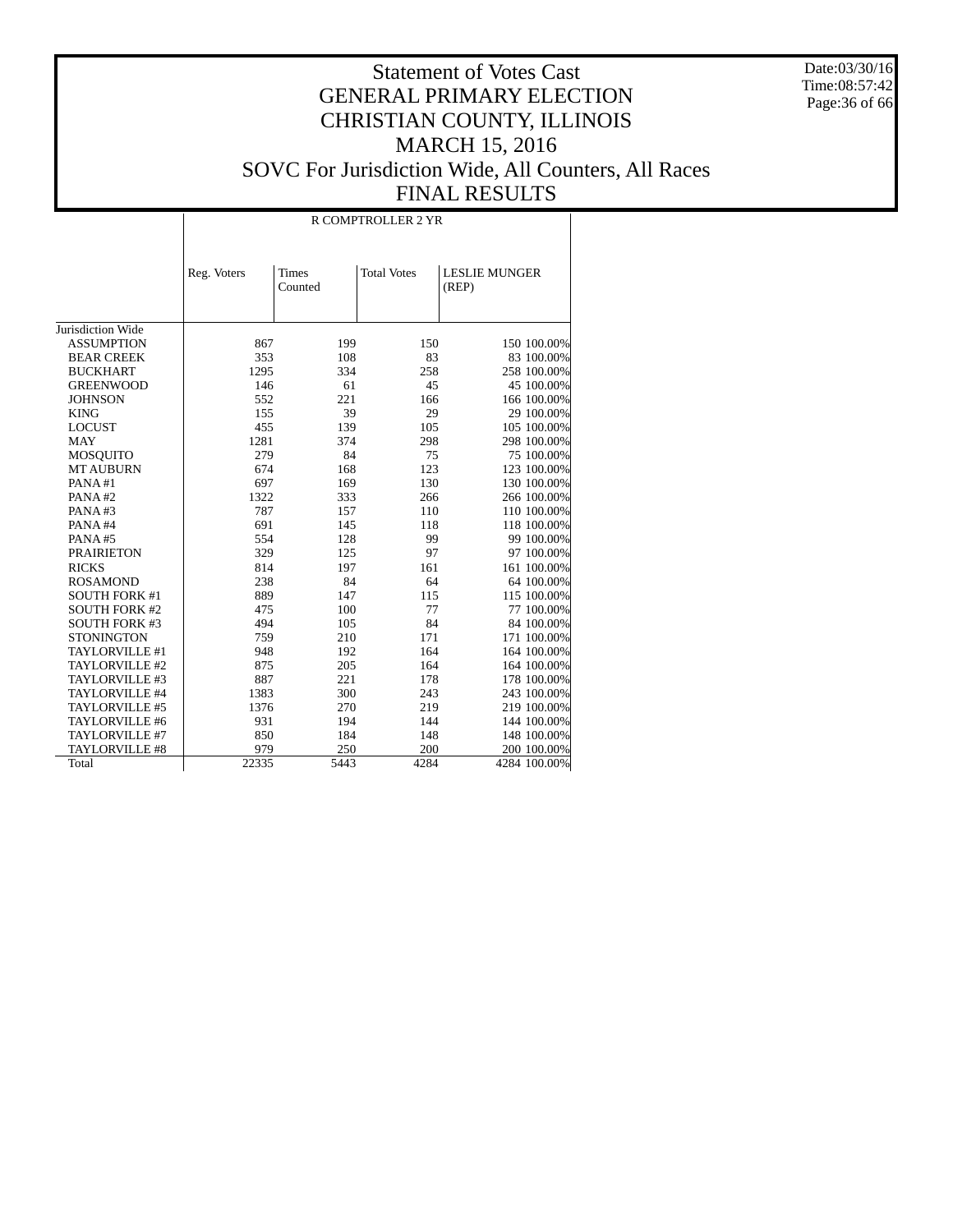Date:03/30/16 Time:08:57:42 Page:37 of 66

|                      |                                 | R CONGRESS REP 13TH DIST |                    |                              |        |                                            |        |  |  |  |  |  |  |
|----------------------|---------------------------------|--------------------------|--------------------|------------------------------|--------|--------------------------------------------|--------|--|--|--|--|--|--|
|                      | Times<br>Reg. Voters<br>Counted |                          | <b>Total Votes</b> | <b>RODNEY DAVIS</b><br>(REP) |        | <b>ETHAN</b><br><b>VANDERSAND</b><br>(REP) |        |  |  |  |  |  |  |
| Jurisdiction Wide    |                                 |                          |                    |                              |        |                                            |        |  |  |  |  |  |  |
| <b>ASSUMPTION</b>    | 867                             | 199                      | 184                | 156                          | 84.78% | 28                                         | 15.22% |  |  |  |  |  |  |
| <b>BEAR CREEK</b>    | 353                             | 108                      | 103                | 97                           | 94.17% | 6                                          | 5.83%  |  |  |  |  |  |  |
| <b>BUCKHART</b>      | 1295                            | 334                      | 323                | 275                          | 85.14% | 48                                         | 14.86% |  |  |  |  |  |  |
| <b>GREENWOOD</b>     | 146                             | 61                       | 59                 | 45                           | 76.27% | 14                                         | 23.73% |  |  |  |  |  |  |
| <b>JOHNSON</b>       | 552                             | 221                      | 216                | 197                          | 91.20% | 19                                         | 8.80%  |  |  |  |  |  |  |
| <b>KING</b>          | 155                             | 39                       | 38                 | 30                           | 78.95% | 8                                          | 21.05% |  |  |  |  |  |  |
| <b>LOCUST</b>        | 455                             | 140                      | 138                | 125                          | 90.58% | 13                                         | 9.42%  |  |  |  |  |  |  |
| <b>MAY</b>           | 1281                            | 374                      | 366                | 326                          | 89.07% | 40                                         | 10.93% |  |  |  |  |  |  |
| <b>MOSQUITO</b>      | 279                             | 84                       | 81                 | 65                           | 80.25% | 16                                         | 19.75% |  |  |  |  |  |  |
| <b>MT AUBURN</b>     | 674                             | 168                      | 160                | 135                          | 84.38% | 25                                         | 15.63% |  |  |  |  |  |  |
| PANA#1               | 697                             | 169                      | 165                | 148                          | 89.70% | 17                                         | 10.30% |  |  |  |  |  |  |
| PANA#2               | 1322                            | 333                      | 318                | 266                          | 83.65% | 52                                         | 16.35% |  |  |  |  |  |  |
| PANA#3               | 787                             | 157                      | 150                | 126                          | 84.00% | 24                                         | 16.00% |  |  |  |  |  |  |
| PANA#4               | 691                             | 145                      | 137                | 109                          | 79.56% | 28                                         | 20.44% |  |  |  |  |  |  |
| PANA#5               | 554                             | 128                      | 121                | 99                           | 81.82% | 22                                         | 18.18% |  |  |  |  |  |  |
| <b>PRAIRIETON</b>    | 329                             | 125                      | 122                | 104                          | 85.25% | 18                                         | 14.75% |  |  |  |  |  |  |
| <b>RICKS</b>         | 814                             | 197                      | 191                | 168                          | 87.96% | 23                                         | 12.04% |  |  |  |  |  |  |
| <b>ROSAMOND</b>      | 238                             | 85                       | 80                 | 74                           | 92.50% | 6                                          | 7.50%  |  |  |  |  |  |  |
| <b>SOUTH FORK #1</b> | 889                             | 147                      | 142                | 124                          | 87.32% | 18                                         | 12.68% |  |  |  |  |  |  |
| <b>SOUTH FORK #2</b> | 475                             | 100                      | 96                 | 80                           | 83.33% | 16                                         | 16.67% |  |  |  |  |  |  |
| <b>SOUTH FORK #3</b> | 494                             | 106                      | 101                | 87                           | 86.14% | 14                                         | 13.86% |  |  |  |  |  |  |
| <b>STONINGTON</b>    | 759                             | 210                      | 205                | 178                          | 86.83% | 27                                         | 13.17% |  |  |  |  |  |  |
| TAYLORVILLE #1       | 948                             | 193                      | 188                | 167                          | 88.83% | 21                                         | 11.17% |  |  |  |  |  |  |
| TAYLORVILLE #2       | 875                             | 205                      | 200                | 180                          | 90.00% | 20                                         | 10.00% |  |  |  |  |  |  |
| TAYLORVILLE #3       | 887                             | 221                      | 219                | 186                          | 84.93% | 33                                         | 15.07% |  |  |  |  |  |  |
| TAYLORVILLE #4       | 1383                            | 300                      | 294                | 255                          | 86.73% | 39                                         | 13.27% |  |  |  |  |  |  |
| TAYLORVILLE #5       | 1376                            | 270                      | 261                | 227                          | 86.97% | 34                                         | 13.03% |  |  |  |  |  |  |
| TAYLORVILLE #6       | 931                             | 194                      | 190                | 160                          | 84.21% | 30                                         | 15.79% |  |  |  |  |  |  |
| TAYLORVILLE #7       | 850                             | 184                      | 180                | 166                          | 92.22% | 14                                         | 7.78%  |  |  |  |  |  |  |
| TAYLORVILLE #8       | 979                             | 250                      | 246                | 222                          | 90.24% | 24                                         | 9.76%  |  |  |  |  |  |  |
| Total                | 22335                           | 5447                     | 5274               | 4577                         | 86.78% | 697                                        | 13.22% |  |  |  |  |  |  |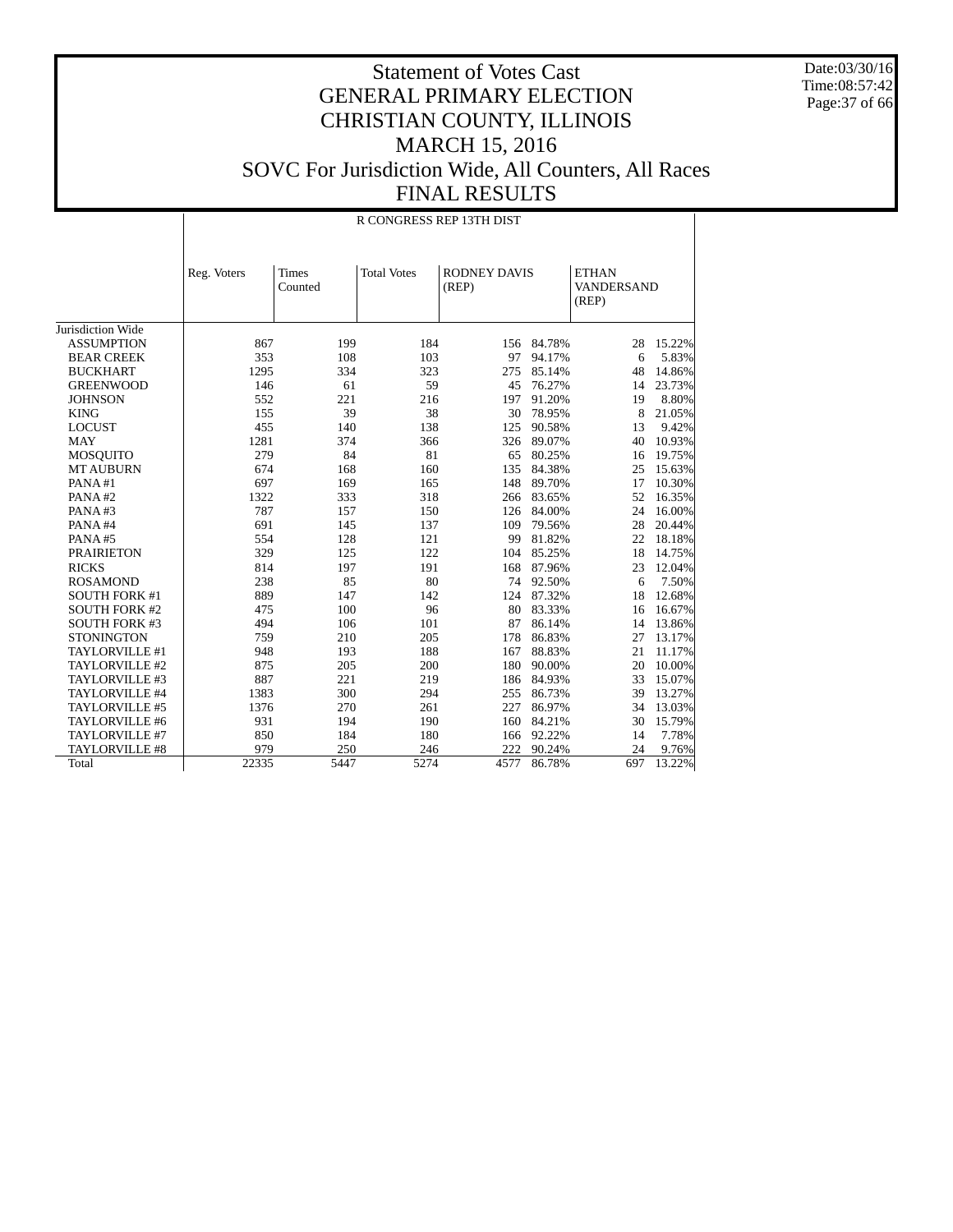Date:03/30/16 Time:08:57:43 Page:38 of 66

|                      | R DEL 13TH CONGRESS |                         |                    |                               |        |                              |       |                              |       |  |  |
|----------------------|---------------------|-------------------------|--------------------|-------------------------------|--------|------------------------------|-------|------------------------------|-------|--|--|
|                      | Reg. Voters         | <b>Times</b><br>Counted | <b>Total Votes</b> | <b>ADAM M. BROWN</b><br>(REP) |        | <b>MARTIN DAVIS</b><br>(REP) |       | <b>GORDY HULTEN</b><br>(REP) |       |  |  |
| Jurisdiction Wide    |                     |                         |                    |                               |        |                              |       |                              |       |  |  |
| <b>ASSUMPTION</b>    | 867                 | 199                     | 508                | 17                            | 3.35%  | 5                            | 0.98% | 3                            | 0.59% |  |  |
| <b>BEAR CREEK</b>    | 353                 | 108                     | 242                | 15                            | 6.20%  | 11                           | 4.55% | 3                            | 1.24% |  |  |
| <b>BUCKHART</b>      | 1295                | 334                     | 881                | 13                            | 1.48%  | 16                           | 1.82% | $\overline{4}$               | 0.45% |  |  |
| <b>GREENWOOD</b>     | 146                 | 61                      | 133                | 3                             | 2.26%  | 2                            | 1.50% | $\mathbf{1}$                 | 0.75% |  |  |
| <b>JOHNSON</b>       | 552                 | 221                     | 584                | 11                            | 1.88%  | 11                           | 1.88% | $\overline{4}$               | 0.68% |  |  |
| <b>KING</b>          | 155                 | 39                      | 86                 | 7                             | 8.14%  | $\overline{4}$               | 4.65% | $\mathbf{1}$                 | 1.16% |  |  |
| <b>LOCUST</b>        | 455                 | 140                     | 337                | 19                            | 5.64%  | 18                           | 5.34% | 5                            | 1.48% |  |  |
| <b>MAY</b>           | 1281                | 374                     | 989                | 9                             | 0.91%  | 20                           | 2.02% | 3                            | 0.30% |  |  |
| <b>MOSQUITO</b>      | 279                 | 84                      | 226                | 24                            | 10.62% | 6                            | 2.65% | $\overline{4}$               | 1.77% |  |  |
| <b>MT AUBURN</b>     | 674                 | 168                     | 416                | 9                             | 2.16%  | $\overline{4}$               | 0.96% | $\overline{c}$               | 0.48% |  |  |
| PANA#1               | 697                 | 169                     | 428                | 9                             | 2.10%  | 6                            | 1.40% | 5                            | 1.17% |  |  |
| PANA#2               | 1322                | 333                     | 853                | 15                            | 1.76%  | 3                            | 0.35% | $\mathbf{0}$                 | 0.00% |  |  |
| PANA#3               | 787                 | 157                     | 431                | $\overline{4}$                | 0.93%  | $\overline{4}$               | 0.93% | $\mathbf{1}$                 | 0.23% |  |  |
| PANA#4               | 691                 | 145                     | 374                | 7                             | 1.87%  | $\overline{4}$               | 1.07% | $\mathbf{0}$                 | 0.00% |  |  |
| PANA#5               | 554                 | 128                     | 324                | 6                             | 1.85%  | 3                            | 0.93% | 3                            | 0.93% |  |  |
| <b>PRAIRIETON</b>    | 329                 | 125                     | 326                | 29                            | 8.90%  | 7                            | 2.15% | $\overline{4}$               | 1.23% |  |  |
| <b>RICKS</b>         | 814                 | 197                     | 510                | 12                            | 2.35%  | 8                            | 1.57% | 5                            | 0.98% |  |  |
| <b>ROSAMOND</b>      | 238                 | 85                      | 225                | 13                            | 5.78%  | 8                            | 3.56% | 6                            | 2.67% |  |  |
| <b>SOUTH FORK #1</b> | 889                 | 147                     | 387                | $\overline{c}$                | 0.52%  | $\overline{4}$               | 1.03% | $\Omega$                     | 0.00% |  |  |
| <b>SOUTH FORK #2</b> | 475                 | 100                     | 256                | 4                             | 1.56%  | 7                            | 2.73% | -1                           | 0.39% |  |  |
| <b>SOUTH FORK #3</b> | 494                 | 106                     | 265                | 3                             | 1.13%  | $\overline{2}$               | 0.75% | $\mathfrak{2}$               | 0.75% |  |  |
| <b>STONINGTON</b>    | 759                 | 210                     | 564                | 9                             | 1.60%  | 6                            | 1.06% | 1                            | 0.18% |  |  |
| TAYLORVILLE #1       | 948                 | 193                     | 506                | 10                            | 1.98%  | 17                           | 3.36% | $\overline{4}$               | 0.79% |  |  |
| TAYLORVILLE #2       | 875                 | 205                     | 537                | 8                             | 1.49%  | 21                           | 3.91% | $\overline{4}$               | 0.74% |  |  |
| TAYLORVILLE #3       | 887                 | 221                     | 609                | 4                             | 0.66%  | 11                           | 1.81% | $\overline{c}$               | 0.33% |  |  |
| TAYLORVILLE #4       | 1383                | 300                     | 784                | 14                            | 1.79%  | 20                           | 2.55% | 5                            | 0.64% |  |  |
| TAYLORVILLE #5       | 1376                | 270                     | 693                | 10                            | 1.44%  | 13                           | 1.88% | 9                            | 1.30% |  |  |
| TAYLORVILLE #6       | 931                 | 194                     | 506                | 6                             | 1.19%  | 10                           | 1.98% | $\mathbf{1}$                 | 0.20% |  |  |
| TAYLORVILLE #7       | 850                 | 184                     | 481                | $\overline{2}$                | 0.42%  | 11                           | 2.29% | 3                            | 0.62% |  |  |
| TAYLORVILLE #8       | 979                 | 250                     | 644                | 11                            | 1.71%  | 13                           | 2.02% | $\overline{2}$               | 0.31% |  |  |
| Total                | 22335               | 5447                    | 14105              | 305                           | 2.16%  | 275                          | 1.95% | 88                           | 0.62% |  |  |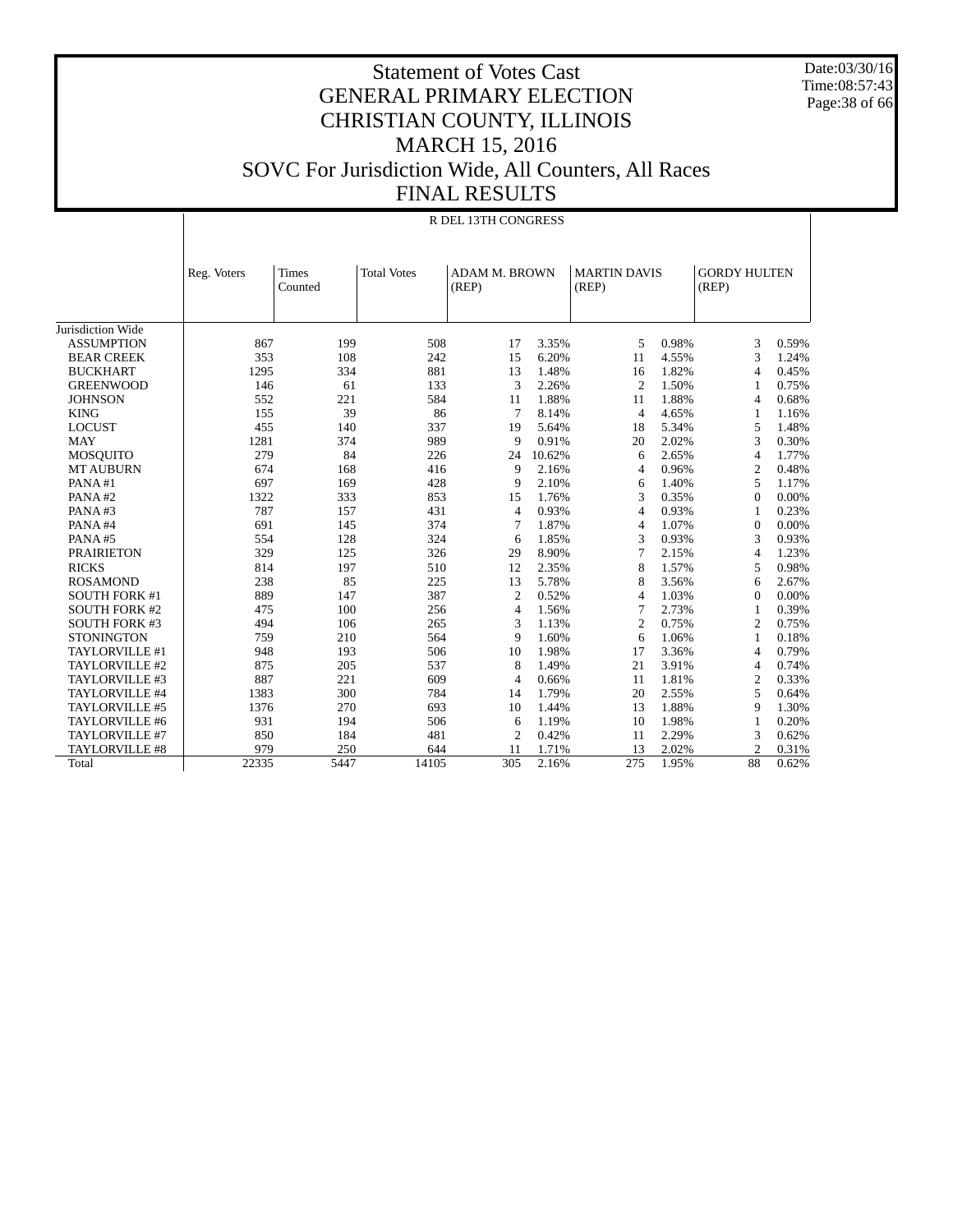Date:03/30/16 Time:08:57:43 Page:39 of 66

|                      | R DEL 13TH CONGRESS |        |                      |        |                  |        |                     |        |                    |           |  |  |
|----------------------|---------------------|--------|----------------------|--------|------------------|--------|---------------------|--------|--------------------|-----------|--|--|
|                      | TONI GAUEN (REP)    |        | <b>DOUG HARTMANN</b> |        | RAJA SADIQ (REP) |        | <b>JAMES KAMMER</b> |        | <b>MARK STRANG</b> |           |  |  |
|                      |                     |        | (REP)                |        |                  |        | (REP)               |        | (REP)              |           |  |  |
|                      |                     |        |                      |        |                  |        |                     |        |                    |           |  |  |
| Jurisdiction Wide    |                     |        |                      |        |                  |        |                     |        |                    |           |  |  |
| <b>ASSUMPTION</b>    | 61                  | 12.01% | 67                   | 13.19% | 44               | 8.66%  | 71                  | 13.98% |                    | 71 13.98% |  |  |
| <b>BEAR CREEK</b>    | 27                  | 11.16% | 32                   | 13.22% | 26               | 10.74% | 29                  | 11.98% | 25                 | 10.33%    |  |  |
| <b>BUCKHART</b>      | 119                 | 13.51% | 143                  | 16.23% | 104              | 11.80% | 104                 | 11.80% | 102                | 11.58%    |  |  |
| <b>GREENWOOD</b>     | 14                  | 10.53% | 20                   | 15.04% | 10               | 7.52%  | 15                  | 11.28% | 15                 | 11.28%    |  |  |
| <b>JOHNSON</b>       | 72                  | 12.33% | 83                   | 14.21% | 62               | 10.62% | 68                  | 11.64% | 68                 | 11.64%    |  |  |
| <b>KING</b>          | 7                   | 8.14%  | 7                    | 8.14%  | 7                | 8.14%  | 12                  | 13.95% | 12                 | 13.95%    |  |  |
| <b>LOCUST</b>        | 33                  | 9.79%  | 40                   | 11.87% | 26               | 7.72%  | 37                  | 10.98% | 34                 | 10.09%    |  |  |
| <b>MAY</b>           | 128                 | 12.94% | 139                  | 14.05% | 112              | 11.32% | 112                 | 11.32% | 102                | 10.31%    |  |  |
| <b>MOSQUITO</b>      | 21                  | 9.29%  | 31                   | 13.72% | 19               | 8.41%  | 27                  | 11.95% | 27                 | 11.95%    |  |  |
| <b>MT AUBURN</b>     | 44                  | 10.58% | 50                   | 12.02% | 33               | 7.93%  | 64                  | 15.38% | 55                 | 13.22%    |  |  |
| PANA#1               | 52                  | 12.15% | 64                   | 14.95% | 49               | 11.45% | 54                  | 12.62% | 56                 | 13.08%    |  |  |
| PANA#2               | 112                 | 13.13% | 130                  | 15.24% | 96               | 11.25% | 117                 | 13.72% | 109                | 12.78%    |  |  |
| PANA#3               | 60                  | 13.92% | 66                   | 15.31% | 52               | 12.06% | 54                  | 12.53% | 52                 | 12.06%    |  |  |
| PANA#4               | 41                  | 10.96% | 57                   | 15.24% | 30               | 8.02%  | 53                  | 14.17% | 51                 | 13.64%    |  |  |
| PANA#5               | 48                  | 14.81% | 55                   | 16.98% | 42               | 12.96% | 36                  | 11.11% | 33                 | 10.19%    |  |  |
| <b>PRAIRIETON</b>    | 35                  | 10.74% | 38                   | 11.66% | 30               | 9.20%  | 38                  | 11.66% | 39                 | 11.96%    |  |  |
| <b>RICKS</b>         | 58                  | 11.37% | 62                   | 12.16% | 52               | 10.20% | 65                  | 12.75% | 70                 | 13.73%    |  |  |
| <b>ROSAMOND</b>      | 22                  | 9.78%  | 22                   | 9.78%  | 15               | 6.67%  | 28                  | 12.44% | 30                 | 13.33%    |  |  |
| <b>SOUTH FORK #1</b> | 68                  | 17.57% | 78                   | 20.16% | 63               | 16.28% | 35                  | 9.04%  | 36                 | 9.30%     |  |  |
| <b>SOUTH FORK #2</b> | 49                  | 19.14% | 57                   | 22.27% | 44               | 17.19% | 17                  | 6.64%  | 17                 | 6.64%     |  |  |
| <b>SOUTH FORK #3</b> | 45                  | 16.98% | 48                   | 18.11% | 38               | 14.34% | 26                  | 9.81%  | 23                 | 8.68%     |  |  |
| <b>STONINGTON</b>    | 54                  | 9.57%  | 62                   | 10.99% | 52               | 9.22%  | 89                  | 15.78% | 82                 | 14.54%    |  |  |
| TAYLORVILLE #1       | 72                  | 14.23% | 77                   | 15.22% | 58               | 11.46% | 53                  | 10.47% | 51                 | 10.08%    |  |  |
| TAYLORVILLE #2       | 72                  | 13.41% | 89                   | 16.57% | 66               | 12.29% | 60                  | 11.17% | 56                 | 10.43%    |  |  |
| TAYLORVILLE #3       | 71                  | 11.66% | 83                   | 13.63% | 64               | 10.51% | 68                  | 11.17% | 66                 | 10.84%    |  |  |
| TAYLORVILLE #4       | 101                 | 12.88% | 134                  | 17.09% | 89               | 11.35% | 73                  | 9.31%  | 74                 | 9.44%     |  |  |
| TAYLORVILLE #5       | 82                  | 11.83% | 94                   | 13.56% | 69               | 9.96%  | 77                  | 11.11% | 75                 | 10.82%    |  |  |
| TAYLORVILLE #6       | 72                  | 14.23% | 80                   | 15.81% | 63               | 12.45% | 45                  | 8.89%  | 48                 | 9.49%     |  |  |
| TAYLORVILLE #7       | 62                  | 12.89% | 65                   | 13.51% | 48               | 9.98%  | 60                  | 12.47% | 58                 | 12.06%    |  |  |
| TAYLORVILLE #8       | 79                  | 12.27% | 93                   | 14.44% | 66               | 10.25% | 81                  | 12.58% | 81                 | 12.58%    |  |  |
| Total                | 1781                | 12.63% | 2066                 | 14.65% | 1529             | 10.84% | 1668                | 11.83% | 1618               | 11.47%    |  |  |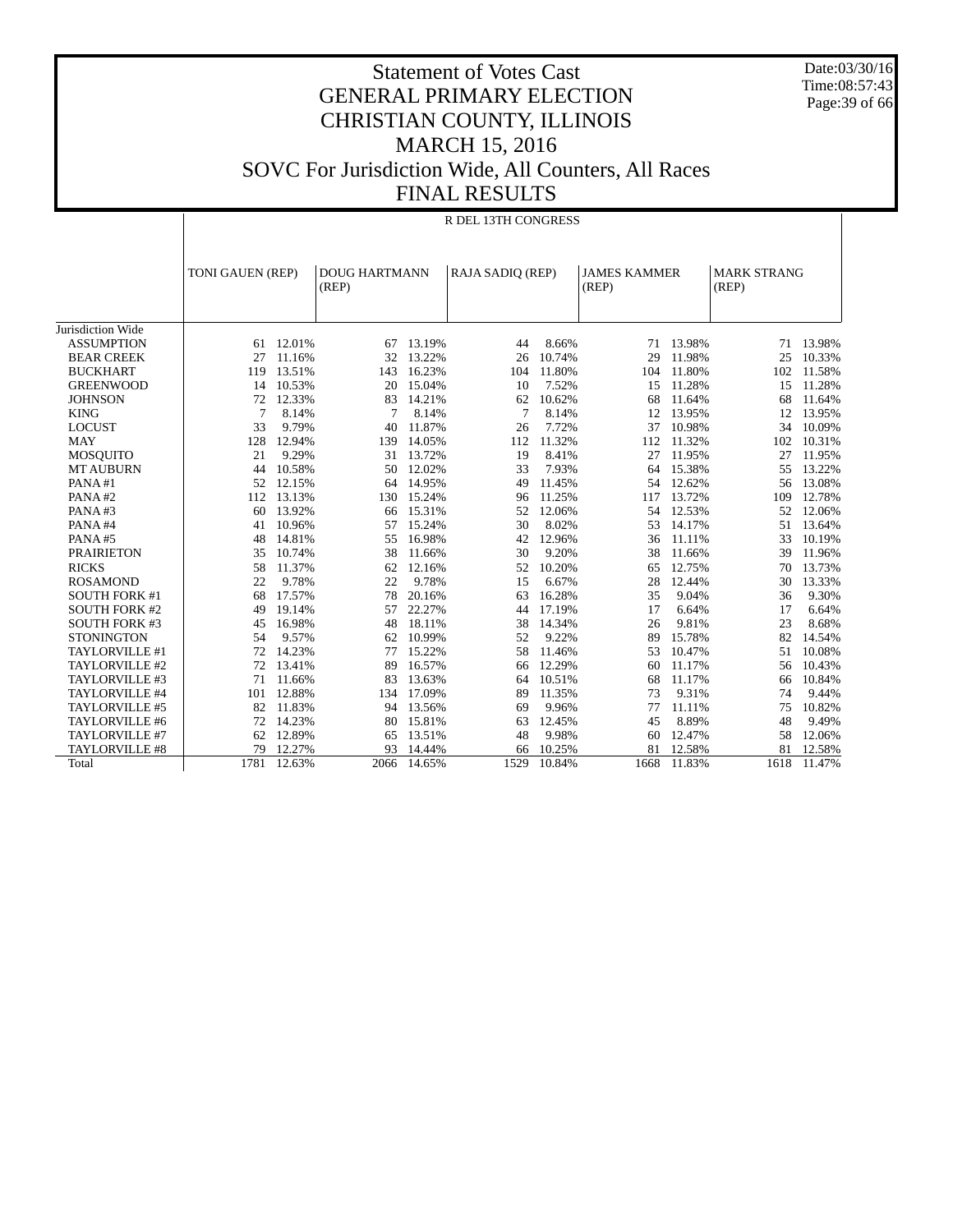Date:03/30/16 Time:08:57:43 Page:40 of 66

| SOVC For Jurisdiction Wide, All Counters, All Races |  |
|-----------------------------------------------------|--|
| EINAL DECHITE                                       |  |

|                      | R DEL 13TH CONGRESS      |        |                   |                     |                |                                                |                |                     |                               |       |                              |       |
|----------------------|--------------------------|--------|-------------------|---------------------|----------------|------------------------------------------------|----------------|---------------------|-------------------------------|-------|------------------------------|-------|
|                      |                          |        |                   |                     |                |                                                |                |                     |                               |       |                              |       |
|                      | NICHOLAS KAMMER<br>(REP) |        | <b>GREGORY G.</b> | <b>STANEK (REP)</b> |                | <b>KRISTIN</b><br>(REP)<br>WILLIAMSON<br>(REP) |                | <b>MARK BALLARD</b> | <b>ALLEN DEUTSCH</b><br>(REP) |       | <b>JOAN DYKSTRA</b><br>(REP) |       |
| Jurisdiction Wide    |                          |        |                   |                     |                |                                                |                |                     |                               |       |                              |       |
| <b>ASSUMPTION</b>    | 69                       | 13.58% | $\Omega$          | 0.00%               | 2              | 0.39%                                          | 2              | 0.39%               | 2                             | 0.39% | $\Omega$                     | 0.00% |
| <b>BEAR CREEK</b>    | 26                       | 10.74% | $\overline{2}$    | 0.83%               | 1              | 0.41%                                          | 5              | 2.07%               | $\mathbf{0}$                  | 0.00% | $\overline{0}$               | 0.00% |
| <b>BUCKHART</b>      | 94                       | 10.67% | 5                 | 0.57%               | 9              | 1.02%                                          | 8              | 0.91%               | $\overline{c}$                | 0.23% | $\mathbf{1}$                 | 0.11% |
| <b>GREENWOOD</b>     | 13                       | 9.77%  | $\mathbf{1}$      | 0.75%               | 1              | 0.75%                                          | $\Omega$       | 0.00%               | $\Omega$                      | 0.00% | 1                            | 0.75% |
| <b>JOHNSON</b>       | 69                       | 11.82% | 3                 | 0.51%               | 3              | 0.51%                                          |                | 0.17%               | $\overline{c}$                | 0.34% | 1                            | 0.17% |
| <b>KING</b>          | 12                       | 13.95% | $\boldsymbol{0}$  | 0.00%               | $\Omega$       | 0.00%                                          | -1             | 1.16%               | $\Omega$                      | 0.00% | $\mathbf{0}$                 | 0.00% |
| <b>LOCUST</b>        | 38                       | 11.28% | $\mathbf{2}$      | 0.59%               | 3              | 0.89%                                          | $\mathbf{1}$   | 0.30%               | $\Omega$                      | 0.00% | $\mathbf{0}$                 | 0.00% |
| <b>MAY</b>           | 109                      | 11.02% | 3                 | 0.30%               | 1              | 0.10%                                          | 3              | 0.30%               | 5                             | 0.51% | 1                            | 0.10% |
| <b>MOSOUITO</b>      | 24                       | 10.62% | $\overline{0}$    | $0.00\%$            | $\mathbf{0}$   | 0.00%                                          | $\mathbf{0}$   | 0.00%               | $\Omega$                      | 0.00% | $\mathbf{0}$                 | 0.00% |
| <b>MT AUBURN</b>     | 54                       | 12.98% | $\theta$          | 0.00%               | $\mathbf{1}$   | 0.24%                                          | 2              | 0.48%               | $\Omega$                      | 0.00% | $\mathbf{1}$                 | 0.24% |
| PANA#1               | 52                       | 12.15% | 1                 | 0.23%               | 1              | 0.23%                                          | $\Omega$       | 0.00%               | $\Omega$                      | 0.00% | 1                            | 0.23% |
| PANA#2               | 104                      | 12.19% | 1                 | 0.12%               | $\overline{c}$ | 0.23%                                          | 6              | 0.70%               | $\overline{\mathbf{1}}$       | 0.12% | 3                            | 0.35% |
| PANA#3               | 49                       | 11.37% | $\overline{0}$    | 0.00%               | 1              | 0.23%                                          | 3              | 0.70%               | $\theta$                      | 0.00% | 1                            | 0.23% |
| PANA#4               | 54                       | 14.44% | $\overline{2}$    | 0.53%               | $\mathfrak{2}$ | 0.53%                                          | $\overline{c}$ | 0.53%               | 1                             | 0.27% | 1                            | 0.27% |
| PANA#5               | 34                       | 10.49% | 3                 | 0.93%               | 3              | 0.93%                                          | $\Omega$       | 0.00%               | $\overline{c}$                | 0.62% | $\overline{2}$               | 0.62% |
| <b>PRAIRIETON</b>    | 36                       | 11.04% | $\overline{c}$    | 0.61%               | 3              | 0.92%                                          | 2              | 0.61%               | $\Omega$                      | 0.00% | 1                            | 0.31% |
| <b>RICKS</b>         | 64                       | 12.55% | $\mathbf{1}$      | 0.20%               | 1              | 0.20%                                          | 3              | 0.59%               | 1                             | 0.20% | 3                            | 0.59% |
| <b>ROSAMOND</b>      | 26                       | 11.56% | $\mathbf{1}$      | 0.44%               | 3              | 1.33%                                          | $\Omega$       | 0.00%               | $\overline{1}$                | 0.44% | 1                            | 0.44% |
| <b>SOUTH FORK #1</b> | 33                       | 8.53%  | $\overline{4}$    | 1.03%               | 5              | 1.29%                                          | 6              | 1.55%               | $\Omega$                      | 0.00% | 1                            | 0.26% |
| <b>SOUTH FORK #2</b> | 16                       | 6.25%  | $\mathbf{1}$      | 0.39%               | $\mathbf{1}$   | 0.39%                                          | 3              | 1.17%               | 1                             | 0.39% | 1                            | 0.39% |
| <b>SOUTH FORK #3</b> | 26                       | 9.81%  | 1                 | 0.38%               | $\mathbf{0}$   | 0.00%                                          | $\overline{c}$ | 0.75%               | $\overline{c}$                | 0.75% | $\mathbf{0}$                 | 0.00% |
| <b>STONINGTON</b>    | 75                       | 13.30% | 1                 | 0.18%               | $\overline{4}$ | 0.71%                                          | 5              | 0.89%               | $\Omega$                      | 0.00% | 3                            | 0.53% |
| TAYLORVILLE #1       | 48                       | 9.49%  | $\overline{c}$    | 0.40%               | 3              | 0.59%                                          | 3              | 0.59%               | 3                             | 0.59% | 3                            | 0.59% |
| TAYLORVILLE #2       | 57                       | 10.61% | $\overline{0}$    | 0.00%               | $\overline{c}$ | 0.37%                                          | $\overline{4}$ | 0.74%               | $\theta$                      | 0.00% | $\overline{c}$               | 0.37% |
| TAYLORVILLE #3       | 62                       | 10.18% | 3                 | 0.49%               | 3              | 0.49%                                          | $\overline{4}$ | 0.66%               | $\overline{2}$                | 0.33% | $\overline{0}$               | 0.00% |
| TAYLORVILLE #4       | 70                       | 8.93%  | $\mathfrak{2}$    | 0.26%               | 6              | 0.77%                                          | 10             | 1.28%               | $\overline{4}$                | 0.51% | 1                            | 0.13% |
| TAYLORVILLE #5       | 65                       | 9.38%  | 1                 | 0.14%               | $\overline{4}$ | 0.58%                                          | $\overline{4}$ | 0.58%               | 7                             | 1.01% | $\theta$                     | 0.00% |
| TAYLORVILLE #6       | 45                       | 8.89%  | $\mathfrak{2}$    | 0.40%               | 3              | 0.59%                                          | 2              | 0.40%               | 5                             | 0.99% | 3                            | 0.59% |
| TAYLORVILLE #7       | 54                       | 11.23% | $\overline{2}$    | 0.42%               | $\overline{4}$ | 0.83%                                          | 5              | 1.04%               | $\theta$                      | 0.00% | 1                            | 0.21% |
| TAYLORVILLE #8       | 73                       | 11.34% | $\mathbf{1}$      | 0.16%               |                | 0.16%                                          | $\overline{c}$ | 0.31%               | $\Omega$                      | 0.00% | $\mathbf{0}$                 | 0.00% |
| Total                | 1551                     | 11.00% | 47                | 0.33%               | 73             | 0.52%                                          | 89             | 0.63%               | 41                            | 0.29% | 33                           | 0.23% |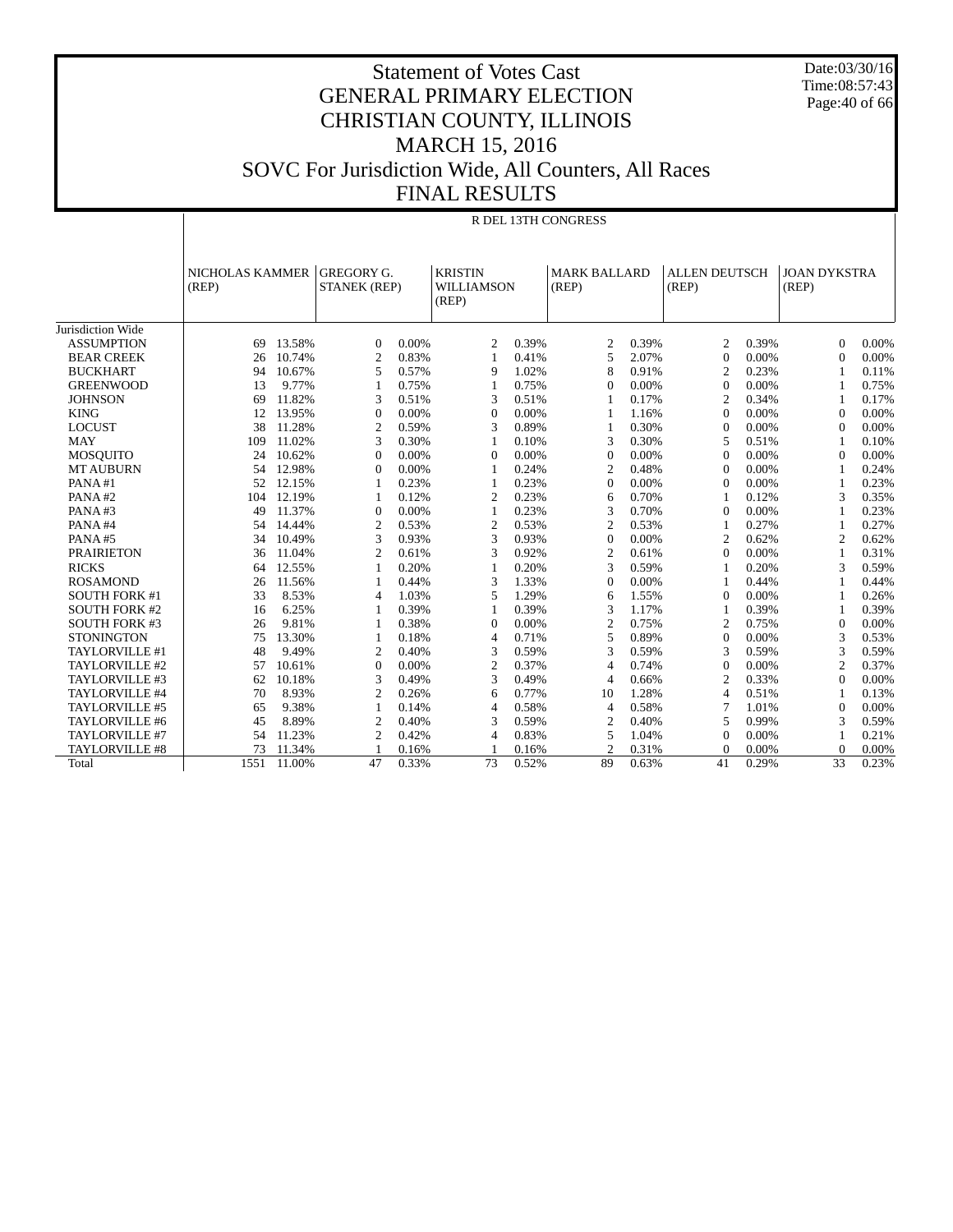Date:03/30/16 Time:08:57:43 Page:41 of 66

|                      |                              | R DEL 13TH CONGRESS |                         |       |                        |       |                                            |       |                                |       |  |  |  |
|----------------------|------------------------------|---------------------|-------------------------|-------|------------------------|-------|--------------------------------------------|-------|--------------------------------|-------|--|--|--|
|                      | <b>DONNA GIERTZ</b><br>(REP) |                     | STUART C. KING<br>(REP) |       | JOHN H. ELDER<br>(REP) |       | <b>SUSAN GANT</b><br><b>REYNOLDS (REP)</b> |       | <b>CORY MARK JOBE</b><br>(REP) |       |  |  |  |
| Jurisdiction Wide    |                              |                     |                         |       |                        |       |                                            |       |                                |       |  |  |  |
| <b>ASSUMPTION</b>    | $\overline{0}$               | 0.00%               | 5                       | 0.98% | 7                      | 1.38% | 5                                          | 0.98% | 14                             | 2.76% |  |  |  |
| <b>BEAR CREEK</b>    | $\overline{2}$               | 0.83%               | $\mathbf{1}$            | 0.41% | $\overline{2}$         | 0.83% | 1                                          | 0.41% | 12                             | 4.96% |  |  |  |
| <b>BUCKHART</b>      | $\overline{c}$               | 0.23%               | 8                       | 0.91% | 10                     | 1.14% | 12                                         | 1.36% | 24                             | 2.72% |  |  |  |
| <b>GREENWOOD</b>     | 1                            | 0.75%               | 1                       | 0.75% | 3                      | 2.26% | $\overline{2}$                             | 1.50% | 7                              | 5.26% |  |  |  |
| <b>JOHNSON</b>       | $\mathbf{0}$                 | 0.00%               | $\overline{2}$          | 0.34% | 3                      | 0.51% | 5                                          | 0.86% | 27                             | 4.62% |  |  |  |
| <b>KING</b>          | $\mathbf{0}$                 | 0.00%               | $\mathbf{0}$            | 0.00% | $\theta$               | 0.00% | $\mathbf{1}$                               | 1.16% | $\overline{4}$                 | 4.65% |  |  |  |
| <b>LOCUST</b>        | 1                            | 0.30%               | 5                       | 1.48% | $\tau$                 | 2.08% | 5                                          | 1.48% | 14                             | 4.15% |  |  |  |
| <b>MAY</b>           | 1                            | 0.10%               | 5                       | 0.51% | 7                      | 0.71% | 7                                          | 0.71% | 46                             | 4.65% |  |  |  |
| <b>MOSQUITO</b>      | $\overline{0}$               | 0.00%               | 6                       | 2.65% | 6                      | 2.65% | 1                                          | 0.44% | $\overline{7}$                 | 3.10% |  |  |  |
| <b>MT AUBURN</b>     | 1                            | 0.24%               | 5                       | 1.20% | 6                      | 1.44% | 6                                          | 1.44% | 22                             | 5.29% |  |  |  |
| PANA#1               | 1                            | 0.23%               | 6                       | 1.40% | $\overline{7}$         | 1.64% | 7                                          | 1.64% | 12                             | 2.80% |  |  |  |
| PANA#2               | 3                            | 0.35%               | 8                       | 0.94% | 11                     | 1.29% | 9                                          | 1.06% | 26                             | 3.05% |  |  |  |
| PANA#3               | 1                            | 0.23%               | 7                       | 1.62% | 13                     | 3.02% | 5                                          | 1.16% | 11                             | 2.55% |  |  |  |
| PANA#4               | 1                            | 0.27%               | 5                       | 1.34% | 5                      | 1.34% | 7                                          | 1.87% | 8                              | 2.14% |  |  |  |
| PANA#5               | $\overline{2}$               | 0.62%               | $\Omega$                | 0.00% | $\mathbf{1}$           | 0.31% | $\overline{2}$                             | 0.62% | 12                             | 3.70% |  |  |  |
| <b>PRAIRIETON</b>    | $\overline{0}$               | 0.00%               | 1                       | 0.31% | $\overline{2}$         | 0.61% | 3                                          | 0.92% | 10                             | 3.07% |  |  |  |
| <b>RICKS</b>         | 1                            | 0.20%               | 5                       | 0.98% | 5                      | 0.98% | 4                                          | 0.78% | 14                             | 2.75% |  |  |  |
| <b>ROSAMOND</b>      | $\mathbf{1}$                 | 0.44%               | 1                       | 0.44% | $\overline{2}$         | 0.89% | $\overline{2}$                             | 0.89% | 10                             | 4.44% |  |  |  |
| <b>SOUTH FORK #1</b> | 1                            | 0.26%               | 3                       | 0.78% | 1                      | 0.26% | $\overline{4}$                             | 1.03% | $\tau$                         | 1.81% |  |  |  |
| <b>SOUTH FORK #2</b> | $\mathbf{0}$                 | 0.00%               | $\mathbf{0}$            | 0.00% | $\Omega$               | 0.00% | $\overline{c}$                             | 0.78% | 9                              | 3.52% |  |  |  |
| <b>SOUTH FORK #3</b> | $\mathbf{0}$                 | 0.00%               | $\overline{2}$          | 0.75% | 1                      | 0.38% | $\overline{c}$                             | 0.75% | 10                             | 3.77% |  |  |  |
| <b>STONINGTON</b>    | $\mathfrak{2}$               | 0.35%               | 7                       | 1.24% | 6                      | 1.06% | 9                                          | 1.60% | 18                             | 3.19% |  |  |  |
| TAYLORVILLE #1       | 2                            | 0.40%               | 7                       | 1.38% | 9                      | 1.78% | 6                                          | 1.19% | 17                             | 3.36% |  |  |  |
| TAYLORVILLE #2       | $\Omega$                     | 0.00%               | 3                       | 0.56% | 3                      | 0.56% | 5                                          | 0.93% | 18                             | 3.35% |  |  |  |
| TAYLORVILLE #3       | 1                            | 0.16%               | 7                       | 1.15% | 9                      | 1.48% | 5                                          | 0.82% | 34                             | 5.58% |  |  |  |
| TAYLORVILLE #4       | $\overline{0}$               | 0.00%               | 6                       | 0.77% | 5                      | 0.64% | 5                                          | 0.64% | 40                             | 5.10% |  |  |  |
| TAYLORVILLE #5       | $\overline{2}$               | 0.29%               | 11                      | 1.59% | 9                      | 1.30% | 7                                          | 1.01% | 32                             | 4.62% |  |  |  |
| TAYLORVILLE #6       | 3                            | 0.59%               | 3                       | 0.59% | 3                      | 0.59% | 3                                          | 0.59% | 22                             | 4.35% |  |  |  |
| TAYLORVILLE #7       | $\mathbf{0}$                 | 0.00%               | 3                       | 0.62% | 5                      | 1.04% | $\mathbf{0}$                               | 0.00% | 18                             | 3.74% |  |  |  |
| TAYLORVILLE #8       | $\Omega$                     | 0.00%               | $\overline{7}$          | 1.09% | $\overline{7}$         | 1.09% | 5                                          | 0.78% | 27                             | 4.19% |  |  |  |
| Total                | 29                           | 0.21%               | 130                     | 0.92% | 155                    | 1.10% | 137                                        | 0.97% | 532                            | 3.77% |  |  |  |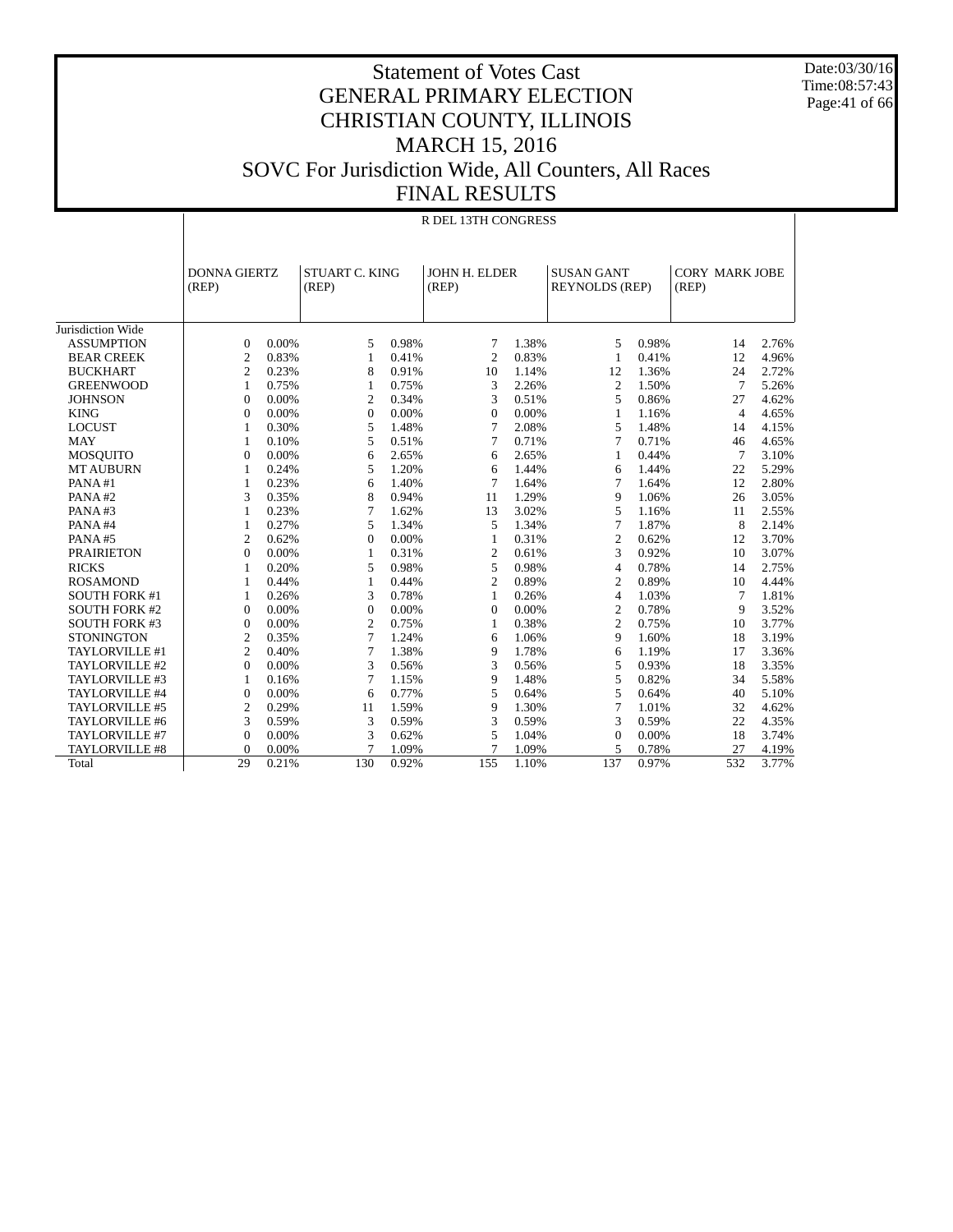Date:03/30/16 Time:08:57:43 Page:42 of 66

|                       |                                  | R DEL 13TH CONGRESS |                                |       |                                   |       |                               |       |                                    |       |  |  |  |
|-----------------------|----------------------------------|---------------------|--------------------------------|-------|-----------------------------------|-------|-------------------------------|-------|------------------------------------|-------|--|--|--|
|                       | <b>KEVIN J. BREHENY</b><br>(REP) |                     | <b>JOHN J. FARNEY</b><br>(REP) |       | <b>FREDERICK</b><br>FLORETH (REP) |       | <b>JOHN BAMBENEK</b><br>(REP) |       | TIMOTHY V.<br><b>JOHNSON</b> (REP) |       |  |  |  |
| Jurisdiction Wide     |                                  |                     |                                |       |                                   |       |                               |       |                                    |       |  |  |  |
| <b>ASSUMPTION</b>     | 14                               | 2.76%               | 12                             | 2.36% | 1                                 | 0.20% | 1                             | 0.20% | 13                                 | 2.56% |  |  |  |
| <b>BEAR CREEK</b>     | 8                                | 3.31%               | 6                              | 2.48% | $\Omega$                          | 0.00% | $\Omega$                      | 0.00% | $\overline{c}$                     | 0.83% |  |  |  |
| <b>BUCKHART</b>       | 22                               | 2.50%               | 23                             | 2.61% | 1                                 | 0.11% | $\overline{c}$                | 0.23% | 22                                 | 2.50% |  |  |  |
| <b>GREENWOOD</b>      | $\overline{7}$                   | 5.26%               | 7                              | 5.26% | $\theta$                          | 0.00% | $\Omega$                      | 0.00% | 2                                  | 1.50% |  |  |  |
| <b>JOHNSON</b>        | 28                               | 4.79%               | 24                             | 4.11% | 1                                 | 0.17% | $\mathfrak{2}$                | 0.34% | 11                                 | 1.88% |  |  |  |
| <b>KING</b>           | $\overline{2}$                   | 2.33%               | 2                              | 2.33% | $\mathbf{0}$                      | 0.00% | $\mathbf{0}$                  | 0.00% | $\overline{c}$                     | 2.33% |  |  |  |
| <b>LOCUST</b>         | 14                               | 4.15%               | 13                             | 3.86% | $\mathbf{1}$                      | 0.30% | $\overline{c}$                | 0.59% | 10                                 | 2.97% |  |  |  |
| <b>MAY</b>            | 48                               | 4.85%               | 47                             | 4.75% | 5                                 | 0.51% | $\overline{4}$                | 0.40% | 27                                 | 2.73% |  |  |  |
| <b>MOSQUITO</b>       | 11                               | 4.87%               | $\overline{7}$                 | 3.10% | $\Omega$                          | 0.00% | $\Omega$                      | 0.00% | 5                                  | 2.21% |  |  |  |
| <b>MT AUBURN</b>      | 22                               | 5.29%               | 20                             | 4.81% | 1                                 | 0.24% | $\Omega$                      | 0.00% | 5                                  | 1.20% |  |  |  |
| PANA#1                | 13                               | 3.04%               | 11                             | 2.57% | $\mathbf{0}$                      | 0.00% | $\Omega$                      | 0.00% | 6                                  | 1.40% |  |  |  |
| PANA#2                | 25                               | 2.93%               | 26                             | 3.05% | 3                                 | 0.35% | 3                             | 0.35% | 17                                 | 1.99% |  |  |  |
| PANA#3                | 10                               | 2.32%               | 12                             | 2.78% | $\boldsymbol{0}$                  | 0.00% | 1                             | 0.23% | 9                                  | 2.09% |  |  |  |
| PANA#4                | 7                                | 1.87%               | 8                              | 2.14% | $\mathbf{0}$                      | 0.00% | $\mathbf{0}$                  | 0.00% | 11                                 | 2.94% |  |  |  |
| PANA#5                | 10                               | 3.09%               | 8                              | 2.47% | $\overline{c}$                    | 0.62% | 3                             | 0.93% | 5                                  | 1.54% |  |  |  |
| <b>PRAIRIETON</b>     | 15                               | 4.60%               | 10                             | 3.07% | $\overline{2}$                    | 0.61% | $\Omega$                      | 0.00% | 10                                 | 3.07% |  |  |  |
| <b>RICKS</b>          | 15                               | 2.94%               | 16                             | 3.14% | 1                                 | 0.20% | 3                             | 0.59% | 10                                 | 1.96% |  |  |  |
| <b>ROSAMOND</b>       | 11                               | 4.89%               | 8                              | 3.56% | 1                                 | 0.44% | 3                             | 1.33% | 1                                  | 0.44% |  |  |  |
| <b>SOUTH FORK #1</b>  | 11                               | 2.84%               | 7                              | 1.81% | $\overline{c}$                    | 0.52% | 3                             | 0.78% | 5                                  | 1.29% |  |  |  |
| <b>SOUTH FORK #2</b>  | 6                                | 2.34%               | 8                              | 3.13% | $\Omega$                          | 0.00% | $\mathbf{1}$                  | 0.39% | 5                                  | 1.95% |  |  |  |
| <b>SOUTH FORK #3</b>  | 11                               | 4.15%               | 10                             | 3.77% | 1                                 | 0.38% | 1                             | 0.38% | 3                                  | 1.13% |  |  |  |
| <b>STONINGTON</b>     | 23                               | 4.08%               | 18                             | 3.19% | 1                                 | 0.18% | 1                             | 0.18% | 17                                 | 3.01% |  |  |  |
| TAYLORVILLE #1        | 14                               | 2.77%               | 15                             | 2.96% | $\mathbf{1}$                      | 0.20% | 3                             | 0.59% | 9                                  | 1.78% |  |  |  |
| TAYLORVILLE #2        | 17                               | 3.17%               | 17                             | 3.17% | $\Omega$                          | 0.00% | $\mathbf{1}$                  | 0.19% | 11                                 | 2.05% |  |  |  |
| TAYLORVILLE #3        | 37                               | 6.08%               | 37                             | 6.08% | $\overline{2}$                    | 0.33% | $\overline{c}$                | 0.33% | 13                                 | 2.13% |  |  |  |
| TAYLORVILLE #4        | 40                               | 5.10%               | 40                             | 5.10% | $\overline{2}$                    | 0.26% | $\overline{c}$                | 0.26% | 17                                 | 2.17% |  |  |  |
| TAYLORVILLE #5        | 31                               | 4.47%               | 31                             | 4.47% | $\overline{4}$                    | 0.58% | $\overline{4}$                | 0.58% | 19                                 | 2.74% |  |  |  |
| TAYLORVILLE #6        | 23                               | 4.55%               | 22                             | 4.35% | $\mathfrak{2}$                    | 0.40% | $\mathbf{1}$                  | 0.20% | 14                                 | 2.77% |  |  |  |
| TAYLORVILLE #7        | 19                               | 3.95%               | 17                             | 3.53% | 2                                 | 0.42% | $\overline{c}$                | 0.42% | 14                                 | 2.91% |  |  |  |
| <b>TAYLORVILLE #8</b> | 26                               | 4.04%               | 25                             | 3.88% | $\overline{0}$                    | 0.00% | $\overline{c}$                | 0.31% | 13                                 | 2.02% |  |  |  |
| Total                 | 540                              | 3.83%               | 507                            | 3.59% | 36                                | 0.26% | 47                            | 0.33% | 308                                | 2.18% |  |  |  |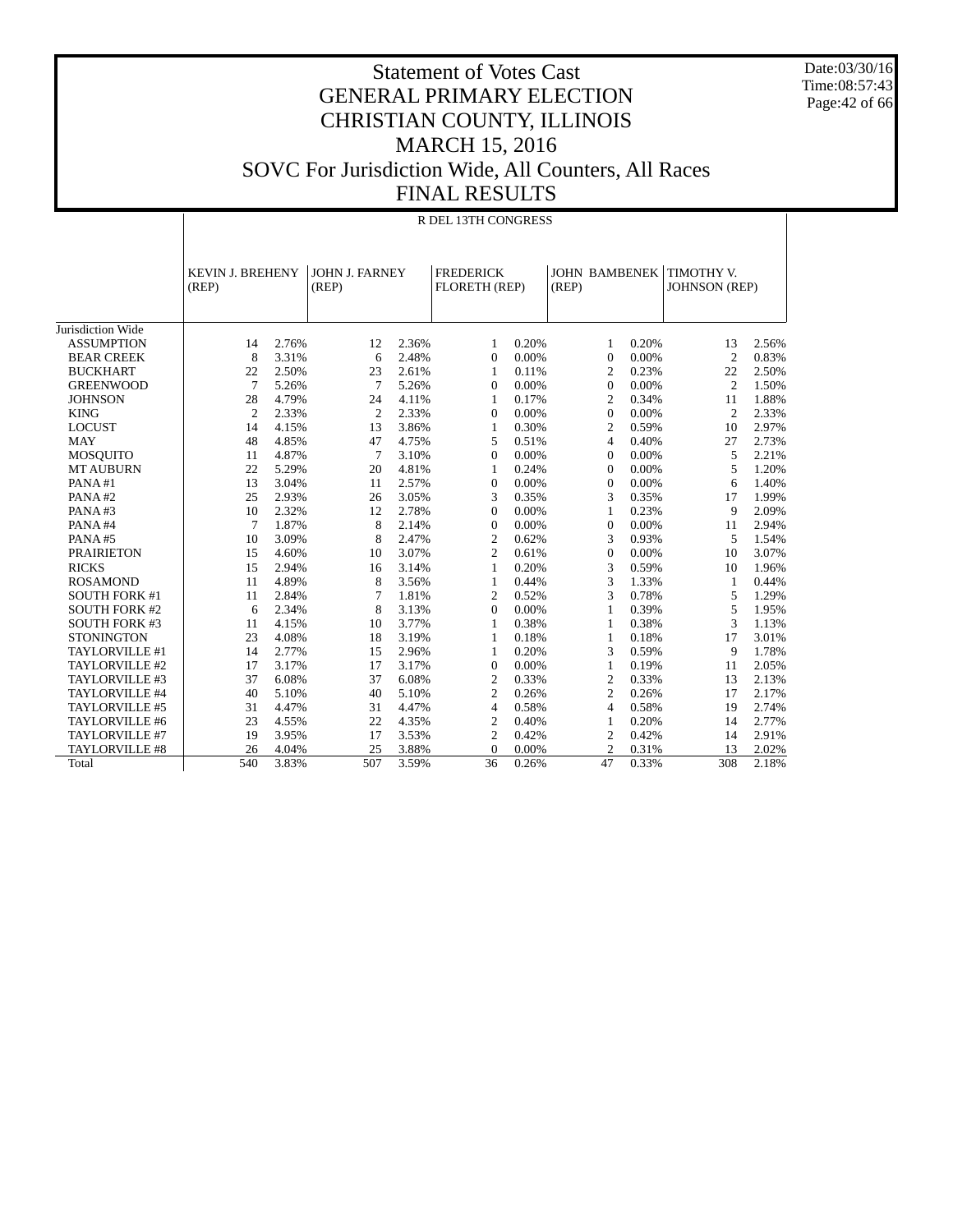Date:03/30/16 Time:08:57:43 Page:43 of 66

|                       | R DEL 13TH CONGRESS     |       |                                   |       |  |  |  |  |  |  |
|-----------------------|-------------------------|-------|-----------------------------------|-------|--|--|--|--|--|--|
|                       | <b>ROY HERTEL (REP)</b> |       | <b>MICHAEL</b><br>McCORMICK (REP) |       |  |  |  |  |  |  |
| Jurisdiction Wide     |                         |       |                                   |       |  |  |  |  |  |  |
| <b>ASSUMPTION</b>     | 10                      | 1.97% | 12                                | 2.36% |  |  |  |  |  |  |
| <b>BEAR CREEK</b>     | $\overline{4}$          | 1.65% | $\overline{2}$                    | 0.83% |  |  |  |  |  |  |
| <b>BUCKHART</b>       | 14                      | 1.59% | 17                                | 1.93% |  |  |  |  |  |  |
| <b>GREENWOOD</b>      | 5                       | 3.76% | $\overline{2}$                    | 1.50% |  |  |  |  |  |  |
| <b>JOHNSON</b>        | 11                      | 1.88% | 12                                | 2.05% |  |  |  |  |  |  |
| <b>KING</b>           | 3                       | 3.49% | $\overline{c}$                    | 2.33% |  |  |  |  |  |  |
| <b>LOCUST</b>         | $\overline{4}$          | 1.19% | 5                                 | 1.48% |  |  |  |  |  |  |
| <b>MAY</b>            | 24                      | 2.43% | 21                                | 2.12% |  |  |  |  |  |  |
| <b>MOSQUITO</b>       | $\overline{0}$          | 0.00% | $\overline{0}$                    | 0.00% |  |  |  |  |  |  |
| <b>MT AUBURN</b>      | $\overline{4}$          | 0.96% | 5                                 | 1.20% |  |  |  |  |  |  |
| PANA#1                | 7                       | 1.64% | 8                                 | 1.87% |  |  |  |  |  |  |
| PANA#2                | 9                       | 1.06% | 14                                | 1.64% |  |  |  |  |  |  |
| PANA#3                | 7                       | 1.62% | 8                                 | 1.86% |  |  |  |  |  |  |
| PANA#4                | 7                       | 1.87% | 10                                | 2.67% |  |  |  |  |  |  |
| PANA#5                | $\overline{4}$          | 1.23% | 5                                 | 1.54% |  |  |  |  |  |  |
| <b>PRAIRIETON</b>     | $\overline{4}$          | 1.23% | 5                                 | 1.53% |  |  |  |  |  |  |
| <b>RICKS</b>          | 14                      | 2.75% | 17                                | 3.33% |  |  |  |  |  |  |
| <b>ROSAMOND</b>       | 6                       | 2.67% | 3                                 | 1.33% |  |  |  |  |  |  |
| <b>SOUTH FORK #1</b>  | $\overline{4}$          | 1.03% | $\overline{4}$                    | 1.03% |  |  |  |  |  |  |
| <b>SOUTH FORK #2</b>  | 3                       | 1.17% | 3                                 | 1.17% |  |  |  |  |  |  |
| <b>SOUTH FORK #3</b>  | $\overline{c}$          | 0.75% | $\overline{4}$                    | 1.51% |  |  |  |  |  |  |
| <b>STONINGTON</b>     | 8                       | 1.42% | 11                                | 1.95% |  |  |  |  |  |  |
| TAYLORVILLE #1        | 7                       | 1.38% | 12                                | 2.37% |  |  |  |  |  |  |
| TAYLORVILLE #2        | 11                      | 2.05% | 10                                | 1.86% |  |  |  |  |  |  |
| TAYLORVILLE #3        | 10                      | 1.64% | 9                                 | 1.48% |  |  |  |  |  |  |
| TAYLORVILLE #4        | 12                      | 1.53% | 12                                | 1.53% |  |  |  |  |  |  |
| TAYLORVILLE #5        | 15                      | 2.16% | 18                                | 2.60% |  |  |  |  |  |  |
| TAYLORVILLE #6        | 10                      | 1.98% | 15                                | 2.96% |  |  |  |  |  |  |
| TAYLORVILLE #7        | 13                      | 2.70% | 13                                | 2.70% |  |  |  |  |  |  |
| <b>TAYLORVILLE #8</b> | 13                      | 2.02% | 16                                | 2.48% |  |  |  |  |  |  |
| Total                 | 245                     | 1.74% | 275                               | 1.95% |  |  |  |  |  |  |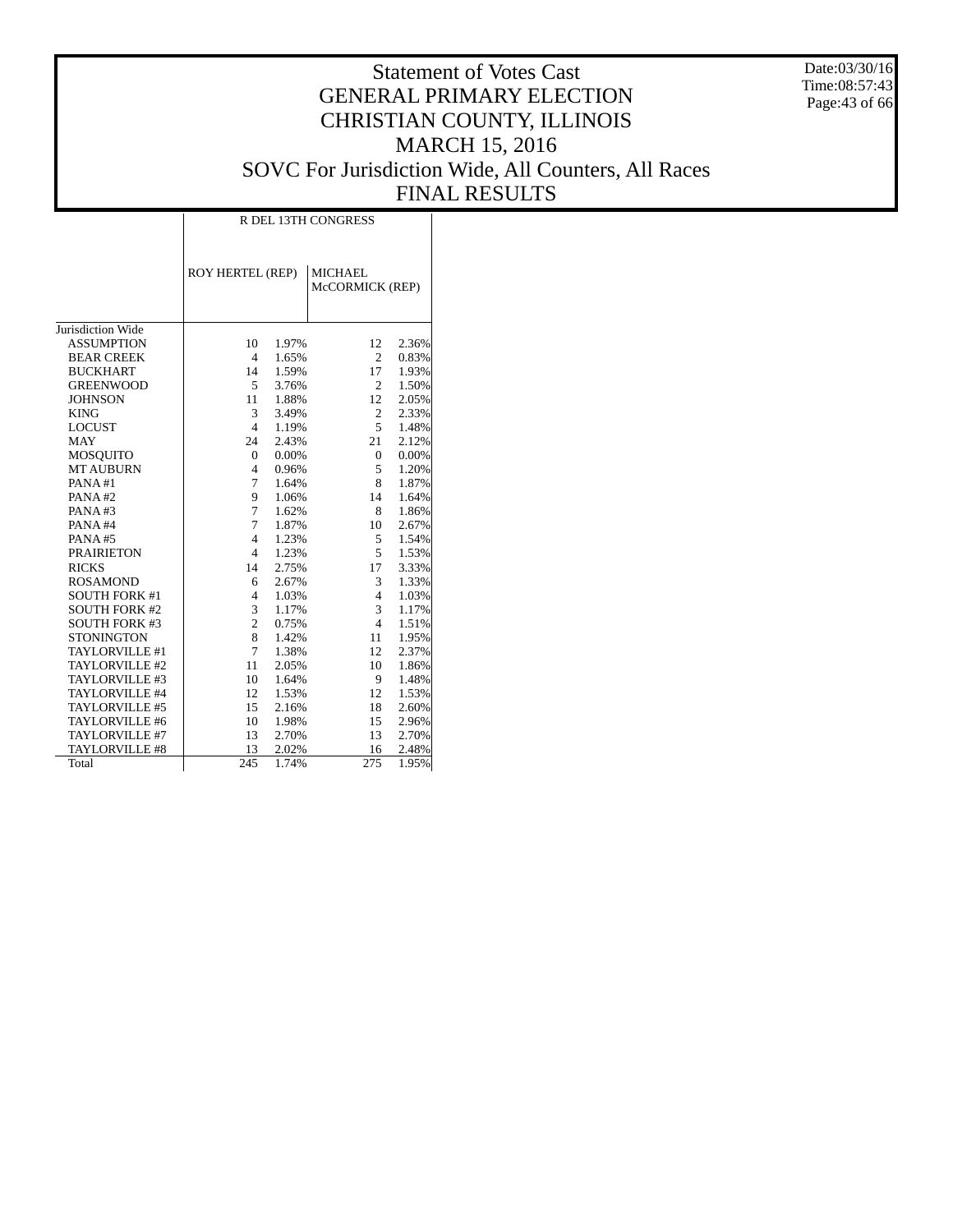Date:03/30/16 Time:08:57:43 Page:44 of 66

#### Statement of Votes Cast GENERAL PRIMARY ELECTION CHRISTIAN COUNTY, ILLINOIS MARCH 15, 2016 SOVC For Jurisdiction Wide, All Counters, All Races FINAL RESULTS

|                      | <b>RALT DEL 13TH CONGRESS</b> |                                                                                                                                                                  |       |                |       |     |        |                |       |  |  |
|----------------------|-------------------------------|------------------------------------------------------------------------------------------------------------------------------------------------------------------|-------|----------------|-------|-----|--------|----------------|-------|--|--|
|                      | Reg. Voters                   | <b>JERROLD STOCKS</b><br><b>Total Votes</b><br>HEIDY P.<br><b>BRUCE</b><br>Times<br><b>CARRUTHERS</b><br><b>KETTELKAMP</b><br>Counted<br>(REP)<br>(REP)<br>(REP) |       |                |       |     |        |                |       |  |  |
| Jurisdiction Wide    |                               |                                                                                                                                                                  |       |                |       |     |        |                |       |  |  |
| <b>ASSUMPTION</b>    | 867                           | 199                                                                                                                                                              | 477   | $\overline{4}$ | 0.84% | 22  | 4.61%  | 3              | 0.63% |  |  |
| <b>BEAR CREEK</b>    | 353                           | 108                                                                                                                                                              | 237   | 3              | 1.27% | 38  | 16.03% | 5              | 2.11% |  |  |
| <b>BUCKHART</b>      | 1295                          | 334                                                                                                                                                              | 859   | 6              | 0.70% | 50  | 5.82%  | 7              | 0.81% |  |  |
| <b>GREENWOOD</b>     | 146                           | 61                                                                                                                                                               | 135   | $\overline{c}$ | 1.48% | 19  | 14.07% | 1              | 0.74% |  |  |
| <b>JOHNSON</b>       | 552                           | 221                                                                                                                                                              | 569   | 5              | 0.88% | 46  | 8.08%  | 5              | 0.88% |  |  |
| <b>KING</b>          | 155                           | 39                                                                                                                                                               | 84    | 1              | 1.19% | 8   | 9.52%  | 1              | 1.19% |  |  |
| <b>LOCUST</b>        | 455                           | 140                                                                                                                                                              | 321   | 6              | 1.87% | 40  | 12.46% | 3              | 0.93% |  |  |
| <b>MAY</b>           | 1281                          | 374                                                                                                                                                              | 956   | $\overline{4}$ | 0.42% | 53  | 5.54%  | $\overline{4}$ | 0.42% |  |  |
| <b>MOSQUITO</b>      | 279                           | 84                                                                                                                                                               | 217   | 3              | 1.38% | 20  | 9.22%  | 5              | 2.30% |  |  |
| <b>MT AUBURN</b>     | 674                           | 168                                                                                                                                                              | 402   | $\overline{c}$ | 0.50% | 24  | 5.97%  | 3              | 0.75% |  |  |
| PANA#1               | 697                           | 169                                                                                                                                                              | 426   | 3              | 0.70% | 19  | 4.46%  | 2              | 0.47% |  |  |
| PANA#2               | 1322                          | 333                                                                                                                                                              | 816   | 4              | 0.49% | 44  | 5.39%  | 6              | 0.74% |  |  |
| PANA#3               | 787                           | 157                                                                                                                                                              | 414   | 1              | 0.24% | 24  | 5.80%  | $\overline{c}$ | 0.48% |  |  |
| PANA#4               | 691                           | 145                                                                                                                                                              | 363   | 1              | 0.28% | 20  | 5.51%  | $\mathbf{1}$   | 0.28% |  |  |
| PANA#5               | 554                           | 128                                                                                                                                                              | 334   | $\overline{4}$ | 1.20% | 22  | 6.59%  | $\overline{4}$ | 1.20% |  |  |
| <b>PRAIRIETON</b>    | 329                           | 125                                                                                                                                                              | 305   | 5              | 1.64% | 23  | 7.54%  | 4              | 1.31% |  |  |
| <b>RICKS</b>         | 814                           | 197                                                                                                                                                              | 484   | $\tau$         | 1.45% | 39  | 8.06%  | 9              | 1.86% |  |  |
| <b>ROSAMOND</b>      | 238                           | 85                                                                                                                                                               | 209   | 5              | 2.39% | 22  | 10.53% | 3              | 1.44% |  |  |
| <b>SOUTH FORK #1</b> | 889                           | 147                                                                                                                                                              | 383   | $\Omega$       | 0.00% | 12  | 3.13%  | $\overline{c}$ | 0.52% |  |  |
| <b>SOUTH FORK #2</b> | 475                           | 100                                                                                                                                                              | 240   | $\overline{4}$ | 1.67% | 14  | 5.83%  | $\overline{c}$ | 0.83% |  |  |
| <b>SOUTH FORK #3</b> | 494                           | 106                                                                                                                                                              | 265   | $\overline{c}$ | 0.75% | 10  | 3.77%  | 1              | 0.38% |  |  |
| <b>STONINGTON</b>    | 759                           | 210                                                                                                                                                              | 543   | $\mathbf{0}$   | 0.00% | 31  | 5.71%  | $\overline{4}$ | 0.74% |  |  |
| TAYLORVILLE #1       | 948                           | 193                                                                                                                                                              | 507   | $\overline{c}$ | 0.39% | 33  | 6.51%  | 5              | 0.99% |  |  |
| TAYLORVILLE #2       | 875                           | 205                                                                                                                                                              | 525   | $\overline{2}$ | 0.38% | 41  | 7.81%  | 3              | 0.57% |  |  |
| TAYLORVILLE #3       | 887                           | 221                                                                                                                                                              | 590   | $\mathbf{1}$   | 0.17% | 25  | 4.24%  | 2              | 0.34% |  |  |
| TAYLORVILLE #4       | 1383                          | 300                                                                                                                                                              | 757   | 6              | 0.79% | 45  | 5.94%  | $\overline{4}$ | 0.53% |  |  |
| TAYLORVILLE #5       | 1376                          | 270                                                                                                                                                              | 675   | 1              | 0.15% | 56  | 8.30%  | $\overline{c}$ | 0.30% |  |  |
| TAYLORVILLE #6       | 931                           | 194                                                                                                                                                              | 484   | 2              | 0.41% | 24  | 4.96%  | 6              | 1.24% |  |  |
| TAYLORVILLE #7       | 850                           | 184                                                                                                                                                              | 464   | 1              | 0.22% | 32  | 6.90%  | 3              | 0.65% |  |  |
| TAYLORVILLE #8       | 979                           | 250                                                                                                                                                              | 634   | $\overline{4}$ | 0.63% | 39  | 6.15%  | 5              | 0.79% |  |  |
| Total                | 22335                         | 5447                                                                                                                                                             | 13675 | 91             | 0.67% | 895 | 6.54%  | 107            | 0.78% |  |  |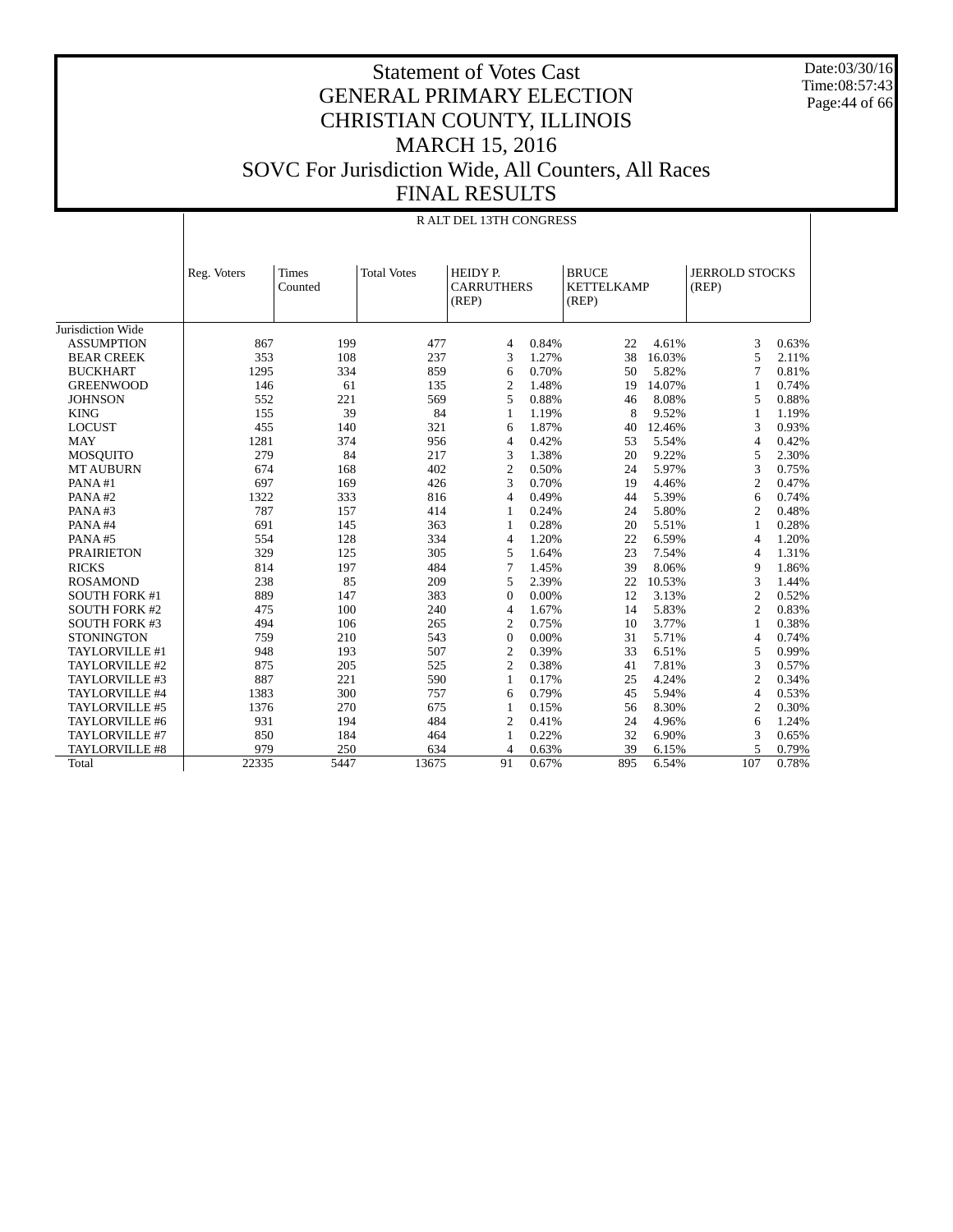Date:03/30/16 Time:08:57:43 Page:45 of 66

#### Statement of Votes Cast GENERAL PRIMARY ELECTION CHRISTIAN COUNTY, ILLINOIS MARCH 15, 2016 SOVC For Jurisdiction Wide, All Counters, All Races FINAL RESULTS

|                      | R ALT DEL 13TH CONGRESS        |        |                                |           |                          |        |                               |       |                              |       |  |
|----------------------|--------------------------------|--------|--------------------------------|-----------|--------------------------|--------|-------------------------------|-------|------------------------------|-------|--|
|                      | <b>ROSANNA PULIDO</b><br>(REP) |        | <b>KATHY SCATURRO</b><br>(REP) |           | <b>CYRIL STURM (REP)</b> |        | <b>JON W. RECTOR</b><br>(REP) |       | <b>CATHY RECTOR</b><br>(REP) |       |  |
| Jurisdiction Wide    |                                |        |                                |           |                          |        |                               |       |                              |       |  |
| <b>ASSUMPTION</b>    | 47                             | 9.85%  |                                | 54 11.32% | 49                       | 10.27% | $\mathbf{0}$                  | 0.00% | 3                            | 0.63% |  |
| <b>BEAR CREEK</b>    | 19                             | 8.02%  | 29                             | 12.24%    | 21                       | 8.86%  | $\overline{0}$                | 0.00% | $\mathbf{0}$                 | 0.00% |  |
| <b>BUCKHART</b>      | 119                            | 13.85% | 122                            | 14.20%    | 111                      | 12.92% | 3                             | 0.35% | 3                            | 0.35% |  |
| <b>GREENWOOD</b>     | 13                             | 9.63%  | 16                             | 11.85%    | 13                       | 9.63%  | $\Omega$                      | 0.00% | $\Omega$                     | 0.00% |  |
| <b>JOHNSON</b>       | 68                             | 11.95% | 76                             | 13.36%    | 64                       | 11.25% | 3                             | 0.53% | $\Omega$                     | 0.00% |  |
| <b>KING</b>          | 6                              | 7.14%  | 7                              | 8.33%     | 5                        | 5.95%  | $\Omega$                      | 0.00% | $\mathbf{1}$                 | 1.19% |  |
| <b>LOCUST</b>        | 29                             | 9.03%  | 38                             | 11.84%    | 26                       | 8.10%  | $\overline{0}$                | 0.00% | $\mathfrak{2}$               | 0.62% |  |
| <b>MAY</b>           | 119                            | 12.45% | 126                            | 13.18%    | 110                      | 11.51% | 2                             | 0.21% | $\mathfrak{2}$               | 0.21% |  |
| <b>MOSQUITO</b>      | 22                             | 10.14% | 24                             | 11.06%    | 21                       | 9.68%  | $\overline{2}$                | 0.92% | $\overline{c}$               | 0.92% |  |
| <b>MT AUBURN</b>     | 40                             | 9.95%  | 46                             | 11.44%    | 36                       | 8.96%  | $\Omega$                      | 0.00% | $\overline{c}$               | 0.50% |  |
| PANA#1               | 58                             | 13.62% | 63                             | 14.79%    | 52                       | 12.21% | 1                             | 0.23% | 1                            | 0.23% |  |
| PANA #2              | 103                            | 12.62% | 111                            | 13.60%    | 100                      | 12.25% | 1                             | 0.12% | 3                            | 0.37% |  |
| PANA#3               | 52                             | 12.56% | 59                             | 14.25%    | 50                       | 12.08% | 2                             | 0.48% | 3                            | 0.72% |  |
| PANA#4               | 39                             | 10.74% | 49                             | 13.50%    | 36                       | 9.92%  | 1                             | 0.28% | 1                            | 0.28% |  |
| PANA#5               | 44                             | 13.17% | 50                             | 14.97%    | 39                       | 11.68% | $\overline{2}$                | 0.60% | 3                            | 0.90% |  |
| <b>PRAIRIETON</b>    | 33                             | 10.82% | 37                             | 12.13%    | 32                       | 10.49% | 1                             | 0.33% | $\mathbf{0}$                 | 0.00% |  |
| <b>RICKS</b>         | 56                             | 11.57% | 59                             | 12.19%    | 55                       | 11.36% | $\overline{c}$                | 0.41% | $\mathbf{0}$                 | 0.00% |  |
| <b>ROSAMOND</b>      | 25                             | 11.96% | 23                             | 11.00%    | 19                       | 9.09%  | $\Omega$                      | 0.00% | $\mathbf{0}$                 | 0.00% |  |
| <b>SOUTH FORK #1</b> | 73                             | 19.06% | 73                             | 19.06%    | 63                       | 16.45% | 4                             | 1.04% | $\overline{4}$               | 1.04% |  |
| <b>SOUTH FORK #2</b> | 46                             | 19.17% | 46                             | 19.17%    | 45                       | 18.75% | $\Omega$                      | 0.00% | $\mathbf{1}$                 | 0.42% |  |
| <b>SOUTH FORK #3</b> | 45                             | 16.98% | 48                             | 18.11%    | 41                       | 15.47% | $\Omega$                      | 0.00% | 1                            | 0.38% |  |
| <b>STONINGTON</b>    | 56                             | 10.31% | 57                             | 10.50%    | 50                       | 9.21%  | $\Omega$                      | 0.00% | $\Omega$                     | 0.00% |  |
| TAYLORVILLE #1       | 69                             | 13.61% | 74                             | 14.60%    | 61                       | 12.03% | 3                             | 0.59% | 3                            | 0.59% |  |
| TAYLORVILLE #2       | 72                             | 13.71% | 82                             | 15.62%    | 62                       | 11.81% | $\Omega$                      | 0.00% | $\mathbf{0}$                 | 0.00% |  |
| TAYLORVILLE #3       | 71                             | 12.03% | 78                             | 13.22%    | 66                       | 11.19% | $\overline{c}$                | 0.34% | $\mathfrak{2}$               | 0.34% |  |
| TAYLORVILLE #4       | 99                             | 13.08% | 114                            | 15.06%    | 95                       | 12.55% | 1                             | 0.13% | 3                            | 0.40% |  |
| TAYLORVILLE #5       | 80                             | 11.85% | 88                             | 13.04%    | 71                       | 10.52% | $\overline{2}$                | 0.30% | 3                            | 0.44% |  |
| TAYLORVILLE #6       | 70                             | 14.46% | 79                             | 16.32%    | 64                       | 13.22% | $\overline{2}$                | 0.41% | $\mathbf{1}$                 | 0.21% |  |
| TAYLORVILLE #7       | 53                             | 11.42% | 62                             | 13.36%    | 51                       | 10.99% | 3                             | 0.65% | $\mathbf{1}$                 | 0.22% |  |
| TAYLORVILLE #8       | 74                             | 11.67% | 84                             | 13.25%    | 69                       | 10.88% |                               | 0.16% | $\overline{c}$               | 0.32% |  |
| Total                | 1700                           | 12.43% | 1874                           | 13.70%    | 1577                     | 11.53% | 38                            | 0.28% | 47                           | 0.34% |  |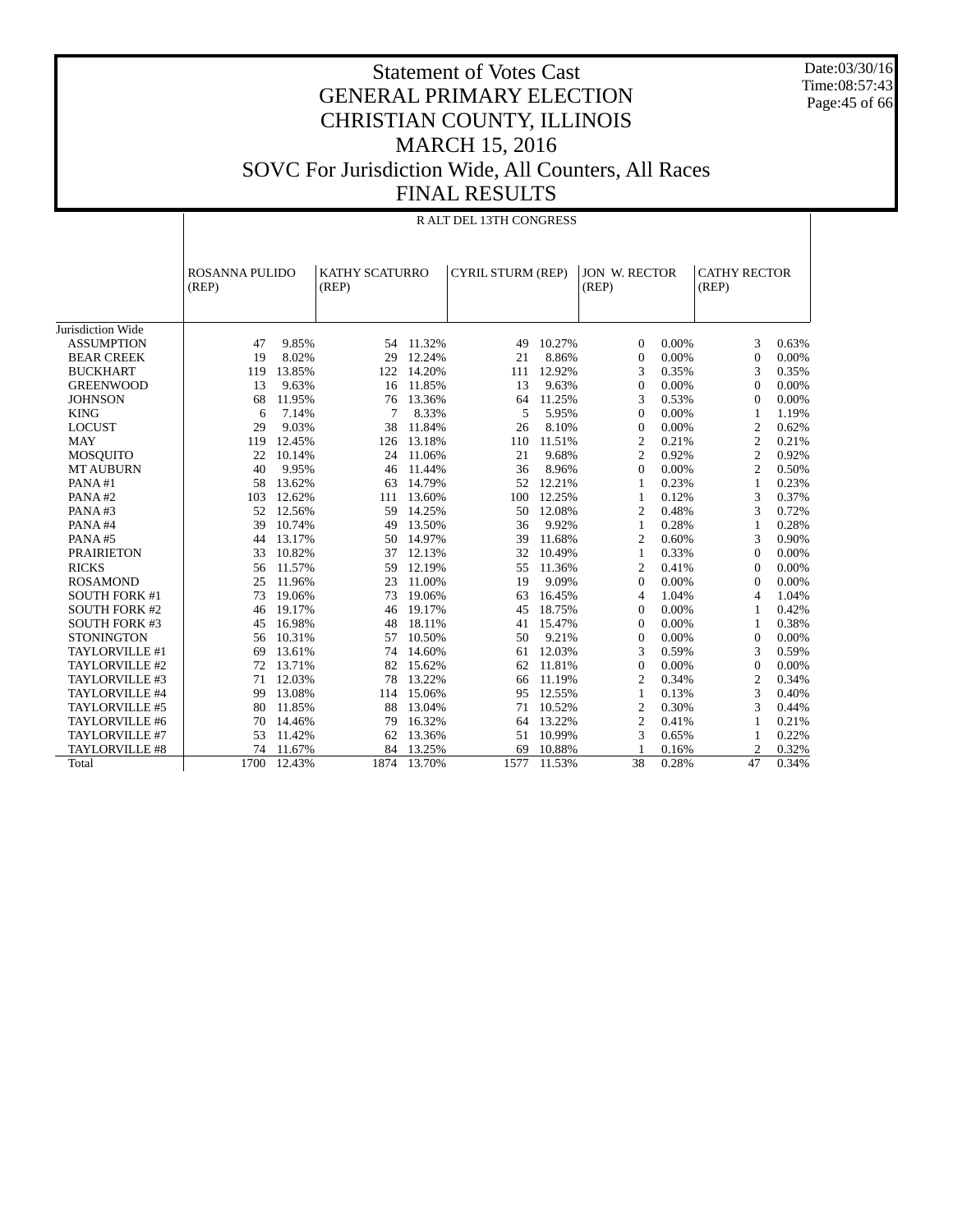Date:03/30/16 Time:08:57:43 Page:46 of 66

|                      |                              | <b>RALT DEL 13TH CONGRESS</b> |                                   |        |                               |        |                              |        |                             |          |  |  |  |
|----------------------|------------------------------|-------------------------------|-----------------------------------|--------|-------------------------------|--------|------------------------------|--------|-----------------------------|----------|--|--|--|
|                      | <b>ERIC BUSSELL</b><br>(REP) |                               | <b>SIDNEY</b><br>ROHRSCHEIB (REP) |        | <b>STANLEY PRATT</b><br>(REP) |        | <b>STEVEN BAYES</b><br>(REP) |        | <b>CATHI COWAN</b><br>(REP) |          |  |  |  |
| Jurisdiction Wide    |                              |                               |                                   |        |                               |        |                              |        |                             |          |  |  |  |
| <b>ASSUMPTION</b>    | 2                            | 0.42%                         | 64                                | 13.42% | 73                            | 15.30% | 66                           | 13.84% | 1                           | 0.21%    |  |  |  |
| <b>BEAR CREEK</b>    | $\mathbf{0}$                 | 0.00%                         | 25                                | 10.55% | 30                            | 12.66% | 28                           | 11.81% | $\Omega$                    | 0.00%    |  |  |  |
| <b>BUCKHART</b>      |                              | 0.12%                         | 85                                | 9.90%  | 100                           | 11.64% | 90                           | 10.48% | 1                           | 0.12%    |  |  |  |
| <b>GREENWOOD</b>     | $\mathbf{0}$                 | 0.00%                         | 10                                | 7.41%  | 13                            | 9.63%  | 15                           | 11.11% | $\mathbf{1}$                | 0.74%    |  |  |  |
| <b>JOHNSON</b>       | $\mathbf{0}$                 | 0.00%                         | 54                                | 9.49%  | 63                            | 11.07% | 64                           | 11.25% | $\mathbf{1}$                | 0.18%    |  |  |  |
| <b>KING</b>          | $\mathbf{0}$                 | 0.00%                         | 11                                | 13.10% | 11                            | 13.10% | 10                           | 11.90% | $\mathbf{0}$                | 0.00%    |  |  |  |
| <b>LOCUST</b>        | $\mathbf{0}$                 | 0.00%                         | 34                                | 10.59% | 39                            | 12.15% | 31                           | 9.66%  | 1                           | 0.31%    |  |  |  |
| <b>MAY</b>           | $\overline{0}$               | 0.00%                         | 96                                | 10.04% | 102                           | 10.67% | 99                           | 10.36% | $\overline{c}$              | 0.21%    |  |  |  |
| <b>MOSQUITO</b>      |                              | 0.46%                         | 22                                | 10.14% | 27                            | 12.44% | 26                           | 11.98% | $\mathbf{0}$                | 0.00%    |  |  |  |
| <b>MT AUBURN</b>     | $\overline{0}$               | 0.00%                         | 53                                | 13.18% | 56                            | 13.93% | 53                           | 13.18% | $\mathbf{1}$                | 0.25%    |  |  |  |
| PANA#1               | $\mathbf{0}$                 | 0.00%                         | 46                                | 10.80% | 59                            | 13.85% | 54                           | 12.68% | $\mathbf{0}$                | 0.00%    |  |  |  |
| PANA#2               | 5                            | 0.61%                         | 94                                | 11.52% | 104                           | 12.75% | 98                           | 12.01% | 3                           | 0.37%    |  |  |  |
| PANA#3               | $\boldsymbol{0}$             | 0.00%                         | 42                                | 10.14% | 48                            | 11.59% | 45                           | 10.87% | $\mathbf{1}$                | 0.24%    |  |  |  |
| PANA#4               |                              | 0.28%                         | 44                                | 12.12% | 51                            | 14.05% | 47                           | 12.95% | $\mathbf{1}$                | 0.28%    |  |  |  |
| PANA#5               | $\mathfrak{2}$               | 0.60%                         | 35                                | 10.48% | 37                            | 11.08% | 37                           | 11.08% | $\mathbf{0}$                | 0.00%    |  |  |  |
| <b>PRAIRIETON</b>    | $\overline{0}$               | 0.00%                         | 34                                | 11.15% | 40                            | 13.11% | 35                           | 11.48% | $\Omega$                    | 0.00%    |  |  |  |
| <b>RICKS</b>         | $\overline{0}$               | 0.00%                         | 51                                | 10.54% | 59                            | 12.19% | 54                           | 11.16% | 1                           | 0.21%    |  |  |  |
| <b>ROSAMOND</b>      | $\overline{0}$               | 0.00%                         | 25                                | 11.96% | 26                            | 12.44% | 23                           | 11.00% | 2                           | 0.96%    |  |  |  |
| <b>SOUTH FORK #1</b> | 4                            | 1.04%                         | 30                                | 7.83%  | 34                            | 8.88%  | 34                           | 8.88%  | $\overline{c}$              | 0.52%    |  |  |  |
| <b>SOUTH FORK #2</b> | $\Omega$                     | 0.00%                         | 15                                | 6.25%  | 15                            | 6.25%  | 15                           | 6.25%  | $\Omega$                    | 0.00%    |  |  |  |
| <b>SOUTH FORK #3</b> | $\mathbf{0}$                 | 0.00%                         | 20                                | 7.55%  | 24                            | 9.06%  | 21                           | 7.92%  | $\overline{c}$              | 0.75%    |  |  |  |
| <b>STONINGTON</b>    | $\boldsymbol{0}$             | 0.00%                         | 74                                | 13.63% | 82                            | 15.10% | 80                           | 14.73% | $\mathfrak{2}$              | 0.37%    |  |  |  |
| TAYLORVILLE #1       | $\mathfrak{2}$               | 0.39%                         | 44                                | 8.68%  | 54                            | 10.65% | 49                           | 9.66%  | $\mathbf{1}$                | 0.20%    |  |  |  |
| TAYLORVILLE #2       | $\theta$                     | 0.00%                         | 52                                | 9.90%  | 57                            | 10.86% | 51                           | 9.71%  | $\overline{c}$              | 0.38%    |  |  |  |
| TAYLORVILLE #3       | 4                            | 0.68%                         | 56                                | 9.49%  | 66                            | 11.19% | 63                           | 10.68% | $\overline{c}$              | 0.34%    |  |  |  |
| TAYLORVILLE #4       | 1                            | 0.13%                         | 67                                | 8.85%  | 76                            | 10.04% | 66                           | 8.72%  | $\overline{c}$              | 0.26%    |  |  |  |
| TAYLORVILLE #5       | $\overline{2}$               | 0.30%                         | 58                                | 8.59%  | 74                            | 10.96% | 63                           | 9.33%  | 3                           | 0.44%    |  |  |  |
| TAYLORVILLE #6       | $\mathfrak{2}$               | 0.41%                         | 38                                | 7.85%  | 43                            | 8.88%  | 42                           | 8.68%  | $\mathbf{0}$                | 0.00%    |  |  |  |
| TAYLORVILLE #7       | $\mathfrak{2}$               | 0.43%                         | 46                                | 9.91%  | 53                            | 11.42% | 48                           | 10.34% | 2                           | 0.43%    |  |  |  |
| TAYLORVILLE #8       |                              | 0.16%                         | 68                                | 10.73% | 70                            | 11.04% | 67                           | 10.57% | $\mathbf{0}$                | 0.00%    |  |  |  |
| Total                | 30                           | 0.22%                         | 1393                              | 10.19% | 1586                          | 11.60% | 1474                         | 10.78% | 34                          | $0.25\%$ |  |  |  |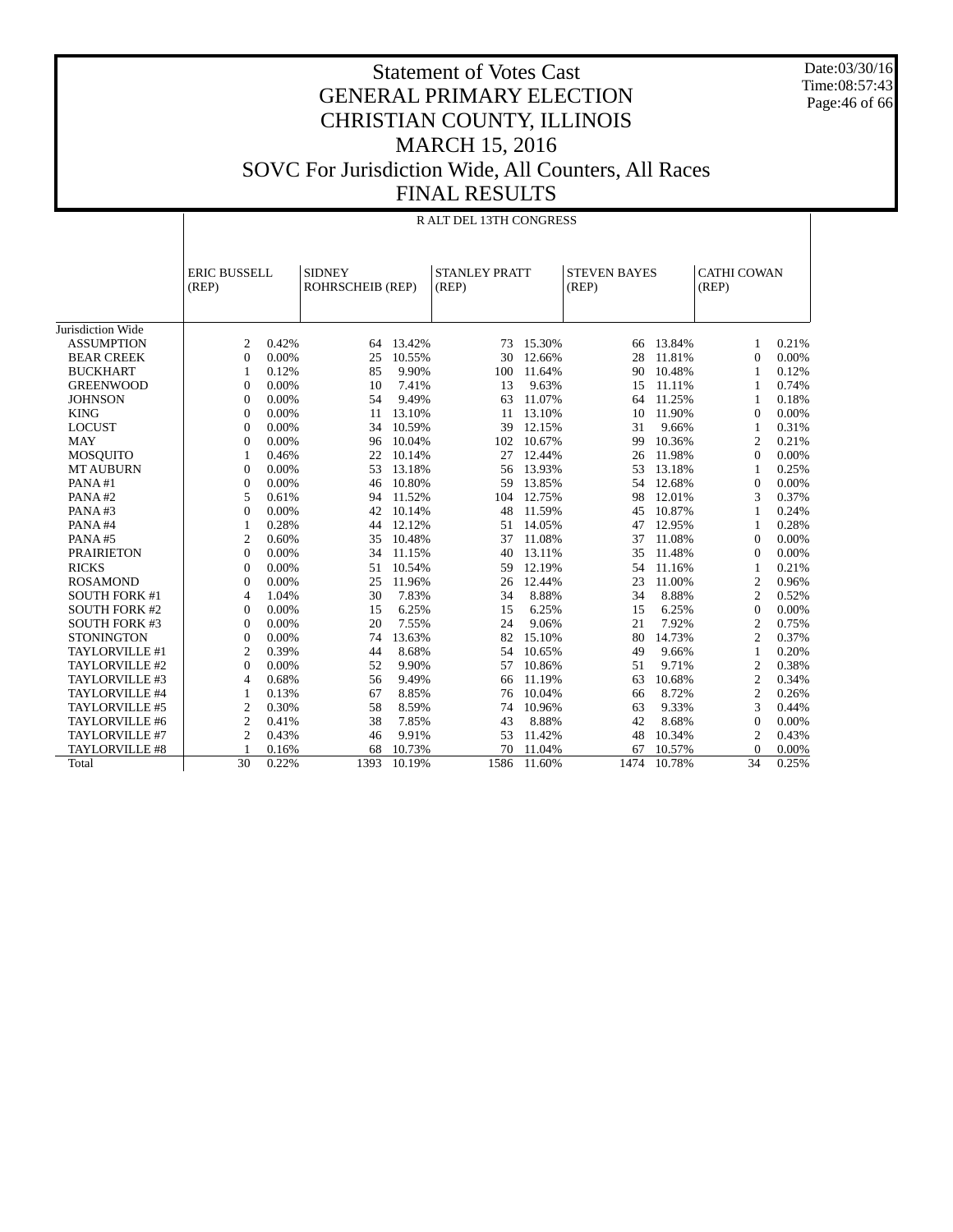Date:03/30/16 Time:08:57:43 Page:47 of 66

|                      |                | <b>RALT DEL 13TH CONGRESS</b> |                 |                                |                |                                 |                |                      |                                 |       |  |  |  |
|----------------------|----------------|-------------------------------|-----------------|--------------------------------|----------------|---------------------------------|----------------|----------------------|---------------------------------|-------|--|--|--|
|                      | (REP)          | <b>AMY MAHER</b>              |                 | <b>DIANA WILLIAMS</b><br>(REP) |                | <b>DUSTIN PETERSON</b><br>(REP) |                | <b>JUSTIN SINNER</b> | <b>SEAN FITZGERREL</b><br>(REP) |       |  |  |  |
| Jurisdiction Wide    |                |                               |                 |                                |                |                                 |                |                      |                                 |       |  |  |  |
| <b>ASSUMPTION</b>    | 1              | 0.21%                         | 4               | 0.84%                          | 7              | 1.47%                           | 8              | 1.68%                | 7                               | 1.47% |  |  |  |
| <b>BEAR CREEK</b>    | $\Omega$       | 0.00%                         | 2               | 0.84%                          | 3              | 1.27%                           | 3              | 1.27%                | $\mathfrak{2}$                  | 0.84% |  |  |  |
| <b>BUCKHART</b>      | 6              | 0.70%                         | $\mathbf{1}$    | 0.12%                          | 16             | 1.86%                           | 12             | 1.40%                | 13                              | 1.51% |  |  |  |
| <b>GREENWOOD</b>     | 3              | 2.22%                         | $\theta$        | 0.00%                          | 2              | 1.48%                           | 3              | 2.22%                | $\overline{c}$                  | 1.48% |  |  |  |
| <b>JOHNSON</b>       | $\overline{c}$ | 0.35%                         | $\overline{c}$  | 0.35%                          | 9              | 1.58%                           | 7              | 1.23%                | $\tau$                          | 1.23% |  |  |  |
| <b>KING</b>          | $\theta$       | 0.00%                         | $\mathbf{1}$    | 1.19%                          | $\overline{4}$ | 4.76%                           | 3              | 3.57%                | 3                               | 3.57% |  |  |  |
| <b>LOCUST</b>        | $\overline{2}$ | 0.62%                         | $\mathbf{0}$    | 0.00%                          | $\overline{7}$ | 2.18%                           | $\overline{4}$ | 1.25%                | 4                               | 1.25% |  |  |  |
| <b>MAY</b>           | 5              | 0.52%                         | $\theta$        | 0.00%                          | 19             | 1.99%                           | 22             | 2.30%                | 16                              | 1.67% |  |  |  |
| <b>MOSQUITO</b>      | $\theta$       | 0.00%                         | $\Omega$        | 0.00%                          | $\overline{4}$ | 1.84%                           | 3              | 1.38%                | $\overline{4}$                  | 1.84% |  |  |  |
| <b>MT AUBURN</b>     | 1              | 0.25%                         | 0               | 0.00%                          | 6              | 1.49%                           | 5              | 1.24%                | 3                               | 0.75% |  |  |  |
| PANA#1               | 1              | 0.23%                         | $\mathbf{1}$    | 0.23%                          | 6              | 1.41%                           | $\overline{4}$ | 0.94%                | $\overline{4}$                  | 0.94% |  |  |  |
| PANA#2               | $\overline{4}$ | 0.49%                         | 3               | 0.37%                          | 15             | 1.84%                           | 11             | 1.35%                | 8                               | 0.98% |  |  |  |
| PANA#3               | 6              | 1.45%                         | 1               | 0.24%                          | 6              | 1.45%                           | 5              | 1.21%                | 6                               | 1.45% |  |  |  |
| PANA#4               | $\overline{c}$ | 0.55%                         | $\mathbf{1}$    | 0.28%                          | 10             | 2.75%                           | 11             | 3.03%                | 10                              | 2.75% |  |  |  |
| PANA#5               | $\mathbf{1}$   | 0.30%                         | $\overline{c}$  | 0.60%                          | 3              | 0.90%                           | $\overline{4}$ | 1.20%                | 3                               | 0.90% |  |  |  |
| <b>PRAIRIETON</b>    | 5              | 1.64%                         | $\theta$        | 0.00%                          | $\overline{4}$ | 1.31%                           | 7              | 2.30%                | 5                               | 1.64% |  |  |  |
| <b>RICKS</b>         | 1              | 0.21%                         | 1               | 0.21%                          | 12             | 2.48%                           | 8              | 1.65%                | 8                               | 1.65% |  |  |  |
| <b>ROSAMOND</b>      | 1              | 0.48%                         | 1               | 0.48%                          | $\overline{c}$ | 0.96%                           | 1              | 0.48%                | $\overline{2}$                  | 0.96% |  |  |  |
| <b>SOUTH FORK #1</b> | 1              | 0.26%                         | 3               | 0.78%                          | 3              | 0.78%                           | 3              | 0.78%                | 3                               | 0.78% |  |  |  |
| <b>SOUTH FORK #2</b> | 1              | 0.42%                         | $\mathbf{1}$    | 0.42%                          | $\overline{4}$ | 1.67%                           | $\overline{c}$ | 0.83%                | $\mathbf{1}$                    | 0.42% |  |  |  |
| <b>SOUTH FORK #3</b> | 1              | 0.38%                         | $\Omega$        | 0.00%                          | 3              | 1.13%                           | $\overline{c}$ | 0.75%                | $\overline{c}$                  | 0.75% |  |  |  |
| <b>STONINGTON</b>    | 5              | 0.92%                         | 0               | 0.00%                          | 12             | 2.21%                           | 12             | 2.21%                | 11                              | 2.03% |  |  |  |
| TAYLORVILLE #1       | 5              | 0.99%                         | $\mathbf{1}$    | 0.20%                          | 8              | 1.58%                           | 7              | 1.38%                | 11                              | 2.17% |  |  |  |
| TAYLORVILLE #2       | $\overline{c}$ | 0.38%                         | $\Omega$        | 0.00%                          | 10             | 1.90%                           | 9              | 1.71%                | 8                               | 1.52% |  |  |  |
| TAYLORVILLE #3       | $\overline{c}$ | 0.34%                         | $\theta$        | 0.00%                          | 9              | 1.53%                           | 8              | 1.36%                | 5                               | 0.85% |  |  |  |
| TAYLORVILLE #4       | $\overline{2}$ | 0.26%                         | 1               | 0.13%                          | 11             | 1.45%                           | 9              | 1.19%                | 9                               | 1.19% |  |  |  |
| TAYLORVILLE #5       | 6              | 0.89%                         | 3               | 0.44%                          | 14             | 2.07%                           | 14             | 2.07%                | 11                              | 1.63% |  |  |  |
| TAYLORVILLE #6       | 4              | 0.83%                         | $\overline{0}$  | 0.00%                          | 11             | 2.27%                           | 10             | 2.07%                | 13                              | 2.69% |  |  |  |
| TAYLORVILLE #7       | 1              | 0.22%                         | 1               | 0.22%                          | 15             | 3.23%                           | 12             | 2.59%                | 12                              | 2.59% |  |  |  |
| TAYLORVILLE #8       | $\overline{2}$ | 0.32%                         | 0               | 0.00%                          | 14             | 2.21%                           | 14             | 2.21%                | 13                              | 2.05% |  |  |  |
| Total                | 73             | 0.53%                         | $\overline{30}$ | 0.22%                          | 249            | 1.82%                           | 223            | 1.63%                | 206                             | 1.51% |  |  |  |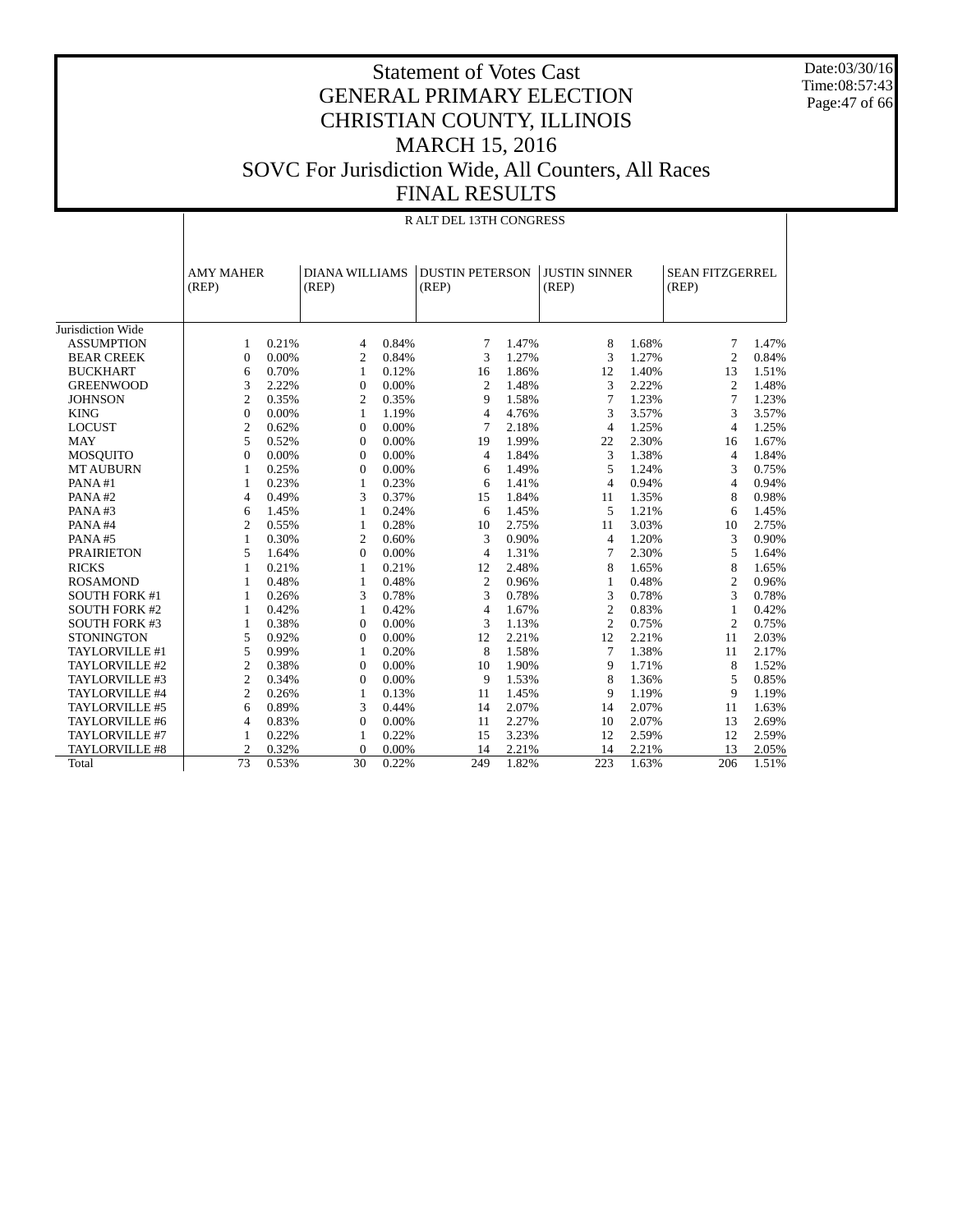Date:03/30/16 Time:08:57:44 Page:48 of 66

|                      |                                  | R ALT DEL 13TH CONGRESS |                                  |       |                                  |       |                               |       |                           |       |  |  |  |
|----------------------|----------------------------------|-------------------------|----------------------------------|-------|----------------------------------|-------|-------------------------------|-------|---------------------------|-------|--|--|--|
|                      | <b>JERALD F. JACOBS</b><br>(REP) |                         | <b>STEPHEN S. HAURY</b><br>(REP) |       | <b>TERRA R. PATIENT</b><br>(REP) |       | <b>BRETT JACKSON</b><br>(REP) |       | SETH M.<br>McMILLAN (REP) |       |  |  |  |
| Jurisdiction Wide    |                                  |                         |                                  |       |                                  |       |                               |       |                           |       |  |  |  |
| <b>ASSUMPTION</b>    | 6                                | 1.26%                   | $\overline{4}$                   | 0.84% | 6                                | 1.26% | 3                             | 0.63% | 16                        | 3.35% |  |  |  |
| <b>BEAR CREEK</b>    | $\mathbf{1}$                     | 0.42%                   | $\Omega$                         | 0.00% | $\overline{c}$                   | 0.84% | $\mathbf{0}$                  | 0.00% | 11                        | 4.64% |  |  |  |
| <b>BUCKHART</b>      | 13                               | 1.51%                   | 10                               | 1.16% | 11                               | 1.28% | 2                             | 0.23% | 27                        | 3.14% |  |  |  |
| <b>GREENWOOD</b>     | 1                                | 0.74%                   | 1                                | 0.74% | $\mathbf{1}$                     | 0.74% | $\mathbf{0}$                  | 0.00% | 10                        | 7.41% |  |  |  |
| <b>JOHNSON</b>       | $\mathfrak{2}$                   | 0.35%                   | 3                                | 0.53% | $\mathfrak{2}$                   | 0.35% | $\mathfrak{2}$                | 0.35% | 36                        | 6.33% |  |  |  |
| <b>KING</b>          | 1                                | 1.19%                   | $\boldsymbol{0}$                 | 0.00% | $\boldsymbol{0}$                 | 0.00% | $\mathbf{0}$                  | 0.00% | 5                         | 5.95% |  |  |  |
| <b>LOCUST</b>        | $\overline{2}$                   | 0.62%                   | 3                                | 0.93% | $\overline{2}$                   | 0.62% | $\mathbf{0}$                  | 0.00% | 21                        | 6.54% |  |  |  |
| <b>MAY</b>           | 6                                | 0.63%                   | 3                                | 0.31% | $\overline{4}$                   | 0.42% | $\overline{4}$                | 0.42% | 67                        | 7.01% |  |  |  |
| <b>MOSQUITO</b>      | 3                                | 1.38%                   | 3                                | 1.38% | $\overline{c}$                   | 0.92% | $\mathbf{0}$                  | 0.00% | 10                        | 4.61% |  |  |  |
| <b>MT AUBURN</b>     | 3                                | 0.75%                   | 5                                | 1.24% | $\overline{2}$                   | 0.50% | 1                             | 0.25% | 20                        | 4.98% |  |  |  |
| PANA#1               | 6                                | 1.41%                   | $\overline{7}$                   | 1.64% | $\overline{4}$                   | 0.94% | $\mathbf{0}$                  | 0.00% | 12                        | 2.82% |  |  |  |
| PANA#2               | 5                                | 0.61%                   | 5                                | 0.61% | 7                                | 0.86% | 5                             | 0.61% | 28                        | 3.43% |  |  |  |
| PANA#3               | 8                                | 1.93%                   | 6                                | 1.45% | 5                                | 1.21% | $\mathbf{1}$                  | 0.24% | 18                        | 4.35% |  |  |  |
| PANA#4               | 5                                | 1.38%                   | 5                                | 1.38% | $\overline{4}$                   | 1.10% | $\mathbf{0}$                  | 0.00% | 8                         | 2.20% |  |  |  |
| PANA#5               | $\mathbf{0}$                     | 0.00%                   | $\overline{0}$                   | 0.00% | 3                                | 0.90% | 5                             | 1.50% | 12                        | 3.59% |  |  |  |
| <b>PRAIRIETON</b>    | $\mathbf{1}$                     | 0.33%                   | $\mathbf{1}$                     | 0.33% | $\Omega$                         | 0.00% | 1                             | 0.33% | 15                        | 4.92% |  |  |  |
| <b>RICKS</b>         | 3                                | 0.62%                   | 3                                | 0.62% | 3                                | 0.62% | 1                             | 0.21% | 21                        | 4.34% |  |  |  |
| <b>ROSAMOND</b>      | 1                                | 0.48%                   | $\mathbf{1}$                     | 0.48% | $\mathbf{1}$                     | 0.48% | $\overline{c}$                | 0.96% | 9                         | 4.31% |  |  |  |
| <b>SOUTH FORK #1</b> | $\overline{2}$                   | 0.52%                   | $\overline{2}$                   | 0.52% | $\mathbf{1}$                     | 0.26% | 3                             | 0.78% | 10                        | 2.61% |  |  |  |
| <b>SOUTH FORK #2</b> | $\overline{2}$                   | 0.83%                   | $\overline{2}$                   | 0.83% | 3                                | 1.25% | 1                             | 0.42% | 7                         | 2.92% |  |  |  |
| <b>SOUTH FORK #3</b> | $\mathbf{1}$                     | 0.38%                   | $\overline{2}$                   | 0.75% | $\mathbf{1}$                     | 0.38% | 1                             | 0.38% | 14                        | 5.28% |  |  |  |
| <b>STONINGTON</b>    | $\overline{4}$                   | 0.74%                   | $\overline{2}$                   | 0.37% | 3                                | 0.55% | $\overline{c}$                | 0.37% | 23                        | 4.24% |  |  |  |
| TAYLORVILLE #1       | 8                                | 1.58%                   | $\overline{7}$                   | 1.38% | 5                                | 0.99% | $\mathbf{1}$                  | 0.20% | 23                        | 4.54% |  |  |  |
| TAYLORVILLE #2       | 4                                | 0.76%                   | 3                                | 0.57% | $\overline{2}$                   | 0.38% | $\mathfrak{2}$                | 0.38% | 22                        | 4.19% |  |  |  |
| TAYLORVILLE #3       | $\overline{4}$                   | 0.68%                   | 3                                | 0.51% | 4                                | 0.68% | $\overline{c}$                | 0.34% | 47                        | 7.97% |  |  |  |
| TAYLORVILLE #4       | 9                                | 1.19%                   | 8                                | 1.06% | 7                                | 0.92% | $\mathbf{1}$                  | 0.13% | 48                        | 6.34% |  |  |  |
| TAYLORVILLE #5       | 8                                | 1.19%                   | 7                                | 1.04% | 8                                | 1.19% | 5                             | 0.74% | 46                        | 6.81% |  |  |  |
| TAYLORVILLE #6       | $\overline{2}$                   | 0.41%                   | 1                                | 0.21% | $\overline{2}$                   | 0.41% | $\mathfrak{2}$                | 0.41% | 24                        | 4.96% |  |  |  |
| TAYLORVILLE #7       | $\overline{0}$                   | 0.00%                   | 1                                | 0.22% | $\boldsymbol{0}$                 | 0.00% | $\overline{c}$                | 0.43% | 27                        | 5.82% |  |  |  |
| TAYLORVILLE #8       | 7                                | 1.10%                   | 5                                | 0.79% | 5                                | 0.79% |                               | 0.16% | 37                        | 5.84% |  |  |  |
| Total                | 118                              | 0.86%                   | 103                              | 0.75% | 100                              | 0.73% | 50                            | 0.37% | 674                       | 4.93% |  |  |  |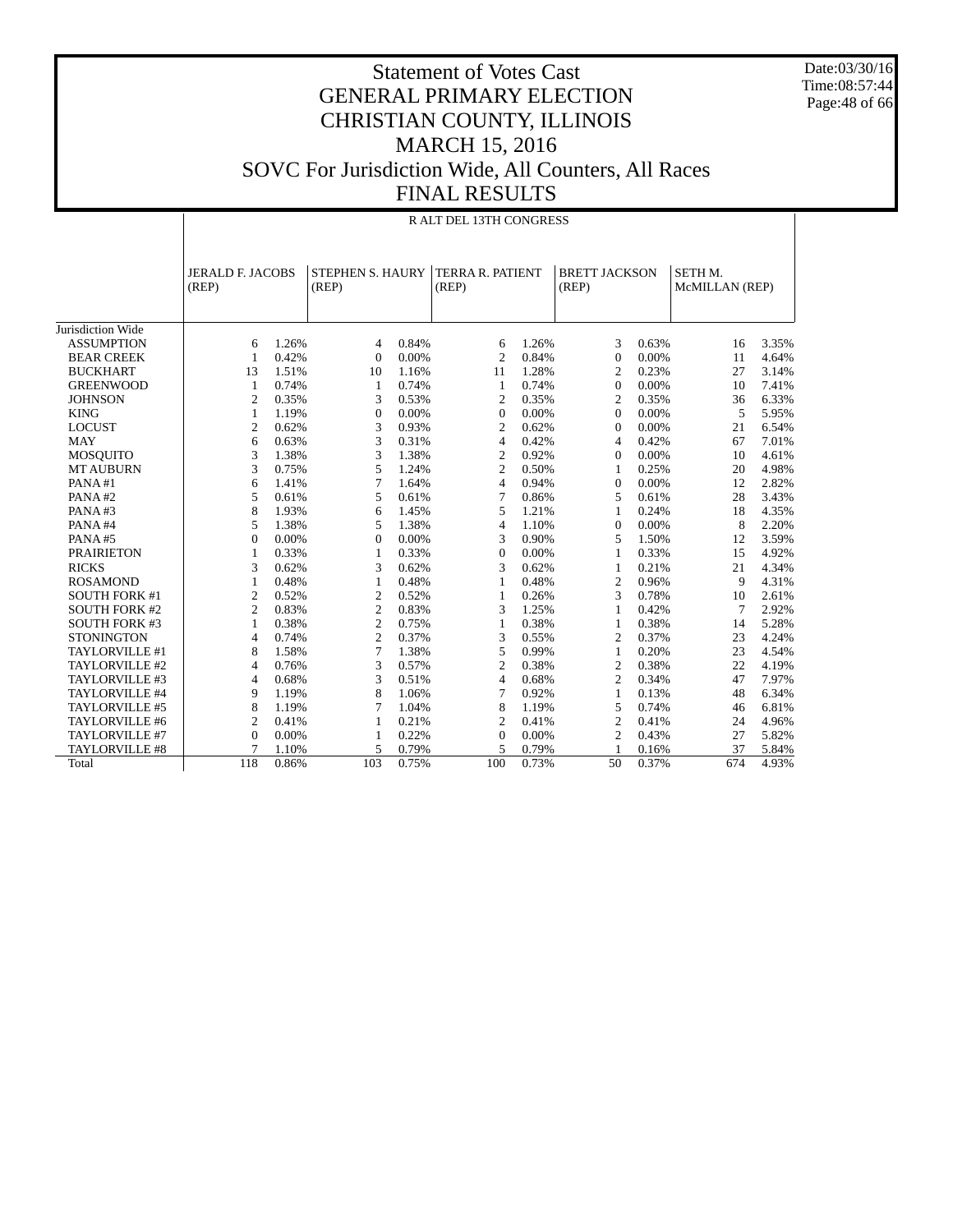Date:03/30/16 Time:08:57:44 Page:49 of 66

|                      | <b>RALT DEL 13TH CONGRESS</b>    |       |                            |       |  |  |  |  |  |  |
|----------------------|----------------------------------|-------|----------------------------|-------|--|--|--|--|--|--|
|                      | <b>JAMES B. McGUIRE</b><br>(REP) |       | MICHAEL P.<br>MURPHY (REP) |       |  |  |  |  |  |  |
| Jurisdiction Wide    |                                  |       |                            |       |  |  |  |  |  |  |
| <b>ASSUMPTION</b>    | 13                               | 2.73% | 14                         | 2.94% |  |  |  |  |  |  |
| <b>BEAR CREEK</b>    | 8                                | 3.38% | 7                          | 2.95% |  |  |  |  |  |  |
| <b>BUCKHART</b>      | 26                               | 3.03% | 24                         | 2.79% |  |  |  |  |  |  |
| <b>GREENWOOD</b>     | $\overline{4}$                   | 2.96% | 5                          | 3.70% |  |  |  |  |  |  |
| <b>JOHNSON</b>       | 24                               | 4.22% | 24                         | 4.22% |  |  |  |  |  |  |
| <b>KING</b>          | 3                                | 3.57% | 3                          | 3.57% |  |  |  |  |  |  |
| <b>LOCUST</b>        | 12                               | 3.74% | 15                         | 4.67% |  |  |  |  |  |  |
| <b>MAY</b>           | 45                               | 4.71% | 46                         | 4.81% |  |  |  |  |  |  |
| <b>MOSOUITO</b>      | $\tau$                           | 3.23% | 6                          | 2.76% |  |  |  |  |  |  |
| <b>MT AUBURN</b>     | 21                               | 5.22% | 19                         | 4.73% |  |  |  |  |  |  |
| PANA#1               | 12                               | 2.82% | 11                         | 2.58% |  |  |  |  |  |  |
| PANA#2               | 23                               | 2.82% | 26                         | 3.19% |  |  |  |  |  |  |
| PANA#3               | 11                               | 2.66% | 12                         | 2.90% |  |  |  |  |  |  |
| PANA#4               | 8                                | 2.20% | 7                          | 1.93% |  |  |  |  |  |  |
| PANA#5               | 12                               | 3.59% | 10                         | 2.99% |  |  |  |  |  |  |
| <b>PRAIRIETON</b>    | 11                               | 3.61% | 11                         | 3.61% |  |  |  |  |  |  |
| <b>RICKS</b>         | 14                               | 2.89% | 17                         | 3.51% |  |  |  |  |  |  |
| <b>ROSAMOND</b>      | 9                                | 4.31% | 6                          | 2.87% |  |  |  |  |  |  |
| <b>SOUTH FORK #1</b> | 8                                | 2.09% | 9                          | 2.35% |  |  |  |  |  |  |
| <b>SOUTH FORK #2</b> | 6                                | 2.50% | 7                          | 2.92% |  |  |  |  |  |  |
| <b>SOUTH FORK #3</b> | 11                               | 4.15% | 12                         | 4.53% |  |  |  |  |  |  |
| <b>STONINGTON</b>    | 17                               | 3.13% | 16                         | 2.95% |  |  |  |  |  |  |
| TAYLORVILLE #1       | 17                               | 3.35% | 14                         | 2.76% |  |  |  |  |  |  |
| TAYLORVILLE #2       | 21                               | 4.00% | 18                         | 3.43% |  |  |  |  |  |  |
| TAYLORVILLE #3       | 34                               | 5.76% | 34                         | 5.76% |  |  |  |  |  |  |
| TAYLORVILLE #4       | 36                               | 4.76% | 37                         | 4.89% |  |  |  |  |  |  |
| TAYLORVILLE #5       | 26                               | 3.85% | 24                         | 3.56% |  |  |  |  |  |  |
| TAYLORVILLE #6       | 21                               | 4.34% | 21                         | 4.34% |  |  |  |  |  |  |
| TAYLORVILLE #7       | 17                               | 3.66% | 19                         | 4.09% |  |  |  |  |  |  |
| TAYLORVILLE #8       | 27                               | 4.26% | 25                         | 3.94% |  |  |  |  |  |  |
| Total                | 504                              | 3.69% | 499                        | 3.65% |  |  |  |  |  |  |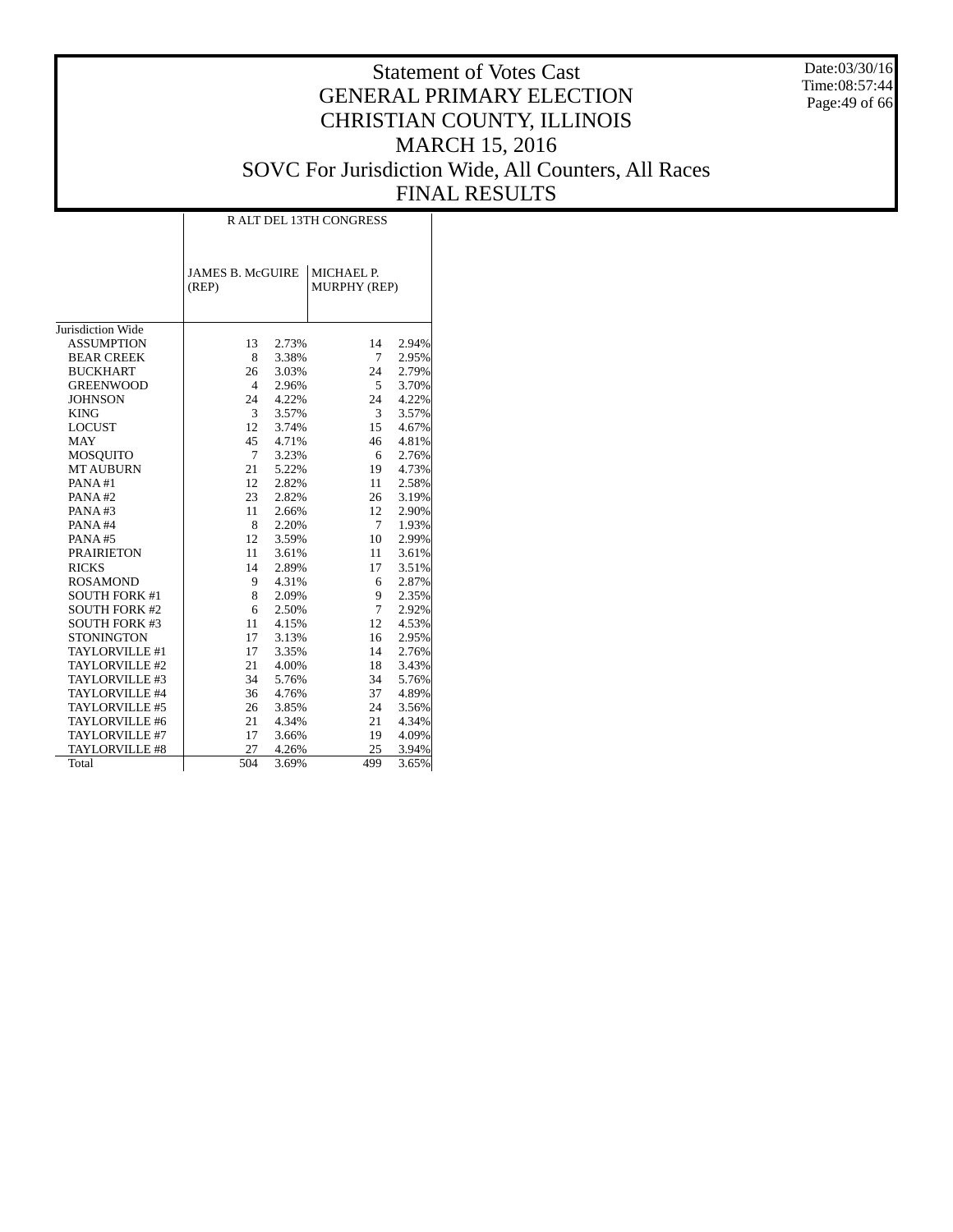Date:03/30/16 Time:08:57:44 Page:50 of 66

#### Statement of Votes Cast GENERAL PRIMARY ELECTION CHRISTIAN COUNTY, ILLINOIS MARCH 15, 2016 SOVC For Jurisdiction Wide, All Counters, All Races FINAL RESULTS

|                      | <b>R STATE REPRES DIST 95</b> |                  |                    |                                   |        |                               |        |                              |             |  |  |
|----------------------|-------------------------------|------------------|--------------------|-----------------------------------|--------|-------------------------------|--------|------------------------------|-------------|--|--|
|                      | Reg. Voters                   | Times<br>Counted | <b>Total Votes</b> | <b>DENNIS J. SCOBBIE</b><br>(REP) |        | CHRISTOPHER M.<br>HICKS (REP) |        | <b>AVERY BOURNE</b><br>(REP) |             |  |  |
| Jurisdiction Wide    |                               |                  |                    |                                   |        |                               |        |                              |             |  |  |
| <b>ASSUMPTION</b>    | 867                           | 199              | 170                | 38                                | 22.35% | 27                            | 15.88% | 105                          | 61.76%      |  |  |
| <b>BEAR CREEK</b>    | 353                           | 108              | 102                | 25                                | 24.51% | 10                            | 9.80%  | 67                           | 65.69%      |  |  |
| <b>BUCKHART</b>      |                               |                  |                    |                                   |        | $\overline{\phantom{a}}$      |        |                              |             |  |  |
| <b>GREENWOOD</b>     | 146                           | 61               | 58                 | 17                                | 29.31% | $\overline{4}$                | 6.90%  | 37                           | 63.79%      |  |  |
| <b>JOHNSON</b>       | 552                           | 221              | 206                | 52                                | 25.24% | 14                            | 6.80%  | 140                          | 67.96%      |  |  |
| <b>KING</b>          | 155                           | 39               | 39                 | 6                                 | 15.38% | $\overline{2}$                | 5.13%  | 31                           | 79.49%      |  |  |
| <b>LOCUST</b>        | 455                           | 139              | 130                | 29                                | 22.31% | 17                            | 13.08% | 84                           | 64.62%      |  |  |
| <b>MAY</b>           | 1277                          | 374              | 348                | 97                                | 27.87% | 19                            | 5.46%  | 232                          | 66.67%      |  |  |
| <b>MOSQUITO</b>      |                               |                  |                    |                                   |        |                               |        |                              |             |  |  |
| <b>MT AUBURN</b>     |                               |                  |                    |                                   |        |                               |        |                              |             |  |  |
| PANA#1               | 697                           | 169              | 154                | 60                                | 38.96% | 10                            | 6.49%  | 84                           | 54.55%      |  |  |
| PANA#2               | 1322                          | 333              | 305                | 101                               | 33.11% | 34                            | 11.15% | 170                          | 55.74%      |  |  |
| PANA#3               | 787                           | 157              | 143                | 43                                | 30.07% | 11                            | 7.69%  | 89                           | 62.24%      |  |  |
| PANA#4               | 691                           | 145              | 134                | 45                                | 33.58% | 16                            | 11.94% | 73                           | 54.48%      |  |  |
| PANA#5               | 554                           | 128              | 123                | 41                                | 33.33% | 11                            | 8.94%  | 71                           | 57.72%      |  |  |
| <b>PRAIRIETON</b>    | 329                           | 125              | 113                | 30                                | 26.55% | 18                            | 15.93% | 65                           | 57.52%      |  |  |
| <b>RICKS</b>         | 814                           | 197              | 188                | 42                                | 22.34% | 15                            | 7.98%  | 131                          | 69.68%      |  |  |
| <b>ROSAMOND</b>      | 238                           | 84               | 81                 | 21                                | 25.93% | 6                             | 7.41%  | 54                           | 66.67%      |  |  |
| <b>SOUTH FORK #1</b> |                               |                  | ٠                  | $\overline{\phantom{a}}$          |        | $\overline{\phantom{a}}$      |        |                              |             |  |  |
| <b>SOUTH FORK #2</b> | 9                             | $\mathfrak{2}$   | $\overline{c}$     | $\Omega$                          | 0.00%  | $\Omega$                      | 0.00%  |                              | 2 100.00%   |  |  |
| <b>SOUTH FORK #3</b> | 74                            | $\overline{4}$   | $\overline{4}$     | 1                                 | 25.00% | 1                             | 25.00% | 2                            | 50.00%      |  |  |
| <b>STONINGTON</b>    | 433                           | 109              | 105                | 28                                | 26.67% | $\overline{4}$                | 3.81%  | 73                           | 69.52%      |  |  |
| TAYLORVILLE #1       | 948                           | 192              | 184                | 52                                | 28.26% | 21                            | 11.41% | 111                          | 60.33%      |  |  |
| TAYLORVILLE #2       | 850                           | 202              | 191                | 41                                | 21.47% | 15                            | 7.85%  | 135                          | 70.68%      |  |  |
| TAYLORVILLE #3       | 880                           | 218              | 209                | 76                                | 36.36% | 21                            | 10.05% | 112                          | 53.59%      |  |  |
| TAYLORVILLE #4       | 1195                          | 264              | 251                | 85                                | 33.86% | 18                            | 7.17%  | 148                          | 58.96%      |  |  |
| TAYLORVILLE #5       | 1376                          | 270              | 253                | 74                                | 29.25% | 20                            | 7.91%  | 159                          | 62.85%      |  |  |
| TAYLORVILLE #6       | 931                           | 194              | 181                | 56                                | 30.94% | 10                            | 5.52%  | 115                          | 63.54%      |  |  |
| TAYLORVILLE #7       | 850                           | 184              | 170                | 47                                | 27.65% | 17                            | 10.00% | 106                          | 62.35%      |  |  |
| TAYLORVILLE #8       | 979                           | 250              | 234                | 73                                | 31.20% | 12                            | 5.13%  | 149                          | 63.68%      |  |  |
| Total                | 17762                         | 4368             | 4078               | 1180                              | 28.94% | 353                           | 8.66%  |                              | 2545 62.41% |  |  |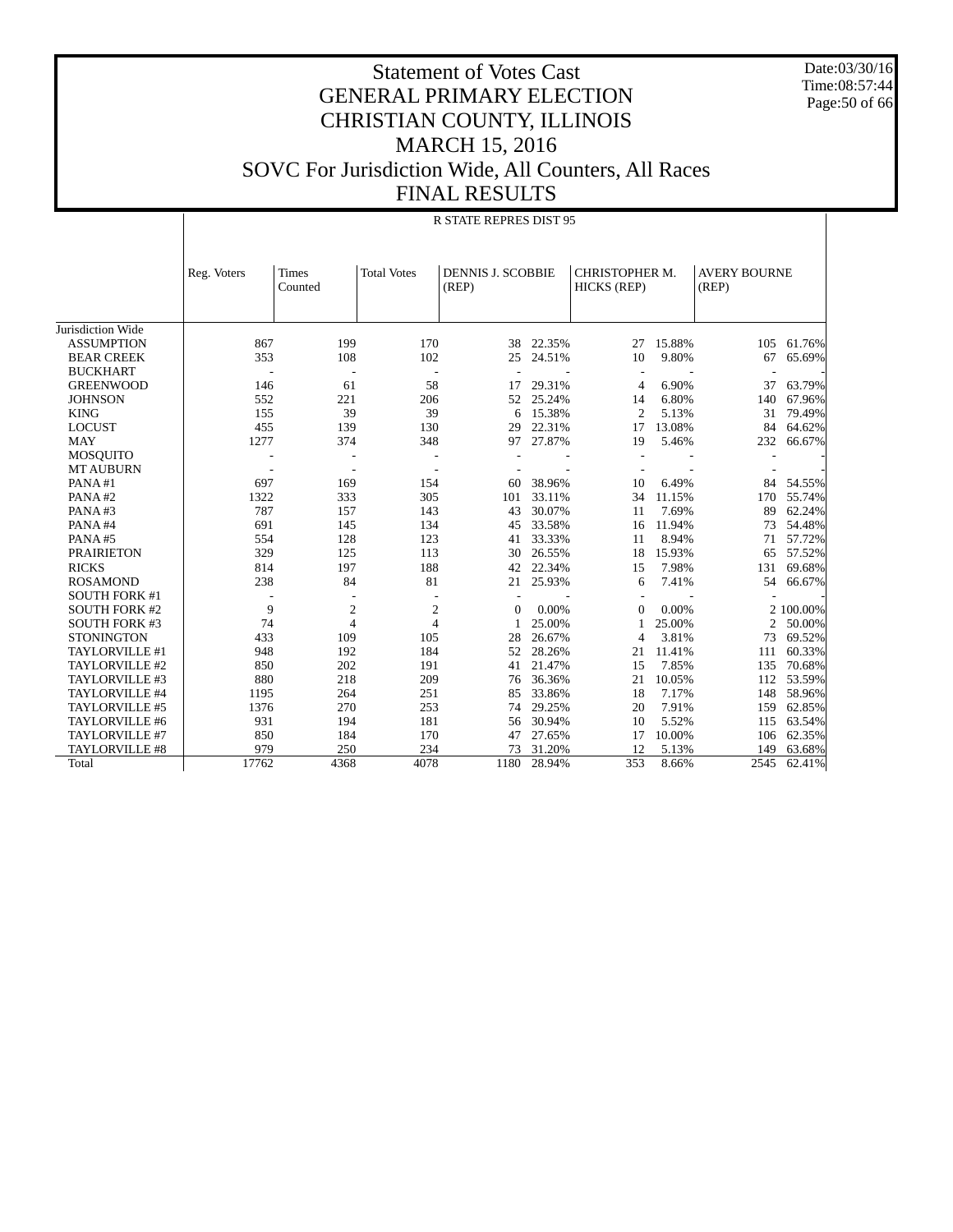Date:03/30/16 Time:08:57:44 Page:51 of 66

|                      |                |                         |                    | <b>R STATE REPRES DIST 96</b>     |        |                                |            |
|----------------------|----------------|-------------------------|--------------------|-----------------------------------|--------|--------------------------------|------------|
|                      | Reg. Voters    | <b>Times</b><br>Counted | <b>Total Votes</b> | CYNTHIA D.<br><b>WOLFER (REP)</b> |        | <b>GARY T. PIERCE</b><br>(REP) |            |
| Jurisdiction Wide    |                |                         |                    |                                   |        |                                |            |
| <b>ASSUMPTION</b>    |                |                         |                    |                                   |        |                                |            |
| <b>BEAR CREEK</b>    |                |                         |                    |                                   |        |                                |            |
| <b>BUCKHART</b>      | 1295           | 334                     | 285                | 133                               | 46.67% |                                | 152 53.33% |
| <b>GREENWOOD</b>     |                |                         |                    |                                   |        |                                |            |
| <b>JOHNSON</b>       |                |                         |                    |                                   |        |                                |            |
| <b>KING</b>          |                |                         |                    |                                   |        |                                |            |
| <b>LOCUST</b>        |                |                         |                    |                                   |        |                                |            |
| <b>MAY</b>           | $\overline{4}$ | $\mathbf{0}$            | $\mathbf{0}$       | $\overline{0}$                    |        | $\Omega$                       |            |
| <b>MOSQUITO</b>      | 279            | 84                      | 79                 | 56                                | 70.89% | 23                             | 29.11%     |
| <b>MT AUBURN</b>     | 674            | 168                     | 125                | 63                                | 50.40% | 62                             | 49.60%     |
| PANA#1               |                |                         |                    |                                   |        |                                |            |
| PANA#2               |                |                         |                    |                                   |        |                                |            |
| PANA#3               |                |                         |                    |                                   |        |                                |            |
| PANA#4               |                |                         |                    |                                   |        |                                |            |
| PANA#5               |                |                         |                    |                                   |        |                                |            |
| <b>PRAIRIETON</b>    |                |                         |                    |                                   |        |                                |            |
| <b>RICKS</b>         |                |                         |                    |                                   |        |                                |            |
| <b>ROSAMOND</b>      |                |                         |                    |                                   |        |                                |            |
| <b>SOUTH FORK #1</b> | 889            | 147                     | 121                | 61                                | 50.41% | 60                             | 49.59%     |
| <b>SOUTH FORK #2</b> | 466            | 98                      | 70                 | 34                                | 48.57% | 36                             | 51.43%     |
| <b>SOUTH FORK #3</b> | 420            | 101                     | 82                 | 35                                | 42.68% | 47                             | 57.32%     |
| <b>STONINGTON</b>    | 326            | 101                     | 82                 | 41                                | 50.00% | 41                             | 50.00%     |
| TAYLORVILLE #1       |                |                         | L,                 |                                   |        |                                |            |
| TAYLORVILLE #2       | 25             | 3                       | 3                  | 1                                 | 33.33% | $\overline{2}$                 | 66.67%     |
| TAYLORVILLE #3       | 7              | 3                       | 3                  | $\theta$                          | 0.00%  |                                | 3 100.00%  |
| TAYLORVILLE #4       | 188            | 36                      | 29                 | 15                                | 51.72% | 14                             | 48.28%     |
| TAYLORVILLE #5       |                |                         |                    |                                   |        |                                |            |
| TAYLORVILLE #6       |                |                         |                    |                                   |        |                                |            |
| TAYLORVILLE #7       |                |                         |                    |                                   |        |                                |            |
| TAYLORVILLE #8       |                |                         |                    |                                   |        |                                |            |
| Total                | 4573           | 1075                    | 879                | 439                               | 49.94% | 440                            | 50.06%     |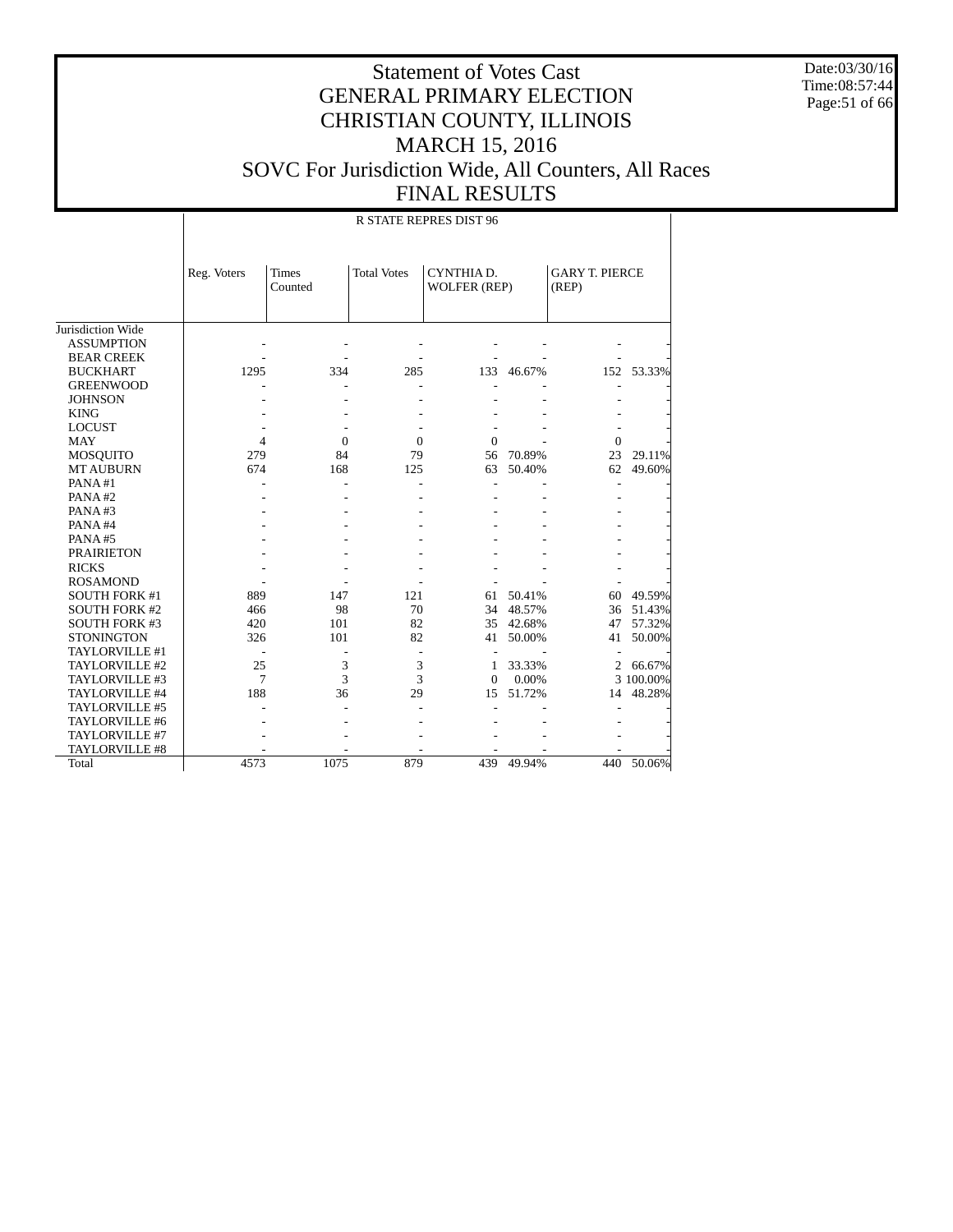Date:03/30/16 Time:08:57:44 Page:52 of 66

|                      |             | <b>R STATE'S ATTORNEY</b> |                    |                           |  |  |  |  |  |
|----------------------|-------------|---------------------------|--------------------|---------------------------|--|--|--|--|--|
|                      | Reg. Voters | <b>Times</b><br>Counted   | <b>Total Votes</b> | DEBORAH M. RILEY<br>(REP) |  |  |  |  |  |
| Jurisdiction Wide    |             |                           |                    |                           |  |  |  |  |  |
| <b>ASSUMPTION</b>    | 867         | 199                       | 150                | 150 100.00%               |  |  |  |  |  |
| <b>BEAR CREEK</b>    | 353         | 108                       | 81                 | 81 100.00%                |  |  |  |  |  |
| <b>BUCKHART</b>      | 1295        | 334                       | 257                | 257 100.00%               |  |  |  |  |  |
| <b>GREENWOOD</b>     | 146         | 61                        | 43                 | 43 100.00%                |  |  |  |  |  |
| <b>JOHNSON</b>       | 552         | 221                       | 171                | 171 100.00%               |  |  |  |  |  |
| <b>KING</b>          | 155         | 39                        | 28                 | 28 100.00%                |  |  |  |  |  |
| <b>LOCUST</b>        | 455         | 139                       | 96                 | 96 100.00%                |  |  |  |  |  |
| <b>MAY</b>           | 1281        | 374                       | 291                | 291 100.00%               |  |  |  |  |  |
| MOSQUITO             | 279         | 84                        | 72                 | 72 100.00%                |  |  |  |  |  |
| <b>MT AUBURN</b>     | 674         | 168                       | 115                | 115 100.00%               |  |  |  |  |  |
| PANA#1               | 697         | 169                       | 133                | 133 100.00%               |  |  |  |  |  |
| PANA#2               | 1322        | 333                       | 267                | 267 100.00%               |  |  |  |  |  |
| PANA#3               | 787         | 157                       | 119                | 119 100.00%               |  |  |  |  |  |
| PANA#4               | 691         | 145                       | 117                | 117 100.00%               |  |  |  |  |  |
| PANA#5               | 554         | 128                       | 97                 | 97 100.00%                |  |  |  |  |  |
| <b>PRAIRIETON</b>    | 329         | 125                       | 97                 | 97 100.00%                |  |  |  |  |  |
| <b>RICKS</b>         | 814         | 197                       | 160                | 160 100.00%               |  |  |  |  |  |
| <b>ROSAMOND</b>      | 238         | 84                        | 65                 | 65 100.00%                |  |  |  |  |  |
| <b>SOUTH FORK #1</b> | 889         | 147                       | 115                | 115 100.00%               |  |  |  |  |  |
| <b>SOUTH FORK #2</b> | 475         | 100                       | 73                 | 73 100.00%                |  |  |  |  |  |
| <b>SOUTH FORK #3</b> | 494         | 105                       | 86                 | 86 100.00%                |  |  |  |  |  |
| <b>STONINGTON</b>    | 759         | 210                       | 167                | 167 100.00%               |  |  |  |  |  |
| TAYLORVILLE #1       | 948         | 192                       | 164                | 164 100.00%               |  |  |  |  |  |
| TAYLORVILLE #2       | 875         | 205                       | 156                | 156 100.00%               |  |  |  |  |  |
| TAYLORVILLE #3       | 887         | 221                       | 176                | 176 100.00%               |  |  |  |  |  |
| TAYLORVILLE #4       | 1383        | 300                       | 240                | 240 100.00%               |  |  |  |  |  |
| TAYLORVILLE #5       | 1376        | 270                       | 218                | 218 100.00%               |  |  |  |  |  |
| TAYLORVILLE #6       | 931         | 194                       | 144                | 144 100.00%               |  |  |  |  |  |
| TAYLORVILLE #7       | 850         | 184                       | 139                | 139 100.00%               |  |  |  |  |  |
| TAYLORVILLE #8       | 979         | 250                       | 202                | 202 100.00%               |  |  |  |  |  |
| Total                | 22335       | 5443                      | 4239               | 4239 100.00%              |  |  |  |  |  |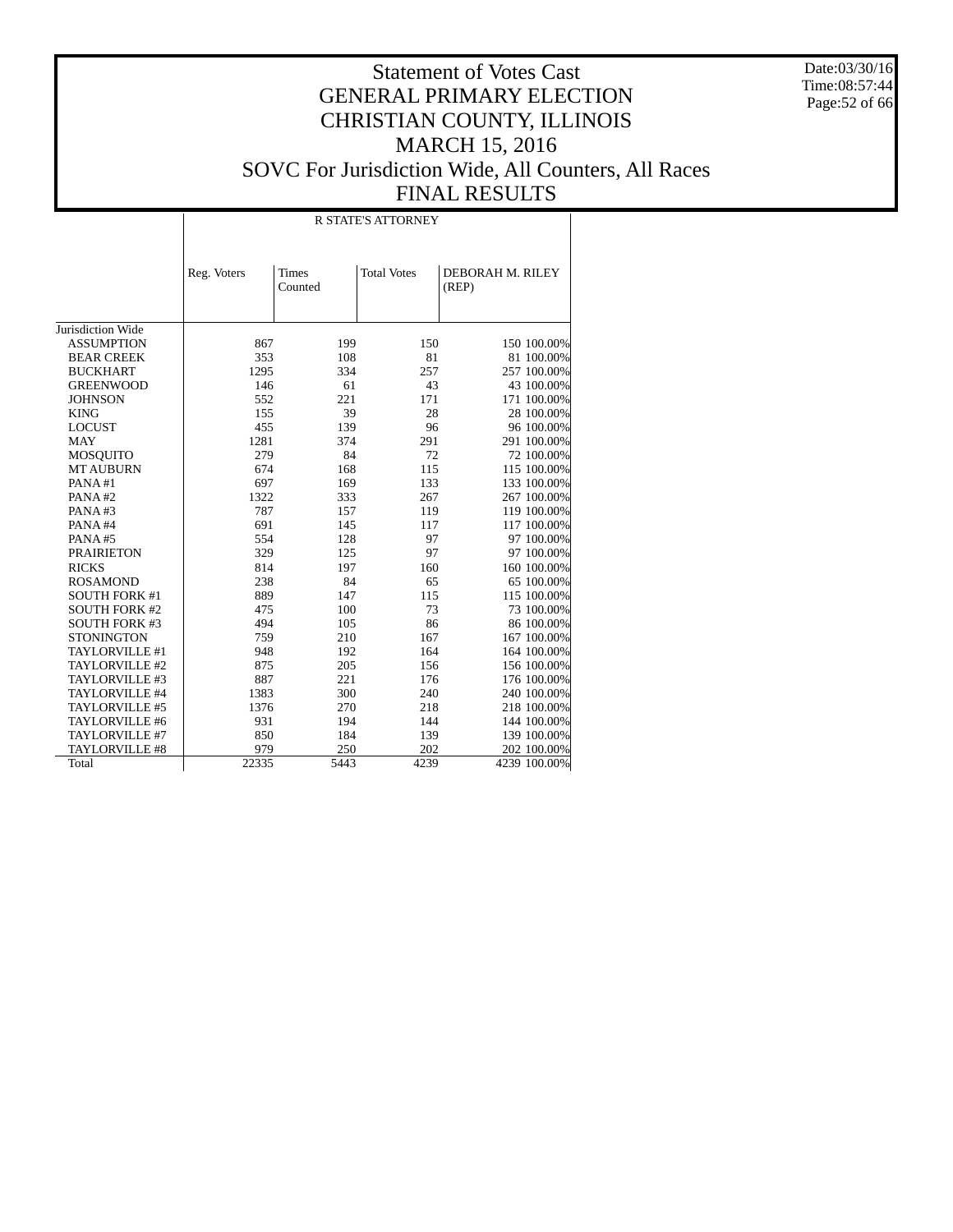Date:03/30/16 Time:08:57:44 Page:53 of 66

|                      |             |                  | R COUNTY BOARD DIST 1 |                                   |            |                                           |            |
|----------------------|-------------|------------------|-----------------------|-----------------------------------|------------|-------------------------------------------|------------|
|                      | Reg. Voters | Times<br>Counted | <b>Total Votes</b>    | TIMOTHY J<br><b>CARLSON</b> (REP) |            | <b>LEON CRAIG</b><br><b>CORZINE (REP)</b> |            |
| Jurisdiction Wide    |             |                  |                       |                                   |            |                                           |            |
| <b>ASSUMPTION</b>    | 867         | 199              | 224                   | 93                                | 41.52%     |                                           | 131 58.48% |
| <b>BEAR CREEK</b>    |             |                  |                       |                                   |            |                                           |            |
| <b>BUCKHART</b>      |             |                  |                       |                                   |            |                                           |            |
| <b>GREENWOOD</b>     |             |                  |                       |                                   |            |                                           |            |
| <b>JOHNSON</b>       |             |                  |                       |                                   |            |                                           |            |
| <b>KING</b>          |             |                  |                       |                                   |            |                                           |            |
| <b>LOCUST</b>        |             |                  |                       |                                   |            |                                           |            |
| <b>MAY</b>           | 1281        | 374              | 473                   |                                   | 259 54.76% | 214                                       | 45.24%     |
| MOSQUITO             | 279         | 84               | 110                   |                                   | 61 55.45%  | 49                                        | 44.55%     |
| <b>MT AUBURN</b>     | 674         | 168              | 178                   | 110                               | 61.80%     | 68                                        | 38.20%     |
| PANA#1               |             |                  |                       |                                   |            |                                           |            |
| PANA#2               |             |                  |                       |                                   |            |                                           |            |
| PANA#3               |             |                  |                       |                                   |            |                                           |            |
| PANA#4               | 691         | 145              | 172                   |                                   | 87 50.58%  | 85                                        | 49.42%     |
| PANA#5               | 554         | 128              | 130                   | 71                                | 54.62%     | 59                                        | 45.38%     |
| <b>PRAIRIETON</b>    | 329         | 125              | 159                   | 85                                | 53.46%     | 74                                        | 46.54%     |
| <b>RICKS</b>         |             |                  |                       |                                   |            |                                           |            |
| <b>ROSAMOND</b>      |             |                  |                       |                                   |            |                                           |            |
| <b>SOUTH FORK #1</b> |             |                  |                       |                                   |            |                                           |            |
| SOUTH FORK #2        |             |                  |                       |                                   |            |                                           |            |
| <b>SOUTH FORK #3</b> |             |                  |                       |                                   |            |                                           |            |
| <b>STONINGTON</b>    | 759         | 210              | 266                   | 163                               | 61.28%     | 103                                       | 38.72%     |
| TAYLORVILLE #1       |             |                  |                       |                                   |            |                                           |            |
| TAYLORVILLE #2       |             |                  |                       |                                   |            |                                           |            |
| TAYLORVILLE #3       |             |                  |                       |                                   |            |                                           |            |
| TAYLORVILLE #4       |             |                  |                       |                                   |            |                                           |            |
| TAYLORVILLE #5       |             |                  |                       |                                   |            |                                           |            |
| TAYLORVILLE #6       |             |                  |                       |                                   |            |                                           |            |
| TAYLORVILLE #7       |             |                  |                       |                                   |            |                                           |            |
| TAYLORVILLE #8       |             |                  |                       |                                   |            |                                           |            |
| Total                | 5434        | 1433             | 1712                  |                                   | 929 54.26% | 783                                       | 45.74%     |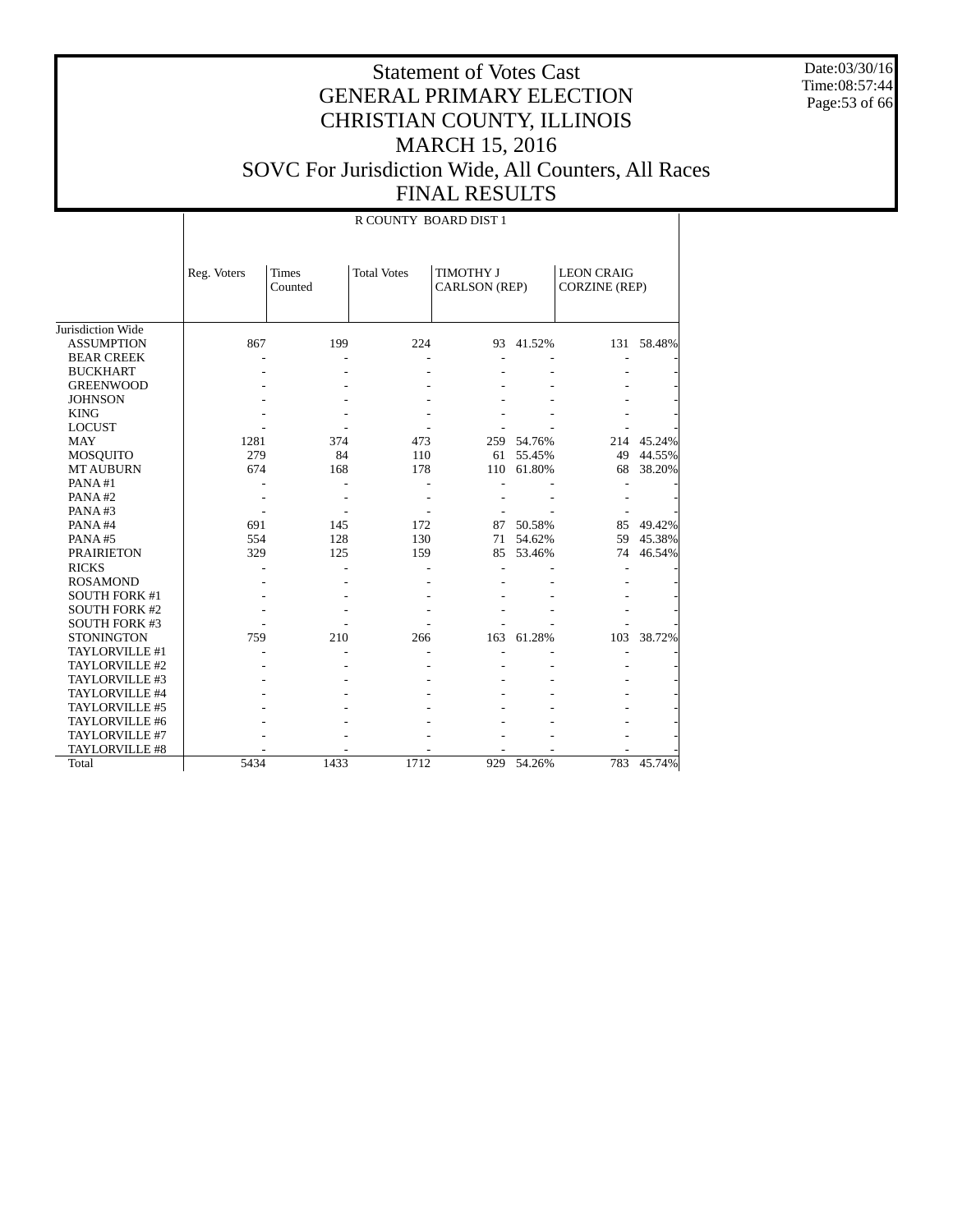Date:03/30/16 Time:08:57:44 Page:54 of 66

|                      |             |                         | R COUNTY BOARD DIST 2 |                              |            |                           |            |
|----------------------|-------------|-------------------------|-----------------------|------------------------------|------------|---------------------------|------------|
|                      | Reg. Voters | <b>Times</b><br>Counted | <b>Total Votes</b>    | <b>DAVID HOWELL</b><br>(REP) |            | VICKI M.<br>McMAHON (REP) |            |
| Jurisdiction Wide    |             |                         |                       |                              |            |                           |            |
| <b>ASSUMPTION</b>    |             |                         |                       |                              |            |                           |            |
| <b>BEAR CREEK</b>    |             |                         |                       |                              |            |                           |            |
| <b>BUCKHART</b>      | 1295        | 334                     | 416                   |                              | 201 48.32% |                           | 215 51.68% |
| <b>GREENWOOD</b>     |             |                         |                       |                              |            |                           |            |
| <b>JOHNSON</b>       |             |                         |                       |                              |            |                           |            |
| <b>KING</b>          |             |                         |                       |                              |            |                           |            |
| <b>LOCUST</b>        |             |                         |                       |                              |            |                           |            |
| <b>MAY</b>           |             |                         |                       |                              |            |                           |            |
| <b>MOSQUITO</b>      |             |                         |                       |                              |            |                           |            |
| <b>MT AUBURN</b>     |             |                         |                       |                              |            |                           |            |
| PANA#1               |             |                         |                       |                              |            |                           |            |
| PANA#2               |             |                         |                       |                              |            |                           |            |
| PANA#3               |             |                         |                       |                              |            |                           |            |
| PANA#4               |             |                         |                       |                              |            |                           |            |
| PANA#5               |             |                         |                       |                              |            |                           |            |
| <b>PRAIRIETON</b>    |             |                         |                       |                              |            |                           |            |
| <b>RICKS</b>         |             |                         |                       |                              |            |                           |            |
| <b>ROSAMOND</b>      |             |                         |                       |                              |            |                           |            |
| <b>SOUTH FORK #1</b> | 889         | 147                     | 173                   | 87                           | 50.29%     |                           | 86 49.71%  |
| <b>SOUTH FORK #2</b> | 475         | 100                     | 102                   | 47                           | 46.08%     | 55                        | 53.92%     |
| <b>SOUTH FORK #3</b> | 494         | 105                     | 118                   | 53                           | 44.92%     | 65                        | 55.08%     |
| <b>STONINGTON</b>    |             |                         |                       |                              |            |                           |            |
| TAYLORVILLE #1       |             |                         |                       |                              |            |                           |            |
| TAYLORVILLE #2       |             |                         |                       |                              |            |                           |            |
| TAYLORVILLE #3       |             |                         |                       |                              |            |                           |            |
| TAYLORVILLE #4       | 1383        | 300                     | 370                   | 163                          | 44.05%     | 207                       | 55.95%     |
| TAYLORVILLE #5       | 1376        | 270                     | 342                   | 169                          | 49.42%     | 173                       | 50.58%     |
| TAYLORVILLE #6       |             |                         |                       |                              |            |                           |            |
| TAYLORVILLE #7       |             |                         |                       |                              |            |                           |            |
| TAYLORVILLE #8       |             |                         |                       |                              |            |                           |            |
| Total                | 5912        | 1256                    | 1521                  | 720                          | 47.34%     |                           | 801 52.66% |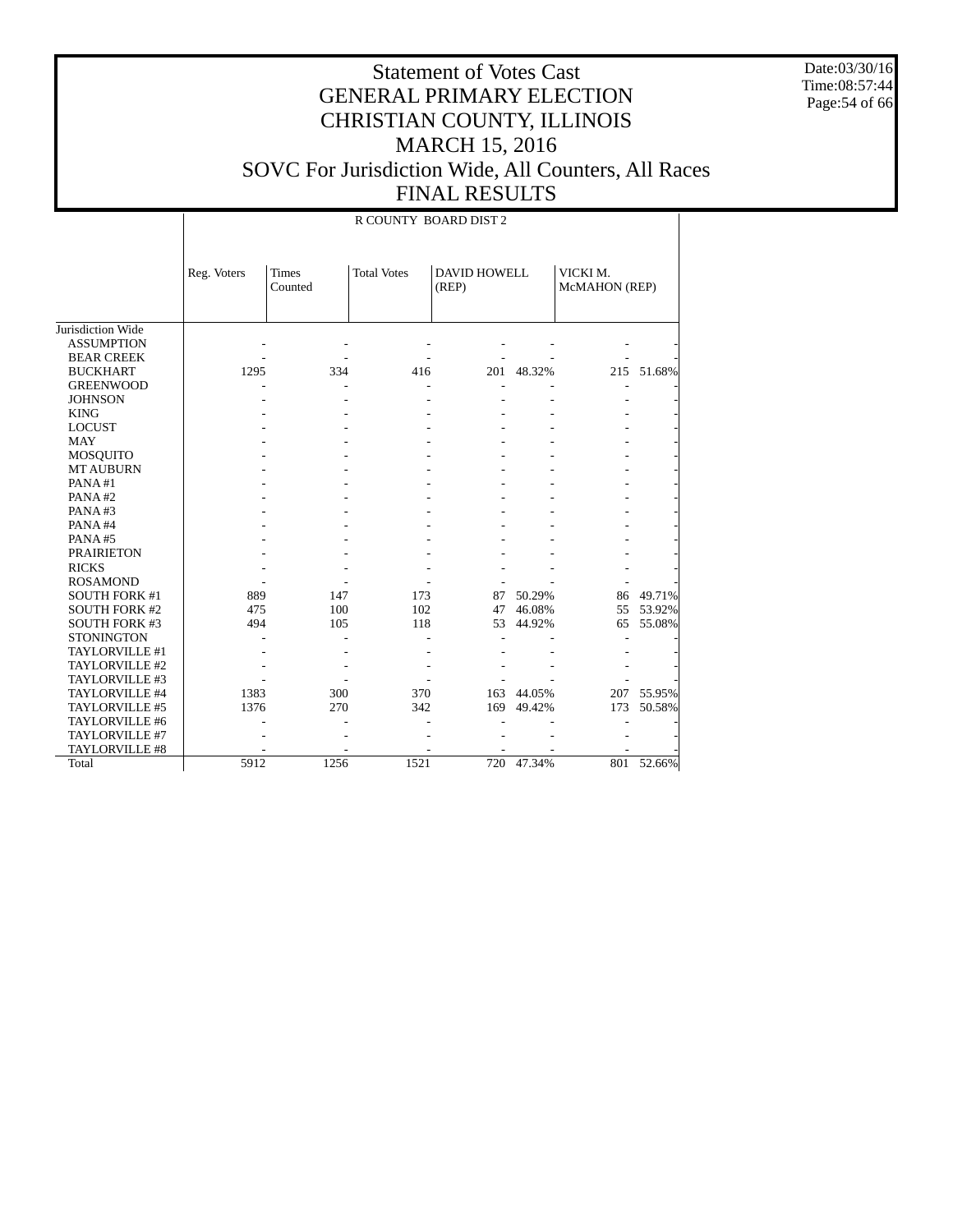Date:03/30/16 Time:08:57:44 Page:55 of 66

|                      |             |                         |                    | R COUNTY BOARD DIST 3      |        |                                 |        |                       |        |
|----------------------|-------------|-------------------------|--------------------|----------------------------|--------|---------------------------------|--------|-----------------------|--------|
|                      | Reg. Voters | <b>Times</b><br>Counted | <b>Total Votes</b> | DAVID K.<br>DRISKELL (REP) |        | <b>JACK PEARCE, JR</b><br>(REP) |        | MOLLY ALARIA<br>(REP) |        |
| Jurisdiction Wide    |             |                         |                    |                            |        |                                 |        |                       |        |
| <b>ASSUMPTION</b>    |             |                         |                    |                            |        |                                 |        |                       |        |
| <b>BEAR CREEK</b>    |             |                         |                    |                            |        |                                 |        |                       |        |
|                      |             |                         |                    |                            |        |                                 |        |                       |        |
| <b>BUCKHART</b>      |             |                         |                    |                            |        |                                 |        |                       |        |
| <b>GREENWOOD</b>     |             |                         |                    |                            |        |                                 |        |                       |        |
| <b>JOHNSON</b>       |             |                         |                    |                            |        |                                 |        |                       |        |
| <b>KING</b>          |             |                         |                    |                            |        |                                 |        |                       |        |
| <b>LOCUST</b>        |             |                         |                    |                            |        |                                 |        |                       |        |
| <b>MAY</b>           |             |                         |                    |                            |        |                                 |        |                       |        |
| <b>MOSQUITO</b>      |             |                         |                    |                            |        |                                 |        |                       |        |
| <b>MT AUBURN</b>     |             |                         |                    |                            |        |                                 |        |                       |        |
| PANA#1               |             |                         |                    |                            |        |                                 |        |                       |        |
| PANA#2               |             |                         |                    |                            |        |                                 |        |                       |        |
| PANA#3               |             |                         |                    |                            |        |                                 |        |                       |        |
| PANA#4               |             |                         |                    |                            |        |                                 |        |                       |        |
| PANA#5               |             |                         |                    |                            |        |                                 |        |                       |        |
| <b>PRAIRIETON</b>    |             |                         |                    |                            |        |                                 |        |                       |        |
| <b>RICKS</b>         |             |                         |                    |                            |        |                                 |        |                       |        |
| <b>ROSAMOND</b>      |             |                         |                    |                            |        |                                 |        |                       |        |
| <b>SOUTH FORK #1</b> |             |                         |                    |                            |        |                                 |        |                       |        |
| <b>SOUTH FORK #2</b> |             |                         |                    |                            |        |                                 |        |                       |        |
| SOUTH FORK #3        |             |                         |                    |                            |        |                                 |        |                       |        |
| <b>STONINGTON</b>    |             |                         |                    |                            |        |                                 |        |                       |        |
| TAYLORVILLE #1       | 948         |                         | 192                | 309<br>94                  | 30.42% | 102                             | 33.01% | 113                   | 36.57% |
| TAYLORVILLE #2       | 875         |                         | 205                | 303<br>88                  | 29.04% | 95                              | 31.35% | 120                   | 39.60% |
| TAYLORVILLE #3       | 887         |                         | 221                | 325<br>98                  | 30.15% | 107                             | 32.92% | 120                   | 36.92% |
| TAYLORVILLE #4       |             |                         |                    |                            |        |                                 |        |                       |        |
| TAYLORVILLE #5       |             | ٠                       |                    |                            |        |                                 |        |                       |        |
| TAYLORVILLE #6       | 931         |                         | 194                | 278<br>85                  | 30.58% | 90                              | 32.37% | 103                   | 37.05% |
| TAYLORVILLE #7       | 850         |                         | 184                | 269<br>87                  | 32.34% | 94                              | 34.94% | 88                    | 32.71% |
| TAYLORVILLE #8       | 979         |                         | 250                | 386<br>108                 | 27.98% | 146                             | 37.82% | 132                   | 34.20% |
| Total                | 5470        | 1246                    |                    | 1870<br>560                | 29.95% | 634                             | 33.90% | 676                   | 36.15% |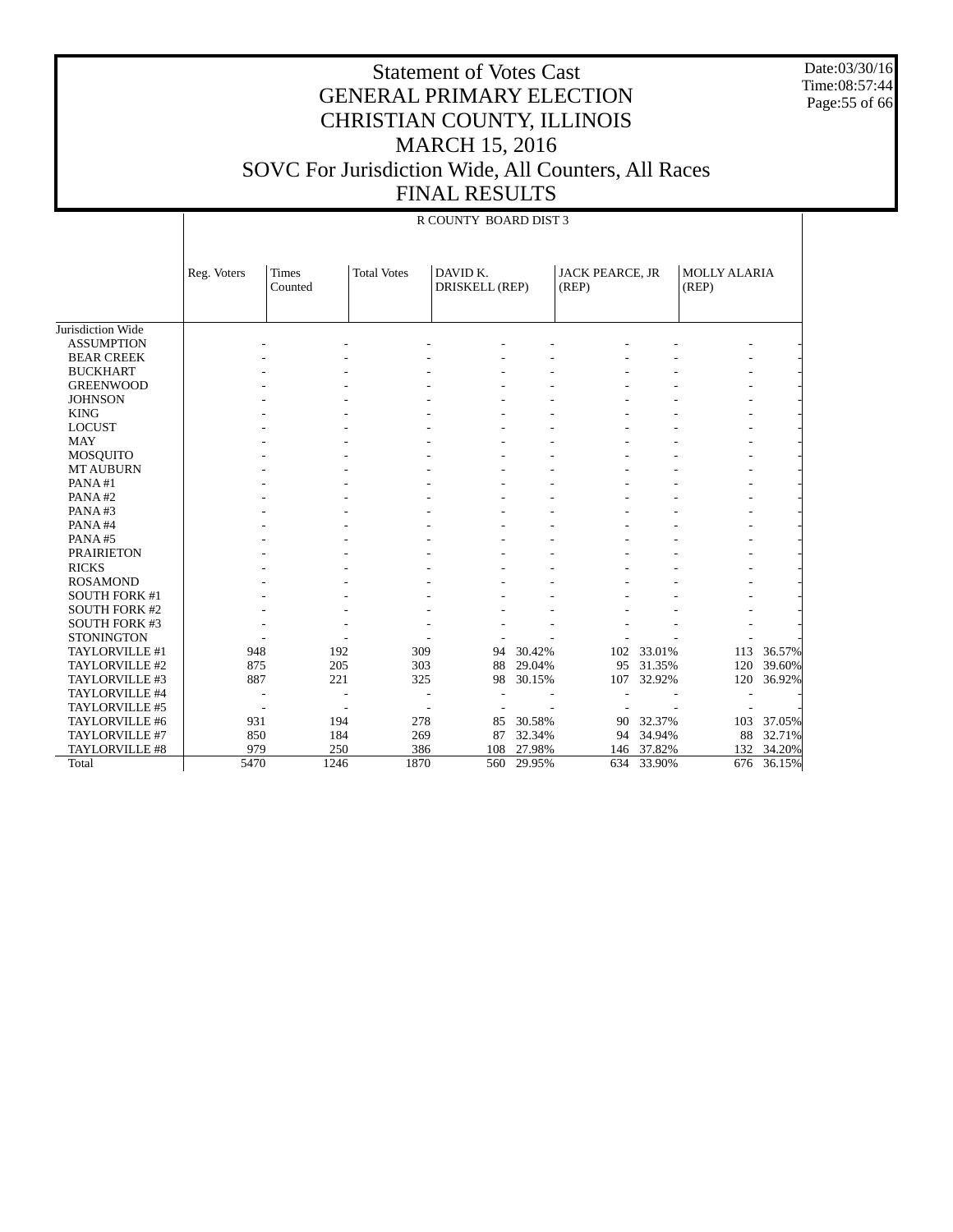Date:03/30/16 Time:08:57:44 Page:56 of 66

|                      |             | R COUNTY BOARD DIST 4   |                    |                                        |            |                                    |        |  |  |  |
|----------------------|-------------|-------------------------|--------------------|----------------------------------------|------------|------------------------------------|--------|--|--|--|
|                      | Reg. Voters | <b>Times</b><br>Counted | <b>Total Votes</b> | <b>BECKYT.</b><br><b>EDWARDS</b> (REP) |            | PHILIP M<br><b>SCHNEIDER (REP)</b> |        |  |  |  |
| Jurisdiction Wide    |             |                         |                    |                                        |            |                                    |        |  |  |  |
| <b>ASSUMPTION</b>    |             |                         |                    |                                        |            |                                    |        |  |  |  |
| <b>BEAR CREEK</b>    | 353         | 108                     | 124                | 60                                     | 48.39%     | 64                                 | 51.61% |  |  |  |
| <b>BUCKHART</b>      |             |                         |                    |                                        |            |                                    |        |  |  |  |
| <b>GREENWOOD</b>     | 146         | 61                      | 64                 | 15                                     | 23.44%     | 49                                 | 76.56% |  |  |  |
| <b>JOHNSON</b>       | 552         | 221                     | 248                |                                        | 124 50.00% | 124                                | 50.00% |  |  |  |
| <b>KING</b>          | 155         | 39                      | 44                 | 24                                     | 54.55%     | 20                                 | 45.45% |  |  |  |
| <b>LOCUST</b>        | 455         | 139                     | 148                | 73                                     | 49.32%     | 75                                 | 50.68% |  |  |  |
| <b>MAY</b>           |             |                         |                    |                                        |            |                                    |        |  |  |  |
| <b>MOSQUITO</b>      |             |                         |                    |                                        |            |                                    |        |  |  |  |
| <b>MT AUBURN</b>     |             |                         |                    |                                        |            |                                    |        |  |  |  |
| PANA#1               | 697         | 169                     | 205                | 103                                    | 50.24%     | 102                                | 49.76% |  |  |  |
| PANA#2               | 1322        | 333                     | 405                | 197                                    | 48.64%     | 208                                | 51.36% |  |  |  |
| PANA#3               | 787         | 157                     | 177                | 89                                     | 50.28%     | 88                                 | 49.72% |  |  |  |
| PANA#4               |             |                         |                    |                                        |            |                                    |        |  |  |  |
| PANA#5               |             |                         |                    |                                        |            |                                    |        |  |  |  |
| <b>PRAIRIETON</b>    |             |                         |                    |                                        |            |                                    |        |  |  |  |
| <b>RICKS</b>         | 814         | 197                     | 244                | 119                                    | 48.77%     | 125                                | 51.23% |  |  |  |
| <b>ROSAMOND</b>      | 238         | 84                      | 109                | 52                                     | 47.71%     | 57                                 | 52.29% |  |  |  |
| <b>SOUTH FORK #1</b> |             |                         |                    |                                        |            |                                    |        |  |  |  |
| <b>SOUTH FORK #2</b> |             |                         |                    |                                        |            |                                    |        |  |  |  |
| <b>SOUTH FORK #3</b> |             |                         |                    |                                        |            |                                    |        |  |  |  |
| <b>STONINGTON</b>    |             |                         |                    |                                        |            |                                    |        |  |  |  |
| TAYLORVILLE #1       |             |                         |                    |                                        |            |                                    |        |  |  |  |
| TAYLORVILLE #2       |             |                         |                    |                                        |            |                                    |        |  |  |  |
| TAYLORVILLE #3       |             |                         |                    |                                        |            |                                    |        |  |  |  |
| TAYLORVILLE #4       |             |                         |                    |                                        |            |                                    |        |  |  |  |
| TAYLORVILLE #5       |             |                         |                    |                                        |            |                                    |        |  |  |  |
| TAYLORVILLE #6       |             |                         |                    |                                        |            |                                    |        |  |  |  |
| TAYLORVILLE #7       |             |                         |                    |                                        |            |                                    |        |  |  |  |
| TAYLORVILLE #8       |             |                         |                    |                                        |            |                                    |        |  |  |  |
| Total                | 5519        | 1508                    | 1768               | 856                                    | 48.42%     | 912                                | 51.58% |  |  |  |
|                      |             |                         |                    |                                        |            |                                    |        |  |  |  |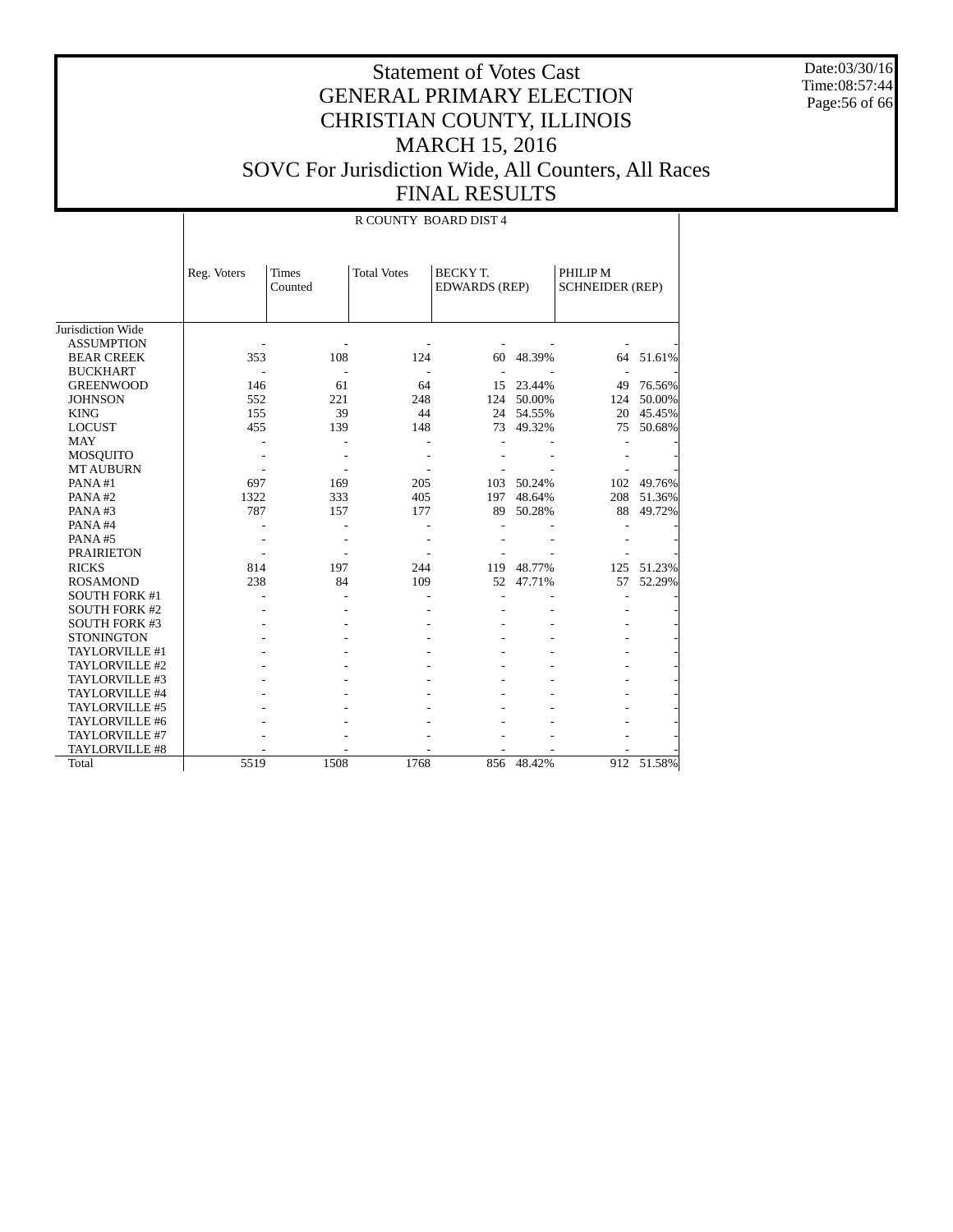Date:03/30/16 Time:08:57:44 Page:57 of 66

|                       |             |                         | R JUDGE APPEL DIST 5 (Stewart) |                               |
|-----------------------|-------------|-------------------------|--------------------------------|-------------------------------|
|                       | Reg. Voters | <b>Times</b><br>Counted | <b>Total Votes</b>             | JOHN B. BARBERIS,<br>JR (REP) |
| Jurisdiction Wide     |             |                         |                                |                               |
| <b>ASSUMPTION</b>     | 867         | 199                     | 140                            | 140 100.00%                   |
| <b>BEAR CREEK</b>     | 353         | 108                     | 78                             | 78 100.00%                    |
| <b>BUCKHART</b>       | 1295        | 334                     | 245                            | 245 100.00%                   |
| <b>GREENWOOD</b>      | 146         | 61                      | 42                             | 42 100.00%                    |
| <b>JOHNSON</b>        | 552         | 221                     | 168                            | 168 100.00%                   |
| <b>KING</b>           | 155         | 39                      | 23                             | 23 100.00%                    |
| <b>LOCUST</b>         | 455         | 139                     | 91                             | 91 100.00%                    |
| <b>MAY</b>            | 1281        | 374                     | 267                            | 267 100.00%                   |
| <b>MOSQUITO</b>       | 279         | 84                      | 67                             | 67 100.00%                    |
| <b>MT AUBURN</b>      | 674         | 168                     | 103                            | 103 100.00%                   |
| PANA#1                | 697         | 169                     | 124                            | 124 100.00%                   |
| PANA#2                | 1322        | 333                     | 249                            | 249 100.00%                   |
| PANA#3                | 787         | 157                     | 105                            | 105 100.00%                   |
| PANA#4                | 691         | 145                     | 109                            | 109 100.00%                   |
| PANA#5                | 554         | 128                     | 90                             | 90 100.00%                    |
| <b>PRAIRIETON</b>     | 329         | 125                     | 84                             | 84 100.00%                    |
| <b>RICKS</b>          | 814         | 197                     | 154                            | 154 100.00%                   |
| <b>ROSAMOND</b>       | 238         | 84                      | 64                             | 64 100.00%                    |
| <b>SOUTH FORK #1</b>  | 889         | 147                     | 108                            | 108 100.00%                   |
| <b>SOUTH FORK #2</b>  | 475         | 100                     | 66                             | 66 100.00%                    |
| <b>SOUTH FORK #3</b>  | 494         | 105                     | 76                             | 76 100.00%                    |
| <b>STONINGTON</b>     | 759         | 210                     | 163                            | 163 100.00%                   |
| TAYLORVILLE #1        | 948         | 192                     | 166                            | 166 100.00%                   |
| TAYLORVILLE #2        | 875         | 205                     | 151                            | 151 100.00%                   |
| TAYLORVILLE #3        | 887         | 221                     | 166                            | 166 100.00%                   |
| TAYLORVILLE #4        | 1383        | 300                     | 228                            | 228 100.00%                   |
| TAYLORVILLE #5        | 1376        | 270                     | 191                            | 191 100.00%                   |
| TAYLORVILLE #6        | 931         | 194                     | 139                            | 139 100.00%                   |
| TAYLORVILLE #7        | 850         | 184                     | 136                            | 136 100.00%                   |
| <b>TAYLORVILLE #8</b> | 979         | 250                     | 195                            | 195 100.00%                   |
| Total                 | 22335       | 5443                    | 3988                           | 3988 100.00%                  |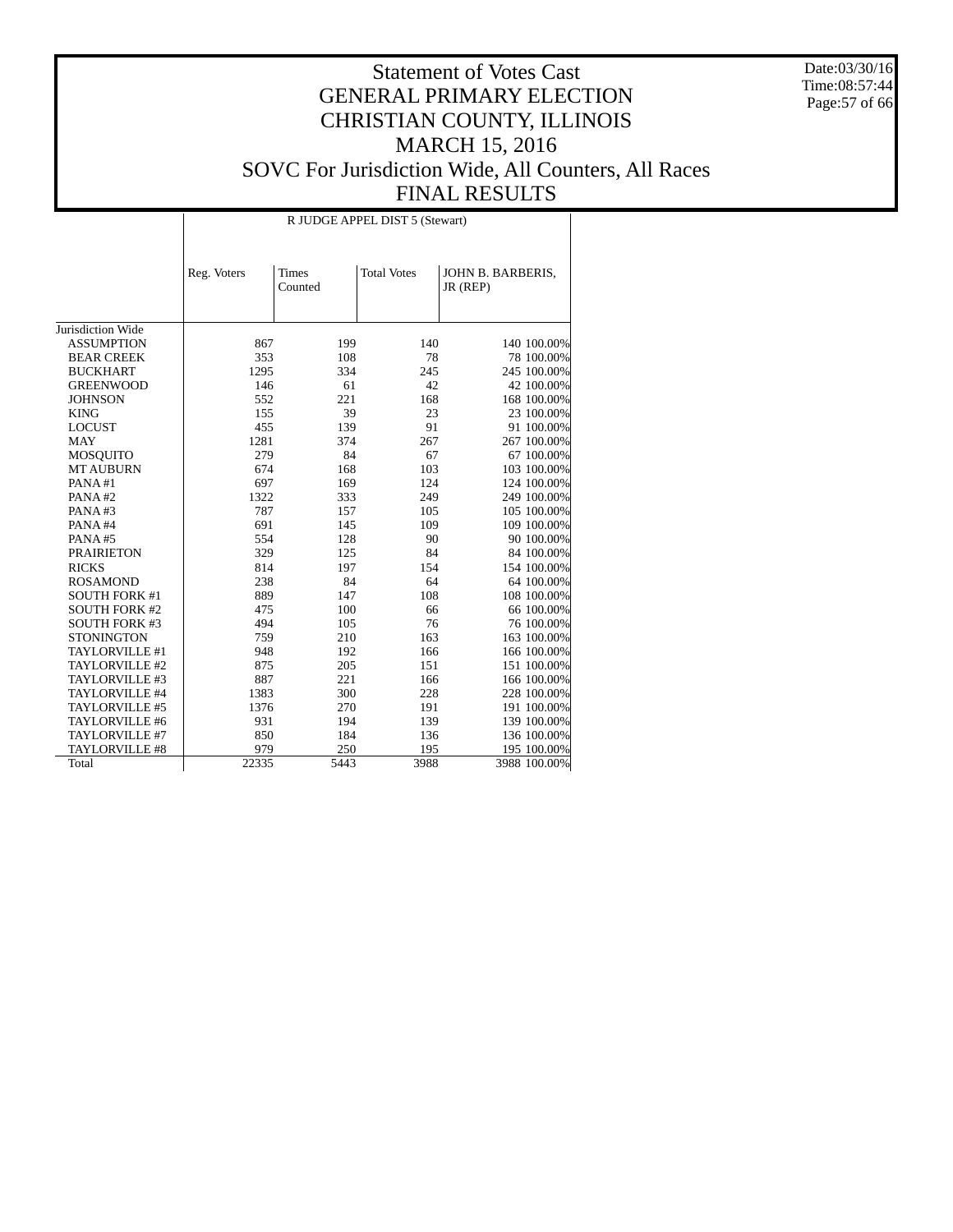Date:03/30/16 Time:08:57:44 Page:58 of 66

|                      |             |                         | R JUDGE APPEL DIST 5 (Wexstten) |                                |
|----------------------|-------------|-------------------------|---------------------------------|--------------------------------|
|                      | Reg. Voters | <b>Times</b><br>Counted | <b>Total Votes</b>              | <b>JAMES R. MOORE</b><br>(REP) |
| Jurisdiction Wide    |             |                         |                                 |                                |
| <b>ASSUMPTION</b>    | 867         | 199                     | 141                             | 141 100.00%                    |
| <b>BEAR CREEK</b>    | 353         | 108                     | 77                              | 77 100.00%                     |
| <b>BUCKHART</b>      | 1295        | 334                     | 252                             | 252 100.00%                    |
| <b>GREENWOOD</b>     | 146         | 61                      | 43                              | 43 100.00%                     |
| <b>JOHNSON</b>       | 552         | 221                     | 166                             | 166 100.00%                    |
| <b>KING</b>          | 155         | 39                      | 24                              | 24 100.00%                     |
| <b>LOCUST</b>        | 455         | 139                     | 95                              | 95 100.00%                     |
| <b>MAY</b>           | 1281        | 374                     | 267                             | 267 100.00%                    |
| <b>MOSQUITO</b>      | 279         | 84                      | 73                              | 73 100.00%                     |
| <b>MT AUBURN</b>     | 674         | 168                     | 105                             | 105 100.00%                    |
| PANA#1               | 697         | 169                     | 123                             | 123 100.00%                    |
| PANA#2               | 1322        | 333                     | 247                             | 247 100.00%                    |
| PANA#3               | 787         | 157                     | 109                             | 109 100.00%                    |
| PANA#4               | 691         | 145                     | 114                             | 114 100.00%                    |
| PANA#5               | 554         | 128                     | 89                              | 89 100.00%                     |
| <b>PRAIRIETON</b>    | 329         | 125                     | 95                              | 95 100.00%                     |
| <b>RICKS</b>         | 814         | 197                     | 154                             | 154 100.00%                    |
| <b>ROSAMOND</b>      | 238         | 84                      | 63                              | 63 100.00%                     |
| <b>SOUTH FORK #1</b> | 889         | 147                     | 110                             | 110 100.00%                    |
| <b>SOUTH FORK #2</b> | 475         | 100                     | 70                              | 70 100.00%                     |
| <b>SOUTH FORK #3</b> | 494         | 105                     | 78                              | 78 100.00%                     |
| <b>STONINGTON</b>    | 759         | 210                     | 161                             | 161 100.00%                    |
| TAYLORVILLE #1       | 948         | 192                     | 167                             | 167 100.00%                    |
| TAYLORVILLE #2       | 875         | 205                     | 156                             | 156 100.00%                    |
| TAYLORVILLE #3       | 887         | 221                     | 167                             | 167 100.00%                    |
| TAYLORVILLE #4       | 1383        | 300                     | 234                             | 234 100.00%                    |
| TAYLORVILLE #5       | 1376        | 270                     | 206                             | 206 100.00%                    |
| TAYLORVILLE #6       | 931         | 194                     | 141                             | 141 100.00%                    |
| TAYLORVILLE #7       | 850         | 184                     | 137                             | 137 100.00%                    |
| TAYLORVILLE #8       | 979         | 250                     | 192                             | 192 100.00%                    |
| Total                | 22335       | 5443                    | 4056                            | 4056 100.00%                   |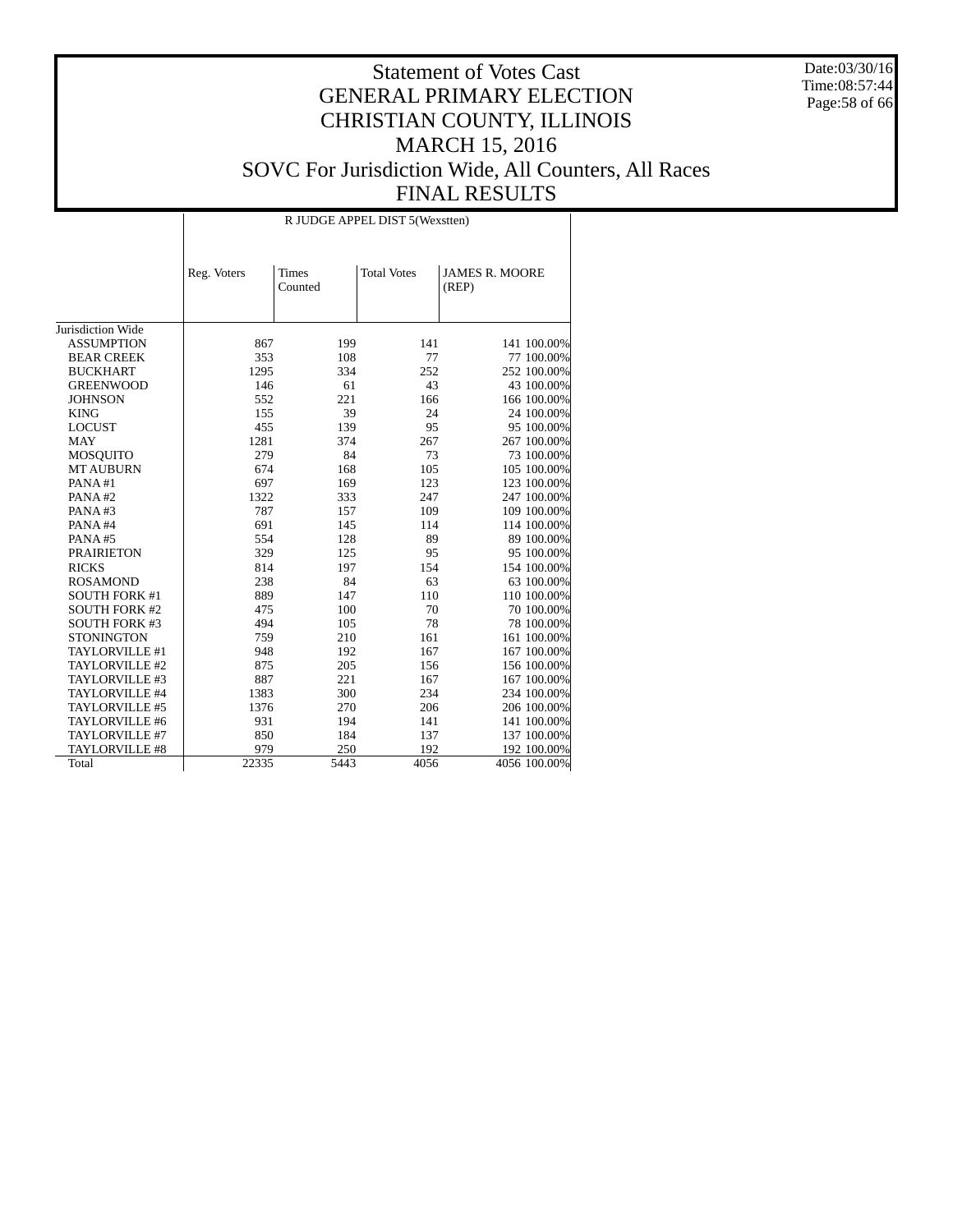Date:03/30/16 Time:08:57:44 Page:59 of 66

|                      |             | R BEAR CREEK COMMITTEEMAN |                    |                             |            | R JOHNSON COMMITTEEMAN |                         |                    |                                   |             |
|----------------------|-------------|---------------------------|--------------------|-----------------------------|------------|------------------------|-------------------------|--------------------|-----------------------------------|-------------|
|                      | Reg. Voters | <b>Times</b><br>Counted   | <b>Total Votes</b> | <b>MARK WAYMAN</b><br>(REP) |            | Reg. Voters            | <b>Times</b><br>Counted | <b>Total Votes</b> | EUGENE A.<br><b>EDWARDS (REP)</b> |             |
| Jurisdiction Wide    |             |                           |                    |                             |            |                        |                         |                    |                                   |             |
| <b>ASSUMPTION</b>    |             |                           |                    |                             |            |                        |                         |                    |                                   |             |
| <b>BEAR CREEK</b>    | 353         | 108                       | 97                 |                             | 97 100.00% |                        |                         |                    |                                   |             |
| <b>BUCKHART</b>      |             | L.                        | $\overline{a}$     |                             |            |                        |                         |                    |                                   |             |
| <b>GREENWOOD</b>     |             |                           | Ĭ.                 | $\overline{\phantom{a}}$    |            |                        |                         |                    |                                   |             |
| <b>JOHNSON</b>       |             |                           |                    |                             |            | 552                    | 221                     | 170                |                                   | 170 100.00% |
| <b>KING</b>          |             |                           |                    |                             |            |                        | $\overline{a}$          | L.                 |                                   |             |
| <b>LOCUST</b>        |             |                           |                    |                             |            |                        |                         |                    |                                   |             |
| <b>MAY</b>           |             |                           |                    |                             |            |                        |                         |                    |                                   |             |
| <b>MOSQUITO</b>      |             |                           |                    |                             |            |                        |                         |                    |                                   |             |
| <b>MT AUBURN</b>     |             |                           |                    |                             |            |                        |                         |                    |                                   |             |
| PANA#1               |             |                           |                    |                             |            |                        |                         |                    |                                   |             |
| PANA#2               |             |                           |                    |                             |            |                        |                         |                    |                                   |             |
| PANA#3               |             |                           |                    |                             |            |                        |                         |                    |                                   |             |
| PANA#4               |             |                           |                    |                             |            |                        |                         |                    |                                   |             |
| PANA#5               |             |                           |                    |                             |            |                        |                         |                    |                                   |             |
| <b>PRAIRIETON</b>    |             |                           |                    |                             |            |                        |                         |                    |                                   |             |
| <b>RICKS</b>         |             |                           |                    |                             |            |                        |                         |                    |                                   |             |
| <b>ROSAMOND</b>      |             |                           |                    |                             |            |                        |                         |                    |                                   |             |
| SOUTH FORK #1        |             |                           |                    |                             |            |                        |                         |                    |                                   |             |
| <b>SOUTH FORK #2</b> |             |                           |                    |                             |            |                        |                         |                    |                                   |             |
| <b>SOUTH FORK #3</b> |             |                           |                    |                             |            |                        |                         |                    |                                   |             |
| <b>STONINGTON</b>    |             |                           |                    |                             |            |                        |                         |                    |                                   |             |
| TAYLORVILLE #1       |             |                           |                    |                             |            |                        |                         |                    |                                   |             |
| TAYLORVILLE #2       |             |                           |                    |                             |            |                        |                         |                    |                                   |             |
| TAYLORVILLE #3       |             |                           |                    |                             |            |                        |                         |                    |                                   |             |
| TAYLORVILLE #4       |             |                           |                    |                             |            |                        |                         |                    |                                   |             |
| TAYLORVILLE #5       |             |                           |                    |                             |            |                        |                         |                    |                                   |             |
| TAYLORVILLE #6       |             |                           |                    |                             |            |                        |                         |                    |                                   |             |
| TAYLORVILLE #7       |             |                           |                    |                             |            |                        |                         |                    |                                   |             |
| TAYLORVILLE #8       |             |                           |                    |                             |            |                        |                         |                    |                                   |             |
| Total                | 353         | 108                       | 97                 |                             | 97 100,00% | 552                    | 221                     | 170                |                                   | 170 100.00% |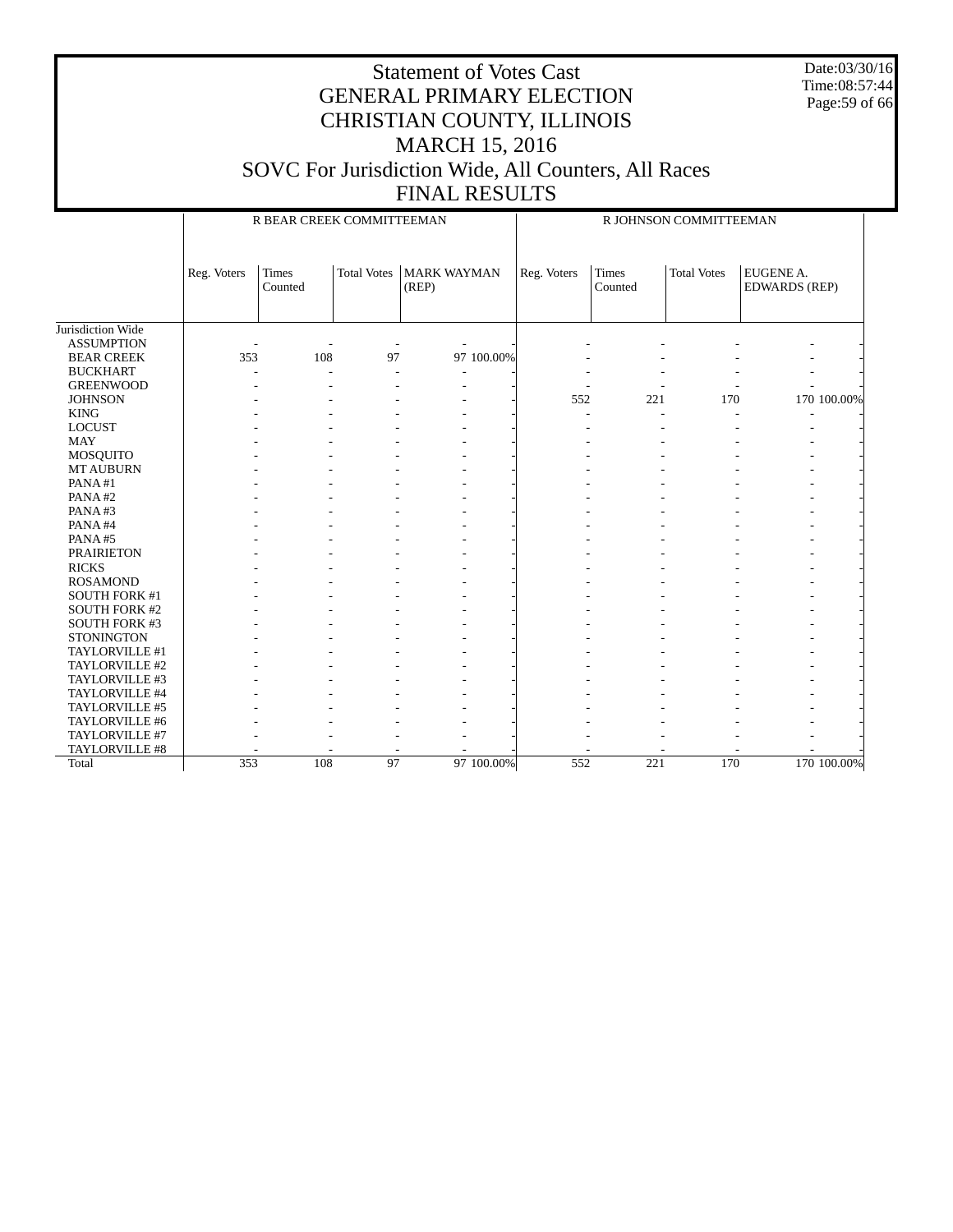Date:03/30/16 Time:08:57:45 Page:60 of 66

|                      |             |                  | R LOCUST COMMITTEEMAN |                         |             | R MAY COMMITTEEMAN      |                    |                           |  |  |
|----------------------|-------------|------------------|-----------------------|-------------------------|-------------|-------------------------|--------------------|---------------------------|--|--|
|                      |             |                  |                       |                         |             |                         |                    |                           |  |  |
|                      | Reg. Voters | Times<br>Counted | <b>Total Votes</b>    | <b>BRIAN HILE (REP)</b> | Reg. Voters | <b>Times</b><br>Counted | <b>Total Votes</b> | SETH M.<br>McMILLAN (REP) |  |  |
|                      |             |                  |                       |                         |             |                         |                    |                           |  |  |
| Jurisdiction Wide    |             |                  |                       |                         |             |                         |                    |                           |  |  |
| <b>ASSUMPTION</b>    |             |                  |                       |                         |             |                         |                    |                           |  |  |
| <b>BEAR CREEK</b>    |             |                  |                       |                         |             |                         |                    |                           |  |  |
| <b>BUCKHART</b>      |             |                  |                       |                         |             |                         |                    |                           |  |  |
| <b>GREENWOOD</b>     |             |                  |                       |                         |             |                         |                    |                           |  |  |
| <b>JOHNSON</b>       |             |                  |                       |                         |             |                         |                    |                           |  |  |
| <b>KING</b>          |             |                  |                       |                         |             |                         |                    |                           |  |  |
| <b>LOCUST</b>        | 455         | 139              | 112                   | 112 100.00%             |             |                         |                    |                           |  |  |
| <b>MAY</b>           |             | ٠                |                       |                         | 1281        | 374                     | 315                | 315 100.00%               |  |  |
| <b>MOSQUITO</b>      |             |                  |                       |                         | ä,          |                         |                    |                           |  |  |
| <b>MT AUBURN</b>     |             |                  |                       |                         |             |                         |                    |                           |  |  |
| PANA#1               |             |                  |                       |                         |             |                         |                    |                           |  |  |
| PANA#2               |             |                  |                       |                         |             |                         |                    |                           |  |  |
| PANA#3               |             |                  |                       |                         |             |                         |                    |                           |  |  |
| PANA#4               |             |                  |                       |                         |             |                         |                    |                           |  |  |
| PANA#5               |             |                  |                       |                         |             |                         |                    |                           |  |  |
| <b>PRAIRIETON</b>    |             |                  |                       |                         |             |                         |                    |                           |  |  |
| <b>RICKS</b>         |             |                  |                       |                         |             |                         |                    |                           |  |  |
| <b>ROSAMOND</b>      |             |                  |                       |                         |             |                         |                    |                           |  |  |
| SOUTH FORK #1        |             |                  |                       |                         |             |                         |                    |                           |  |  |
| <b>SOUTH FORK #2</b> |             |                  |                       |                         |             |                         |                    |                           |  |  |
| <b>SOUTH FORK #3</b> |             |                  |                       |                         |             |                         |                    |                           |  |  |
| <b>STONINGTON</b>    |             |                  |                       |                         |             |                         |                    |                           |  |  |
| TAYLORVILLE #1       |             |                  |                       |                         |             |                         |                    |                           |  |  |
| TAYLORVILLE #2       |             |                  |                       |                         |             |                         |                    |                           |  |  |
| TAYLORVILLE #3       |             |                  |                       |                         |             |                         |                    |                           |  |  |
| TAYLORVILLE #4       |             |                  |                       |                         |             |                         |                    |                           |  |  |
| TAYLORVILLE #5       |             |                  |                       |                         |             |                         |                    |                           |  |  |
| TAYLORVILLE #6       |             |                  |                       |                         |             |                         |                    |                           |  |  |
| TAYLORVILLE #7       |             |                  |                       |                         |             |                         |                    |                           |  |  |
| TAYLORVILLE #8       |             |                  |                       |                         |             |                         |                    |                           |  |  |
| Total                | 455         | 139              | 112                   | 112 100.00%             | 1281        | 374                     | 315                | 315 100.00%               |  |  |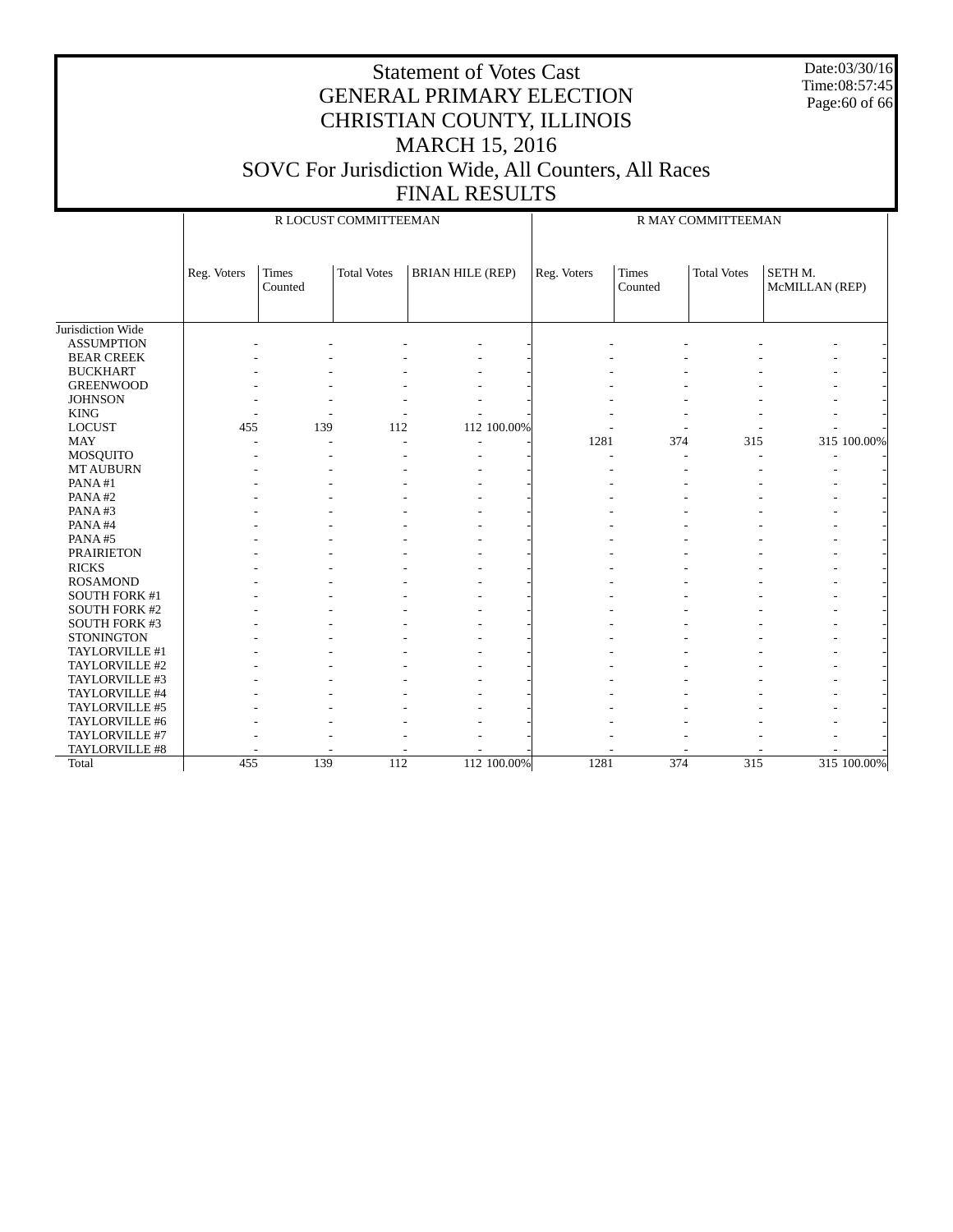Date:03/30/16 Time:08:57:45 Page:61 of 66

|                      |             | R MOSQUITO COMMITTEEMAN |                    |                           | R MT AUBURN COMMITTEEMAN |                         |                    |                                  |             |  |
|----------------------|-------------|-------------------------|--------------------|---------------------------|--------------------------|-------------------------|--------------------|----------------------------------|-------------|--|
|                      | Reg. Voters | <b>Times</b><br>Counted | <b>Total Votes</b> | RAYMOND D.<br>ELDER (REP) | Reg. Voters              | <b>Times</b><br>Counted | <b>Total Votes</b> | <b>SCOTT H. VINCENT</b><br>(REP) |             |  |
| Jurisdiction Wide    |             |                         |                    |                           |                          |                         |                    |                                  |             |  |
| <b>ASSUMPTION</b>    |             |                         |                    |                           |                          |                         |                    |                                  |             |  |
| <b>BEAR CREEK</b>    |             |                         |                    |                           |                          |                         |                    |                                  |             |  |
| <b>BUCKHART</b>      |             |                         |                    |                           |                          |                         |                    |                                  |             |  |
| <b>GREENWOOD</b>     |             |                         |                    |                           |                          |                         |                    |                                  |             |  |
| <b>JOHNSON</b>       |             |                         |                    |                           |                          |                         |                    |                                  |             |  |
| <b>KING</b>          |             |                         |                    |                           |                          |                         |                    |                                  |             |  |
| <b>LOCUST</b>        |             |                         |                    |                           |                          |                         |                    |                                  |             |  |
| <b>MAY</b>           |             |                         |                    |                           |                          |                         |                    |                                  |             |  |
| MOSQUITO             | 279         | 84                      | 79                 | 79 100.00%                |                          |                         |                    |                                  |             |  |
| <b>MT AUBURN</b>     |             |                         |                    |                           | 674                      | 168                     | 140                |                                  | 140 100.00% |  |
| PANA#1               |             |                         |                    |                           |                          |                         |                    |                                  |             |  |
| PANA#2               |             |                         |                    |                           |                          |                         |                    |                                  |             |  |
| PANA#3               |             |                         |                    |                           |                          |                         |                    |                                  |             |  |
| PANA#4               |             |                         |                    |                           |                          |                         |                    |                                  |             |  |
| PANA#5               |             |                         |                    |                           |                          |                         |                    |                                  |             |  |
| <b>PRAIRIETON</b>    |             |                         |                    |                           |                          |                         |                    |                                  |             |  |
| <b>RICKS</b>         |             |                         |                    |                           |                          |                         |                    |                                  |             |  |
| <b>ROSAMOND</b>      |             |                         |                    |                           |                          |                         |                    |                                  |             |  |
| SOUTH FORK #1        |             |                         |                    |                           |                          |                         |                    |                                  |             |  |
| <b>SOUTH FORK #2</b> |             |                         |                    |                           |                          |                         |                    |                                  |             |  |
| <b>SOUTH FORK #3</b> |             |                         |                    |                           |                          |                         |                    |                                  |             |  |
| <b>STONINGTON</b>    |             |                         |                    |                           |                          |                         |                    |                                  |             |  |
| TAYLORVILLE #1       |             |                         |                    |                           |                          |                         |                    |                                  |             |  |
| TAYLORVILLE #2       |             |                         |                    |                           |                          |                         |                    |                                  |             |  |
| TAYLORVILLE #3       |             |                         |                    |                           |                          |                         |                    |                                  |             |  |
| TAYLORVILLE #4       |             |                         |                    |                           |                          |                         |                    |                                  |             |  |
| TAYLORVILLE #5       |             |                         |                    |                           |                          |                         |                    |                                  |             |  |
| TAYLORVILLE #6       |             |                         |                    |                           |                          |                         |                    |                                  |             |  |
| TAYLORVILLE #7       |             |                         |                    |                           |                          |                         |                    |                                  |             |  |
| TAYLORVILLE #8       |             |                         |                    |                           |                          |                         |                    |                                  |             |  |
| Total                | 279         | $\overline{84}$         | 79                 | 79 100,00%                | 674                      | 168                     | 140                |                                  | 140 100,00% |  |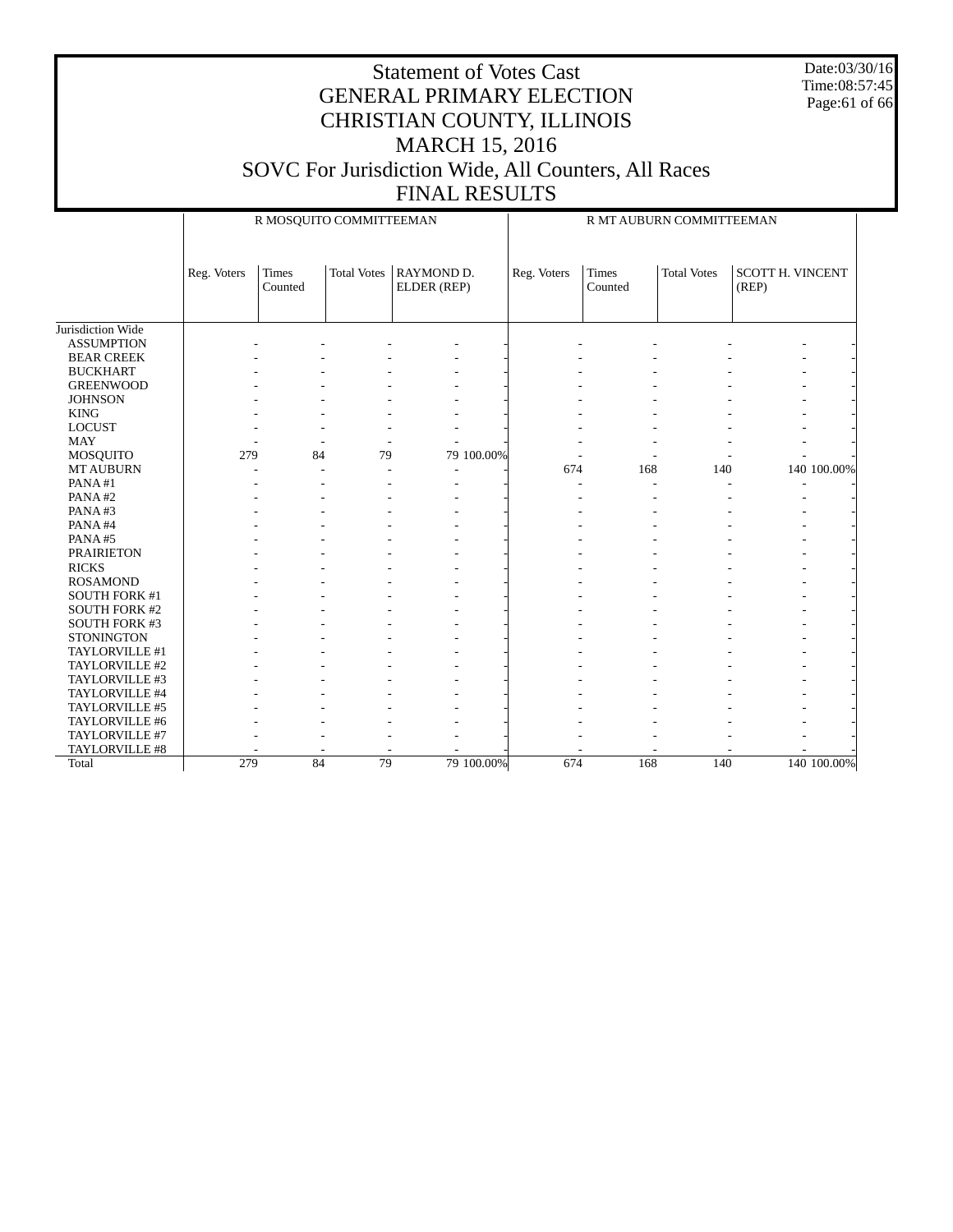Date:03/30/16 Time:08:57:45 Page:62 of 66

|                      |             |                         | R PANA#1 COMMITTEEMAN |                         | R PRAIRIETON COMMITTEEMAN |                  |                    |                                  |             |  |
|----------------------|-------------|-------------------------|-----------------------|-------------------------|---------------------------|------------------|--------------------|----------------------------------|-------------|--|
|                      | Reg. Voters | <b>Times</b><br>Counted | <b>Total Votes</b>    | <b>KERWIN LAW (REP)</b> | Reg. Voters               | Times<br>Counted | <b>Total Votes</b> | <b>ROBERT</b><br>VATTHAUER (REP) |             |  |
| Jurisdiction Wide    |             |                         |                       |                         |                           |                  |                    |                                  |             |  |
| <b>ASSUMPTION</b>    |             |                         |                       |                         |                           |                  |                    |                                  |             |  |
| <b>BEAR CREEK</b>    |             |                         |                       |                         |                           |                  |                    |                                  |             |  |
| <b>BUCKHART</b>      |             |                         |                       |                         |                           |                  |                    |                                  |             |  |
| <b>GREENWOOD</b>     |             |                         |                       |                         |                           |                  |                    |                                  |             |  |
| <b>JOHNSON</b>       |             |                         |                       |                         |                           |                  |                    |                                  |             |  |
| <b>KING</b>          |             |                         |                       |                         |                           |                  |                    |                                  |             |  |
| <b>LOCUST</b>        |             |                         |                       |                         |                           |                  |                    |                                  |             |  |
| <b>MAY</b>           |             |                         |                       |                         |                           |                  |                    |                                  |             |  |
| MOSQUITO             |             |                         |                       |                         |                           |                  |                    |                                  |             |  |
| <b>MT AUBURN</b>     |             |                         |                       |                         |                           |                  |                    |                                  |             |  |
| PANA#1               | 697         | 169                     | 138                   | 138 100.00%             |                           |                  |                    |                                  |             |  |
| PANA#2               |             |                         |                       |                         |                           |                  |                    |                                  |             |  |
| PANA#3               |             |                         |                       |                         |                           |                  |                    |                                  |             |  |
| PANA#4               |             |                         |                       |                         |                           |                  |                    |                                  |             |  |
| PANA#5               |             |                         |                       |                         |                           |                  |                    |                                  |             |  |
| <b>PRAIRIETON</b>    |             |                         |                       |                         | 329                       | 125              | 109                |                                  | 109 100.00% |  |
| <b>RICKS</b>         |             |                         |                       |                         |                           |                  |                    |                                  |             |  |
| <b>ROSAMOND</b>      |             |                         |                       |                         |                           |                  |                    |                                  |             |  |
| SOUTH FORK #1        |             |                         |                       |                         |                           |                  |                    |                                  |             |  |
| <b>SOUTH FORK #2</b> |             |                         |                       |                         |                           |                  |                    |                                  |             |  |
| <b>SOUTH FORK #3</b> |             |                         |                       |                         |                           |                  |                    |                                  |             |  |
| <b>STONINGTON</b>    |             |                         |                       |                         |                           |                  |                    |                                  |             |  |
| TAYLORVILLE #1       |             |                         |                       |                         |                           |                  |                    |                                  |             |  |
| TAYLORVILLE #2       |             |                         |                       |                         |                           |                  |                    |                                  |             |  |
| TAYLORVILLE #3       |             |                         |                       |                         |                           |                  |                    |                                  |             |  |
| TAYLORVILLE #4       |             |                         |                       |                         |                           |                  |                    |                                  |             |  |
| TAYLORVILLE #5       |             |                         |                       |                         |                           |                  |                    |                                  |             |  |
| TAYLORVILLE #6       |             |                         |                       |                         |                           |                  |                    |                                  |             |  |
| TAYLORVILLE #7       |             |                         |                       |                         |                           |                  |                    |                                  |             |  |
| TAYLORVILLE #8       |             |                         |                       |                         |                           |                  |                    |                                  |             |  |
| Total                | 697         | 169                     | 138                   | 138 100.00%             | 329                       | 125              | 109                |                                  | 109 100.00% |  |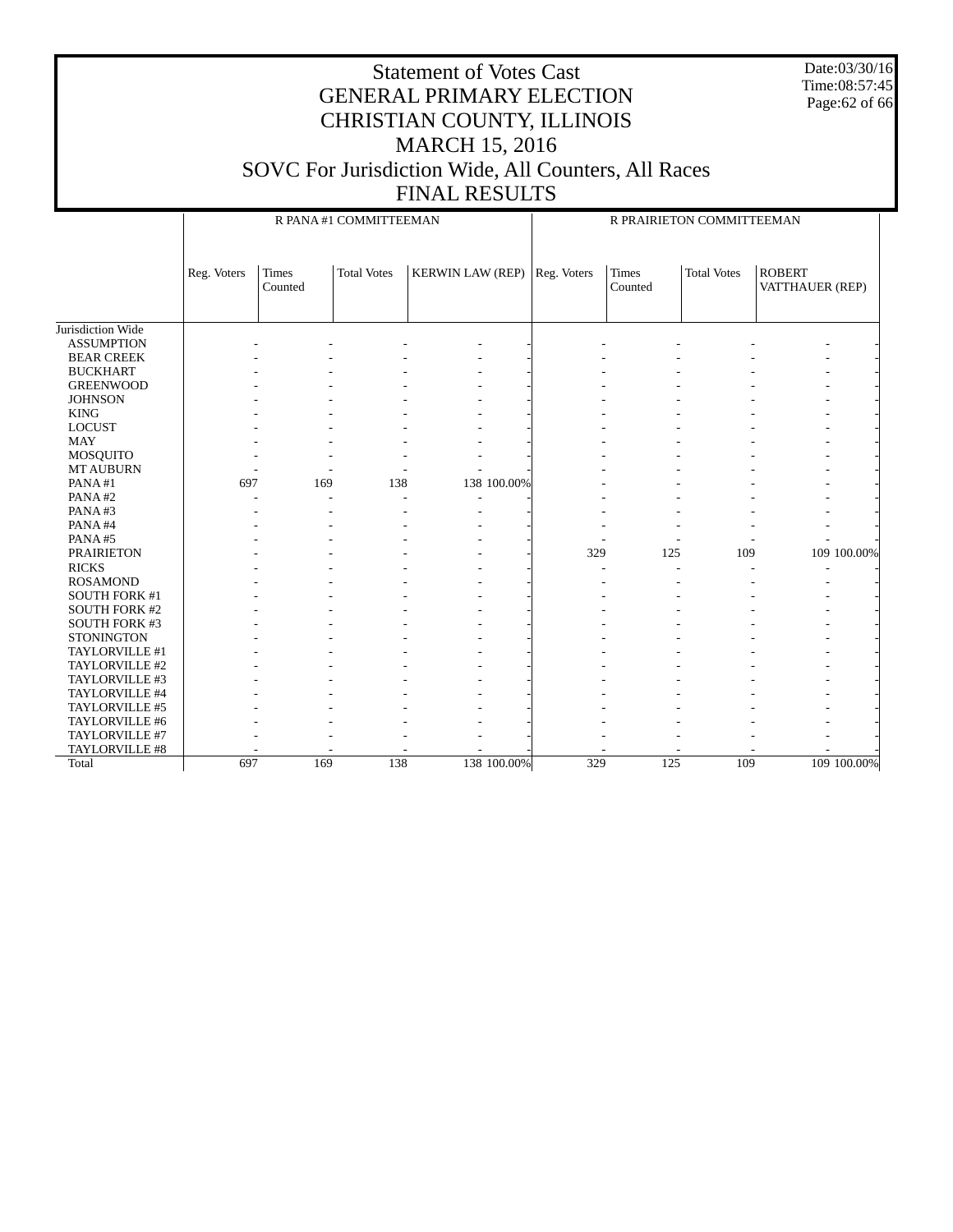Date:03/30/16 Time:08:57:45 Page:63 of 66

|                      |             |                                                            | R RICKS COMMITTEEMAN |                          | R ROSAMOND COMMITTEEMAN |                         |                    |                                 |            |  |
|----------------------|-------------|------------------------------------------------------------|----------------------|--------------------------|-------------------------|-------------------------|--------------------|---------------------------------|------------|--|
|                      | Reg. Voters | MARCIA A.<br><b>Times</b><br><b>Total Votes</b><br>Counted |                      | <b>ROSENTHAL (REP)</b>   | Reg. Voters             | <b>Times</b><br>Counted | <b>Total Votes</b> | <b>KEITH</b><br>SATTERLEE (REP) |            |  |
| Jurisdiction Wide    |             |                                                            |                      |                          |                         |                         |                    |                                 |            |  |
| <b>ASSUMPTION</b>    |             |                                                            |                      |                          |                         |                         |                    |                                 |            |  |
| <b>BEAR CREEK</b>    |             |                                                            |                      |                          |                         |                         |                    |                                 |            |  |
| <b>BUCKHART</b>      |             |                                                            |                      |                          |                         |                         |                    |                                 |            |  |
| <b>GREENWOOD</b>     |             |                                                            |                      |                          |                         |                         |                    |                                 |            |  |
| <b>JOHNSON</b>       |             |                                                            |                      |                          |                         |                         |                    |                                 |            |  |
| <b>KING</b>          |             |                                                            |                      |                          |                         |                         |                    |                                 |            |  |
| <b>LOCUST</b>        |             |                                                            |                      |                          |                         |                         |                    |                                 |            |  |
| <b>MAY</b>           |             |                                                            |                      |                          |                         |                         |                    |                                 |            |  |
| MOSQUITO             |             |                                                            |                      |                          |                         |                         |                    |                                 |            |  |
| <b>MT AUBURN</b>     |             |                                                            |                      |                          |                         |                         |                    |                                 |            |  |
| PANA#1               |             |                                                            |                      |                          |                         |                         |                    |                                 |            |  |
| PANA#2               |             |                                                            |                      |                          |                         |                         |                    |                                 |            |  |
| PANA#3               |             |                                                            |                      |                          |                         |                         |                    |                                 |            |  |
| PANA#4               |             |                                                            |                      |                          |                         |                         |                    |                                 |            |  |
| PANA#5               |             |                                                            |                      |                          |                         |                         |                    |                                 |            |  |
| <b>PRAIRIETON</b>    |             |                                                            |                      |                          |                         |                         |                    |                                 |            |  |
| <b>RICKS</b>         | 814         | 197                                                        | 166                  | 166 100.00%              |                         |                         |                    |                                 |            |  |
| <b>ROSAMOND</b>      |             |                                                            | ÷,                   | $\overline{\phantom{a}}$ | 238                     | 84                      | 77                 |                                 | 77 100.00% |  |
| SOUTH FORK #1        |             |                                                            |                      |                          |                         |                         |                    |                                 |            |  |
| <b>SOUTH FORK #2</b> |             |                                                            |                      |                          |                         |                         |                    |                                 |            |  |
| <b>SOUTH FORK #3</b> |             |                                                            |                      |                          |                         |                         |                    |                                 |            |  |
| <b>STONINGTON</b>    |             |                                                            |                      |                          |                         |                         |                    |                                 |            |  |
| TAYLORVILLE #1       |             |                                                            |                      |                          |                         |                         |                    |                                 |            |  |
| TAYLORVILLE #2       |             |                                                            |                      |                          |                         |                         |                    |                                 |            |  |
| TAYLORVILLE #3       |             |                                                            |                      |                          |                         |                         |                    |                                 |            |  |
| TAYLORVILLE #4       |             |                                                            |                      |                          |                         |                         |                    |                                 |            |  |
| TAYLORVILLE #5       |             |                                                            |                      |                          |                         |                         |                    |                                 |            |  |
| TAYLORVILLE #6       |             |                                                            |                      |                          |                         |                         |                    |                                 |            |  |
| TAYLORVILLE #7       |             |                                                            |                      |                          |                         |                         |                    |                                 |            |  |
| TAYLORVILLE #8       |             |                                                            |                      |                          |                         |                         |                    |                                 |            |  |
| Total                | 814         | 197                                                        | 166                  | 166 100.00%              | 238                     | 84                      | 77                 |                                 | 77 100.00% |  |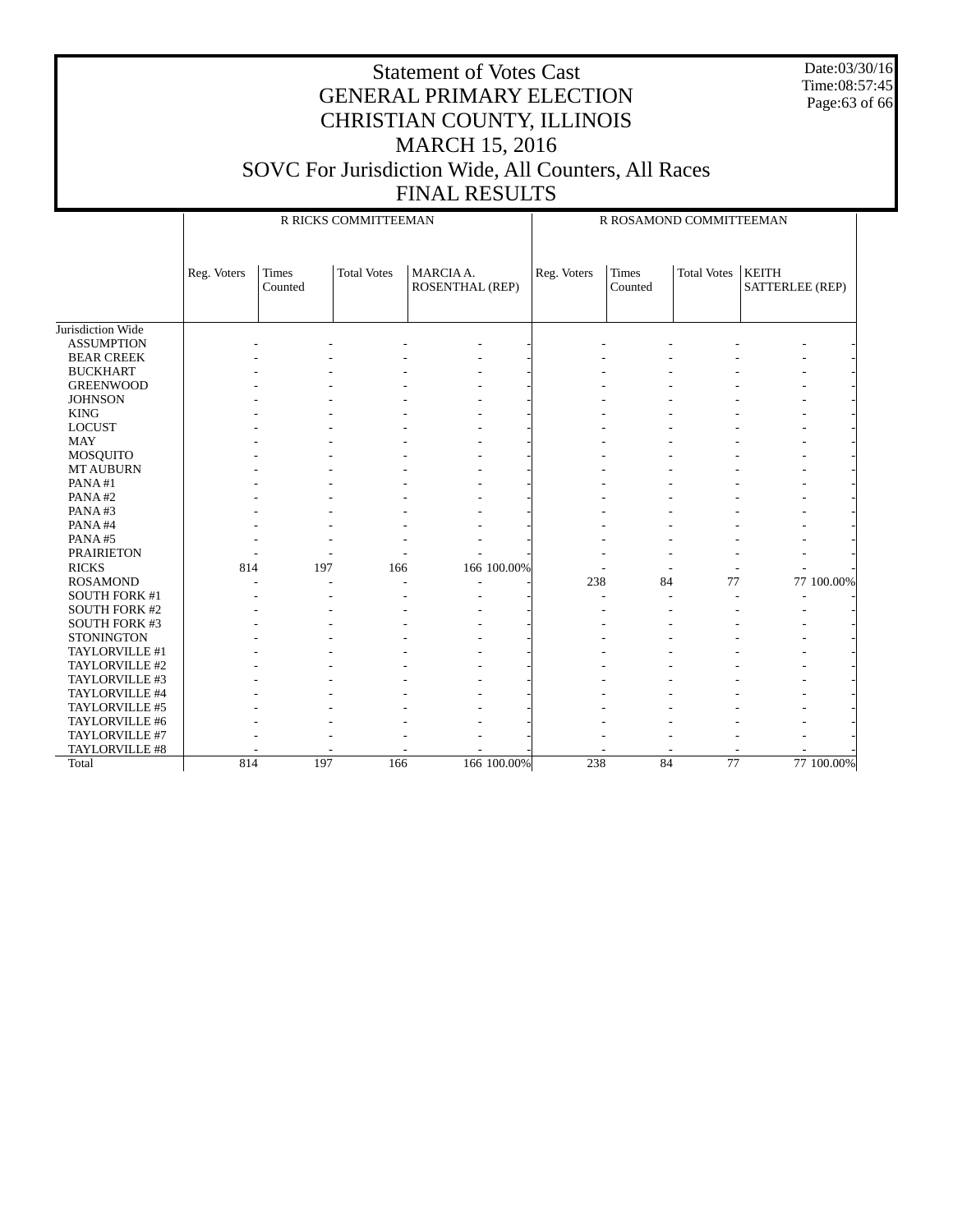Date:03/30/16 Time:08:57:45 Page:64 of 66

|                      |             |                  | R STONINGTON COMMITTEEMAN |                               | R TAYLORVILLE #2 COMMITTEEMAN |                  |                    |                       |             |  |
|----------------------|-------------|------------------|---------------------------|-------------------------------|-------------------------------|------------------|--------------------|-----------------------|-------------|--|
|                      | Reg. Voters | Times<br>Counted | <b>Total Votes</b>        | <b>ASHLEY LINTON</b><br>(REP) | Reg. Voters                   | Times<br>Counted | <b>Total Votes</b> | MOLLY ALARIA<br>(REP) |             |  |
| Jurisdiction Wide    |             |                  |                           |                               |                               |                  |                    |                       |             |  |
| <b>ASSUMPTION</b>    |             |                  |                           |                               |                               |                  |                    |                       |             |  |
| <b>BEAR CREEK</b>    |             |                  |                           |                               |                               |                  |                    |                       |             |  |
| <b>BUCKHART</b>      |             |                  |                           |                               |                               |                  |                    |                       |             |  |
| <b>GREENWOOD</b>     |             |                  |                           |                               |                               |                  |                    |                       |             |  |
| <b>JOHNSON</b>       |             |                  |                           |                               |                               |                  |                    |                       |             |  |
| <b>KING</b>          |             |                  |                           |                               |                               |                  |                    |                       |             |  |
| <b>LOCUST</b>        |             |                  |                           |                               |                               |                  |                    |                       |             |  |
| <b>MAY</b>           |             |                  |                           |                               |                               |                  |                    |                       |             |  |
| MOSQUITO             |             |                  |                           |                               |                               |                  |                    |                       |             |  |
| <b>MT AUBURN</b>     |             |                  |                           |                               |                               |                  |                    |                       |             |  |
| PANA#1               |             |                  |                           |                               |                               |                  |                    |                       |             |  |
| PANA#2               |             |                  |                           |                               |                               |                  |                    |                       |             |  |
| PANA#3               |             |                  |                           |                               |                               |                  |                    |                       |             |  |
| PANA#4               |             |                  |                           |                               |                               |                  |                    |                       |             |  |
| PANA#5               |             |                  |                           |                               |                               |                  |                    |                       |             |  |
| <b>PRAIRIETON</b>    |             |                  |                           |                               |                               |                  |                    |                       |             |  |
| <b>RICKS</b>         |             |                  |                           |                               |                               |                  |                    |                       |             |  |
| <b>ROSAMOND</b>      |             |                  |                           |                               |                               |                  |                    |                       |             |  |
| <b>SOUTH FORK #1</b> |             |                  |                           |                               |                               |                  |                    |                       |             |  |
| <b>SOUTH FORK #2</b> |             |                  |                           |                               |                               |                  |                    |                       |             |  |
| <b>SOUTH FORK #3</b> |             |                  |                           |                               |                               |                  |                    |                       |             |  |
| <b>STONINGTON</b>    | 759         | 210              | 180                       | 180 100.00%                   |                               |                  |                    |                       |             |  |
| TAYLORVILLE #1       |             |                  |                           |                               |                               |                  |                    |                       |             |  |
| TAYLORVILLE #2       |             |                  |                           |                               | 875                           | 205              | 177                |                       | 177 100.00% |  |
| TAYLORVILLE #3       |             |                  |                           |                               |                               |                  |                    |                       |             |  |
| TAYLORVILLE #4       |             |                  |                           |                               |                               |                  |                    |                       |             |  |
| TAYLORVILLE #5       |             |                  |                           |                               |                               |                  |                    |                       |             |  |
| TAYLORVILLE #6       |             |                  |                           |                               |                               |                  |                    |                       |             |  |
| TAYLORVILLE #7       |             |                  |                           |                               |                               |                  |                    |                       |             |  |
| TAYLORVILLE #8       |             |                  |                           |                               |                               |                  |                    |                       |             |  |
| Total                | 759         | 210              | 180                       | 180 100.00%                   | 875                           | 205              | 177                |                       | 177 100.00% |  |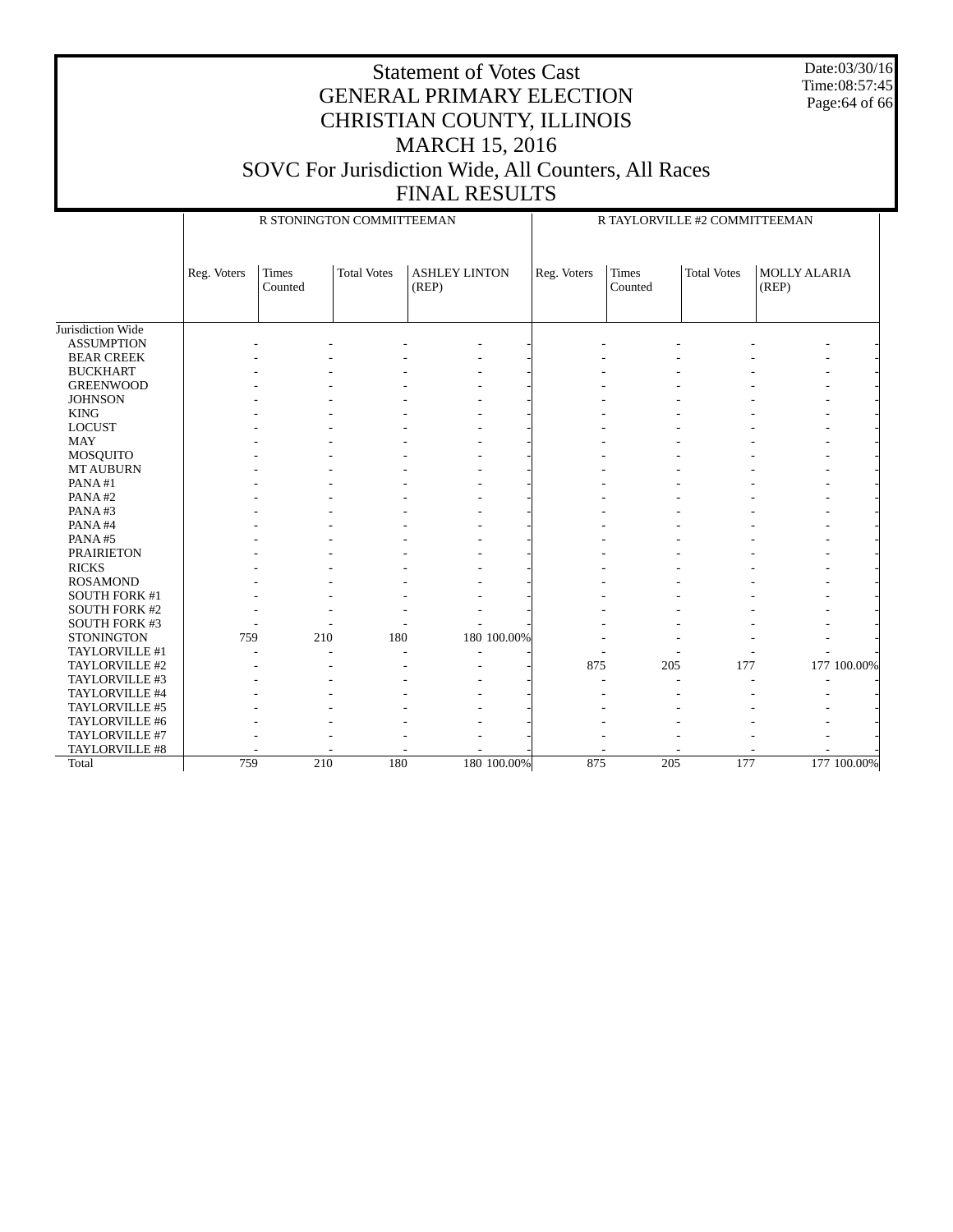Date:03/30/16 Time:08:57:45 Page:65 of 66

#### Statement of Votes Cast GENERAL PRIMARY ELECTION CHRISTIAN COUNTY, ILLINOIS MARCH 15, 2016 SOVC For Jurisdiction Wide, All Counters, All Races FINAL RESULTS

 Jurisdiction Wide ASSUMPTION BEAR CREEK BUCKHART GREENWOOD JOHNSON KING LOCUST MAY MOSQUITO MT AUBURN PANA #1 PANA #2 PANA #3 PANA #4 PANA #5 PRAIRIETON RICKS ROSAMOND SOUTH FORK #1 SOUTH FORK #2 SOUTH FORK #3 **STONINGTON**  TAYLORVILLE #1 TAYLORVILLE #2 TAYLORVILLE #3 TAYLORVILLE #4 TAYLORVILLE #5 TAYLORVILLE #6 TAYLORVILLE #7 TAYLORVILLE #8 Total Reg. Voters | Times Counted Total Votes | ROBERT H.W. FARRIS (REP) R TAYLORVILLE #3 COMMITTEEMAN Reg. Voters Times Counted Total Votes | TOM FERGIN (REP) R TAYLORVILLE #5 COMMITTEEMAN - - - - - - - - - - - - - - - - - - - - - - - - - - - - - - - - - - - - - - - - - - - - - - - - - - - - - - - - - - - - - - - - - - - - - - - - - - - - - - - - - - - - - - - - - - - - - - - - - - - - - - - - - - - - - - - - - - - - - - - - - - - - - - - - - - - - - - - - - - - - - - - - - - - - - - - - - - - - - - - - - - - - - - - - - - - - - - - - - - - - - - - - - - - - - - - - - - - - - - - - - - - - - - - - - - - - - - - - - - - - - - - - - - - - - - - - - - - - - - - - 887 221 174 174 100.00% - - - - - - - - - - - - - - - - - - - - - - - - - - 1376 270 222 222 100.00% - - - - - - - - - - - - - - - - - - - - - - - - - - - - - - 887 221 174 174 100.00% 1376 270 222 222 100.00%